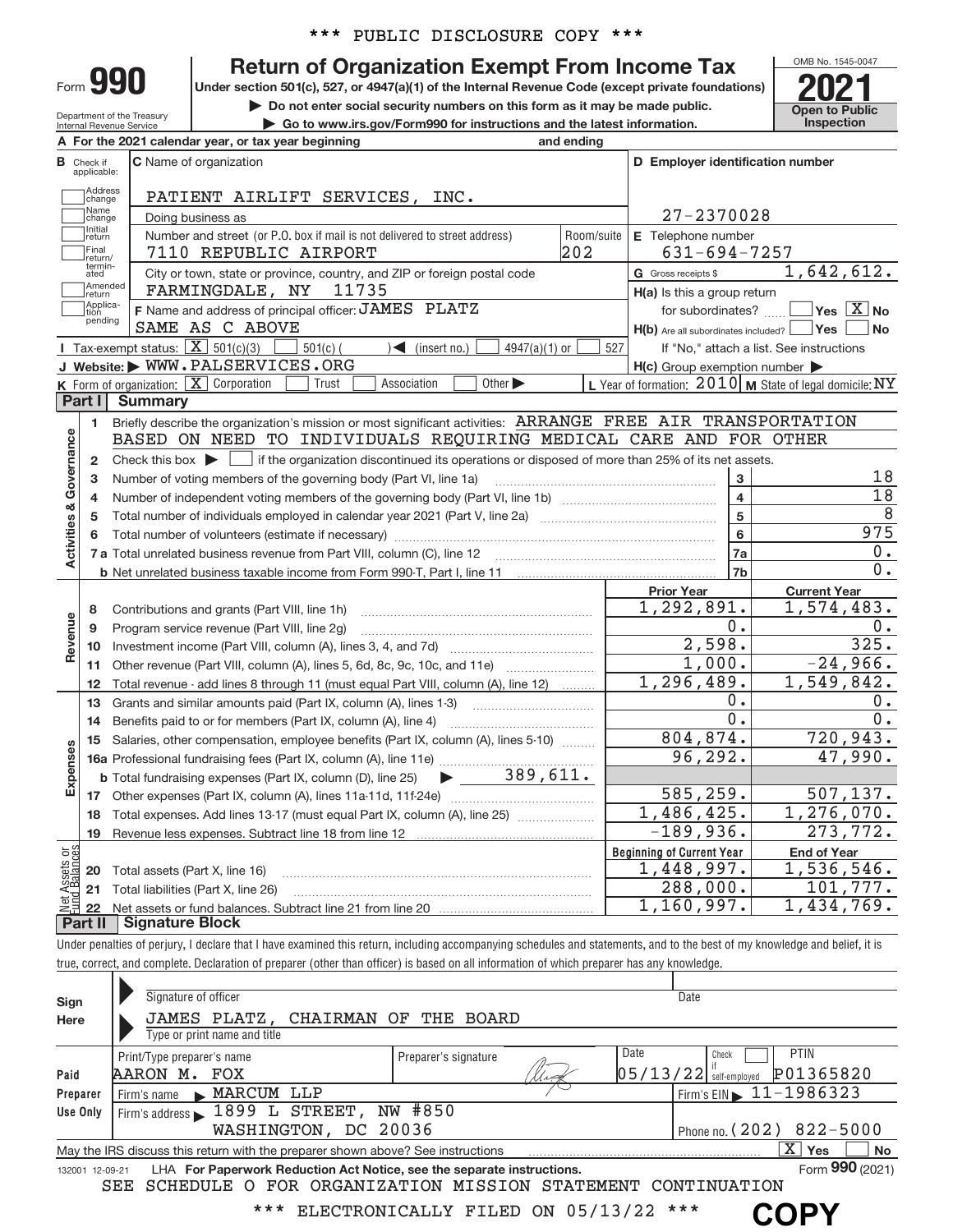|              | PATIENT AIRLIFT SERVICES, INC.<br>Form 990 (2021)                                                                                             | 27-2370028                | Page 2                                                          |
|--------------|-----------------------------------------------------------------------------------------------------------------------------------------------|---------------------------|-----------------------------------------------------------------|
|              | <b>Statement of Program Service Accomplishments</b><br>Part III                                                                               |                           |                                                                 |
|              |                                                                                                                                               |                           | $\overline{\mathbf{x}}$                                         |
| 1            | Briefly describe the organization's mission:<br>PATIENT AIRLIFT SERVICES (THE ORGANIZATION)                                                   | IS A NETWORK OF OVER 1000 |                                                                 |
|              | VOLUNTEERS WHICH INCLUDES PILOTS WHO DONATE THEIR AIRCRAFTS                                                                                   | AND                       |                                                                 |
|              | PILOTING SKILLS TO HELP FAMILIES IN NEED, ENABLING THEM TO RECEIVE                                                                            |                           |                                                                 |
|              | VITAL TREATMENT THAT MIGHT OTHERWISE BE INACCESSIBLE BECAUSE OF                                                                               |                           |                                                                 |
| $\mathbf{2}$ | Did the organization undertake any significant program services during the year which were not listed on the                                  |                           |                                                                 |
|              | prior Form 990 or 990-EZ?                                                                                                                     |                           | $\overline{\mathsf{Yes} \mathrel{\hspace{0.5pt}\mathsf{X}}}$ No |
|              | If "Yes," describe these new services on Schedule O.                                                                                          |                           |                                                                 |
| 3            | Did the organization cease conducting, or make significant changes in how it conducts, any program services?                                  |                           | $ Yes X $ No                                                    |
|              | If "Yes," describe these changes on Schedule O.                                                                                               |                           |                                                                 |
| 4            | Describe the organization's program service accomplishments for each of its three largest program services, as measured by expenses.          |                           |                                                                 |
|              | Section 501(c)(3) and 501(c)(4) organizations are required to report the amount of grants and allocations to others, the total expenses, and  |                           |                                                                 |
|              | revenue, if any, for each program service reported.<br>433,328.                                                                               |                           |                                                                 |
| 4a           | including grants of \$<br>(Expenses \$<br>(Code:<br>ARRANGE CHARITABLE FLIGHTS FOR CHILDREN AND ADULTS INCLUDING MILITARY                     | ) (Revenue \$             |                                                                 |
|              | PERSONNEL AND THEIR FAMILIES FOR ACCESS TO HEALTH CARE AND FOR OTHER                                                                          |                           |                                                                 |
|              | HUMANITARIAN PURPOSES.                                                                                                                        |                           |                                                                 |
|              | PATIENT AIRLIFT SERVICES' MISSION IS CARRIED OUT THROUGH DONATED FLIGHT                                                                       |                           |                                                                 |
|              | SERVICES FROM PRIVATE PILOTS AND COMMERCIAL AIRLINES. DURING 2021,                                                                            | THE                       |                                                                 |
|              | ORGANIZATION RECEIVED DONATED PILOT SERVICES VALUED AT \$2,712,889 AND                                                                        |                           |                                                                 |
|              | FLIGHT TICKETS VALUED AT \$97,200. THE REVENUE AND EXPENSES FROM THESE                                                                        |                           |                                                                 |
|              | SERVICES ARE NOT CAPTURED WITHIN THE FEDERAL FORM 990 IN ACCORDANCE                                                                           |                           |                                                                 |
|              | INSTRUCTIONS. AS A RESULT OF THESE DONATED SERVICES,<br>IRS<br>WITH THE<br>PERCENTAGE OF EXPENSES CLASSIFIED AS PROGRAM SERVICES, GENERAL AND | THE                       |                                                                 |
|              | ADMINISTRATIVE, AND FUNDRAISING EXPENSES IN THE AUDITED FINANCIAL                                                                             |                           |                                                                 |
|              | 86%,<br>4%, AND 10%, RESPECTIVELY.<br>STATEMENTS ARE                                                                                          |                           |                                                                 |
| 4b.          | 313, 187.<br>including grants of \$<br>(Expenses \$<br>(Code:                                                                                 | ) (Revenue \$             |                                                                 |
|              | PUBLIC AWARENESS PROGRAMS TO PROVIDE INFORMATION TO THE PUBLIC ABOUT                                                                          |                           |                                                                 |
|              | THE AVAILABILITY OF FREE AIR TRANSPORTATION SERVICES<br>THE NEED FOR AND                                                                      |                           |                                                                 |
|              | FOR CHILDREN AND ADULTS, INCLUDING MILITARY PERSONNEL AND THEIR                                                                               |                           |                                                                 |
|              | FAMILIES.                                                                                                                                     |                           |                                                                 |
|              |                                                                                                                                               |                           |                                                                 |
|              |                                                                                                                                               |                           |                                                                 |
|              |                                                                                                                                               |                           |                                                                 |
|              |                                                                                                                                               |                           |                                                                 |
|              |                                                                                                                                               |                           |                                                                 |
|              |                                                                                                                                               |                           |                                                                 |
|              |                                                                                                                                               |                           |                                                                 |
| 4c           | $\text{(Code:} \qquad \qquad \text{)} \text{ (Express } $$<br>including grants of $$$                                                         | $($ Revenue \$            |                                                                 |
|              |                                                                                                                                               |                           |                                                                 |
|              |                                                                                                                                               |                           |                                                                 |
|              |                                                                                                                                               |                           |                                                                 |
|              |                                                                                                                                               |                           |                                                                 |
|              |                                                                                                                                               |                           |                                                                 |
|              |                                                                                                                                               |                           |                                                                 |
|              |                                                                                                                                               |                           |                                                                 |
|              |                                                                                                                                               |                           |                                                                 |
|              |                                                                                                                                               |                           |                                                                 |
|              |                                                                                                                                               |                           |                                                                 |
|              |                                                                                                                                               |                           |                                                                 |
| 4d           | Other program services (Describe on Schedule O.)                                                                                              |                           |                                                                 |
|              | (Expenses \$<br>(Revenue \$<br>including grants of \$<br>746, 515.                                                                            |                           |                                                                 |
| 4е           | Total program service expenses                                                                                                                |                           | Form $990$ (2021)                                               |
|              | 132002 12-09-21                                                                                                                               |                           |                                                                 |
|              |                                                                                                                                               |                           |                                                                 |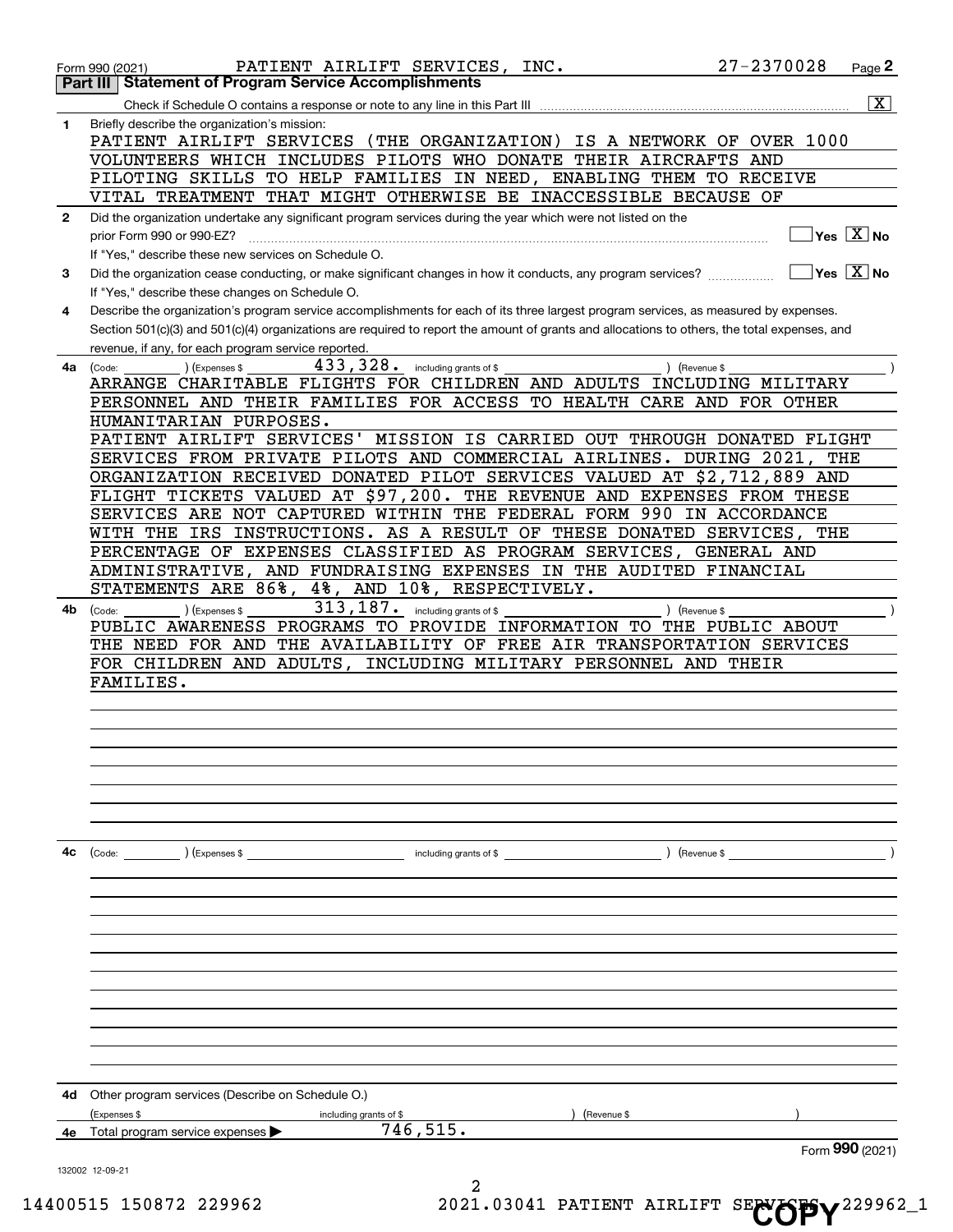|  | Form 990 (2021) |
|--|-----------------|

Form 990 (2021) PATIENT AIRLIFT SERVICES, INC**.** 27-2370028 <sub>Page</sub> 3<br><mark>Part IV | Checklist of Required Schedules</mark>

| Is the organization described in section $501(c)(3)$ or $4947(a)(1)$ (other than a private foundation)?<br>1.<br>X<br>1.<br>$\overline{\mathbf{x}}$<br>$\overline{2}$<br>2<br>Did the organization engage in direct or indirect political campaign activities on behalf of or in opposition to candidates for<br>3<br>3<br>Section 501(c)(3) organizations. Did the organization engage in lobbying activities, or have a section 501(h) election in effect<br>4<br>4<br>Is the organization a section 501(c)(4), 501(c)(5), or 501(c)(6) organization that receives membership dues, assessments, or<br>5<br>5<br>Did the organization maintain any donor advised funds or any similar funds or accounts for which donors have the right to<br>6<br>6<br>provide advice on the distribution or investment of amounts in such funds or accounts? If "Yes," complete Schedule D, Part I<br>Did the organization receive or hold a conservation easement, including easements to preserve open space,<br>7<br>$\overline{7}$<br>Did the organization maintain collections of works of art, historical treasures, or other similar assets? If "Yes," complete<br>8<br>8<br>Did the organization report an amount in Part X, line 21, for escrow or custodial account liability, serve as a custodian for<br>9<br>amounts not listed in Part X; or provide credit counseling, debt management, credit repair, or debt negotiation services?<br>9<br>Did the organization, directly or through a related organization, hold assets in donor-restricted endowments<br>10<br>10<br>If the organization's answer to any of the following questions is "Yes," then complete Schedule D, Parts VI, VII, VIII, IX, or X,<br>11<br>as applicable.<br>a Did the organization report an amount for land, buildings, and equipment in Part X, line 10? If "Yes," complete Schedule D,<br>X<br>11a<br><b>b</b> Did the organization report an amount for investments - other securities in Part X, line 12, that is 5% or more of its total<br>11b<br>c Did the organization report an amount for investments - program related in Part X, line 13, that is 5% or more of its total<br>11c<br>d Did the organization report an amount for other assets in Part X, line 15, that is 5% or more of its total assets reported in<br>11d<br><b>11e</b><br>e Did the organization report an amount for other liabilities in Part X, line 25? If "Yes," complete Schedule D, Part X<br>Did the organization's separate or consolidated financial statements for the tax year include a footnote that addresses<br>f<br>X<br>the organization's liability for uncertain tax positions under FIN 48 (ASC 740)? If "Yes," complete Schedule D, Part X<br>11f<br>12a Did the organization obtain separate, independent audited financial statements for the tax year? If "Yes," complete<br>X<br>12a<br><b>b</b> Was the organization included in consolidated, independent audited financial statements for the tax year?<br>If "Yes," and if the organization answered "No" to line 12a, then completing Schedule D, Parts XI and XII is optional<br>12b<br>13<br>13<br>Did the organization maintain an office, employees, or agents outside of the United States?<br>14a<br>14a<br>Did the organization have aggregate revenues or expenses of more than \$10,000 from grantmaking, fundraising, business,<br>b<br>investment, and program service activities outside the United States, or aggregate foreign investments valued at \$100,000<br>14b<br>Did the organization report on Part IX, column (A), line 3, more than \$5,000 of grants or other assistance to or for any<br>15<br>15<br>Did the organization report on Part IX, column (A), line 3, more than \$5,000 of aggregate grants or other assistance to<br>16<br>16<br>Did the organization report a total of more than \$15,000 of expenses for professional fundraising services on Part IX,<br>17<br>х<br>17<br>Did the organization report more than \$15,000 total of fundraising event gross income and contributions on Part VIII, lines<br>18<br>18<br>Did the organization report more than \$15,000 of gross income from gaming activities on Part VIII, line 9a? If "Yes."<br>19<br>19<br>20a<br>b If "Yes" to line 20a, did the organization attach a copy of its audited financial statements to this return?<br>20 <sub>b</sub><br>Did the organization report more than \$5,000 of grants or other assistance to any domestic organization or<br>21<br>Form 990 (2021) |   | Yes | No                      |
|-----------------------------------------------------------------------------------------------------------------------------------------------------------------------------------------------------------------------------------------------------------------------------------------------------------------------------------------------------------------------------------------------------------------------------------------------------------------------------------------------------------------------------------------------------------------------------------------------------------------------------------------------------------------------------------------------------------------------------------------------------------------------------------------------------------------------------------------------------------------------------------------------------------------------------------------------------------------------------------------------------------------------------------------------------------------------------------------------------------------------------------------------------------------------------------------------------------------------------------------------------------------------------------------------------------------------------------------------------------------------------------------------------------------------------------------------------------------------------------------------------------------------------------------------------------------------------------------------------------------------------------------------------------------------------------------------------------------------------------------------------------------------------------------------------------------------------------------------------------------------------------------------------------------------------------------------------------------------------------------------------------------------------------------------------------------------------------------------------------------------------------------------------------------------------------------------------------------------------------------------------------------------------------------------------------------------------------------------------------------------------------------------------------------------------------------------------------------------------------------------------------------------------------------------------------------------------------------------------------------------------------------------------------------------------------------------------------------------------------------------------------------------------------------------------------------------------------------------------------------------------------------------------------------------------------------------------------------------------------------------------------------------------------------------------------------------------------------------------------------------------------------------------------------------------------------------------------------------------------------------------------------------------------------------------------------------------------------------------------------------------------------------------------------------------------------------------------------------------------------------------------------------------------------------------------------------------------------------------------------------------------------------------------------------------------------------------------------------------------------------------------------------------------------------------------------------------------------------------------------------------------------------------------------------------------------------------------------------------------------------------------------------------------------------------------------------------------------------------------------------------------------------------------------------------------------------------------------------------------------------------------------------------------------------------------------------------------------------------------------------------------------------------------------------------------------------------------------------------------------------------------------------------------|---|-----|-------------------------|
|                                                                                                                                                                                                                                                                                                                                                                                                                                                                                                                                                                                                                                                                                                                                                                                                                                                                                                                                                                                                                                                                                                                                                                                                                                                                                                                                                                                                                                                                                                                                                                                                                                                                                                                                                                                                                                                                                                                                                                                                                                                                                                                                                                                                                                                                                                                                                                                                                                                                                                                                                                                                                                                                                                                                                                                                                                                                                                                                                                                                                                                                                                                                                                                                                                                                                                                                                                                                                                                                                                                                                                                                                                                                                                                                                                                                                                                                                                                                                                                                                                                                                                                                                                                                                                                                                                                                                                                                                                                                                                                                   |   |     |                         |
|                                                                                                                                                                                                                                                                                                                                                                                                                                                                                                                                                                                                                                                                                                                                                                                                                                                                                                                                                                                                                                                                                                                                                                                                                                                                                                                                                                                                                                                                                                                                                                                                                                                                                                                                                                                                                                                                                                                                                                                                                                                                                                                                                                                                                                                                                                                                                                                                                                                                                                                                                                                                                                                                                                                                                                                                                                                                                                                                                                                                                                                                                                                                                                                                                                                                                                                                                                                                                                                                                                                                                                                                                                                                                                                                                                                                                                                                                                                                                                                                                                                                                                                                                                                                                                                                                                                                                                                                                                                                                                                                   |   |     |                         |
|                                                                                                                                                                                                                                                                                                                                                                                                                                                                                                                                                                                                                                                                                                                                                                                                                                                                                                                                                                                                                                                                                                                                                                                                                                                                                                                                                                                                                                                                                                                                                                                                                                                                                                                                                                                                                                                                                                                                                                                                                                                                                                                                                                                                                                                                                                                                                                                                                                                                                                                                                                                                                                                                                                                                                                                                                                                                                                                                                                                                                                                                                                                                                                                                                                                                                                                                                                                                                                                                                                                                                                                                                                                                                                                                                                                                                                                                                                                                                                                                                                                                                                                                                                                                                                                                                                                                                                                                                                                                                                                                   |   |     |                         |
| 20a<br>21<br>132003 12-09-21                                                                                                                                                                                                                                                                                                                                                                                                                                                                                                                                                                                                                                                                                                                                                                                                                                                                                                                                                                                                                                                                                                                                                                                                                                                                                                                                                                                                                                                                                                                                                                                                                                                                                                                                                                                                                                                                                                                                                                                                                                                                                                                                                                                                                                                                                                                                                                                                                                                                                                                                                                                                                                                                                                                                                                                                                                                                                                                                                                                                                                                                                                                                                                                                                                                                                                                                                                                                                                                                                                                                                                                                                                                                                                                                                                                                                                                                                                                                                                                                                                                                                                                                                                                                                                                                                                                                                                                                                                                                                                      |   |     |                         |
|                                                                                                                                                                                                                                                                                                                                                                                                                                                                                                                                                                                                                                                                                                                                                                                                                                                                                                                                                                                                                                                                                                                                                                                                                                                                                                                                                                                                                                                                                                                                                                                                                                                                                                                                                                                                                                                                                                                                                                                                                                                                                                                                                                                                                                                                                                                                                                                                                                                                                                                                                                                                                                                                                                                                                                                                                                                                                                                                                                                                                                                                                                                                                                                                                                                                                                                                                                                                                                                                                                                                                                                                                                                                                                                                                                                                                                                                                                                                                                                                                                                                                                                                                                                                                                                                                                                                                                                                                                                                                                                                   |   |     | x                       |
|                                                                                                                                                                                                                                                                                                                                                                                                                                                                                                                                                                                                                                                                                                                                                                                                                                                                                                                                                                                                                                                                                                                                                                                                                                                                                                                                                                                                                                                                                                                                                                                                                                                                                                                                                                                                                                                                                                                                                                                                                                                                                                                                                                                                                                                                                                                                                                                                                                                                                                                                                                                                                                                                                                                                                                                                                                                                                                                                                                                                                                                                                                                                                                                                                                                                                                                                                                                                                                                                                                                                                                                                                                                                                                                                                                                                                                                                                                                                                                                                                                                                                                                                                                                                                                                                                                                                                                                                                                                                                                                                   |   |     |                         |
|                                                                                                                                                                                                                                                                                                                                                                                                                                                                                                                                                                                                                                                                                                                                                                                                                                                                                                                                                                                                                                                                                                                                                                                                                                                                                                                                                                                                                                                                                                                                                                                                                                                                                                                                                                                                                                                                                                                                                                                                                                                                                                                                                                                                                                                                                                                                                                                                                                                                                                                                                                                                                                                                                                                                                                                                                                                                                                                                                                                                                                                                                                                                                                                                                                                                                                                                                                                                                                                                                                                                                                                                                                                                                                                                                                                                                                                                                                                                                                                                                                                                                                                                                                                                                                                                                                                                                                                                                                                                                                                                   |   |     | x                       |
|                                                                                                                                                                                                                                                                                                                                                                                                                                                                                                                                                                                                                                                                                                                                                                                                                                                                                                                                                                                                                                                                                                                                                                                                                                                                                                                                                                                                                                                                                                                                                                                                                                                                                                                                                                                                                                                                                                                                                                                                                                                                                                                                                                                                                                                                                                                                                                                                                                                                                                                                                                                                                                                                                                                                                                                                                                                                                                                                                                                                                                                                                                                                                                                                                                                                                                                                                                                                                                                                                                                                                                                                                                                                                                                                                                                                                                                                                                                                                                                                                                                                                                                                                                                                                                                                                                                                                                                                                                                                                                                                   |   |     |                         |
|                                                                                                                                                                                                                                                                                                                                                                                                                                                                                                                                                                                                                                                                                                                                                                                                                                                                                                                                                                                                                                                                                                                                                                                                                                                                                                                                                                                                                                                                                                                                                                                                                                                                                                                                                                                                                                                                                                                                                                                                                                                                                                                                                                                                                                                                                                                                                                                                                                                                                                                                                                                                                                                                                                                                                                                                                                                                                                                                                                                                                                                                                                                                                                                                                                                                                                                                                                                                                                                                                                                                                                                                                                                                                                                                                                                                                                                                                                                                                                                                                                                                                                                                                                                                                                                                                                                                                                                                                                                                                                                                   |   |     | x                       |
|                                                                                                                                                                                                                                                                                                                                                                                                                                                                                                                                                                                                                                                                                                                                                                                                                                                                                                                                                                                                                                                                                                                                                                                                                                                                                                                                                                                                                                                                                                                                                                                                                                                                                                                                                                                                                                                                                                                                                                                                                                                                                                                                                                                                                                                                                                                                                                                                                                                                                                                                                                                                                                                                                                                                                                                                                                                                                                                                                                                                                                                                                                                                                                                                                                                                                                                                                                                                                                                                                                                                                                                                                                                                                                                                                                                                                                                                                                                                                                                                                                                                                                                                                                                                                                                                                                                                                                                                                                                                                                                                   |   |     |                         |
|                                                                                                                                                                                                                                                                                                                                                                                                                                                                                                                                                                                                                                                                                                                                                                                                                                                                                                                                                                                                                                                                                                                                                                                                                                                                                                                                                                                                                                                                                                                                                                                                                                                                                                                                                                                                                                                                                                                                                                                                                                                                                                                                                                                                                                                                                                                                                                                                                                                                                                                                                                                                                                                                                                                                                                                                                                                                                                                                                                                                                                                                                                                                                                                                                                                                                                                                                                                                                                                                                                                                                                                                                                                                                                                                                                                                                                                                                                                                                                                                                                                                                                                                                                                                                                                                                                                                                                                                                                                                                                                                   |   |     | X.                      |
|                                                                                                                                                                                                                                                                                                                                                                                                                                                                                                                                                                                                                                                                                                                                                                                                                                                                                                                                                                                                                                                                                                                                                                                                                                                                                                                                                                                                                                                                                                                                                                                                                                                                                                                                                                                                                                                                                                                                                                                                                                                                                                                                                                                                                                                                                                                                                                                                                                                                                                                                                                                                                                                                                                                                                                                                                                                                                                                                                                                                                                                                                                                                                                                                                                                                                                                                                                                                                                                                                                                                                                                                                                                                                                                                                                                                                                                                                                                                                                                                                                                                                                                                                                                                                                                                                                                                                                                                                                                                                                                                   |   |     |                         |
|                                                                                                                                                                                                                                                                                                                                                                                                                                                                                                                                                                                                                                                                                                                                                                                                                                                                                                                                                                                                                                                                                                                                                                                                                                                                                                                                                                                                                                                                                                                                                                                                                                                                                                                                                                                                                                                                                                                                                                                                                                                                                                                                                                                                                                                                                                                                                                                                                                                                                                                                                                                                                                                                                                                                                                                                                                                                                                                                                                                                                                                                                                                                                                                                                                                                                                                                                                                                                                                                                                                                                                                                                                                                                                                                                                                                                                                                                                                                                                                                                                                                                                                                                                                                                                                                                                                                                                                                                                                                                                                                   |   |     | X.                      |
|                                                                                                                                                                                                                                                                                                                                                                                                                                                                                                                                                                                                                                                                                                                                                                                                                                                                                                                                                                                                                                                                                                                                                                                                                                                                                                                                                                                                                                                                                                                                                                                                                                                                                                                                                                                                                                                                                                                                                                                                                                                                                                                                                                                                                                                                                                                                                                                                                                                                                                                                                                                                                                                                                                                                                                                                                                                                                                                                                                                                                                                                                                                                                                                                                                                                                                                                                                                                                                                                                                                                                                                                                                                                                                                                                                                                                                                                                                                                                                                                                                                                                                                                                                                                                                                                                                                                                                                                                                                                                                                                   |   |     |                         |
|                                                                                                                                                                                                                                                                                                                                                                                                                                                                                                                                                                                                                                                                                                                                                                                                                                                                                                                                                                                                                                                                                                                                                                                                                                                                                                                                                                                                                                                                                                                                                                                                                                                                                                                                                                                                                                                                                                                                                                                                                                                                                                                                                                                                                                                                                                                                                                                                                                                                                                                                                                                                                                                                                                                                                                                                                                                                                                                                                                                                                                                                                                                                                                                                                                                                                                                                                                                                                                                                                                                                                                                                                                                                                                                                                                                                                                                                                                                                                                                                                                                                                                                                                                                                                                                                                                                                                                                                                                                                                                                                   |   |     | X.                      |
|                                                                                                                                                                                                                                                                                                                                                                                                                                                                                                                                                                                                                                                                                                                                                                                                                                                                                                                                                                                                                                                                                                                                                                                                                                                                                                                                                                                                                                                                                                                                                                                                                                                                                                                                                                                                                                                                                                                                                                                                                                                                                                                                                                                                                                                                                                                                                                                                                                                                                                                                                                                                                                                                                                                                                                                                                                                                                                                                                                                                                                                                                                                                                                                                                                                                                                                                                                                                                                                                                                                                                                                                                                                                                                                                                                                                                                                                                                                                                                                                                                                                                                                                                                                                                                                                                                                                                                                                                                                                                                                                   |   |     |                         |
|                                                                                                                                                                                                                                                                                                                                                                                                                                                                                                                                                                                                                                                                                                                                                                                                                                                                                                                                                                                                                                                                                                                                                                                                                                                                                                                                                                                                                                                                                                                                                                                                                                                                                                                                                                                                                                                                                                                                                                                                                                                                                                                                                                                                                                                                                                                                                                                                                                                                                                                                                                                                                                                                                                                                                                                                                                                                                                                                                                                                                                                                                                                                                                                                                                                                                                                                                                                                                                                                                                                                                                                                                                                                                                                                                                                                                                                                                                                                                                                                                                                                                                                                                                                                                                                                                                                                                                                                                                                                                                                                   |   |     |                         |
|                                                                                                                                                                                                                                                                                                                                                                                                                                                                                                                                                                                                                                                                                                                                                                                                                                                                                                                                                                                                                                                                                                                                                                                                                                                                                                                                                                                                                                                                                                                                                                                                                                                                                                                                                                                                                                                                                                                                                                                                                                                                                                                                                                                                                                                                                                                                                                                                                                                                                                                                                                                                                                                                                                                                                                                                                                                                                                                                                                                                                                                                                                                                                                                                                                                                                                                                                                                                                                                                                                                                                                                                                                                                                                                                                                                                                                                                                                                                                                                                                                                                                                                                                                                                                                                                                                                                                                                                                                                                                                                                   |   |     | X.                      |
|                                                                                                                                                                                                                                                                                                                                                                                                                                                                                                                                                                                                                                                                                                                                                                                                                                                                                                                                                                                                                                                                                                                                                                                                                                                                                                                                                                                                                                                                                                                                                                                                                                                                                                                                                                                                                                                                                                                                                                                                                                                                                                                                                                                                                                                                                                                                                                                                                                                                                                                                                                                                                                                                                                                                                                                                                                                                                                                                                                                                                                                                                                                                                                                                                                                                                                                                                                                                                                                                                                                                                                                                                                                                                                                                                                                                                                                                                                                                                                                                                                                                                                                                                                                                                                                                                                                                                                                                                                                                                                                                   |   |     |                         |
|                                                                                                                                                                                                                                                                                                                                                                                                                                                                                                                                                                                                                                                                                                                                                                                                                                                                                                                                                                                                                                                                                                                                                                                                                                                                                                                                                                                                                                                                                                                                                                                                                                                                                                                                                                                                                                                                                                                                                                                                                                                                                                                                                                                                                                                                                                                                                                                                                                                                                                                                                                                                                                                                                                                                                                                                                                                                                                                                                                                                                                                                                                                                                                                                                                                                                                                                                                                                                                                                                                                                                                                                                                                                                                                                                                                                                                                                                                                                                                                                                                                                                                                                                                                                                                                                                                                                                                                                                                                                                                                                   |   |     | x                       |
|                                                                                                                                                                                                                                                                                                                                                                                                                                                                                                                                                                                                                                                                                                                                                                                                                                                                                                                                                                                                                                                                                                                                                                                                                                                                                                                                                                                                                                                                                                                                                                                                                                                                                                                                                                                                                                                                                                                                                                                                                                                                                                                                                                                                                                                                                                                                                                                                                                                                                                                                                                                                                                                                                                                                                                                                                                                                                                                                                                                                                                                                                                                                                                                                                                                                                                                                                                                                                                                                                                                                                                                                                                                                                                                                                                                                                                                                                                                                                                                                                                                                                                                                                                                                                                                                                                                                                                                                                                                                                                                                   |   |     |                         |
|                                                                                                                                                                                                                                                                                                                                                                                                                                                                                                                                                                                                                                                                                                                                                                                                                                                                                                                                                                                                                                                                                                                                                                                                                                                                                                                                                                                                                                                                                                                                                                                                                                                                                                                                                                                                                                                                                                                                                                                                                                                                                                                                                                                                                                                                                                                                                                                                                                                                                                                                                                                                                                                                                                                                                                                                                                                                                                                                                                                                                                                                                                                                                                                                                                                                                                                                                                                                                                                                                                                                                                                                                                                                                                                                                                                                                                                                                                                                                                                                                                                                                                                                                                                                                                                                                                                                                                                                                                                                                                                                   |   |     |                         |
|                                                                                                                                                                                                                                                                                                                                                                                                                                                                                                                                                                                                                                                                                                                                                                                                                                                                                                                                                                                                                                                                                                                                                                                                                                                                                                                                                                                                                                                                                                                                                                                                                                                                                                                                                                                                                                                                                                                                                                                                                                                                                                                                                                                                                                                                                                                                                                                                                                                                                                                                                                                                                                                                                                                                                                                                                                                                                                                                                                                                                                                                                                                                                                                                                                                                                                                                                                                                                                                                                                                                                                                                                                                                                                                                                                                                                                                                                                                                                                                                                                                                                                                                                                                                                                                                                                                                                                                                                                                                                                                                   |   |     |                         |
|                                                                                                                                                                                                                                                                                                                                                                                                                                                                                                                                                                                                                                                                                                                                                                                                                                                                                                                                                                                                                                                                                                                                                                                                                                                                                                                                                                                                                                                                                                                                                                                                                                                                                                                                                                                                                                                                                                                                                                                                                                                                                                                                                                                                                                                                                                                                                                                                                                                                                                                                                                                                                                                                                                                                                                                                                                                                                                                                                                                                                                                                                                                                                                                                                                                                                                                                                                                                                                                                                                                                                                                                                                                                                                                                                                                                                                                                                                                                                                                                                                                                                                                                                                                                                                                                                                                                                                                                                                                                                                                                   |   |     |                         |
|                                                                                                                                                                                                                                                                                                                                                                                                                                                                                                                                                                                                                                                                                                                                                                                                                                                                                                                                                                                                                                                                                                                                                                                                                                                                                                                                                                                                                                                                                                                                                                                                                                                                                                                                                                                                                                                                                                                                                                                                                                                                                                                                                                                                                                                                                                                                                                                                                                                                                                                                                                                                                                                                                                                                                                                                                                                                                                                                                                                                                                                                                                                                                                                                                                                                                                                                                                                                                                                                                                                                                                                                                                                                                                                                                                                                                                                                                                                                                                                                                                                                                                                                                                                                                                                                                                                                                                                                                                                                                                                                   |   |     | x                       |
|                                                                                                                                                                                                                                                                                                                                                                                                                                                                                                                                                                                                                                                                                                                                                                                                                                                                                                                                                                                                                                                                                                                                                                                                                                                                                                                                                                                                                                                                                                                                                                                                                                                                                                                                                                                                                                                                                                                                                                                                                                                                                                                                                                                                                                                                                                                                                                                                                                                                                                                                                                                                                                                                                                                                                                                                                                                                                                                                                                                                                                                                                                                                                                                                                                                                                                                                                                                                                                                                                                                                                                                                                                                                                                                                                                                                                                                                                                                                                                                                                                                                                                                                                                                                                                                                                                                                                                                                                                                                                                                                   |   |     |                         |
|                                                                                                                                                                                                                                                                                                                                                                                                                                                                                                                                                                                                                                                                                                                                                                                                                                                                                                                                                                                                                                                                                                                                                                                                                                                                                                                                                                                                                                                                                                                                                                                                                                                                                                                                                                                                                                                                                                                                                                                                                                                                                                                                                                                                                                                                                                                                                                                                                                                                                                                                                                                                                                                                                                                                                                                                                                                                                                                                                                                                                                                                                                                                                                                                                                                                                                                                                                                                                                                                                                                                                                                                                                                                                                                                                                                                                                                                                                                                                                                                                                                                                                                                                                                                                                                                                                                                                                                                                                                                                                                                   |   |     | X.                      |
|                                                                                                                                                                                                                                                                                                                                                                                                                                                                                                                                                                                                                                                                                                                                                                                                                                                                                                                                                                                                                                                                                                                                                                                                                                                                                                                                                                                                                                                                                                                                                                                                                                                                                                                                                                                                                                                                                                                                                                                                                                                                                                                                                                                                                                                                                                                                                                                                                                                                                                                                                                                                                                                                                                                                                                                                                                                                                                                                                                                                                                                                                                                                                                                                                                                                                                                                                                                                                                                                                                                                                                                                                                                                                                                                                                                                                                                                                                                                                                                                                                                                                                                                                                                                                                                                                                                                                                                                                                                                                                                                   |   |     |                         |
|                                                                                                                                                                                                                                                                                                                                                                                                                                                                                                                                                                                                                                                                                                                                                                                                                                                                                                                                                                                                                                                                                                                                                                                                                                                                                                                                                                                                                                                                                                                                                                                                                                                                                                                                                                                                                                                                                                                                                                                                                                                                                                                                                                                                                                                                                                                                                                                                                                                                                                                                                                                                                                                                                                                                                                                                                                                                                                                                                                                                                                                                                                                                                                                                                                                                                                                                                                                                                                                                                                                                                                                                                                                                                                                                                                                                                                                                                                                                                                                                                                                                                                                                                                                                                                                                                                                                                                                                                                                                                                                                   |   |     | х                       |
|                                                                                                                                                                                                                                                                                                                                                                                                                                                                                                                                                                                                                                                                                                                                                                                                                                                                                                                                                                                                                                                                                                                                                                                                                                                                                                                                                                                                                                                                                                                                                                                                                                                                                                                                                                                                                                                                                                                                                                                                                                                                                                                                                                                                                                                                                                                                                                                                                                                                                                                                                                                                                                                                                                                                                                                                                                                                                                                                                                                                                                                                                                                                                                                                                                                                                                                                                                                                                                                                                                                                                                                                                                                                                                                                                                                                                                                                                                                                                                                                                                                                                                                                                                                                                                                                                                                                                                                                                                                                                                                                   |   |     | $\overline{\mathbf{x}}$ |
|                                                                                                                                                                                                                                                                                                                                                                                                                                                                                                                                                                                                                                                                                                                                                                                                                                                                                                                                                                                                                                                                                                                                                                                                                                                                                                                                                                                                                                                                                                                                                                                                                                                                                                                                                                                                                                                                                                                                                                                                                                                                                                                                                                                                                                                                                                                                                                                                                                                                                                                                                                                                                                                                                                                                                                                                                                                                                                                                                                                                                                                                                                                                                                                                                                                                                                                                                                                                                                                                                                                                                                                                                                                                                                                                                                                                                                                                                                                                                                                                                                                                                                                                                                                                                                                                                                                                                                                                                                                                                                                                   |   |     |                         |
|                                                                                                                                                                                                                                                                                                                                                                                                                                                                                                                                                                                                                                                                                                                                                                                                                                                                                                                                                                                                                                                                                                                                                                                                                                                                                                                                                                                                                                                                                                                                                                                                                                                                                                                                                                                                                                                                                                                                                                                                                                                                                                                                                                                                                                                                                                                                                                                                                                                                                                                                                                                                                                                                                                                                                                                                                                                                                                                                                                                                                                                                                                                                                                                                                                                                                                                                                                                                                                                                                                                                                                                                                                                                                                                                                                                                                                                                                                                                                                                                                                                                                                                                                                                                                                                                                                                                                                                                                                                                                                                                   |   |     |                         |
|                                                                                                                                                                                                                                                                                                                                                                                                                                                                                                                                                                                                                                                                                                                                                                                                                                                                                                                                                                                                                                                                                                                                                                                                                                                                                                                                                                                                                                                                                                                                                                                                                                                                                                                                                                                                                                                                                                                                                                                                                                                                                                                                                                                                                                                                                                                                                                                                                                                                                                                                                                                                                                                                                                                                                                                                                                                                                                                                                                                                                                                                                                                                                                                                                                                                                                                                                                                                                                                                                                                                                                                                                                                                                                                                                                                                                                                                                                                                                                                                                                                                                                                                                                                                                                                                                                                                                                                                                                                                                                                                   |   |     |                         |
|                                                                                                                                                                                                                                                                                                                                                                                                                                                                                                                                                                                                                                                                                                                                                                                                                                                                                                                                                                                                                                                                                                                                                                                                                                                                                                                                                                                                                                                                                                                                                                                                                                                                                                                                                                                                                                                                                                                                                                                                                                                                                                                                                                                                                                                                                                                                                                                                                                                                                                                                                                                                                                                                                                                                                                                                                                                                                                                                                                                                                                                                                                                                                                                                                                                                                                                                                                                                                                                                                                                                                                                                                                                                                                                                                                                                                                                                                                                                                                                                                                                                                                                                                                                                                                                                                                                                                                                                                                                                                                                                   |   |     |                         |
|                                                                                                                                                                                                                                                                                                                                                                                                                                                                                                                                                                                                                                                                                                                                                                                                                                                                                                                                                                                                                                                                                                                                                                                                                                                                                                                                                                                                                                                                                                                                                                                                                                                                                                                                                                                                                                                                                                                                                                                                                                                                                                                                                                                                                                                                                                                                                                                                                                                                                                                                                                                                                                                                                                                                                                                                                                                                                                                                                                                                                                                                                                                                                                                                                                                                                                                                                                                                                                                                                                                                                                                                                                                                                                                                                                                                                                                                                                                                                                                                                                                                                                                                                                                                                                                                                                                                                                                                                                                                                                                                   |   |     |                         |
|                                                                                                                                                                                                                                                                                                                                                                                                                                                                                                                                                                                                                                                                                                                                                                                                                                                                                                                                                                                                                                                                                                                                                                                                                                                                                                                                                                                                                                                                                                                                                                                                                                                                                                                                                                                                                                                                                                                                                                                                                                                                                                                                                                                                                                                                                                                                                                                                                                                                                                                                                                                                                                                                                                                                                                                                                                                                                                                                                                                                                                                                                                                                                                                                                                                                                                                                                                                                                                                                                                                                                                                                                                                                                                                                                                                                                                                                                                                                                                                                                                                                                                                                                                                                                                                                                                                                                                                                                                                                                                                                   |   |     | A                       |
|                                                                                                                                                                                                                                                                                                                                                                                                                                                                                                                                                                                                                                                                                                                                                                                                                                                                                                                                                                                                                                                                                                                                                                                                                                                                                                                                                                                                                                                                                                                                                                                                                                                                                                                                                                                                                                                                                                                                                                                                                                                                                                                                                                                                                                                                                                                                                                                                                                                                                                                                                                                                                                                                                                                                                                                                                                                                                                                                                                                                                                                                                                                                                                                                                                                                                                                                                                                                                                                                                                                                                                                                                                                                                                                                                                                                                                                                                                                                                                                                                                                                                                                                                                                                                                                                                                                                                                                                                                                                                                                                   |   |     | X                       |
|                                                                                                                                                                                                                                                                                                                                                                                                                                                                                                                                                                                                                                                                                                                                                                                                                                                                                                                                                                                                                                                                                                                                                                                                                                                                                                                                                                                                                                                                                                                                                                                                                                                                                                                                                                                                                                                                                                                                                                                                                                                                                                                                                                                                                                                                                                                                                                                                                                                                                                                                                                                                                                                                                                                                                                                                                                                                                                                                                                                                                                                                                                                                                                                                                                                                                                                                                                                                                                                                                                                                                                                                                                                                                                                                                                                                                                                                                                                                                                                                                                                                                                                                                                                                                                                                                                                                                                                                                                                                                                                                   |   |     | X                       |
|                                                                                                                                                                                                                                                                                                                                                                                                                                                                                                                                                                                                                                                                                                                                                                                                                                                                                                                                                                                                                                                                                                                                                                                                                                                                                                                                                                                                                                                                                                                                                                                                                                                                                                                                                                                                                                                                                                                                                                                                                                                                                                                                                                                                                                                                                                                                                                                                                                                                                                                                                                                                                                                                                                                                                                                                                                                                                                                                                                                                                                                                                                                                                                                                                                                                                                                                                                                                                                                                                                                                                                                                                                                                                                                                                                                                                                                                                                                                                                                                                                                                                                                                                                                                                                                                                                                                                                                                                                                                                                                                   |   |     |                         |
|                                                                                                                                                                                                                                                                                                                                                                                                                                                                                                                                                                                                                                                                                                                                                                                                                                                                                                                                                                                                                                                                                                                                                                                                                                                                                                                                                                                                                                                                                                                                                                                                                                                                                                                                                                                                                                                                                                                                                                                                                                                                                                                                                                                                                                                                                                                                                                                                                                                                                                                                                                                                                                                                                                                                                                                                                                                                                                                                                                                                                                                                                                                                                                                                                                                                                                                                                                                                                                                                                                                                                                                                                                                                                                                                                                                                                                                                                                                                                                                                                                                                                                                                                                                                                                                                                                                                                                                                                                                                                                                                   |   |     |                         |
|                                                                                                                                                                                                                                                                                                                                                                                                                                                                                                                                                                                                                                                                                                                                                                                                                                                                                                                                                                                                                                                                                                                                                                                                                                                                                                                                                                                                                                                                                                                                                                                                                                                                                                                                                                                                                                                                                                                                                                                                                                                                                                                                                                                                                                                                                                                                                                                                                                                                                                                                                                                                                                                                                                                                                                                                                                                                                                                                                                                                                                                                                                                                                                                                                                                                                                                                                                                                                                                                                                                                                                                                                                                                                                                                                                                                                                                                                                                                                                                                                                                                                                                                                                                                                                                                                                                                                                                                                                                                                                                                   |   |     | x                       |
|                                                                                                                                                                                                                                                                                                                                                                                                                                                                                                                                                                                                                                                                                                                                                                                                                                                                                                                                                                                                                                                                                                                                                                                                                                                                                                                                                                                                                                                                                                                                                                                                                                                                                                                                                                                                                                                                                                                                                                                                                                                                                                                                                                                                                                                                                                                                                                                                                                                                                                                                                                                                                                                                                                                                                                                                                                                                                                                                                                                                                                                                                                                                                                                                                                                                                                                                                                                                                                                                                                                                                                                                                                                                                                                                                                                                                                                                                                                                                                                                                                                                                                                                                                                                                                                                                                                                                                                                                                                                                                                                   |   |     |                         |
|                                                                                                                                                                                                                                                                                                                                                                                                                                                                                                                                                                                                                                                                                                                                                                                                                                                                                                                                                                                                                                                                                                                                                                                                                                                                                                                                                                                                                                                                                                                                                                                                                                                                                                                                                                                                                                                                                                                                                                                                                                                                                                                                                                                                                                                                                                                                                                                                                                                                                                                                                                                                                                                                                                                                                                                                                                                                                                                                                                                                                                                                                                                                                                                                                                                                                                                                                                                                                                                                                                                                                                                                                                                                                                                                                                                                                                                                                                                                                                                                                                                                                                                                                                                                                                                                                                                                                                                                                                                                                                                                   |   |     | x                       |
|                                                                                                                                                                                                                                                                                                                                                                                                                                                                                                                                                                                                                                                                                                                                                                                                                                                                                                                                                                                                                                                                                                                                                                                                                                                                                                                                                                                                                                                                                                                                                                                                                                                                                                                                                                                                                                                                                                                                                                                                                                                                                                                                                                                                                                                                                                                                                                                                                                                                                                                                                                                                                                                                                                                                                                                                                                                                                                                                                                                                                                                                                                                                                                                                                                                                                                                                                                                                                                                                                                                                                                                                                                                                                                                                                                                                                                                                                                                                                                                                                                                                                                                                                                                                                                                                                                                                                                                                                                                                                                                                   |   |     |                         |
|                                                                                                                                                                                                                                                                                                                                                                                                                                                                                                                                                                                                                                                                                                                                                                                                                                                                                                                                                                                                                                                                                                                                                                                                                                                                                                                                                                                                                                                                                                                                                                                                                                                                                                                                                                                                                                                                                                                                                                                                                                                                                                                                                                                                                                                                                                                                                                                                                                                                                                                                                                                                                                                                                                                                                                                                                                                                                                                                                                                                                                                                                                                                                                                                                                                                                                                                                                                                                                                                                                                                                                                                                                                                                                                                                                                                                                                                                                                                                                                                                                                                                                                                                                                                                                                                                                                                                                                                                                                                                                                                   |   |     | x                       |
|                                                                                                                                                                                                                                                                                                                                                                                                                                                                                                                                                                                                                                                                                                                                                                                                                                                                                                                                                                                                                                                                                                                                                                                                                                                                                                                                                                                                                                                                                                                                                                                                                                                                                                                                                                                                                                                                                                                                                                                                                                                                                                                                                                                                                                                                                                                                                                                                                                                                                                                                                                                                                                                                                                                                                                                                                                                                                                                                                                                                                                                                                                                                                                                                                                                                                                                                                                                                                                                                                                                                                                                                                                                                                                                                                                                                                                                                                                                                                                                                                                                                                                                                                                                                                                                                                                                                                                                                                                                                                                                                   |   |     |                         |
|                                                                                                                                                                                                                                                                                                                                                                                                                                                                                                                                                                                                                                                                                                                                                                                                                                                                                                                                                                                                                                                                                                                                                                                                                                                                                                                                                                                                                                                                                                                                                                                                                                                                                                                                                                                                                                                                                                                                                                                                                                                                                                                                                                                                                                                                                                                                                                                                                                                                                                                                                                                                                                                                                                                                                                                                                                                                                                                                                                                                                                                                                                                                                                                                                                                                                                                                                                                                                                                                                                                                                                                                                                                                                                                                                                                                                                                                                                                                                                                                                                                                                                                                                                                                                                                                                                                                                                                                                                                                                                                                   |   |     |                         |
|                                                                                                                                                                                                                                                                                                                                                                                                                                                                                                                                                                                                                                                                                                                                                                                                                                                                                                                                                                                                                                                                                                                                                                                                                                                                                                                                                                                                                                                                                                                                                                                                                                                                                                                                                                                                                                                                                                                                                                                                                                                                                                                                                                                                                                                                                                                                                                                                                                                                                                                                                                                                                                                                                                                                                                                                                                                                                                                                                                                                                                                                                                                                                                                                                                                                                                                                                                                                                                                                                                                                                                                                                                                                                                                                                                                                                                                                                                                                                                                                                                                                                                                                                                                                                                                                                                                                                                                                                                                                                                                                   |   |     |                         |
|                                                                                                                                                                                                                                                                                                                                                                                                                                                                                                                                                                                                                                                                                                                                                                                                                                                                                                                                                                                                                                                                                                                                                                                                                                                                                                                                                                                                                                                                                                                                                                                                                                                                                                                                                                                                                                                                                                                                                                                                                                                                                                                                                                                                                                                                                                                                                                                                                                                                                                                                                                                                                                                                                                                                                                                                                                                                                                                                                                                                                                                                                                                                                                                                                                                                                                                                                                                                                                                                                                                                                                                                                                                                                                                                                                                                                                                                                                                                                                                                                                                                                                                                                                                                                                                                                                                                                                                                                                                                                                                                   |   |     | X.                      |
|                                                                                                                                                                                                                                                                                                                                                                                                                                                                                                                                                                                                                                                                                                                                                                                                                                                                                                                                                                                                                                                                                                                                                                                                                                                                                                                                                                                                                                                                                                                                                                                                                                                                                                                                                                                                                                                                                                                                                                                                                                                                                                                                                                                                                                                                                                                                                                                                                                                                                                                                                                                                                                                                                                                                                                                                                                                                                                                                                                                                                                                                                                                                                                                                                                                                                                                                                                                                                                                                                                                                                                                                                                                                                                                                                                                                                                                                                                                                                                                                                                                                                                                                                                                                                                                                                                                                                                                                                                                                                                                                   |   |     |                         |
|                                                                                                                                                                                                                                                                                                                                                                                                                                                                                                                                                                                                                                                                                                                                                                                                                                                                                                                                                                                                                                                                                                                                                                                                                                                                                                                                                                                                                                                                                                                                                                                                                                                                                                                                                                                                                                                                                                                                                                                                                                                                                                                                                                                                                                                                                                                                                                                                                                                                                                                                                                                                                                                                                                                                                                                                                                                                                                                                                                                                                                                                                                                                                                                                                                                                                                                                                                                                                                                                                                                                                                                                                                                                                                                                                                                                                                                                                                                                                                                                                                                                                                                                                                                                                                                                                                                                                                                                                                                                                                                                   |   |     | x                       |
|                                                                                                                                                                                                                                                                                                                                                                                                                                                                                                                                                                                                                                                                                                                                                                                                                                                                                                                                                                                                                                                                                                                                                                                                                                                                                                                                                                                                                                                                                                                                                                                                                                                                                                                                                                                                                                                                                                                                                                                                                                                                                                                                                                                                                                                                                                                                                                                                                                                                                                                                                                                                                                                                                                                                                                                                                                                                                                                                                                                                                                                                                                                                                                                                                                                                                                                                                                                                                                                                                                                                                                                                                                                                                                                                                                                                                                                                                                                                                                                                                                                                                                                                                                                                                                                                                                                                                                                                                                                                                                                                   |   |     | х                       |
|                                                                                                                                                                                                                                                                                                                                                                                                                                                                                                                                                                                                                                                                                                                                                                                                                                                                                                                                                                                                                                                                                                                                                                                                                                                                                                                                                                                                                                                                                                                                                                                                                                                                                                                                                                                                                                                                                                                                                                                                                                                                                                                                                                                                                                                                                                                                                                                                                                                                                                                                                                                                                                                                                                                                                                                                                                                                                                                                                                                                                                                                                                                                                                                                                                                                                                                                                                                                                                                                                                                                                                                                                                                                                                                                                                                                                                                                                                                                                                                                                                                                                                                                                                                                                                                                                                                                                                                                                                                                                                                                   |   |     |                         |
|                                                                                                                                                                                                                                                                                                                                                                                                                                                                                                                                                                                                                                                                                                                                                                                                                                                                                                                                                                                                                                                                                                                                                                                                                                                                                                                                                                                                                                                                                                                                                                                                                                                                                                                                                                                                                                                                                                                                                                                                                                                                                                                                                                                                                                                                                                                                                                                                                                                                                                                                                                                                                                                                                                                                                                                                                                                                                                                                                                                                                                                                                                                                                                                                                                                                                                                                                                                                                                                                                                                                                                                                                                                                                                                                                                                                                                                                                                                                                                                                                                                                                                                                                                                                                                                                                                                                                                                                                                                                                                                                   |   |     |                         |
|                                                                                                                                                                                                                                                                                                                                                                                                                                                                                                                                                                                                                                                                                                                                                                                                                                                                                                                                                                                                                                                                                                                                                                                                                                                                                                                                                                                                                                                                                                                                                                                                                                                                                                                                                                                                                                                                                                                                                                                                                                                                                                                                                                                                                                                                                                                                                                                                                                                                                                                                                                                                                                                                                                                                                                                                                                                                                                                                                                                                                                                                                                                                                                                                                                                                                                                                                                                                                                                                                                                                                                                                                                                                                                                                                                                                                                                                                                                                                                                                                                                                                                                                                                                                                                                                                                                                                                                                                                                                                                                                   |   |     | X.                      |
|                                                                                                                                                                                                                                                                                                                                                                                                                                                                                                                                                                                                                                                                                                                                                                                                                                                                                                                                                                                                                                                                                                                                                                                                                                                                                                                                                                                                                                                                                                                                                                                                                                                                                                                                                                                                                                                                                                                                                                                                                                                                                                                                                                                                                                                                                                                                                                                                                                                                                                                                                                                                                                                                                                                                                                                                                                                                                                                                                                                                                                                                                                                                                                                                                                                                                                                                                                                                                                                                                                                                                                                                                                                                                                                                                                                                                                                                                                                                                                                                                                                                                                                                                                                                                                                                                                                                                                                                                                                                                                                                   | ર |     |                         |

132003 12-09-21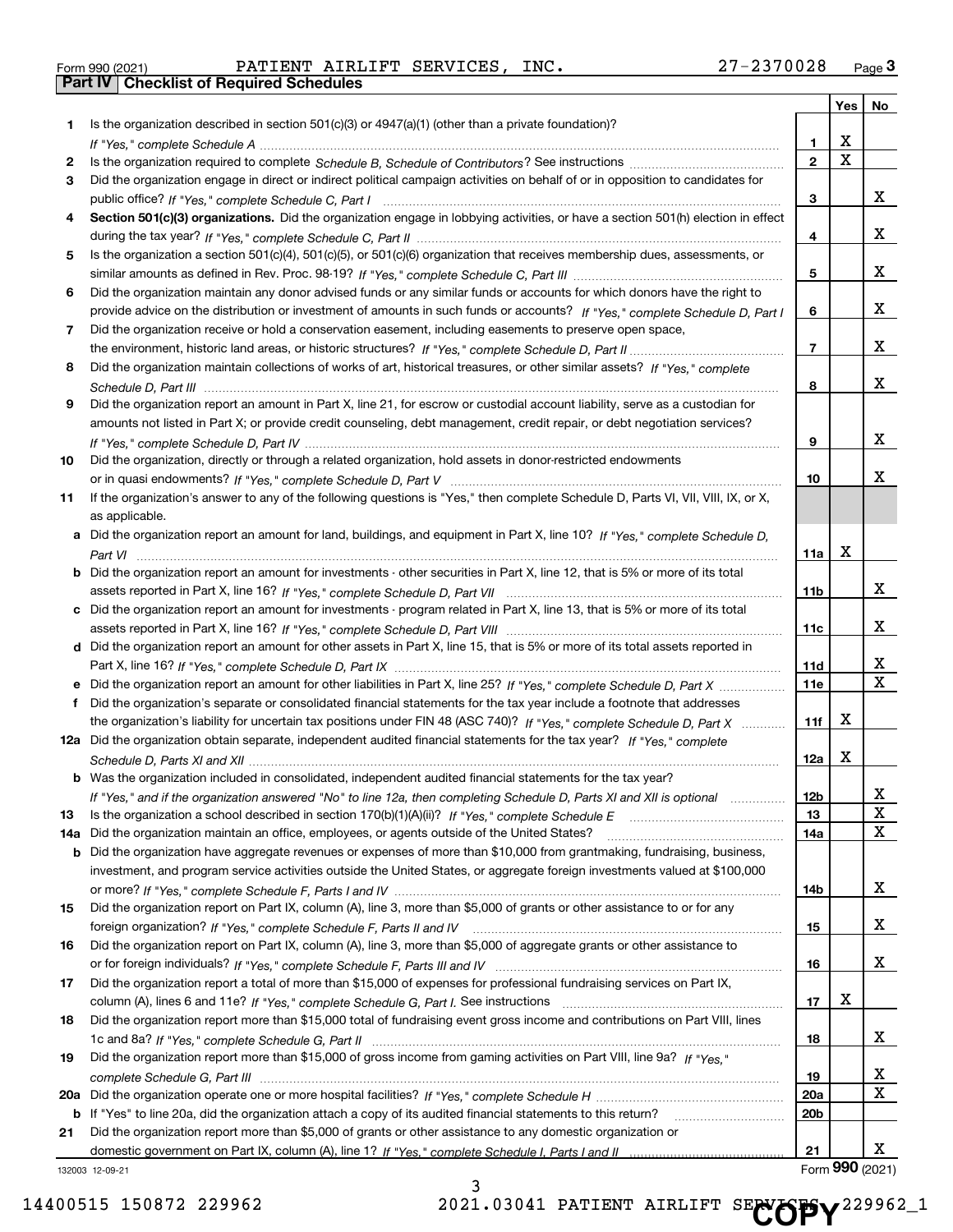|  | Form 990 (2021) |
|--|-----------------|
|  |                 |

*(continued)*

|               |                                                                                                                                    |            | Yes | No              |
|---------------|------------------------------------------------------------------------------------------------------------------------------------|------------|-----|-----------------|
| 22            | Did the organization report more than \$5,000 of grants or other assistance to or for domestic individuals on                      |            |     |                 |
|               |                                                                                                                                    | 22         |     | х               |
| 23            | Did the organization answer "Yes" to Part VII, Section A, line 3, 4, or 5, about compensation of the organization's current        |            |     |                 |
|               | and former officers, directors, trustees, key employees, and highest compensated employees? If "Yes." complete                     |            |     |                 |
|               |                                                                                                                                    | 23         | х   |                 |
|               | 24a Did the organization have a tax-exempt bond issue with an outstanding principal amount of more than \$100,000 as of the        |            |     |                 |
|               | last day of the year, that was issued after December 31, 2002? If "Yes," answer lines 24b through 24d and complete                 |            |     |                 |
|               |                                                                                                                                    | 24a        |     | х               |
|               | <b>b</b> Did the organization invest any proceeds of tax-exempt bonds beyond a temporary period exception?                         | 24b        |     |                 |
|               | c Did the organization maintain an escrow account other than a refunding escrow at any time during the year to defease             |            |     |                 |
|               |                                                                                                                                    | 24c        |     |                 |
|               |                                                                                                                                    | 24d        |     |                 |
|               | 25a Section 501(c)(3), 501(c)(4), and 501(c)(29) organizations. Did the organization engage in an excess benefit                   |            |     |                 |
|               |                                                                                                                                    | 25a        |     | х               |
|               | b Is the organization aware that it engaged in an excess benefit transaction with a disqualified person in a prior year, and       |            |     |                 |
|               | that the transaction has not been reported on any of the organization's prior Forms 990 or 990-EZ? If "Yes," complete              |            |     |                 |
|               | Schedule L, Part I                                                                                                                 | 25b        |     | х               |
| 26            | Did the organization report any amount on Part X, line 5 or 22, for receivables from or payables to any current                    |            |     |                 |
|               | or former officer, director, trustee, key employee, creator or founder, substantial contributor, or 35%                            |            |     |                 |
|               |                                                                                                                                    | 26         |     | х               |
| 27            | Did the organization provide a grant or other assistance to any current or former officer, director, trustee, key employee,        |            |     |                 |
|               | creator or founder, substantial contributor or employee thereof, a grant selection committee member, or to a 35% controlled        |            |     |                 |
|               | entity (including an employee thereof) or family member of any of these persons? If "Yes," complete Schedule L, Part III           | 27         |     | x               |
| 28            | Was the organization a party to a business transaction with one of the following parties (see the Schedule L, Part IV,             |            |     |                 |
|               | instructions for applicable filing thresholds, conditions, and exceptions):                                                        |            |     |                 |
|               | a A current or former officer, director, trustee, key employee, creator or founder, or substantial contributor? If                 |            |     |                 |
|               |                                                                                                                                    | 28a        |     | х               |
|               |                                                                                                                                    | 28b        |     | $\mathbf x$     |
|               | c A 35% controlled entity of one or more individuals and/or organizations described in line 28a or 28b? If                         |            |     |                 |
|               |                                                                                                                                    | 28c        |     | х               |
| 29            |                                                                                                                                    | 29         | х   |                 |
| 30            | Did the organization receive contributions of art, historical treasures, or other similar assets, or qualified conservation        |            |     |                 |
|               |                                                                                                                                    | 30         |     | х               |
| 31            | Did the organization liquidate, terminate, or dissolve and cease operations? If "Yes," complete Schedule N, Part I                 | 31         |     | X               |
| 32            | Did the organization sell, exchange, dispose of, or transfer more than 25% of its net assets? If "Yes," complete                   |            |     |                 |
|               |                                                                                                                                    | 32         |     | х               |
|               | Did the organization own 100% of an entity disregarded as separate from the organization under Regulations                         |            |     |                 |
|               |                                                                                                                                    | 33         |     | х               |
| 34            | Was the organization related to any tax-exempt or taxable entity? If "Yes," complete Schedule R, Part II, III, or IV, and          |            |     |                 |
|               |                                                                                                                                    | 34         |     | x               |
|               | 35a Did the organization have a controlled entity within the meaning of section 512(b)(13)?                                        | <b>35a</b> |     | X               |
|               | <b>b</b> If "Yes" to line 35a, did the organization receive any payment from or engage in any transaction with a controlled entity |            |     |                 |
|               |                                                                                                                                    | 35b        |     |                 |
| 36            | Section 501(c)(3) organizations. Did the organization make any transfers to an exempt non-charitable related organization?         |            |     |                 |
|               |                                                                                                                                    | 36         |     | х               |
| 37            | Did the organization conduct more than 5% of its activities through an entity that is not a related organization                   |            |     |                 |
|               |                                                                                                                                    | 37         |     | х               |
| 38            | Did the organization complete Schedule O and provide explanations on Schedule O for Part VI, lines 11b and 19?                     |            |     |                 |
|               | Note: All Form 990 filers are required to complete Schedule O                                                                      | 38         | х   |                 |
| <b>Part V</b> | <b>Statements Regarding Other IRS Filings and Tax Compliance</b>                                                                   |            |     |                 |
|               | Check if Schedule O contains a response or note to any line in this Part V                                                         |            |     |                 |
|               |                                                                                                                                    |            | Yes | No              |
|               | 1a Enter the number reported in box 3 of Form 1096. Enter -0- if not applicable<br>1a                                              |            |     |                 |
|               | 0<br>1b                                                                                                                            |            |     |                 |
|               | c Did the organization comply with backup withholding rules for reportable payments to vendors and reportable gaming               |            |     |                 |
|               | (gambling) winnings to prize winners?                                                                                              | 1c         |     |                 |
|               | 132004 12-09-21                                                                                                                    |            |     | Form 990 (2021) |
|               | 4                                                                                                                                  |            |     |                 |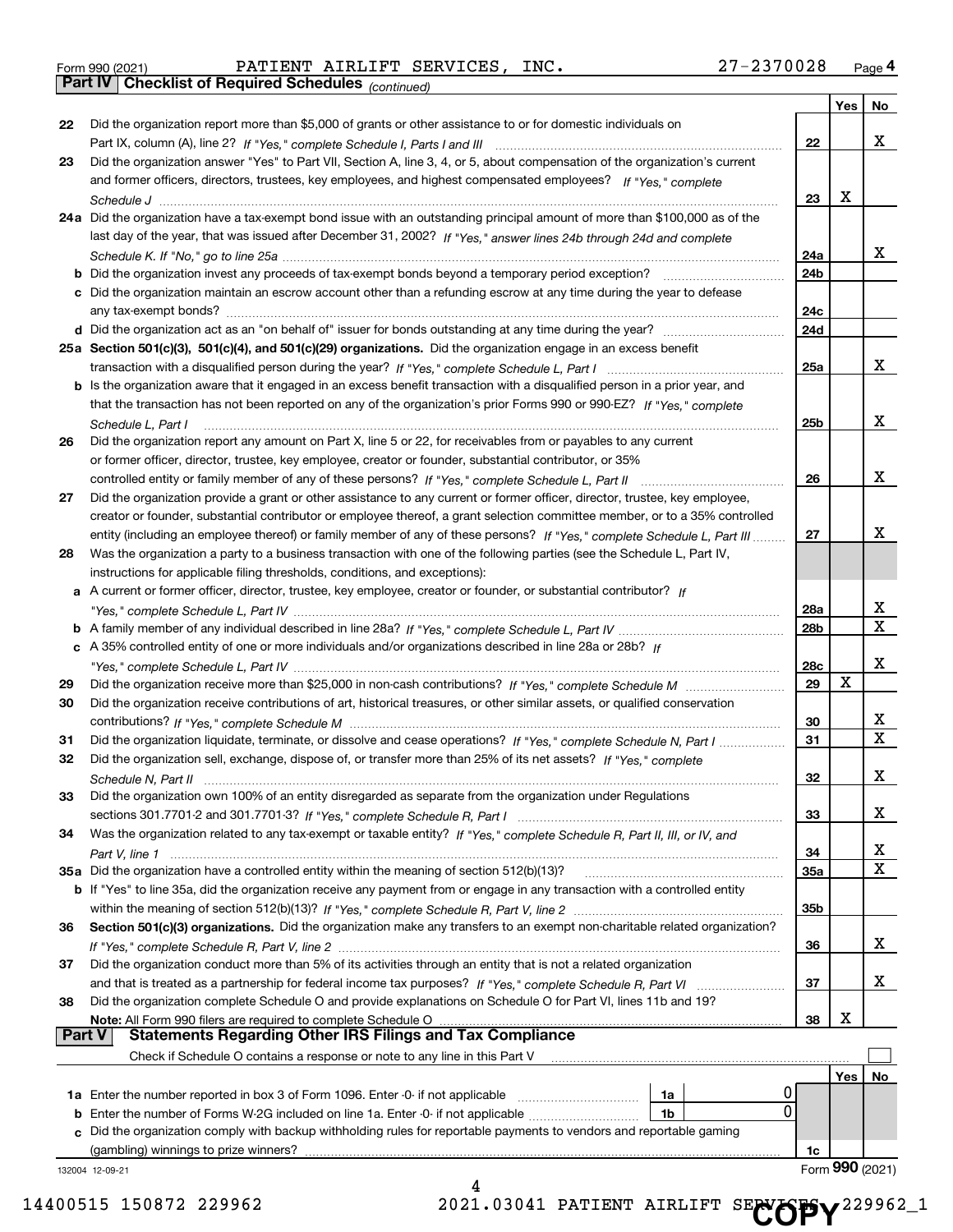|               | PATIENT AIRLIFT SERVICES, INC.<br>Form 990 (2021)                                                                                                                                                                              |                 | 27-2370028 |                |                 | $_{\text{Page}}$ 5 |
|---------------|--------------------------------------------------------------------------------------------------------------------------------------------------------------------------------------------------------------------------------|-----------------|------------|----------------|-----------------|--------------------|
| <b>Part V</b> | Statements Regarding Other IRS Filings and Tax Compliance (continued)                                                                                                                                                          |                 |            |                |                 |                    |
|               |                                                                                                                                                                                                                                |                 |            |                | Yes             | No                 |
|               | 2a Enter the number of employees reported on Form W-3, Transmittal of Wage and Tax Statements,                                                                                                                                 |                 |            |                |                 |                    |
|               | filed for the calendar year ending with or within the year covered by this return                                                                                                                                              | 2a              | 8          |                |                 |                    |
|               |                                                                                                                                                                                                                                |                 |            | 2 <sub>b</sub> | х               |                    |
|               |                                                                                                                                                                                                                                |                 |            |                |                 |                    |
| За            | Did the organization have unrelated business gross income of \$1,000 or more during the year?                                                                                                                                  |                 |            | 3a             |                 | x                  |
|               |                                                                                                                                                                                                                                |                 |            | 3 <sub>b</sub> |                 |                    |
|               | 4a At any time during the calendar year, did the organization have an interest in, or a signature or other authority over, a                                                                                                   |                 |            |                |                 |                    |
|               |                                                                                                                                                                                                                                |                 |            | 4a             |                 | х                  |
|               | <b>b</b> If "Yes," enter the name of the foreign country $\blacktriangleright$                                                                                                                                                 |                 |            |                |                 |                    |
|               | See instructions for filing requirements for FinCEN Form 114, Report of Foreign Bank and Financial Accounts (FBAR).                                                                                                            |                 |            |                |                 |                    |
| 5a            | Was the organization a party to a prohibited tax shelter transaction at any time during the tax year?                                                                                                                          |                 |            | 5a             |                 | х                  |
| b             |                                                                                                                                                                                                                                |                 |            | 5 <sub>b</sub> |                 | X                  |
| с             |                                                                                                                                                                                                                                |                 |            | 5c             |                 |                    |
|               | 6a Does the organization have annual gross receipts that are normally greater than \$100,000, and did the organization solicit                                                                                                 |                 |            |                |                 |                    |
|               | any contributions that were not tax deductible as charitable contributions?                                                                                                                                                    |                 |            | 6a             |                 | x                  |
|               | <b>b</b> If "Yes," did the organization include with every solicitation an express statement that such contributions or gifts                                                                                                  |                 |            |                |                 |                    |
|               | were not tax deductible?                                                                                                                                                                                                       |                 |            | 6b             |                 |                    |
| 7             | Organizations that may receive deductible contributions under section 170(c).                                                                                                                                                  |                 |            |                |                 |                    |
| а             | Did the organization receive a payment in excess of \$75 made partly as a contribution and partly for goods and services provided to the payor?                                                                                |                 |            | 7a             |                 | x                  |
| b             | If "Yes," did the organization notify the donor of the value of the goods or services provided?                                                                                                                                |                 |            | 7b             |                 |                    |
| с             | Did the organization sell, exchange, or otherwise dispose of tangible personal property for which it was required                                                                                                              |                 |            |                |                 |                    |
|               |                                                                                                                                                                                                                                |                 |            | 7c             |                 | x                  |
|               | d If "Yes," indicate the number of Forms 8282 filed during the year [11] [11] The System manuscription of Forms 8282 filed during the year [11] [12] The System manuscription of the Wales of the Wales of the Wales of the Wa | 7d              |            |                |                 |                    |
| е             |                                                                                                                                                                                                                                |                 |            | 7e             |                 | х                  |
| f             | Did the organization, during the year, pay premiums, directly or indirectly, on a personal benefit contract?                                                                                                                   |                 |            | 7f             |                 | х                  |
| g             | If the organization received a contribution of qualified intellectual property, did the organization file Form 8899 as required?                                                                                               |                 |            | 7g             |                 |                    |
| h             | If the organization received a contribution of cars, boats, airplanes, or other vehicles, did the organization file a Form 1098-C?                                                                                             |                 |            | 7h             |                 |                    |
| 8             | Sponsoring organizations maintaining donor advised funds. Did a donor advised fund maintained by the                                                                                                                           |                 |            |                |                 |                    |
|               | sponsoring organization have excess business holdings at any time during the year?                                                                                                                                             |                 |            | 8              |                 |                    |
| 9             | Sponsoring organizations maintaining donor advised funds.                                                                                                                                                                      |                 |            |                |                 |                    |
| а             | Did the sponsoring organization make any taxable distributions under section 4966?                                                                                                                                             |                 |            | 9а             |                 |                    |
| b             | Did the sponsoring organization make a distribution to a donor, donor advisor, or related person?                                                                                                                              |                 |            | 9b             |                 |                    |
| 10            | Section 501(c)(7) organizations. Enter:                                                                                                                                                                                        |                 |            |                |                 |                    |
| а             | Initiation fees and capital contributions included on Part VIII, line 12 [111] [11] [12] [11] [12] [11] [12] [                                                                                                                 | 10a             |            |                |                 |                    |
|               | Gross receipts, included on Form 990, Part VIII, line 12, for public use of club facilities                                                                                                                                    | 10b             |            |                |                 |                    |
| 11            | Section 501(c)(12) organizations. Enter:                                                                                                                                                                                       |                 |            |                |                 |                    |
| a             | Gross income from members or shareholders                                                                                                                                                                                      | 11a             |            |                |                 |                    |
| b             | Gross income from other sources. (Do not net amounts due or paid to other sources against                                                                                                                                      |                 |            |                |                 |                    |
|               |                                                                                                                                                                                                                                | 11 <sub>b</sub> |            |                |                 |                    |
|               | 12a Section 4947(a)(1) non-exempt charitable trusts. Is the organization filing Form 990 in lieu of Form 1041?                                                                                                                 |                 |            | 12a            |                 |                    |
|               | <b>b</b> If "Yes," enter the amount of tax-exempt interest received or accrued during the year <i>manument</i>                                                                                                                 | 12b             |            |                |                 |                    |
| 13            | Section 501(c)(29) qualified nonprofit health insurance issuers.                                                                                                                                                               |                 |            |                |                 |                    |
|               | a Is the organization licensed to issue qualified health plans in more than one state?                                                                                                                                         |                 |            | 13a            |                 |                    |
|               | Note: See the instructions for additional information the organization must report on Schedule O.                                                                                                                              |                 |            |                |                 |                    |
| b             | Enter the amount of reserves the organization is required to maintain by the states in which the                                                                                                                               |                 |            |                |                 |                    |
|               |                                                                                                                                                                                                                                | 13 <sub>b</sub> |            |                |                 |                    |
| с             |                                                                                                                                                                                                                                | 13с             |            |                |                 |                    |
| 14a           | Did the organization receive any payments for indoor tanning services during the tax year?                                                                                                                                     |                 |            | 14a            |                 | x                  |
|               | <b>b</b> If "Yes," has it filed a Form 720 to report these payments? If "No," provide an explanation on Schedule O                                                                                                             |                 |            | 14b            |                 |                    |
| 15            | Is the organization subject to the section 4960 tax on payment(s) of more than \$1,000,000 in remuneration or                                                                                                                  |                 |            |                |                 |                    |
|               |                                                                                                                                                                                                                                |                 |            | 15             |                 | x                  |
|               | If "Yes," see the instructions and file Form 4720, Schedule N.                                                                                                                                                                 |                 |            |                |                 |                    |
| 16            | Is the organization an educational institution subject to the section 4968 excise tax on net investment income?                                                                                                                |                 |            | 16             |                 | х                  |
|               | If "Yes," complete Form 4720, Schedule O.                                                                                                                                                                                      |                 |            |                |                 |                    |
| 17            | Section 501(c)(21) organizations. Did the trust, any disqualified person, or mine operator engage in any                                                                                                                       |                 |            |                |                 |                    |
|               | activities that would result in the imposition of an excise tax under section 4951, 4952 or 4953?                                                                                                                              |                 |            | 17             |                 |                    |
|               | If "Yes," complete Form 6069.                                                                                                                                                                                                  |                 |            |                |                 |                    |
|               | 5<br>132005 12-09-21<br>$2021$ 03041 DATTENT ATRITET CERNIFORS, 20096<br><b>በበ515 15በ872 229962</b>                                                                                                                            |                 |            |                | Form 990 (2021) |                    |
|               |                                                                                                                                                                                                                                |                 |            |                |                 |                    |

| 14400515 150872 229962 |  |  | 2021.03041 PATIENT AIRLIFT SECOPY <sup>229962_1</sup> |
|------------------------|--|--|-------------------------------------------------------|
|------------------------|--|--|-------------------------------------------------------|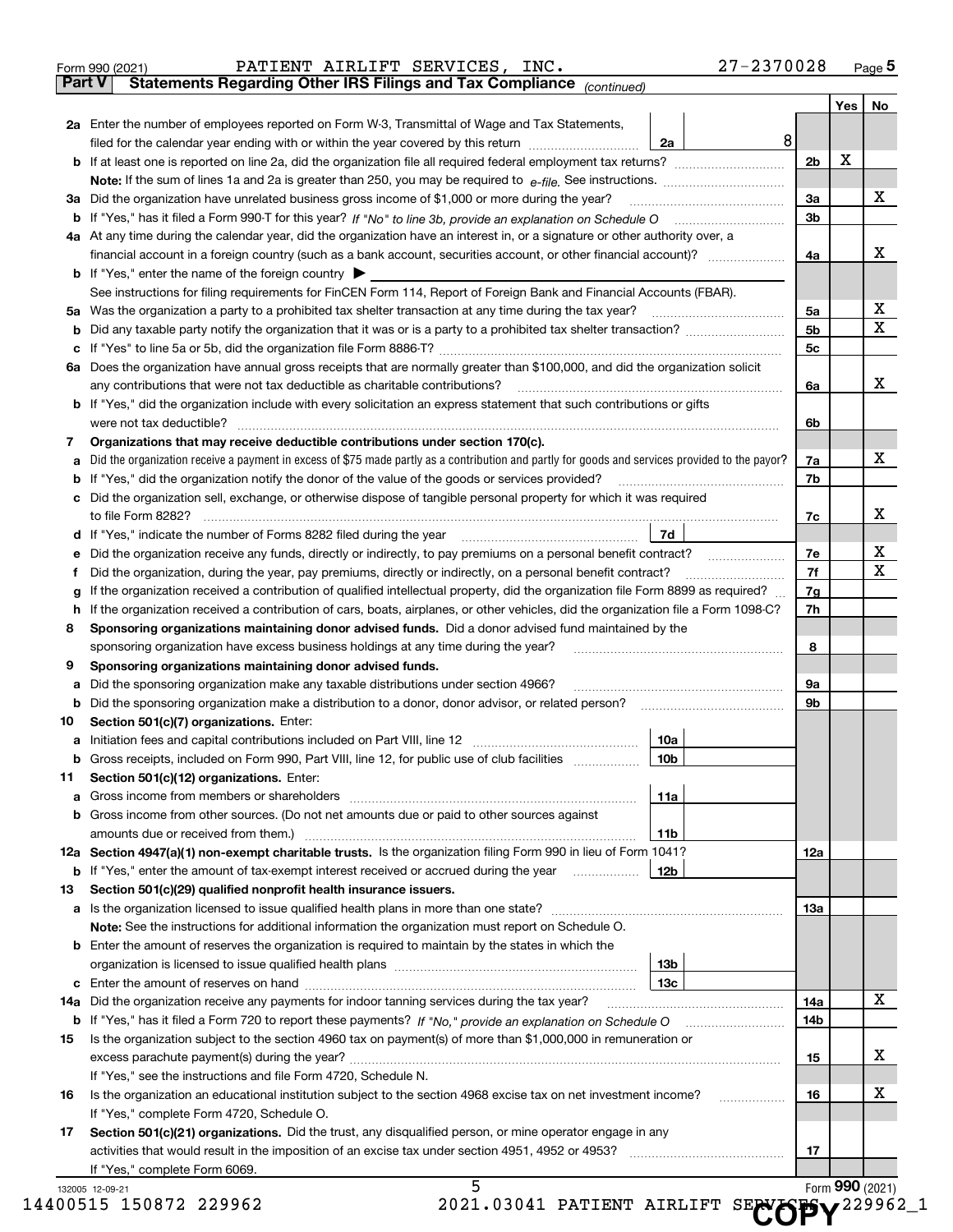|    | 27-2370028<br>PATIENT AIRLIFT SERVICES, INC.<br>Form 990 (2021)                                                                                                                                                               |                 |                         | Page $6$           |
|----|-------------------------------------------------------------------------------------------------------------------------------------------------------------------------------------------------------------------------------|-----------------|-------------------------|--------------------|
|    | Governance, Management, and Disclosure. For each "Yes" response to lines 2 through 7b below, and for a "No" response<br>Part VI                                                                                               |                 |                         |                    |
|    | to line 8a, 8b, or 10b below, describe the circumstances, processes, or changes on Schedule O. See instructions.                                                                                                              |                 |                         |                    |
|    | Check if Schedule O contains a response or note to any line in this Part VI [11] [12] [12] Check if Schedule O contains a response or note to any line in this Part VI                                                        |                 |                         | $\boxed{\text{X}}$ |
|    | <b>Section A. Governing Body and Management</b>                                                                                                                                                                               |                 |                         |                    |
|    |                                                                                                                                                                                                                               |                 | Yes                     | No                 |
|    | 18<br><b>1a</b> Enter the number of voting members of the governing body at the end of the tax year<br>1a                                                                                                                     |                 |                         |                    |
|    | If there are material differences in voting rights among members of the governing body, or if the governing                                                                                                                   |                 |                         |                    |
|    | body delegated broad authority to an executive committee or similar committee, explain on Schedule O.                                                                                                                         |                 |                         |                    |
| b  | 18<br>Enter the number of voting members included on line 1a, above, who are independent<br>1b                                                                                                                                |                 |                         |                    |
| 2  | Did any officer, director, trustee, or key employee have a family relationship or a business relationship with any other                                                                                                      |                 |                         |                    |
|    | officer, director, trustee, or key employee?<br>.                                                                                                                                                                             | $\mathbf{2}$    | х                       |                    |
| 3  | Did the organization delegate control over management duties customarily performed by or under the direct supervision                                                                                                         |                 |                         |                    |
|    | of officers, directors, trustees, or key employees to a management company or other person?                                                                                                                                   | 3               |                         | x                  |
| 4  | Did the organization make any significant changes to its governing documents since the prior Form 990 was filed?                                                                                                              | 4               |                         | $\mathbf X$        |
| 5  |                                                                                                                                                                                                                               | 5               |                         | X                  |
| 6  | Did the organization have members or stockholders?                                                                                                                                                                            | 6               |                         | $\mathbf x$        |
| 7a | Did the organization have members, stockholders, or other persons who had the power to elect or appoint one or                                                                                                                |                 |                         |                    |
|    | more members of the governing body?                                                                                                                                                                                           | 7a              |                         | X                  |
|    | <b>b</b> Are any governance decisions of the organization reserved to (or subject to approval by) members, stockholders, or                                                                                                   |                 |                         |                    |
|    | persons other than the governing body?                                                                                                                                                                                        | 7b              |                         | x                  |
| 8  | Did the organization contemporaneously document the meetings held or written actions undertaken during the year by the following:                                                                                             |                 |                         |                    |
| а  |                                                                                                                                                                                                                               | 8a              | х                       |                    |
| b  |                                                                                                                                                                                                                               | 8b              | X                       |                    |
| 9  | Is there any officer, director, trustee, or key employee listed in Part VII, Section A, who cannot be reached at the                                                                                                          |                 |                         |                    |
|    |                                                                                                                                                                                                                               | 9               |                         | x                  |
|    | Section B. Policies (This Section B requests information about policies not required by the Internal Revenue Code.)                                                                                                           |                 |                         |                    |
|    |                                                                                                                                                                                                                               |                 | Yes                     | No                 |
|    |                                                                                                                                                                                                                               | 10a             |                         | X                  |
|    | <b>b</b> If "Yes," did the organization have written policies and procedures governing the activities of such chapters, affiliates,                                                                                           |                 |                         |                    |
|    | and branches to ensure their operations are consistent with the organization's exempt purposes?                                                                                                                               | 10 <sub>b</sub> |                         |                    |
|    | 11a Has the organization provided a complete copy of this Form 990 to all members of its governing body before filing the form?                                                                                               | <b>11a</b>      | X                       |                    |
|    | <b>b</b> Describe on Schedule O the process, if any, used by the organization to review this Form 990.                                                                                                                        |                 |                         |                    |
|    |                                                                                                                                                                                                                               | 12a             | х                       |                    |
| b  |                                                                                                                                                                                                                               | 12 <sub>b</sub> | X                       |                    |
|    | c Did the organization regularly and consistently monitor and enforce compliance with the policy? If "Yes," describe                                                                                                          |                 |                         |                    |
|    |                                                                                                                                                                                                                               | 12c             | х                       |                    |
|    |                                                                                                                                                                                                                               | 13              | $\overline{\textbf{X}}$ |                    |
| 14 | Did the organization have a written document retention and destruction policy? manufactured and the organization have a written document retention and destruction policy?                                                    | 14              | X                       |                    |
| 15 | Did the process for determining compensation of the following persons include a review and approval by independent                                                                                                            |                 |                         |                    |
|    | persons, comparability data, and contemporaneous substantiation of the deliberation and decision?                                                                                                                             |                 |                         |                    |
| a  | The organization's CEO, Executive Director, or top management official manufactured content content of the organization's CEO, Executive Director, or top management official manufactured content of the original content of | 15a             | х                       |                    |
|    |                                                                                                                                                                                                                               | 15b             | х                       |                    |
|    | If "Yes" to line 15a or 15b, describe the process on Schedule O. See instructions.                                                                                                                                            |                 |                         |                    |
|    | 16a Did the organization invest in, contribute assets to, or participate in a joint venture or similar arrangement with a                                                                                                     |                 |                         |                    |
|    | taxable entity during the year?                                                                                                                                                                                               | 16a             |                         | х                  |
|    | b If "Yes," did the organization follow a written policy or procedure requiring the organization to evaluate its participation                                                                                                |                 |                         |                    |
|    | in joint venture arrangements under applicable federal tax law, and take steps to safequard the organization's                                                                                                                |                 |                         |                    |
|    |                                                                                                                                                                                                                               | 16b             |                         |                    |
|    | <b>Section C. Disclosure</b>                                                                                                                                                                                                  |                 |                         |                    |
| 17 | List the states with which a copy of this Form 990 is required to be filed ▶NY, CT, NJ, MA, ME, FL                                                                                                                            |                 |                         |                    |
| 18 | Section 6104 requires an organization to make its Forms 1023 (1024 or 1024-A, if applicable), 990, and 990-T (section 501(c)(3)s only) available                                                                              |                 |                         |                    |
|    | for public inspection. Indicate how you made these available. Check all that apply.                                                                                                                                           |                 |                         |                    |
|    | $X$ Own website<br>$X$ Upon request<br>Another's website<br>Other (explain on Schedule O)                                                                                                                                     |                 |                         |                    |
| 19 | Describe on Schedule O whether (and if so, how) the organization made its governing documents, conflict of interest policy, and financial                                                                                     |                 |                         |                    |
|    | statements available to the public during the tax year.                                                                                                                                                                       |                 |                         |                    |
| 20 | State the name, address, and telephone number of the person who possesses the organization's books and records                                                                                                                |                 |                         |                    |
|    | ANDREA MCAULIFFE - 631-694-7257                                                                                                                                                                                               |                 |                         |                    |
|    | 11735<br>7110 REPUBLIC AIRPORT, 202, FARMINGDALE, NY                                                                                                                                                                          |                 |                         |                    |
|    | 132006 12-09-21                                                                                                                                                                                                               |                 |                         | Form 990 (2021)    |
|    | 6                                                                                                                                                                                                                             |                 |                         |                    |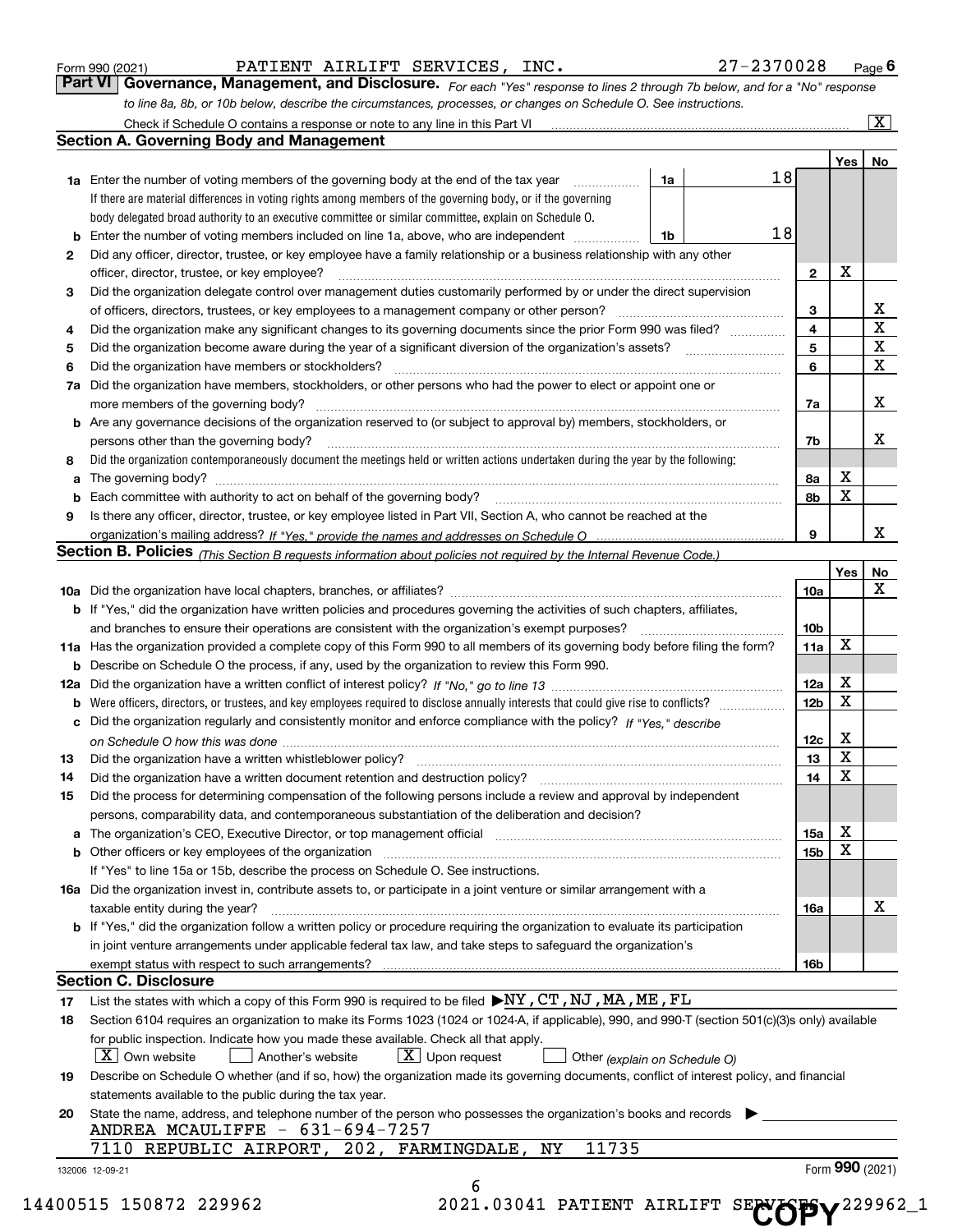$\mathcal{L}^{\text{max}}$ 

**7Part VII Compensation of Officers, Directors, Trustees, Key Employees, Highest Compensated Employees, and Independent Contractors**

Check if Schedule O contains a response or note to any line in this Part VII

**Section A. Officers, Directors, Trustees, Key Employees, and Highest Compensated Employees**

**1a**  Complete this table for all persons required to be listed. Report compensation for the calendar year ending with or within the organization's tax year. **•** List all of the organization's current officers, directors, trustees (whether individuals or organizations), regardless of amount of compensation.

Enter -0- in columns (D), (E), and (F) if no compensation was paid.

 $\bullet$  List all of the organization's  $\sf current$  key employees, if any. See the instructions for definition of "key employee."

**Example is the organization's five current highest compensated employees (other than an officer, director, trustee, or key employee) who received report-**■ List the organization's five current highest compensated employees (other than an officer, director, trustee, or key employee) who received report-<br>able compensation (box 5 of Form W-2, Form 1099-MISC, and/or box 1 of F

**•** List all of the organization's former officers, key employees, and highest compensated employees who received more than \$100,000 of reportable compensation from the organization and any related organizations.

**former directors or trustees**  ¥ List all of the organization's that received, in the capacity as a former director or trustee of the organization, more than \$10,000 of reportable compensation from the organization and any related organizations.

See the instructions for the order in which to list the persons above.

Check this box if neither the organization nor any related organization compensated any current officer, director, or trustee.  $\mathcal{L}^{\text{max}}$ 

| (A)                          | (B)                    | (C)<br>Position               |                                                                  |                       |              |                                  |        | (D)             | (E)                           | (F)                   |  |
|------------------------------|------------------------|-------------------------------|------------------------------------------------------------------|-----------------------|--------------|----------------------------------|--------|-----------------|-------------------------------|-----------------------|--|
| Name and title               | Average                | (do not check more than one   |                                                                  |                       |              |                                  |        | Reportable      | Reportable                    | Estimated             |  |
|                              | hours per              |                               | box, unless person is both an<br>officer and a director/trustee) |                       |              |                                  |        | compensation    | compensation                  | amount of             |  |
|                              | week                   |                               |                                                                  |                       |              |                                  |        | from<br>the     | from related<br>organizations | other<br>compensation |  |
|                              | (list any<br>hours for |                               |                                                                  |                       |              |                                  |        | organization    | (W-2/1099-MISC/               | from the              |  |
|                              | related                |                               |                                                                  |                       |              |                                  |        | (W-2/1099-MISC/ | 1099-NEC)                     | organization          |  |
|                              | organizations          |                               |                                                                  |                       |              |                                  |        | 1099-NEC)       |                               | and related           |  |
|                              | below                  | ndividual trustee or director | nstitutional trustee                                             |                       | Key employee | Highest compensated<br> employee |        |                 |                               | organizations         |  |
|                              | line)                  |                               |                                                                  | Officer               |              |                                  | Former |                 |                               |                       |  |
| (1)<br>DONNA COLLINS         | 40.00                  |                               |                                                                  |                       |              |                                  |        |                 |                               |                       |  |
| EXECUTIVE DIRECTOR           |                        |                               |                                                                  | $\mathbf X$           |              |                                  |        | 175,000.        | 0.                            | 6,005.                |  |
| (2)<br><b>BROOK LEIGHTON</b> | 40.00                  |                               |                                                                  |                       |              |                                  |        |                 |                               |                       |  |
| DIRECTOR OF MKTG AND DEVEL   |                        |                               |                                                                  |                       |              | X                                |        | 131,950.        | 0.                            | 1,518.                |  |
| <b>JAMES PLATZ</b><br>(3)    | 10.00                  |                               |                                                                  |                       |              |                                  |        |                 |                               |                       |  |
| CHAIRMAN OF THE BOARD        |                        | $\mathbf X$                   |                                                                  | X                     |              |                                  |        | $\mathbf 0$ .   | 0.                            | 0.                    |  |
| JOSEPH HOWLEY<br>(4)         | 10.00                  |                               |                                                                  |                       |              |                                  |        |                 |                               |                       |  |
| PRESIDENT                    |                        | X                             |                                                                  | X                     |              |                                  |        | 0.              | $\mathbf 0$ .                 | $\mathbf 0$ .         |  |
| <b>JEFF RADTKE</b><br>(5)    | 2.00                   |                               |                                                                  |                       |              |                                  |        |                 |                               |                       |  |
| <b>SECRETARY</b>             |                        | $\mathbf X$                   |                                                                  | X                     |              |                                  |        | 0.              | $\mathbf 0$ .                 | $\mathbf 0$ .         |  |
| ALAN SHEINESS<br>(6)         | 10.00                  |                               |                                                                  |                       |              |                                  |        |                 |                               |                       |  |
| <b>TREASURER</b>             |                        | X                             |                                                                  | X                     |              |                                  |        | $\mathbf 0$ .   | $\mathbf 0$ .                 | $0 \cdot$             |  |
| JOHN ROCHELLE<br>(7)         | 3.00                   |                               |                                                                  |                       |              |                                  |        |                 |                               |                       |  |
| VICE CHAIRMAN                |                        | $\mathbf X$                   |                                                                  | $\overline{\text{X}}$ |              |                                  |        | $\mathbf 0$ .   | 0.                            | $0_{.}$               |  |
| SCOTT ASHTON<br>(8)          | 2.00                   |                               |                                                                  |                       |              |                                  |        |                 |                               |                       |  |
| <b>DIRECTOR</b>              |                        | X                             |                                                                  |                       |              |                                  |        | 0.              | $\mathbf 0$ .                 | $0$ .                 |  |
| ADAM BROUN<br>(9)            | 4.00                   |                               |                                                                  |                       |              |                                  |        |                 |                               |                       |  |
| <b>DIRECTOR</b>              |                        | $\mathbf X$                   |                                                                  |                       |              |                                  |        | $\mathbf 0$ .   | $\mathbf 0$ .                 | $\mathbf 0$ .         |  |
| (10) JENNIFER BARNARD        | 1.00                   |                               |                                                                  |                       |              |                                  |        |                 |                               |                       |  |
| <b>DIRECTOR</b>              |                        | X                             |                                                                  |                       |              |                                  |        | $\mathbf 0$ .   | $\mathbf 0$ .                 | $\mathbf 0$ .         |  |
| (11) MATT DESCH              | 2.00                   |                               |                                                                  |                       |              |                                  |        |                 |                               |                       |  |
| <b>DIRECTOR</b>              |                        | $\mathbf X$                   |                                                                  |                       |              |                                  |        | $\mathbf 0$ .   | 0.                            | $\mathbf 0$ .         |  |
| (12) RONEN ELEFANT           | 1.00                   |                               |                                                                  |                       |              |                                  |        |                 |                               |                       |  |
| <b>DIRECTOR</b>              |                        | X                             |                                                                  |                       |              |                                  |        | 0.              | $\mathbf 0$ .                 | $\mathbf 0$ .         |  |
| (13) TERRY FLOOD             | $\overline{2.00}$      |                               |                                                                  |                       |              |                                  |        |                 |                               |                       |  |
| <b>DIRECTOR</b>              |                        | $\rm X$                       |                                                                  |                       |              |                                  |        | $\mathbf 0$ .   | $\mathbf 0$ .                 | $0_{.}$               |  |
| (14) MICHAEL GOONAN          | 1.00                   |                               |                                                                  |                       |              |                                  |        |                 |                               |                       |  |
| <b>DIRECTOR</b>              |                        | X                             |                                                                  |                       |              |                                  |        | $\mathbf 0$ .   | $\mathbf 0$ .                 | $0$ .                 |  |
| (15) RHODA KUPFERBERG JOSS   | 1.00                   |                               |                                                                  |                       |              |                                  |        |                 |                               |                       |  |
| <b>DIRECTOR</b>              |                        | $\rm X$                       |                                                                  |                       |              |                                  |        | 0.              | $\mathbf 0$ .                 | $0_{.}$               |  |
| (16) BRIAN LISOSKI           | 1.00                   |                               |                                                                  |                       |              |                                  |        |                 |                               |                       |  |
| <b>DIRECTOR</b>              |                        | X                             |                                                                  |                       |              |                                  |        | $\mathbf 0$ .   | 0.                            | $\mathbf 0$ .         |  |
| (17) JIM MCCLOUD             | 1.00                   |                               |                                                                  |                       |              |                                  |        |                 |                               |                       |  |
| <b>DIRECTOR</b>              |                        | $\overline{\mathbf{X}}$       |                                                                  |                       |              |                                  |        | $\mathbf 0$ .   | 0.                            | $\mathbf 0$ .         |  |
|                              |                        |                               |                                                                  |                       |              |                                  |        |                 |                               |                       |  |

132007 12-09-21

Form (2021) **990**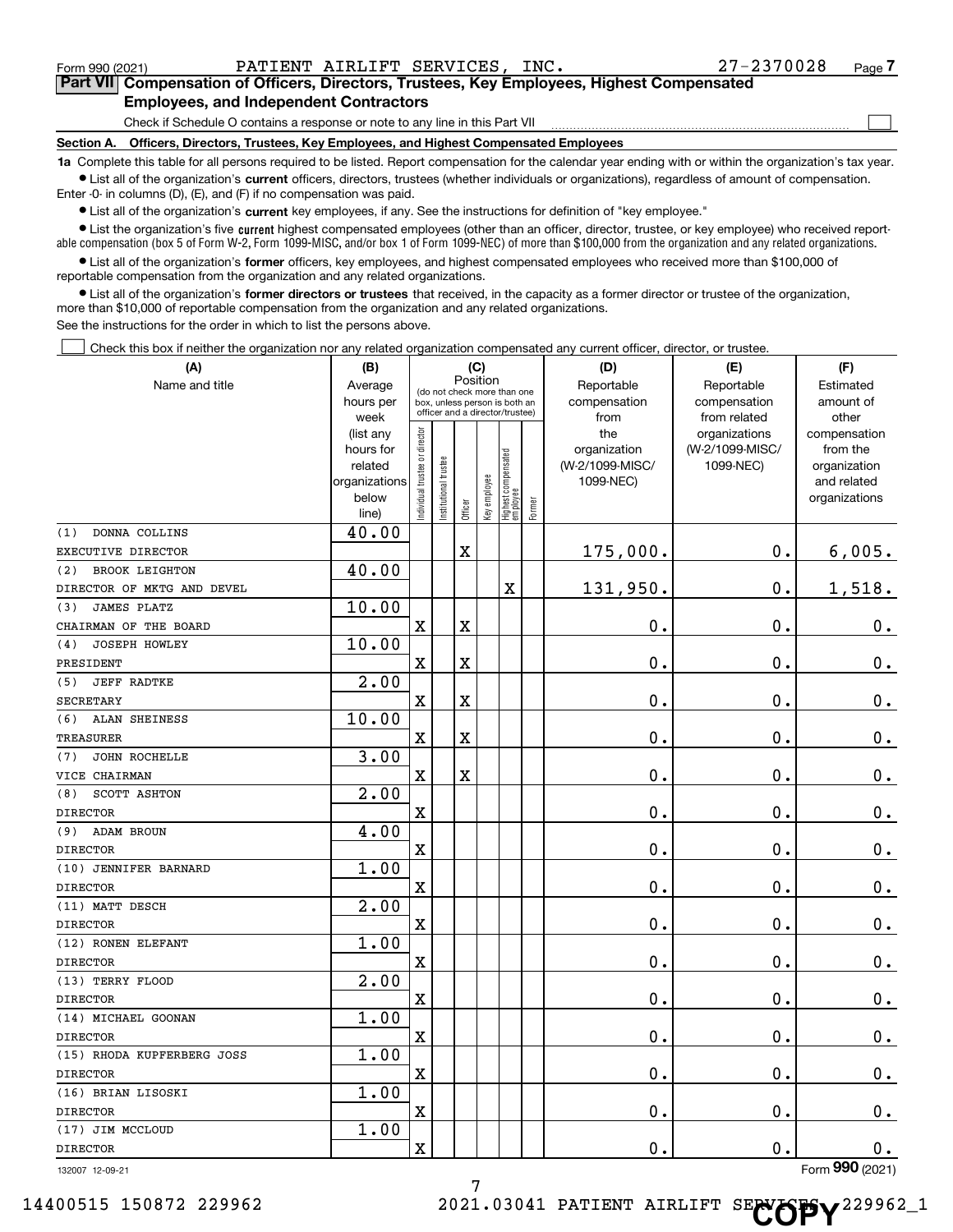| PATIENT AIRLIFT SERVICES, INC.<br>Form 990 (2021)                                                                                                                                                                                                                        |                                                                      |                                |                                                                                                 |                 |              |                                 |        |                                                     | 27-2370028                                        |                                                 |                                                                          | Page 8          |
|--------------------------------------------------------------------------------------------------------------------------------------------------------------------------------------------------------------------------------------------------------------------------|----------------------------------------------------------------------|--------------------------------|-------------------------------------------------------------------------------------------------|-----------------|--------------|---------------------------------|--------|-----------------------------------------------------|---------------------------------------------------|-------------------------------------------------|--------------------------------------------------------------------------|-----------------|
| <b>Part VII</b><br>Section A. Officers, Directors, Trustees, Key Employees, and Highest Compensated Employees (continued)                                                                                                                                                |                                                                      |                                |                                                                                                 |                 |              |                                 |        |                                                     |                                                   |                                                 |                                                                          |                 |
| (A)<br>Name and title                                                                                                                                                                                                                                                    | (B)<br>Average<br>hours per<br>week                                  |                                | (do not check more than one<br>box, unless person is both an<br>officer and a director/trustee) | (C)<br>Position |              |                                 |        | (D)<br>Reportable<br>compensation<br>from           | (E)<br>Reportable<br>compensation<br>from related |                                                 | (F)<br>Estimated<br>amount of<br>other                                   |                 |
|                                                                                                                                                                                                                                                                          | (list any<br>hours for<br>related<br>organizations<br>below<br>line) | Individual trustee or director | Institutional trustee                                                                           | Officer         | Key employee | Highest compensated<br>employee | Former | the<br>organization<br>(W-2/1099-MISC/<br>1099-NEC) | organizations<br>(W-2/1099-MISC/<br>1099-NEC)     |                                                 | compensation<br>from the<br>organization<br>and related<br>organizations |                 |
| (18) UBON MENDI<br>DIRECTOR                                                                                                                                                                                                                                              | 1.00                                                                 | X                              |                                                                                                 |                 |              |                                 |        | 0.                                                  |                                                   | 0.                                              |                                                                          | 0.              |
| (19) SEAN PETERS                                                                                                                                                                                                                                                         | 1.00                                                                 |                                |                                                                                                 |                 |              |                                 |        |                                                     |                                                   |                                                 |                                                                          |                 |
| <b>DIRECTOR</b>                                                                                                                                                                                                                                                          |                                                                      | X                              |                                                                                                 |                 |              |                                 |        | 0.                                                  |                                                   | 0.                                              |                                                                          | 0.              |
| (20) STUART WALDRUM                                                                                                                                                                                                                                                      | 4.00                                                                 |                                |                                                                                                 |                 |              |                                 |        |                                                     |                                                   |                                                 |                                                                          |                 |
| DIRECTOR                                                                                                                                                                                                                                                                 |                                                                      | X                              |                                                                                                 |                 |              |                                 |        | 0.                                                  |                                                   | 0.                                              |                                                                          | 0.              |
|                                                                                                                                                                                                                                                                          |                                                                      |                                |                                                                                                 |                 |              |                                 |        |                                                     |                                                   |                                                 |                                                                          |                 |
|                                                                                                                                                                                                                                                                          |                                                                      |                                |                                                                                                 |                 |              |                                 |        |                                                     |                                                   |                                                 |                                                                          |                 |
|                                                                                                                                                                                                                                                                          |                                                                      |                                |                                                                                                 |                 |              |                                 |        |                                                     |                                                   |                                                 |                                                                          |                 |
|                                                                                                                                                                                                                                                                          |                                                                      |                                |                                                                                                 |                 |              |                                 |        |                                                     |                                                   |                                                 |                                                                          |                 |
|                                                                                                                                                                                                                                                                          |                                                                      |                                |                                                                                                 |                 |              |                                 |        |                                                     |                                                   |                                                 |                                                                          |                 |
|                                                                                                                                                                                                                                                                          |                                                                      |                                |                                                                                                 |                 |              |                                 |        |                                                     |                                                   |                                                 |                                                                          |                 |
|                                                                                                                                                                                                                                                                          |                                                                      |                                |                                                                                                 |                 |              |                                 |        |                                                     |                                                   |                                                 |                                                                          |                 |
|                                                                                                                                                                                                                                                                          |                                                                      |                                |                                                                                                 |                 |              |                                 |        |                                                     |                                                   |                                                 |                                                                          |                 |
|                                                                                                                                                                                                                                                                          |                                                                      |                                |                                                                                                 |                 |              |                                 |        |                                                     |                                                   |                                                 |                                                                          |                 |
|                                                                                                                                                                                                                                                                          |                                                                      |                                |                                                                                                 |                 |              |                                 |        | 306,950.                                            |                                                   | 0.                                              |                                                                          | 7,523.          |
| c Total from continuation sheets to Part VII, Section A                                                                                                                                                                                                                  |                                                                      |                                |                                                                                                 |                 |              |                                 |        | 0.<br>306,950.                                      |                                                   | $\overline{0}$ .<br>$\overline{\mathfrak{o}}$ . |                                                                          | 0.<br>7,523.    |
| Total number of individuals (including but not limited to those listed above) who received more than \$100,000 of reportable<br>$\mathbf{2}$                                                                                                                             |                                                                      |                                |                                                                                                 |                 |              |                                 |        |                                                     |                                                   |                                                 |                                                                          |                 |
| compensation from the organization $\blacktriangleright$                                                                                                                                                                                                                 |                                                                      |                                |                                                                                                 |                 |              |                                 |        |                                                     |                                                   |                                                 |                                                                          | $\overline{a}$  |
|                                                                                                                                                                                                                                                                          |                                                                      |                                |                                                                                                 |                 |              |                                 |        |                                                     |                                                   |                                                 | Yes                                                                      | No              |
| Did the organization list any former officer, director, trustee, key employee, or highest compensated employee on<br>3                                                                                                                                                   |                                                                      |                                |                                                                                                 |                 |              |                                 |        |                                                     |                                                   |                                                 |                                                                          |                 |
| line 1a? If "Yes," complete Schedule J for such individual manufactured contained and the Ves," complete Schedule J for such individual<br>For any individual listed on line 1a, is the sum of reportable compensation and other compensation from the organization<br>4 |                                                                      |                                |                                                                                                 |                 |              |                                 |        |                                                     |                                                   |                                                 | 3                                                                        | х               |
|                                                                                                                                                                                                                                                                          |                                                                      |                                |                                                                                                 |                 |              |                                 |        |                                                     |                                                   |                                                 | X<br>4                                                                   |                 |
| Did any person listed on line 1a receive or accrue compensation from any unrelated organization or individual for services<br>5                                                                                                                                          |                                                                      |                                |                                                                                                 |                 |              |                                 |        |                                                     |                                                   |                                                 |                                                                          |                 |
|                                                                                                                                                                                                                                                                          |                                                                      |                                |                                                                                                 |                 |              |                                 |        |                                                     |                                                   |                                                 | 5                                                                        | х               |
| <b>Section B. Independent Contractors</b><br>Complete this table for your five highest compensated independent contractors that received more than \$100,000 of compensation from<br>1                                                                                   |                                                                      |                                |                                                                                                 |                 |              |                                 |        |                                                     |                                                   |                                                 |                                                                          |                 |
| the organization. Report compensation for the calendar year ending with or within the organization's tax year.                                                                                                                                                           |                                                                      |                                |                                                                                                 |                 |              |                                 |        |                                                     |                                                   |                                                 |                                                                          |                 |
| (A)                                                                                                                                                                                                                                                                      |                                                                      |                                |                                                                                                 |                 |              |                                 |        | (B)                                                 |                                                   |                                                 | (C)                                                                      |                 |
| Name and business address                                                                                                                                                                                                                                                |                                                                      |                                | <b>NONE</b>                                                                                     |                 |              |                                 |        | Description of services                             |                                                   |                                                 | Compensation                                                             |                 |
|                                                                                                                                                                                                                                                                          |                                                                      |                                |                                                                                                 |                 |              |                                 |        |                                                     |                                                   |                                                 |                                                                          |                 |
|                                                                                                                                                                                                                                                                          |                                                                      |                                |                                                                                                 |                 |              |                                 |        |                                                     |                                                   |                                                 |                                                                          |                 |
|                                                                                                                                                                                                                                                                          |                                                                      |                                |                                                                                                 |                 |              |                                 |        |                                                     |                                                   |                                                 |                                                                          |                 |
|                                                                                                                                                                                                                                                                          |                                                                      |                                |                                                                                                 |                 |              |                                 |        |                                                     |                                                   |                                                 |                                                                          |                 |
|                                                                                                                                                                                                                                                                          |                                                                      |                                |                                                                                                 |                 |              |                                 |        |                                                     |                                                   |                                                 |                                                                          |                 |
|                                                                                                                                                                                                                                                                          |                                                                      |                                |                                                                                                 |                 |              |                                 |        |                                                     |                                                   |                                                 |                                                                          |                 |
|                                                                                                                                                                                                                                                                          |                                                                      |                                |                                                                                                 |                 |              |                                 |        |                                                     |                                                   |                                                 |                                                                          |                 |
| Total number of independent contractors (including but not limited to those listed above) who received more than<br>2<br>\$100,000 of compensation from the organization                                                                                                 |                                                                      |                                |                                                                                                 |                 | 0            |                                 |        |                                                     |                                                   |                                                 |                                                                          |                 |
|                                                                                                                                                                                                                                                                          |                                                                      |                                |                                                                                                 |                 |              |                                 |        |                                                     |                                                   |                                                 |                                                                          | Form 990 (2021) |

132008 12-09-21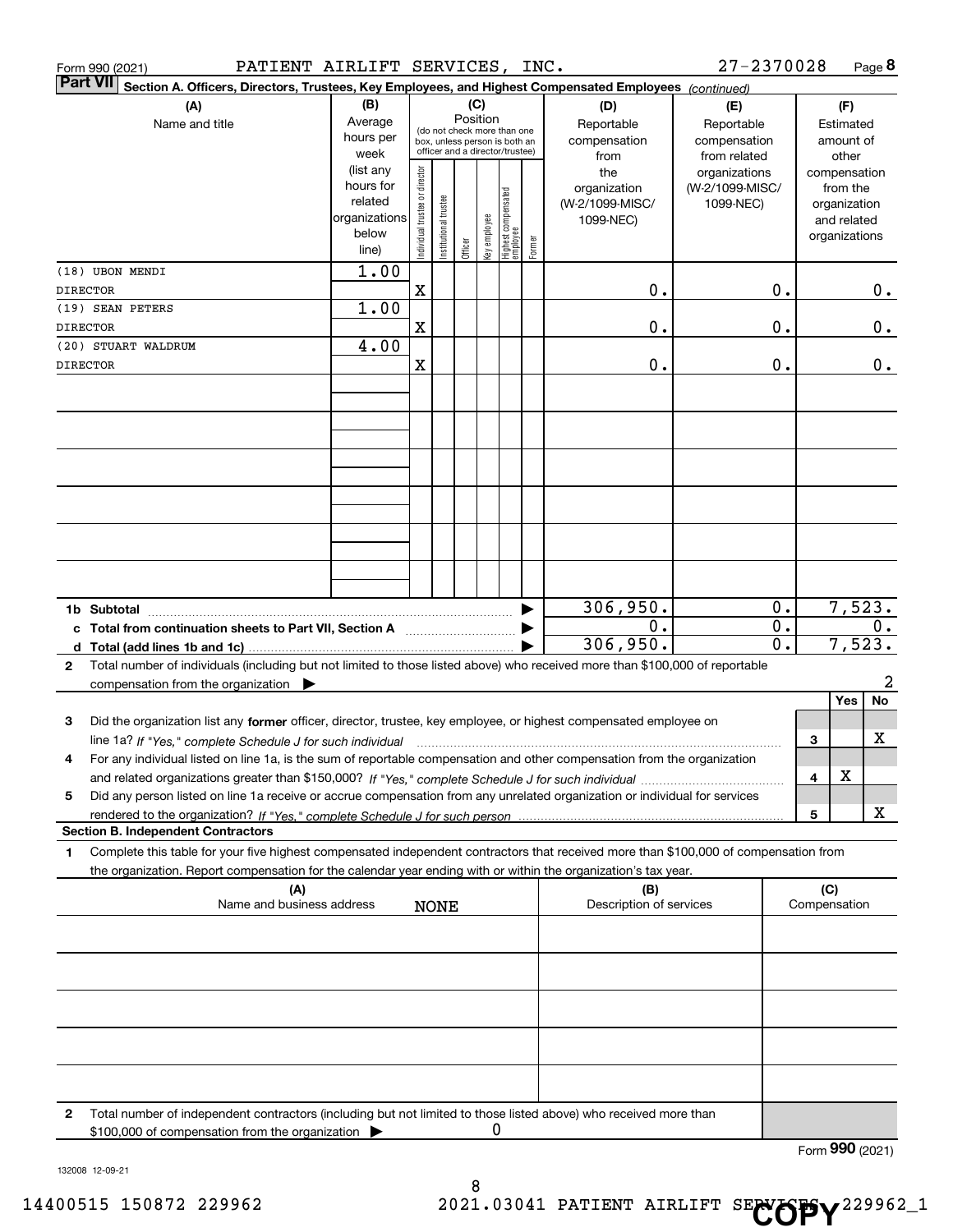| <b>Part VIII</b><br><b>Statement of Revenue</b><br>Check if Schedule O contains a response or note to any line in this Part VIII<br>(B)<br>$\overline{(C)}$<br>(D)<br>(A)<br>Revenue excluded<br>Related or exempt<br>Unrelated<br>Total revenue<br>from tax under<br>function revenue<br>Ibusiness revenue<br>1a<br>1 a Federated campaigns<br>Contributions, Gifts, Grants<br>and Other Similar Amounts<br>1 <sub>b</sub><br><b>b</b> Membership dues<br>559,738.<br>1 <sub>c</sub><br>c Fundraising events<br>1 <sub>d</sub><br>d Related organizations<br>169,390.<br>1e<br>e Government grants (contributions)<br>f All other contributions, gifts, grants, and<br>845, 355.<br>similar amounts not included above<br>1f<br>43,525.<br> 1g <br>g Noncash contributions included in lines 1a-1f<br>$\blacktriangleright$ 1,574,483.<br><b>Business Code</b><br>2 a<br>Program Service<br>Revenue<br><u> 1989 - Johann Stoff, amerikansk politiker (</u><br>b<br><u> 1989 - Johann Barbara, martin amerikan basar dan berasal dalam basa dalam basar dalam basar dalam basa dalam</u><br>c<br><u> 1989 - Johann Stein, mars an deutscher Stein († 1958)</u><br>d<br><u> 1989 - Johann John Stein, markin film ar yn y brenin y brenin y brenin y brenin y brenin y brenin y brenin y</u><br>е<br>a<br>Investment income (including dividends, interest, and<br>3<br>325.<br>▶<br>Income from investment of tax-exempt bond proceeds<br>4<br>5<br>(i) Real<br>(ii) Personal<br><b>6 a</b> Gross rents<br>6a<br>6b<br><b>b</b> Less: rental expenses<br>6c<br>Rental income or (loss)<br>c<br>d Net rental income or (loss)<br>(i) Securities<br>(ii) Other<br><b>7 a</b> Gross amount from sales of<br>$ 7a $ 44,059.<br>assets other than inventory<br><b>b</b> Less: cost or other basis<br>44,059.<br>7b<br>venue<br>and sales expenses<br>0.<br>7c<br><b>c</b> Gain or (loss)<br>$\overline{0}$ .<br>Other Re<br>8 a Gross income from fundraising events (not<br>559,738. <sub>of</sub><br>including \$<br>contributions reported on line 1c). See<br>$ 8a $ 23, 745.<br>$ 8b $ 48,711.<br><b>b</b> Less: direct expenses <i></i><br>$-24,966.$<br>$-24,966.$<br>c Net income or (loss) from fundraising events<br>9 a Gross income from gaming activities. See<br> 9a <br> 9b <br><b>b</b> Less: direct expenses <b>manually</b><br>c Net income or (loss) from gaming activities<br>10 a Gross sales of inventory, less returns<br>10a<br>10 <sub>b</sub><br>c Net income or (loss) from sales of inventory<br><b>Business Code</b><br>Miscellaneous<br>Revenue<br>11 a<br>b<br>c<br>$\blacktriangleright$ 1,549,842.<br>$-24,641.$<br>0.<br>0.<br>12<br>Form 990 (2021)<br>132009 12-09-21<br>9 |  |  | Form 990 (2021) |  | PATIENT AIRLIFT SERVICES, INC. |  | 27-2370028 | Page 9             |
|-----------------------------------------------------------------------------------------------------------------------------------------------------------------------------------------------------------------------------------------------------------------------------------------------------------------------------------------------------------------------------------------------------------------------------------------------------------------------------------------------------------------------------------------------------------------------------------------------------------------------------------------------------------------------------------------------------------------------------------------------------------------------------------------------------------------------------------------------------------------------------------------------------------------------------------------------------------------------------------------------------------------------------------------------------------------------------------------------------------------------------------------------------------------------------------------------------------------------------------------------------------------------------------------------------------------------------------------------------------------------------------------------------------------------------------------------------------------------------------------------------------------------------------------------------------------------------------------------------------------------------------------------------------------------------------------------------------------------------------------------------------------------------------------------------------------------------------------------------------------------------------------------------------------------------------------------------------------------------------------------------------------------------------------------------------------------------------------------------------------------------------------------------------------------------------------------------------------------------------------------------------------------------------------------------------------------------------------------------------------------------------------------------------------------------------------------------------------------------------------------------------------------------------------------------------------------------------------------------------------------------------------------------------------------------------------------------------|--|--|-----------------|--|--------------------------------|--|------------|--------------------|
|                                                                                                                                                                                                                                                                                                                                                                                                                                                                                                                                                                                                                                                                                                                                                                                                                                                                                                                                                                                                                                                                                                                                                                                                                                                                                                                                                                                                                                                                                                                                                                                                                                                                                                                                                                                                                                                                                                                                                                                                                                                                                                                                                                                                                                                                                                                                                                                                                                                                                                                                                                                                                                                                                                           |  |  |                 |  |                                |  |            |                    |
|                                                                                                                                                                                                                                                                                                                                                                                                                                                                                                                                                                                                                                                                                                                                                                                                                                                                                                                                                                                                                                                                                                                                                                                                                                                                                                                                                                                                                                                                                                                                                                                                                                                                                                                                                                                                                                                                                                                                                                                                                                                                                                                                                                                                                                                                                                                                                                                                                                                                                                                                                                                                                                                                                                           |  |  |                 |  |                                |  |            |                    |
|                                                                                                                                                                                                                                                                                                                                                                                                                                                                                                                                                                                                                                                                                                                                                                                                                                                                                                                                                                                                                                                                                                                                                                                                                                                                                                                                                                                                                                                                                                                                                                                                                                                                                                                                                                                                                                                                                                                                                                                                                                                                                                                                                                                                                                                                                                                                                                                                                                                                                                                                                                                                                                                                                                           |  |  |                 |  |                                |  |            |                    |
|                                                                                                                                                                                                                                                                                                                                                                                                                                                                                                                                                                                                                                                                                                                                                                                                                                                                                                                                                                                                                                                                                                                                                                                                                                                                                                                                                                                                                                                                                                                                                                                                                                                                                                                                                                                                                                                                                                                                                                                                                                                                                                                                                                                                                                                                                                                                                                                                                                                                                                                                                                                                                                                                                                           |  |  |                 |  |                                |  |            |                    |
|                                                                                                                                                                                                                                                                                                                                                                                                                                                                                                                                                                                                                                                                                                                                                                                                                                                                                                                                                                                                                                                                                                                                                                                                                                                                                                                                                                                                                                                                                                                                                                                                                                                                                                                                                                                                                                                                                                                                                                                                                                                                                                                                                                                                                                                                                                                                                                                                                                                                                                                                                                                                                                                                                                           |  |  |                 |  |                                |  |            | sections 512 - 514 |
|                                                                                                                                                                                                                                                                                                                                                                                                                                                                                                                                                                                                                                                                                                                                                                                                                                                                                                                                                                                                                                                                                                                                                                                                                                                                                                                                                                                                                                                                                                                                                                                                                                                                                                                                                                                                                                                                                                                                                                                                                                                                                                                                                                                                                                                                                                                                                                                                                                                                                                                                                                                                                                                                                                           |  |  |                 |  |                                |  |            |                    |
|                                                                                                                                                                                                                                                                                                                                                                                                                                                                                                                                                                                                                                                                                                                                                                                                                                                                                                                                                                                                                                                                                                                                                                                                                                                                                                                                                                                                                                                                                                                                                                                                                                                                                                                                                                                                                                                                                                                                                                                                                                                                                                                                                                                                                                                                                                                                                                                                                                                                                                                                                                                                                                                                                                           |  |  |                 |  |                                |  |            |                    |
|                                                                                                                                                                                                                                                                                                                                                                                                                                                                                                                                                                                                                                                                                                                                                                                                                                                                                                                                                                                                                                                                                                                                                                                                                                                                                                                                                                                                                                                                                                                                                                                                                                                                                                                                                                                                                                                                                                                                                                                                                                                                                                                                                                                                                                                                                                                                                                                                                                                                                                                                                                                                                                                                                                           |  |  |                 |  |                                |  |            |                    |
|                                                                                                                                                                                                                                                                                                                                                                                                                                                                                                                                                                                                                                                                                                                                                                                                                                                                                                                                                                                                                                                                                                                                                                                                                                                                                                                                                                                                                                                                                                                                                                                                                                                                                                                                                                                                                                                                                                                                                                                                                                                                                                                                                                                                                                                                                                                                                                                                                                                                                                                                                                                                                                                                                                           |  |  |                 |  |                                |  |            |                    |
|                                                                                                                                                                                                                                                                                                                                                                                                                                                                                                                                                                                                                                                                                                                                                                                                                                                                                                                                                                                                                                                                                                                                                                                                                                                                                                                                                                                                                                                                                                                                                                                                                                                                                                                                                                                                                                                                                                                                                                                                                                                                                                                                                                                                                                                                                                                                                                                                                                                                                                                                                                                                                                                                                                           |  |  |                 |  |                                |  |            |                    |
|                                                                                                                                                                                                                                                                                                                                                                                                                                                                                                                                                                                                                                                                                                                                                                                                                                                                                                                                                                                                                                                                                                                                                                                                                                                                                                                                                                                                                                                                                                                                                                                                                                                                                                                                                                                                                                                                                                                                                                                                                                                                                                                                                                                                                                                                                                                                                                                                                                                                                                                                                                                                                                                                                                           |  |  |                 |  |                                |  |            |                    |
|                                                                                                                                                                                                                                                                                                                                                                                                                                                                                                                                                                                                                                                                                                                                                                                                                                                                                                                                                                                                                                                                                                                                                                                                                                                                                                                                                                                                                                                                                                                                                                                                                                                                                                                                                                                                                                                                                                                                                                                                                                                                                                                                                                                                                                                                                                                                                                                                                                                                                                                                                                                                                                                                                                           |  |  |                 |  |                                |  |            |                    |
|                                                                                                                                                                                                                                                                                                                                                                                                                                                                                                                                                                                                                                                                                                                                                                                                                                                                                                                                                                                                                                                                                                                                                                                                                                                                                                                                                                                                                                                                                                                                                                                                                                                                                                                                                                                                                                                                                                                                                                                                                                                                                                                                                                                                                                                                                                                                                                                                                                                                                                                                                                                                                                                                                                           |  |  |                 |  |                                |  |            |                    |
|                                                                                                                                                                                                                                                                                                                                                                                                                                                                                                                                                                                                                                                                                                                                                                                                                                                                                                                                                                                                                                                                                                                                                                                                                                                                                                                                                                                                                                                                                                                                                                                                                                                                                                                                                                                                                                                                                                                                                                                                                                                                                                                                                                                                                                                                                                                                                                                                                                                                                                                                                                                                                                                                                                           |  |  |                 |  |                                |  |            |                    |
|                                                                                                                                                                                                                                                                                                                                                                                                                                                                                                                                                                                                                                                                                                                                                                                                                                                                                                                                                                                                                                                                                                                                                                                                                                                                                                                                                                                                                                                                                                                                                                                                                                                                                                                                                                                                                                                                                                                                                                                                                                                                                                                                                                                                                                                                                                                                                                                                                                                                                                                                                                                                                                                                                                           |  |  |                 |  |                                |  |            |                    |
|                                                                                                                                                                                                                                                                                                                                                                                                                                                                                                                                                                                                                                                                                                                                                                                                                                                                                                                                                                                                                                                                                                                                                                                                                                                                                                                                                                                                                                                                                                                                                                                                                                                                                                                                                                                                                                                                                                                                                                                                                                                                                                                                                                                                                                                                                                                                                                                                                                                                                                                                                                                                                                                                                                           |  |  |                 |  |                                |  |            |                    |
|                                                                                                                                                                                                                                                                                                                                                                                                                                                                                                                                                                                                                                                                                                                                                                                                                                                                                                                                                                                                                                                                                                                                                                                                                                                                                                                                                                                                                                                                                                                                                                                                                                                                                                                                                                                                                                                                                                                                                                                                                                                                                                                                                                                                                                                                                                                                                                                                                                                                                                                                                                                                                                                                                                           |  |  |                 |  |                                |  |            |                    |
|                                                                                                                                                                                                                                                                                                                                                                                                                                                                                                                                                                                                                                                                                                                                                                                                                                                                                                                                                                                                                                                                                                                                                                                                                                                                                                                                                                                                                                                                                                                                                                                                                                                                                                                                                                                                                                                                                                                                                                                                                                                                                                                                                                                                                                                                                                                                                                                                                                                                                                                                                                                                                                                                                                           |  |  |                 |  |                                |  |            |                    |
|                                                                                                                                                                                                                                                                                                                                                                                                                                                                                                                                                                                                                                                                                                                                                                                                                                                                                                                                                                                                                                                                                                                                                                                                                                                                                                                                                                                                                                                                                                                                                                                                                                                                                                                                                                                                                                                                                                                                                                                                                                                                                                                                                                                                                                                                                                                                                                                                                                                                                                                                                                                                                                                                                                           |  |  |                 |  |                                |  |            |                    |
|                                                                                                                                                                                                                                                                                                                                                                                                                                                                                                                                                                                                                                                                                                                                                                                                                                                                                                                                                                                                                                                                                                                                                                                                                                                                                                                                                                                                                                                                                                                                                                                                                                                                                                                                                                                                                                                                                                                                                                                                                                                                                                                                                                                                                                                                                                                                                                                                                                                                                                                                                                                                                                                                                                           |  |  |                 |  |                                |  |            |                    |
|                                                                                                                                                                                                                                                                                                                                                                                                                                                                                                                                                                                                                                                                                                                                                                                                                                                                                                                                                                                                                                                                                                                                                                                                                                                                                                                                                                                                                                                                                                                                                                                                                                                                                                                                                                                                                                                                                                                                                                                                                                                                                                                                                                                                                                                                                                                                                                                                                                                                                                                                                                                                                                                                                                           |  |  |                 |  |                                |  |            |                    |
|                                                                                                                                                                                                                                                                                                                                                                                                                                                                                                                                                                                                                                                                                                                                                                                                                                                                                                                                                                                                                                                                                                                                                                                                                                                                                                                                                                                                                                                                                                                                                                                                                                                                                                                                                                                                                                                                                                                                                                                                                                                                                                                                                                                                                                                                                                                                                                                                                                                                                                                                                                                                                                                                                                           |  |  |                 |  |                                |  |            |                    |
|                                                                                                                                                                                                                                                                                                                                                                                                                                                                                                                                                                                                                                                                                                                                                                                                                                                                                                                                                                                                                                                                                                                                                                                                                                                                                                                                                                                                                                                                                                                                                                                                                                                                                                                                                                                                                                                                                                                                                                                                                                                                                                                                                                                                                                                                                                                                                                                                                                                                                                                                                                                                                                                                                                           |  |  |                 |  |                                |  |            |                    |
|                                                                                                                                                                                                                                                                                                                                                                                                                                                                                                                                                                                                                                                                                                                                                                                                                                                                                                                                                                                                                                                                                                                                                                                                                                                                                                                                                                                                                                                                                                                                                                                                                                                                                                                                                                                                                                                                                                                                                                                                                                                                                                                                                                                                                                                                                                                                                                                                                                                                                                                                                                                                                                                                                                           |  |  |                 |  |                                |  |            |                    |
|                                                                                                                                                                                                                                                                                                                                                                                                                                                                                                                                                                                                                                                                                                                                                                                                                                                                                                                                                                                                                                                                                                                                                                                                                                                                                                                                                                                                                                                                                                                                                                                                                                                                                                                                                                                                                                                                                                                                                                                                                                                                                                                                                                                                                                                                                                                                                                                                                                                                                                                                                                                                                                                                                                           |  |  |                 |  |                                |  |            | 325.               |
|                                                                                                                                                                                                                                                                                                                                                                                                                                                                                                                                                                                                                                                                                                                                                                                                                                                                                                                                                                                                                                                                                                                                                                                                                                                                                                                                                                                                                                                                                                                                                                                                                                                                                                                                                                                                                                                                                                                                                                                                                                                                                                                                                                                                                                                                                                                                                                                                                                                                                                                                                                                                                                                                                                           |  |  |                 |  |                                |  |            |                    |
|                                                                                                                                                                                                                                                                                                                                                                                                                                                                                                                                                                                                                                                                                                                                                                                                                                                                                                                                                                                                                                                                                                                                                                                                                                                                                                                                                                                                                                                                                                                                                                                                                                                                                                                                                                                                                                                                                                                                                                                                                                                                                                                                                                                                                                                                                                                                                                                                                                                                                                                                                                                                                                                                                                           |  |  |                 |  |                                |  |            |                    |
|                                                                                                                                                                                                                                                                                                                                                                                                                                                                                                                                                                                                                                                                                                                                                                                                                                                                                                                                                                                                                                                                                                                                                                                                                                                                                                                                                                                                                                                                                                                                                                                                                                                                                                                                                                                                                                                                                                                                                                                                                                                                                                                                                                                                                                                                                                                                                                                                                                                                                                                                                                                                                                                                                                           |  |  |                 |  |                                |  |            |                    |
|                                                                                                                                                                                                                                                                                                                                                                                                                                                                                                                                                                                                                                                                                                                                                                                                                                                                                                                                                                                                                                                                                                                                                                                                                                                                                                                                                                                                                                                                                                                                                                                                                                                                                                                                                                                                                                                                                                                                                                                                                                                                                                                                                                                                                                                                                                                                                                                                                                                                                                                                                                                                                                                                                                           |  |  |                 |  |                                |  |            |                    |
|                                                                                                                                                                                                                                                                                                                                                                                                                                                                                                                                                                                                                                                                                                                                                                                                                                                                                                                                                                                                                                                                                                                                                                                                                                                                                                                                                                                                                                                                                                                                                                                                                                                                                                                                                                                                                                                                                                                                                                                                                                                                                                                                                                                                                                                                                                                                                                                                                                                                                                                                                                                                                                                                                                           |  |  |                 |  |                                |  |            |                    |
|                                                                                                                                                                                                                                                                                                                                                                                                                                                                                                                                                                                                                                                                                                                                                                                                                                                                                                                                                                                                                                                                                                                                                                                                                                                                                                                                                                                                                                                                                                                                                                                                                                                                                                                                                                                                                                                                                                                                                                                                                                                                                                                                                                                                                                                                                                                                                                                                                                                                                                                                                                                                                                                                                                           |  |  |                 |  |                                |  |            |                    |
|                                                                                                                                                                                                                                                                                                                                                                                                                                                                                                                                                                                                                                                                                                                                                                                                                                                                                                                                                                                                                                                                                                                                                                                                                                                                                                                                                                                                                                                                                                                                                                                                                                                                                                                                                                                                                                                                                                                                                                                                                                                                                                                                                                                                                                                                                                                                                                                                                                                                                                                                                                                                                                                                                                           |  |  |                 |  |                                |  |            |                    |
|                                                                                                                                                                                                                                                                                                                                                                                                                                                                                                                                                                                                                                                                                                                                                                                                                                                                                                                                                                                                                                                                                                                                                                                                                                                                                                                                                                                                                                                                                                                                                                                                                                                                                                                                                                                                                                                                                                                                                                                                                                                                                                                                                                                                                                                                                                                                                                                                                                                                                                                                                                                                                                                                                                           |  |  |                 |  |                                |  |            |                    |
|                                                                                                                                                                                                                                                                                                                                                                                                                                                                                                                                                                                                                                                                                                                                                                                                                                                                                                                                                                                                                                                                                                                                                                                                                                                                                                                                                                                                                                                                                                                                                                                                                                                                                                                                                                                                                                                                                                                                                                                                                                                                                                                                                                                                                                                                                                                                                                                                                                                                                                                                                                                                                                                                                                           |  |  |                 |  |                                |  |            |                    |
|                                                                                                                                                                                                                                                                                                                                                                                                                                                                                                                                                                                                                                                                                                                                                                                                                                                                                                                                                                                                                                                                                                                                                                                                                                                                                                                                                                                                                                                                                                                                                                                                                                                                                                                                                                                                                                                                                                                                                                                                                                                                                                                                                                                                                                                                                                                                                                                                                                                                                                                                                                                                                                                                                                           |  |  |                 |  |                                |  |            |                    |
|                                                                                                                                                                                                                                                                                                                                                                                                                                                                                                                                                                                                                                                                                                                                                                                                                                                                                                                                                                                                                                                                                                                                                                                                                                                                                                                                                                                                                                                                                                                                                                                                                                                                                                                                                                                                                                                                                                                                                                                                                                                                                                                                                                                                                                                                                                                                                                                                                                                                                                                                                                                                                                                                                                           |  |  |                 |  |                                |  |            |                    |
|                                                                                                                                                                                                                                                                                                                                                                                                                                                                                                                                                                                                                                                                                                                                                                                                                                                                                                                                                                                                                                                                                                                                                                                                                                                                                                                                                                                                                                                                                                                                                                                                                                                                                                                                                                                                                                                                                                                                                                                                                                                                                                                                                                                                                                                                                                                                                                                                                                                                                                                                                                                                                                                                                                           |  |  |                 |  |                                |  |            |                    |
|                                                                                                                                                                                                                                                                                                                                                                                                                                                                                                                                                                                                                                                                                                                                                                                                                                                                                                                                                                                                                                                                                                                                                                                                                                                                                                                                                                                                                                                                                                                                                                                                                                                                                                                                                                                                                                                                                                                                                                                                                                                                                                                                                                                                                                                                                                                                                                                                                                                                                                                                                                                                                                                                                                           |  |  |                 |  |                                |  |            |                    |
|                                                                                                                                                                                                                                                                                                                                                                                                                                                                                                                                                                                                                                                                                                                                                                                                                                                                                                                                                                                                                                                                                                                                                                                                                                                                                                                                                                                                                                                                                                                                                                                                                                                                                                                                                                                                                                                                                                                                                                                                                                                                                                                                                                                                                                                                                                                                                                                                                                                                                                                                                                                                                                                                                                           |  |  |                 |  |                                |  |            |                    |
|                                                                                                                                                                                                                                                                                                                                                                                                                                                                                                                                                                                                                                                                                                                                                                                                                                                                                                                                                                                                                                                                                                                                                                                                                                                                                                                                                                                                                                                                                                                                                                                                                                                                                                                                                                                                                                                                                                                                                                                                                                                                                                                                                                                                                                                                                                                                                                                                                                                                                                                                                                                                                                                                                                           |  |  |                 |  |                                |  |            |                    |
|                                                                                                                                                                                                                                                                                                                                                                                                                                                                                                                                                                                                                                                                                                                                                                                                                                                                                                                                                                                                                                                                                                                                                                                                                                                                                                                                                                                                                                                                                                                                                                                                                                                                                                                                                                                                                                                                                                                                                                                                                                                                                                                                                                                                                                                                                                                                                                                                                                                                                                                                                                                                                                                                                                           |  |  |                 |  |                                |  |            |                    |
|                                                                                                                                                                                                                                                                                                                                                                                                                                                                                                                                                                                                                                                                                                                                                                                                                                                                                                                                                                                                                                                                                                                                                                                                                                                                                                                                                                                                                                                                                                                                                                                                                                                                                                                                                                                                                                                                                                                                                                                                                                                                                                                                                                                                                                                                                                                                                                                                                                                                                                                                                                                                                                                                                                           |  |  |                 |  |                                |  |            |                    |
|                                                                                                                                                                                                                                                                                                                                                                                                                                                                                                                                                                                                                                                                                                                                                                                                                                                                                                                                                                                                                                                                                                                                                                                                                                                                                                                                                                                                                                                                                                                                                                                                                                                                                                                                                                                                                                                                                                                                                                                                                                                                                                                                                                                                                                                                                                                                                                                                                                                                                                                                                                                                                                                                                                           |  |  |                 |  |                                |  |            |                    |
|                                                                                                                                                                                                                                                                                                                                                                                                                                                                                                                                                                                                                                                                                                                                                                                                                                                                                                                                                                                                                                                                                                                                                                                                                                                                                                                                                                                                                                                                                                                                                                                                                                                                                                                                                                                                                                                                                                                                                                                                                                                                                                                                                                                                                                                                                                                                                                                                                                                                                                                                                                                                                                                                                                           |  |  |                 |  |                                |  |            |                    |
|                                                                                                                                                                                                                                                                                                                                                                                                                                                                                                                                                                                                                                                                                                                                                                                                                                                                                                                                                                                                                                                                                                                                                                                                                                                                                                                                                                                                                                                                                                                                                                                                                                                                                                                                                                                                                                                                                                                                                                                                                                                                                                                                                                                                                                                                                                                                                                                                                                                                                                                                                                                                                                                                                                           |  |  |                 |  |                                |  |            |                    |
|                                                                                                                                                                                                                                                                                                                                                                                                                                                                                                                                                                                                                                                                                                                                                                                                                                                                                                                                                                                                                                                                                                                                                                                                                                                                                                                                                                                                                                                                                                                                                                                                                                                                                                                                                                                                                                                                                                                                                                                                                                                                                                                                                                                                                                                                                                                                                                                                                                                                                                                                                                                                                                                                                                           |  |  |                 |  |                                |  |            |                    |
|                                                                                                                                                                                                                                                                                                                                                                                                                                                                                                                                                                                                                                                                                                                                                                                                                                                                                                                                                                                                                                                                                                                                                                                                                                                                                                                                                                                                                                                                                                                                                                                                                                                                                                                                                                                                                                                                                                                                                                                                                                                                                                                                                                                                                                                                                                                                                                                                                                                                                                                                                                                                                                                                                                           |  |  |                 |  |                                |  |            |                    |
|                                                                                                                                                                                                                                                                                                                                                                                                                                                                                                                                                                                                                                                                                                                                                                                                                                                                                                                                                                                                                                                                                                                                                                                                                                                                                                                                                                                                                                                                                                                                                                                                                                                                                                                                                                                                                                                                                                                                                                                                                                                                                                                                                                                                                                                                                                                                                                                                                                                                                                                                                                                                                                                                                                           |  |  |                 |  |                                |  |            |                    |
|                                                                                                                                                                                                                                                                                                                                                                                                                                                                                                                                                                                                                                                                                                                                                                                                                                                                                                                                                                                                                                                                                                                                                                                                                                                                                                                                                                                                                                                                                                                                                                                                                                                                                                                                                                                                                                                                                                                                                                                                                                                                                                                                                                                                                                                                                                                                                                                                                                                                                                                                                                                                                                                                                                           |  |  |                 |  |                                |  |            |                    |
|                                                                                                                                                                                                                                                                                                                                                                                                                                                                                                                                                                                                                                                                                                                                                                                                                                                                                                                                                                                                                                                                                                                                                                                                                                                                                                                                                                                                                                                                                                                                                                                                                                                                                                                                                                                                                                                                                                                                                                                                                                                                                                                                                                                                                                                                                                                                                                                                                                                                                                                                                                                                                                                                                                           |  |  |                 |  |                                |  |            |                    |
|                                                                                                                                                                                                                                                                                                                                                                                                                                                                                                                                                                                                                                                                                                                                                                                                                                                                                                                                                                                                                                                                                                                                                                                                                                                                                                                                                                                                                                                                                                                                                                                                                                                                                                                                                                                                                                                                                                                                                                                                                                                                                                                                                                                                                                                                                                                                                                                                                                                                                                                                                                                                                                                                                                           |  |  |                 |  |                                |  |            |                    |
|                                                                                                                                                                                                                                                                                                                                                                                                                                                                                                                                                                                                                                                                                                                                                                                                                                                                                                                                                                                                                                                                                                                                                                                                                                                                                                                                                                                                                                                                                                                                                                                                                                                                                                                                                                                                                                                                                                                                                                                                                                                                                                                                                                                                                                                                                                                                                                                                                                                                                                                                                                                                                                                                                                           |  |  |                 |  |                                |  |            |                    |
|                                                                                                                                                                                                                                                                                                                                                                                                                                                                                                                                                                                                                                                                                                                                                                                                                                                                                                                                                                                                                                                                                                                                                                                                                                                                                                                                                                                                                                                                                                                                                                                                                                                                                                                                                                                                                                                                                                                                                                                                                                                                                                                                                                                                                                                                                                                                                                                                                                                                                                                                                                                                                                                                                                           |  |  |                 |  |                                |  |            |                    |
|                                                                                                                                                                                                                                                                                                                                                                                                                                                                                                                                                                                                                                                                                                                                                                                                                                                                                                                                                                                                                                                                                                                                                                                                                                                                                                                                                                                                                                                                                                                                                                                                                                                                                                                                                                                                                                                                                                                                                                                                                                                                                                                                                                                                                                                                                                                                                                                                                                                                                                                                                                                                                                                                                                           |  |  |                 |  |                                |  |            |                    |
|                                                                                                                                                                                                                                                                                                                                                                                                                                                                                                                                                                                                                                                                                                                                                                                                                                                                                                                                                                                                                                                                                                                                                                                                                                                                                                                                                                                                                                                                                                                                                                                                                                                                                                                                                                                                                                                                                                                                                                                                                                                                                                                                                                                                                                                                                                                                                                                                                                                                                                                                                                                                                                                                                                           |  |  |                 |  |                                |  |            |                    |
|                                                                                                                                                                                                                                                                                                                                                                                                                                                                                                                                                                                                                                                                                                                                                                                                                                                                                                                                                                                                                                                                                                                                                                                                                                                                                                                                                                                                                                                                                                                                                                                                                                                                                                                                                                                                                                                                                                                                                                                                                                                                                                                                                                                                                                                                                                                                                                                                                                                                                                                                                                                                                                                                                                           |  |  |                 |  |                                |  |            |                    |
|                                                                                                                                                                                                                                                                                                                                                                                                                                                                                                                                                                                                                                                                                                                                                                                                                                                                                                                                                                                                                                                                                                                                                                                                                                                                                                                                                                                                                                                                                                                                                                                                                                                                                                                                                                                                                                                                                                                                                                                                                                                                                                                                                                                                                                                                                                                                                                                                                                                                                                                                                                                                                                                                                                           |  |  |                 |  |                                |  |            |                    |
|                                                                                                                                                                                                                                                                                                                                                                                                                                                                                                                                                                                                                                                                                                                                                                                                                                                                                                                                                                                                                                                                                                                                                                                                                                                                                                                                                                                                                                                                                                                                                                                                                                                                                                                                                                                                                                                                                                                                                                                                                                                                                                                                                                                                                                                                                                                                                                                                                                                                                                                                                                                                                                                                                                           |  |  |                 |  |                                |  |            |                    |
|                                                                                                                                                                                                                                                                                                                                                                                                                                                                                                                                                                                                                                                                                                                                                                                                                                                                                                                                                                                                                                                                                                                                                                                                                                                                                                                                                                                                                                                                                                                                                                                                                                                                                                                                                                                                                                                                                                                                                                                                                                                                                                                                                                                                                                                                                                                                                                                                                                                                                                                                                                                                                                                                                                           |  |  |                 |  |                                |  |            |                    |
|                                                                                                                                                                                                                                                                                                                                                                                                                                                                                                                                                                                                                                                                                                                                                                                                                                                                                                                                                                                                                                                                                                                                                                                                                                                                                                                                                                                                                                                                                                                                                                                                                                                                                                                                                                                                                                                                                                                                                                                                                                                                                                                                                                                                                                                                                                                                                                                                                                                                                                                                                                                                                                                                                                           |  |  |                 |  |                                |  |            |                    |
|                                                                                                                                                                                                                                                                                                                                                                                                                                                                                                                                                                                                                                                                                                                                                                                                                                                                                                                                                                                                                                                                                                                                                                                                                                                                                                                                                                                                                                                                                                                                                                                                                                                                                                                                                                                                                                                                                                                                                                                                                                                                                                                                                                                                                                                                                                                                                                                                                                                                                                                                                                                                                                                                                                           |  |  |                 |  |                                |  |            |                    |
|                                                                                                                                                                                                                                                                                                                                                                                                                                                                                                                                                                                                                                                                                                                                                                                                                                                                                                                                                                                                                                                                                                                                                                                                                                                                                                                                                                                                                                                                                                                                                                                                                                                                                                                                                                                                                                                                                                                                                                                                                                                                                                                                                                                                                                                                                                                                                                                                                                                                                                                                                                                                                                                                                                           |  |  |                 |  |                                |  |            |                    |

<sup>132009 12-09-21</sup>

<sup>14400515 150872 229962 2021.03041</sup> PATIENT AIRLIFT SE**NOPY**<sup>229962\_1</sup>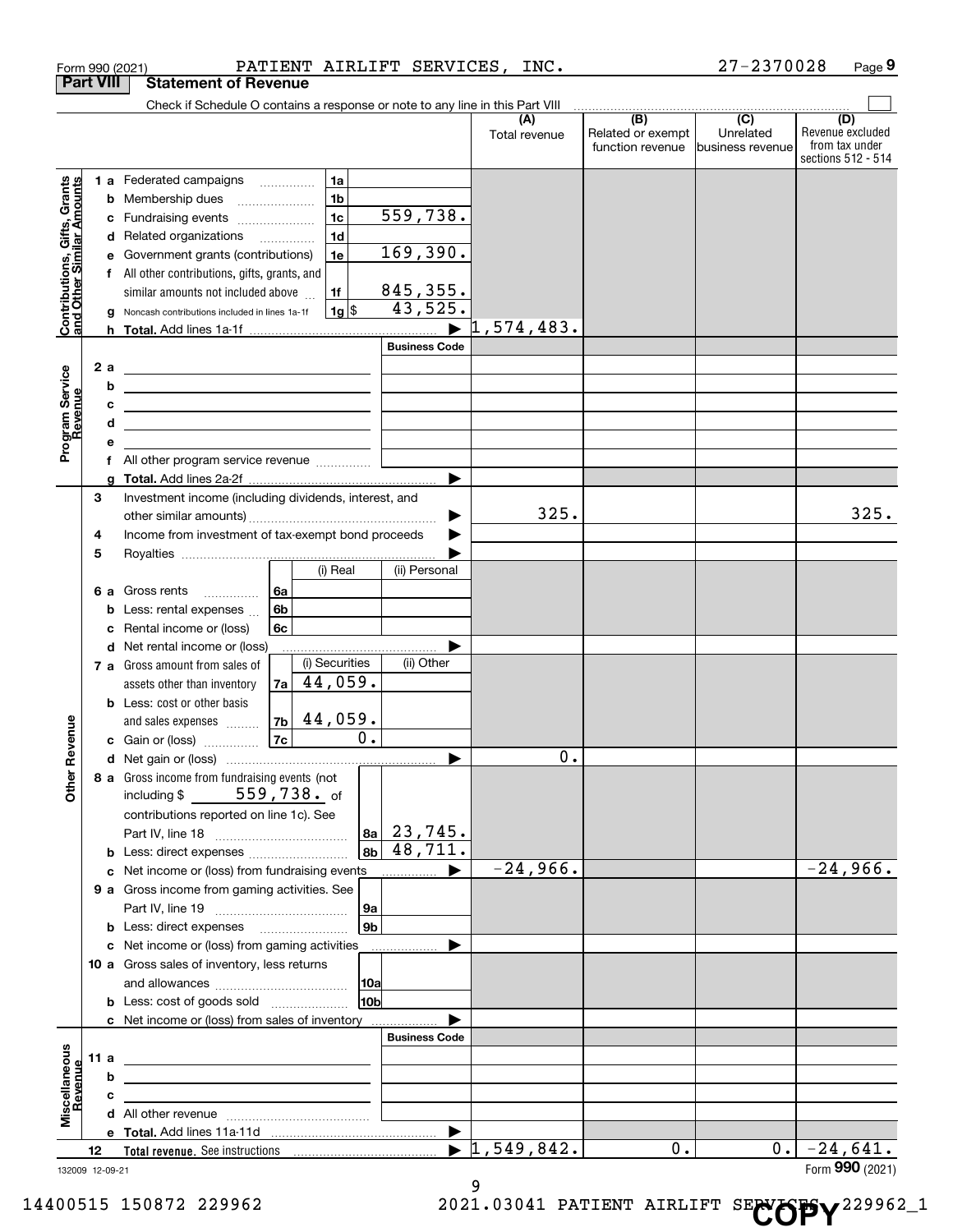Form 990 (2021) Page PATIENT AIRLIFT SERVICES, INC. 27-2370028 **Part IX Statement of Functional Expenses**

|                  | Section 501(c)(3) and 501(c)(4) organizations must complete all columns. All other organizations must complete column (A).                                                                                   |                       |                                    |                                           |                                |
|------------------|--------------------------------------------------------------------------------------------------------------------------------------------------------------------------------------------------------------|-----------------------|------------------------------------|-------------------------------------------|--------------------------------|
|                  | Check if Schedule O contains a response or note to any line in this Part IX                                                                                                                                  |                       |                                    |                                           |                                |
|                  | Do not include amounts reported on lines 6b,<br>7b, 8b, 9b, and 10b of Part VIII.                                                                                                                            | (A)<br>Total expenses | (B)<br>Program service<br>expenses | (C)<br>Management and<br>general expenses | (D)<br>Fundraising<br>expenses |
| 1.               | Grants and other assistance to domestic organizations                                                                                                                                                        |                       |                                    |                                           |                                |
|                  | and domestic governments. See Part IV, line 21                                                                                                                                                               |                       |                                    |                                           |                                |
| $\mathbf{2}$     | Grants and other assistance to domestic                                                                                                                                                                      |                       |                                    |                                           |                                |
|                  | individuals. See Part IV, line 22                                                                                                                                                                            |                       |                                    |                                           |                                |
| 3                | Grants and other assistance to foreign                                                                                                                                                                       |                       |                                    |                                           |                                |
|                  | organizations, foreign governments, and foreign                                                                                                                                                              |                       |                                    |                                           |                                |
|                  | individuals. See Part IV, lines 15 and 16                                                                                                                                                                    |                       |                                    |                                           |                                |
| 4                | Benefits paid to or for members                                                                                                                                                                              |                       |                                    |                                           |                                |
| 5                | Compensation of current officers, directors,                                                                                                                                                                 |                       |                                    |                                           |                                |
|                  |                                                                                                                                                                                                              | 181,005.              | 137,134.                           | 19,123.                                   | 24,748.                        |
| 6                | Compensation not included above to disqualified                                                                                                                                                              |                       |                                    |                                           |                                |
|                  | persons (as defined under section 4958(f)(1)) and                                                                                                                                                            |                       |                                    |                                           |                                |
|                  | persons described in section 4958(c)(3)(B)                                                                                                                                                                   |                       |                                    |                                           |                                |
| 7                |                                                                                                                                                                                                              | 471,768.              | 224,311.                           | 57,622.                                   | 189,835.                       |
| 8                | Pension plan accruals and contributions (include                                                                                                                                                             |                       |                                    |                                           |                                |
|                  | section 401(k) and 403(b) employer contributions)                                                                                                                                                            | 12,000.               | 9,120.                             | 1,320.                                    | $\frac{1,560}{18}$             |
| 9                |                                                                                                                                                                                                              | 6,082.                | $\overline{72}$ .                  | $\frac{1}{5,992.}$                        |                                |
| 10               |                                                                                                                                                                                                              | 50,088.               | 29,157.                            | 4,974.                                    | 15,957.                        |
| 11               | Fees for services (nonemployees):                                                                                                                                                                            |                       |                                    |                                           |                                |
| a                |                                                                                                                                                                                                              |                       |                                    |                                           |                                |
| b                |                                                                                                                                                                                                              |                       |                                    |                                           |                                |
| c                |                                                                                                                                                                                                              | 25,050.               |                                    | 25,050.                                   |                                |
| d                |                                                                                                                                                                                                              |                       |                                    |                                           |                                |
| е                | Professional fundraising services. See Part IV, line 17                                                                                                                                                      | 47,990.               |                                    |                                           | 47,990.                        |
| f                | Investment management fees                                                                                                                                                                                   |                       |                                    |                                           |                                |
| g                | Other. (If line 11g amount exceeds 10% of line 25,                                                                                                                                                           |                       |                                    |                                           |                                |
|                  | column (A), amount, list line 11g expenses on Sch O.)                                                                                                                                                        | 126,864.              | 89, 145.                           | 6, 284.                                   | $\frac{31,435.}{372.}$         |
| 12 <sup>12</sup> |                                                                                                                                                                                                              | 23,448.               | 23,040.                            | $\overline{36}$ .                         |                                |
| 13               |                                                                                                                                                                                                              | 33,351.               | 22,626.                            | 4,459.                                    | 6, 266.                        |
| 14               |                                                                                                                                                                                                              | 47, 469.              | 25,551.                            | 5,937.                                    | 15,981.                        |
| 15               |                                                                                                                                                                                                              |                       |                                    |                                           |                                |
| 16               |                                                                                                                                                                                                              | 56,805.               | $\overline{45,514}$ .              | 4,415.                                    | 6,876.                         |
| 17               |                                                                                                                                                                                                              | 635.                  | 432.                               | 163.                                      | 40.                            |
| 18               | Payments of travel or entertainment expenses                                                                                                                                                                 |                       |                                    |                                           |                                |
|                  | for any federal, state, or local public officials                                                                                                                                                            |                       |                                    |                                           |                                |
| 19               | Conferences, conventions, and meetings                                                                                                                                                                       | 2,495.                | 2,495.                             |                                           |                                |
| 20               | Interest                                                                                                                                                                                                     |                       |                                    |                                           |                                |
| 21               |                                                                                                                                                                                                              |                       |                                    |                                           |                                |
| 22               | Depreciation, depletion, and amortization                                                                                                                                                                    | 61,540.               | 47,607.                            | 1,557.                                    | 12,376.                        |
| 23               | Insurance                                                                                                                                                                                                    | 32,429.               | 28,760.                            | 3,012.                                    | 657.                           |
| 24               | Other expenses. Itemize expenses not covered<br>above. (List miscellaneous expenses on line 24e. If<br>line 24e amount exceeds 10% of line 25, column (A),<br>amount, list line 24e expenses on Schedule O.) |                       |                                    |                                           |                                |
|                  | a PATIENT COMM. TRAVEL                                                                                                                                                                                       | 43,650.               | 43,650.                            | 0.                                        | $0$ .                          |
| b                | SPECIAL CAMPAIGNS                                                                                                                                                                                            | 41,369.               | 5,869.                             | 0.                                        | 35,500.                        |
| c                | FUEL FOR PILOTS                                                                                                                                                                                              | 12,032.               | 12,032.                            | $\mathbf 0$ .                             | $0$ .                          |
| d                |                                                                                                                                                                                                              |                       |                                    |                                           |                                |
|                  | e All other expenses                                                                                                                                                                                         |                       |                                    |                                           |                                |
| 25               | Total functional expenses. Add lines 1 through 24e                                                                                                                                                           | 1,276,070.            | 746, 515.                          | 139,944.                                  | 389,611.                       |
| 26               | <b>Joint costs.</b> Complete this line only if the organization                                                                                                                                              |                       |                                    |                                           |                                |
|                  | reported in column (B) joint costs from a combined                                                                                                                                                           |                       |                                    |                                           |                                |
|                  | educational campaign and fundraising solicitation.                                                                                                                                                           |                       |                                    |                                           |                                |
|                  | Check here $\blacktriangleright$<br>if following SOP 98-2 (ASC 958-720)                                                                                                                                      |                       |                                    |                                           |                                |

132010 12-09-21

10 14400515 150872 229962 2021.03041 PATIENT AIRLIFT SE**NOPY**<sup>229962\_1</sup>

Form (2021) **990**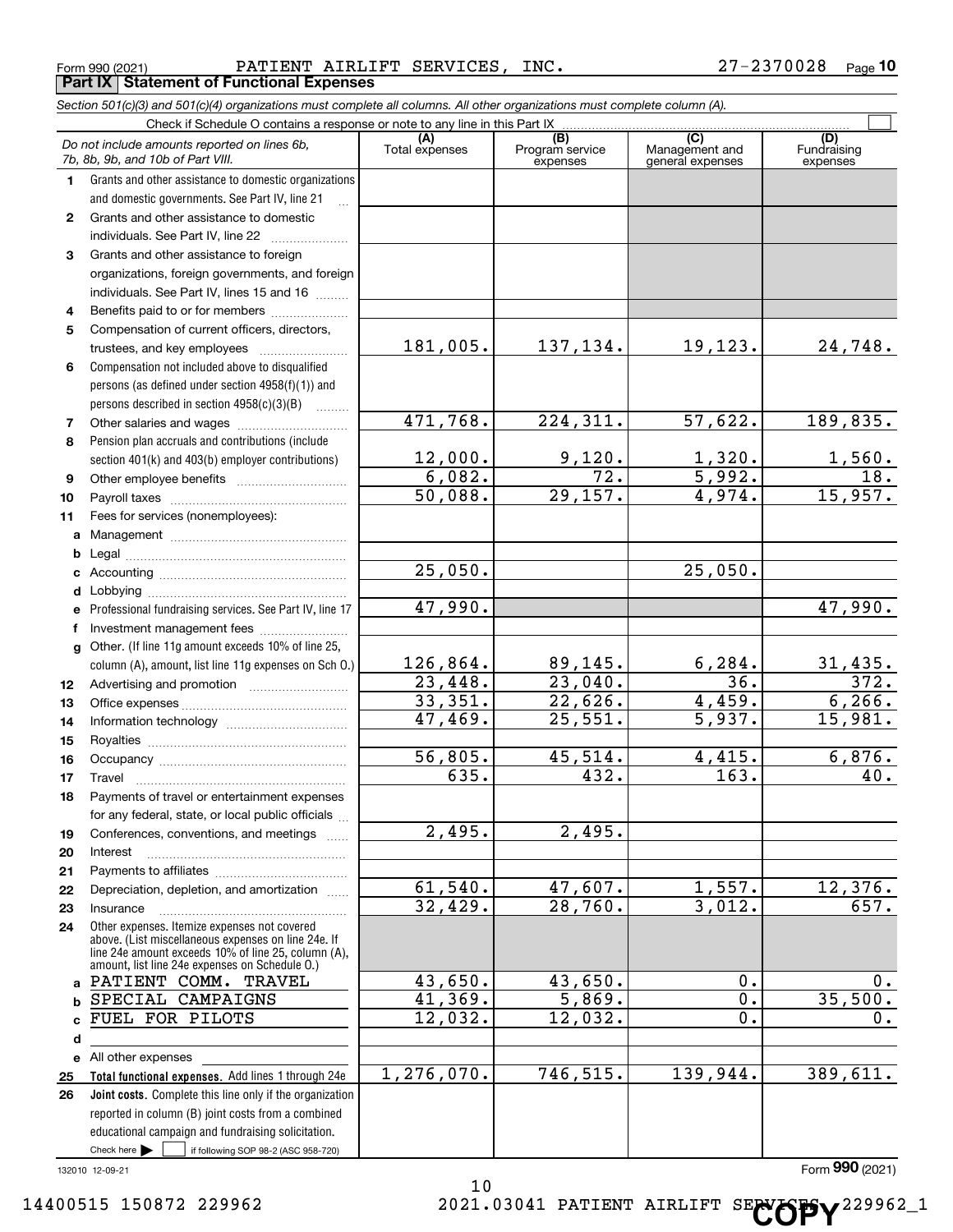Form 990 (2021) Page PATIENT AIRLIFT SERVICES, INC. 27-2370028

**11**

|                             |          | Check if Schedule O contains a response or note to any line in this Part X [11] manufacture in this part X [11] manufacture in this part X [11] manufacture in this part X [11] manufacture in this part X [11] manufacture in |                      |           |                          |                 |                         |
|-----------------------------|----------|--------------------------------------------------------------------------------------------------------------------------------------------------------------------------------------------------------------------------------|----------------------|-----------|--------------------------|-----------------|-------------------------|
|                             |          |                                                                                                                                                                                                                                |                      |           | (A)<br>Beginning of year |                 | (B)<br>End of year      |
|                             | 1        |                                                                                                                                                                                                                                |                      |           | 647,419.                 | $\mathbf{1}$    | 767,735.                |
|                             | 2        |                                                                                                                                                                                                                                |                      |           | 627,828.                 | $\mathbf{2}$    | 664,051.                |
|                             | 3        |                                                                                                                                                                                                                                |                      |           | 42,595.                  | 3               | 37,310.                 |
|                             | 4        |                                                                                                                                                                                                                                |                      |           | 4                        |                 |                         |
|                             | 5        | Loans and other receivables from any current or former officer, director,                                                                                                                                                      |                      |           |                          |                 |                         |
|                             |          | trustee, key employee, creator or founder, substantial contributor, or 35%                                                                                                                                                     |                      |           |                          |                 |                         |
|                             |          | controlled entity or family member of any of these persons                                                                                                                                                                     |                      |           |                          | 5               |                         |
|                             | 6        | Loans and other receivables from other disqualified persons (as defined                                                                                                                                                        |                      |           |                          |                 |                         |
|                             |          | under section $4958(f)(1)$ , and persons described in section $4958(c)(3)(B)$                                                                                                                                                  |                      | 6         |                          |                 |                         |
|                             | 7        |                                                                                                                                                                                                                                |                      |           | $\overline{7}$           |                 |                         |
| Assets                      | 8        |                                                                                                                                                                                                                                |                      | 8         |                          |                 |                         |
|                             | 9        | Prepaid expenses and deferred charges                                                                                                                                                                                          |                      |           | $\overline{53,442}$ .    | 9               | 37,736.                 |
|                             |          | <b>10a</b> Land, buildings, and equipment: cost or other                                                                                                                                                                       |                      |           |                          |                 |                         |
|                             |          | basis. Complete Part VI of Schedule D  10a                                                                                                                                                                                     |                      | 344,188.  |                          |                 |                         |
|                             |          | <b>b</b> Less: accumulated depreciation                                                                                                                                                                                        |                      | 342, 429. | 63,301.                  | 10 <sub>c</sub> | 1,759.                  |
|                             | 11       |                                                                                                                                                                                                                                |                      | 11        |                          |                 |                         |
|                             | 12       |                                                                                                                                                                                                                                |                      | 12        |                          |                 |                         |
|                             | 13       |                                                                                                                                                                                                                                |                      | 13        |                          |                 |                         |
|                             | 14       |                                                                                                                                                                                                                                |                      | 14        |                          |                 |                         |
|                             | 15       |                                                                                                                                                                                                                                |                      | 14,412.   | 15                       | 27,955.         |                         |
|                             | 16       |                                                                                                                                                                                                                                |                      |           | 1,448,997.<br>117, 375.  | 16              | 1,536,546.<br>101, 777. |
|                             | 17       |                                                                                                                                                                                                                                |                      |           |                          | 17              |                         |
|                             | 18       |                                                                                                                                                                                                                                | $\overline{1,235}$ . | 18        | 0.                       |                 |                         |
|                             | 19       | Deferred revenue manual contracts and contracts and contracts are contracted and contracts are contracted and c                                                                                                                |                      |           |                          | 19              |                         |
|                             | 20<br>21 |                                                                                                                                                                                                                                |                      |           |                          | 20              |                         |
|                             | 22       | Escrow or custodial account liability. Complete Part IV of Schedule D<br>Loans and other payables to any current or former officer, director,                                                                                  |                      |           |                          | 21              |                         |
|                             |          | trustee, key employee, creator or founder, substantial contributor, or 35%                                                                                                                                                     |                      |           |                          |                 |                         |
| Liabilities                 |          | controlled entity or family member of any of these persons                                                                                                                                                                     |                      |           |                          | 22              |                         |
|                             | 23       |                                                                                                                                                                                                                                |                      |           |                          | 23              |                         |
|                             | 24       |                                                                                                                                                                                                                                |                      |           | 169,390.                 | 24              | $0$ .                   |
|                             | 25       | Other liabilities (including federal income tax, payables to related third                                                                                                                                                     |                      |           |                          |                 |                         |
|                             |          | parties, and other liabilities not included on lines 17-24). Complete Part X                                                                                                                                                   |                      |           |                          |                 |                         |
|                             |          | of Schedule D                                                                                                                                                                                                                  |                      |           |                          | 25              |                         |
|                             | 26       |                                                                                                                                                                                                                                |                      |           | 288,000.                 | 26              | 101,777.                |
|                             |          | Organizations that follow FASB ASC 958, check here $\triangleright \lfloor X \rfloor$                                                                                                                                          |                      |           |                          |                 |                         |
|                             |          | and complete lines 27, 28, 32, and 33.                                                                                                                                                                                         |                      |           |                          |                 |                         |
|                             | 27       |                                                                                                                                                                                                                                |                      |           | 1,016,997.               | 27              | <u>1,139,769.</u>       |
|                             | 28       |                                                                                                                                                                                                                                |                      |           | 144,000.                 | 28              | 295,000.                |
|                             |          | Organizations that do not follow FASB ASC 958, check here $\blacktriangleright$                                                                                                                                                |                      |           |                          |                 |                         |
|                             |          | and complete lines 29 through 33.                                                                                                                                                                                              |                      |           |                          |                 |                         |
|                             | 29       |                                                                                                                                                                                                                                |                      |           |                          | 29              |                         |
|                             | 30       | Paid-in or capital surplus, or land, building, or equipment fund                                                                                                                                                               |                      |           |                          | 30              |                         |
| Net Assets or Fund Balances | 31       | Retained earnings, endowment, accumulated income, or other funds                                                                                                                                                               |                      |           |                          | 31              |                         |
|                             | 32       |                                                                                                                                                                                                                                |                      |           | 1,160,997.               | 32              | 1,434,769.              |
|                             | 33       |                                                                                                                                                                                                                                |                      |           | 1,448,997.               | 33              | 1,536,546.              |
|                             |          |                                                                                                                                                                                                                                |                      |           |                          |                 | Form 990 (2021)         |

**Part X Balance Sheet**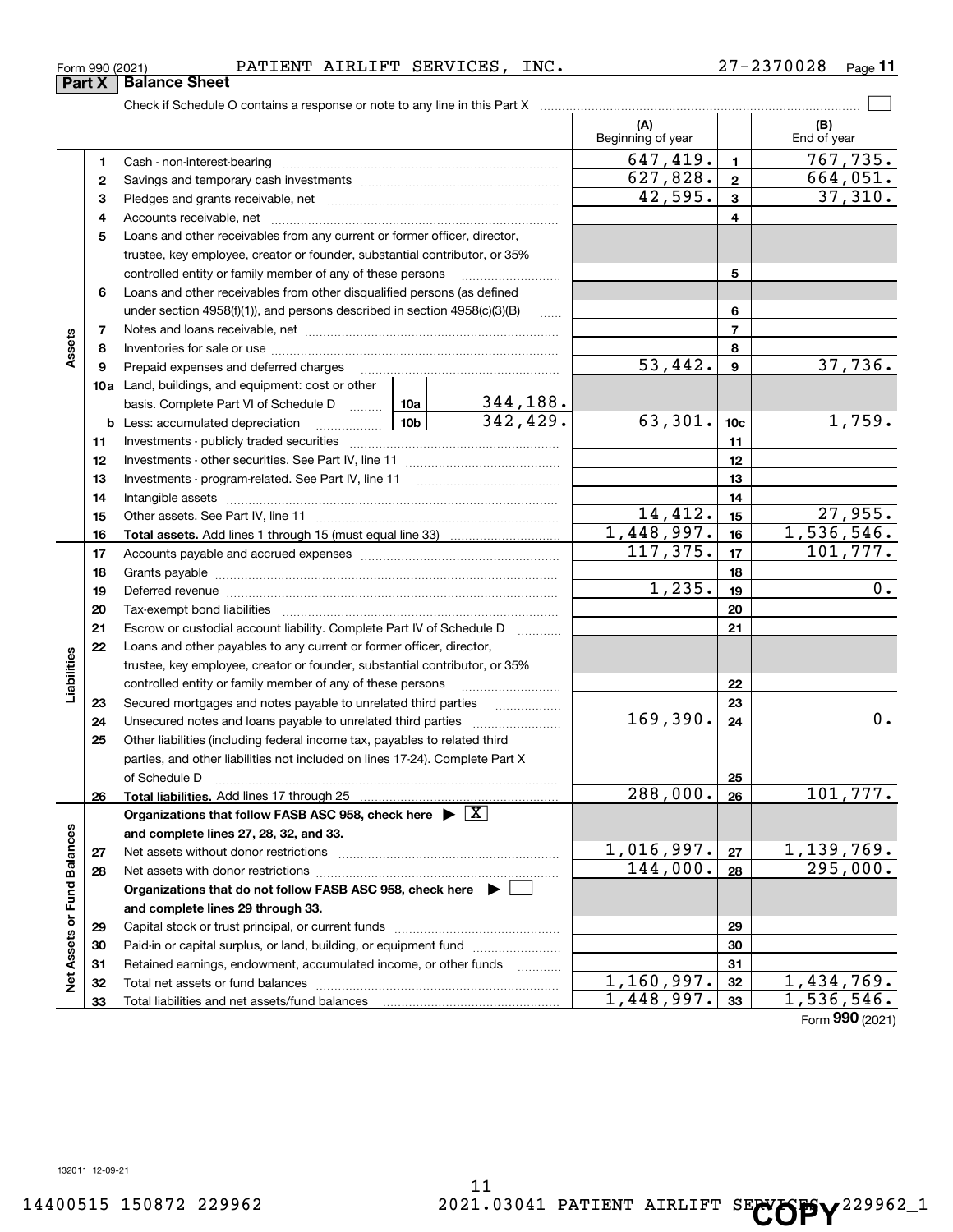|    | PATIENT AIRLIFT SERVICES, INC.<br>Form 990 (2021)                                                                                    |                         | 27-2370028     |          | Page 12 |
|----|--------------------------------------------------------------------------------------------------------------------------------------|-------------------------|----------------|----------|---------|
|    | <b>Part XI   Reconciliation of Net Assets</b>                                                                                        |                         |                |          |         |
|    |                                                                                                                                      |                         |                |          |         |
|    |                                                                                                                                      |                         |                |          |         |
| 1  |                                                                                                                                      | $\mathbf 1$             | 1,549,842.     |          |         |
| 2  |                                                                                                                                      | $\overline{2}$          | 1,276,070.     |          |         |
| з  | Revenue less expenses. Subtract line 2 from line 1                                                                                   | 3                       |                | 273,772. |         |
| 4  |                                                                                                                                      | $\overline{\mathbf{4}}$ | 1,160,997.     |          |         |
| 5  |                                                                                                                                      | 5                       |                |          |         |
| 6  |                                                                                                                                      | 6                       |                |          |         |
| 7  |                                                                                                                                      | $\overline{7}$          |                |          |         |
| 8  |                                                                                                                                      | 8                       |                |          |         |
| 9  | Other changes in net assets or fund balances (explain on Schedule O)                                                                 | 9                       |                |          | 0.      |
| 10 | Net assets or fund balances at end of year. Combine lines 3 through 9 (must equal Part X, line 32,                                   |                         |                |          |         |
|    |                                                                                                                                      | 10                      | 1,434,769.     |          |         |
|    | Part XII Financial Statements and Reporting                                                                                          |                         |                |          |         |
|    |                                                                                                                                      |                         |                |          |         |
|    |                                                                                                                                      |                         |                | Yes      | No      |
| 1  | $\boxed{\text{X}}$ Accrual<br>Accounting method used to prepare the Form 990: <u>June</u> Cash<br>Other<br>$\mathbf{1}$              |                         |                |          |         |
|    | If the organization changed its method of accounting from a prior year or checked "Other," explain on Schedule O.                    |                         |                |          |         |
|    | 2a Were the organization's financial statements compiled or reviewed by an independent accountant?                                   |                         | 2a             |          | x       |
|    | If "Yes," check a box below to indicate whether the financial statements for the year were compiled or reviewed on a                 |                         |                |          |         |
|    | separate basis, consolidated basis, or both:                                                                                         |                         |                |          |         |
|    | Both consolidated and separate basis<br>Separate basis<br>Consolidated basis                                                         |                         |                |          |         |
|    | <b>b</b> Were the organization's financial statements audited by an independent accountant?                                          |                         | 2 <sub>b</sub> | х        |         |
|    | If "Yes," check a box below to indicate whether the financial statements for the year were audited on a separate basis,              |                         |                |          |         |
|    | consolidated basis, or both:                                                                                                         |                         |                |          |         |
|    | $\lfloor x \rfloor$ Separate basis<br><b>Consolidated basis</b><br>Both consolidated and separate basis                              |                         |                |          |         |
|    | c If "Yes" to line 2a or 2b, does the organization have a committee that assumes responsibility for oversight of the audit,          |                         |                |          |         |
|    |                                                                                                                                      |                         | 2c             | x        |         |
|    | If the organization changed either its oversight process or selection process during the tax year, explain on Schedule O.            |                         |                |          |         |
|    | 3a As a result of a federal award, was the organization required to undergo an audit or audits as set forth in the Single Audit      |                         |                |          |         |
|    |                                                                                                                                      |                         | За             |          | Χ       |
|    | <b>b</b> If "Yes," did the organization undergo the required audit or audits? If the organization did not undergo the required audit |                         |                |          |         |
|    | or audits, explain why on Schedule O and describe any steps taken to undergo such audits [11] content to under                       |                         | 3b             |          |         |
|    |                                                                                                                                      |                         |                |          |         |

Form (2021) **990**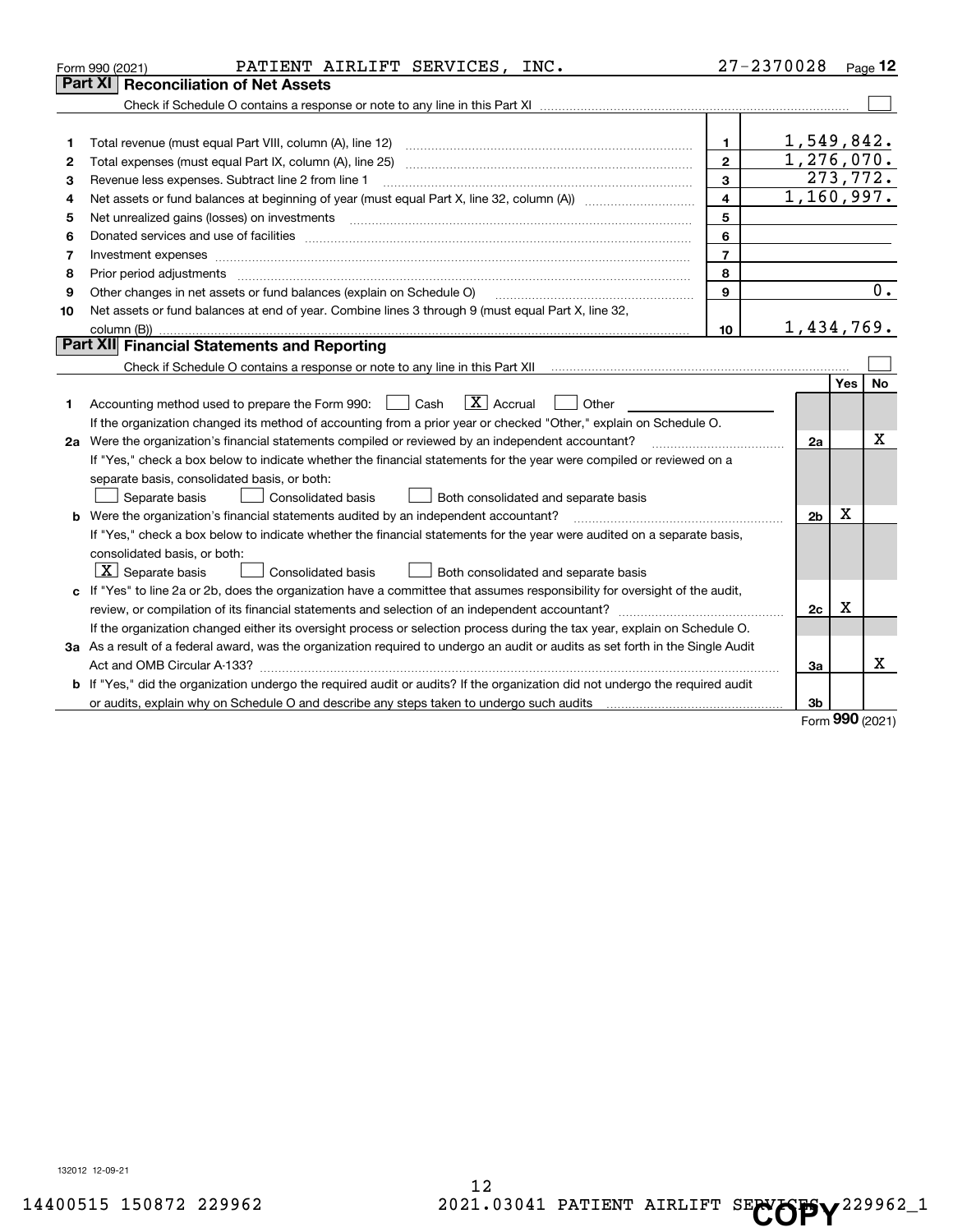Department of the Treasury Internal Revenue Service

**(Form 990)**

# **Public Charity Status and Public Support**

**Complete if the organization is a section 501(c)(3) organization or a section 4947(a)(1) nonexempt charitable trust.**

**| Attach to Form 990 or Form 990-EZ.** 

**| Go to www.irs.gov/Form990 for instructions and the latest information.**

| OMB No. 1545-0047                   |
|-------------------------------------|
|                                     |
| <b>Open to Public</b><br>Inspection |

| Name of the organization |  |
|--------------------------|--|
|--------------------------|--|

|       |                  |                                                                                                                                            | Name of the organization                                                                                                                     |          |                                |                                    |                                 |                            |  | <b>Employer identification number</b> |  |  |  |
|-------|------------------|--------------------------------------------------------------------------------------------------------------------------------------------|----------------------------------------------------------------------------------------------------------------------------------------------|----------|--------------------------------|------------------------------------|---------------------------------|----------------------------|--|---------------------------------------|--|--|--|
|       |                  |                                                                                                                                            |                                                                                                                                              |          | PATIENT AIRLIFT SERVICES, INC. |                                    |                                 |                            |  | 27-2370028                            |  |  |  |
|       | Part I           |                                                                                                                                            | Reason for Public Charity Status. (All organizations must complete this part.) See instructions.                                             |          |                                |                                    |                                 |                            |  |                                       |  |  |  |
|       |                  |                                                                                                                                            | The organization is not a private foundation because it is: (For lines 1 through 12, check only one box.)                                    |          |                                |                                    |                                 |                            |  |                                       |  |  |  |
| 1     |                  |                                                                                                                                            | A church, convention of churches, or association of churches described in section 170(b)(1)(A)(i).                                           |          |                                |                                    |                                 |                            |  |                                       |  |  |  |
| 2     |                  |                                                                                                                                            | A school described in section 170(b)(1)(A)(ii). (Attach Schedule E (Form 990).)                                                              |          |                                |                                    |                                 |                            |  |                                       |  |  |  |
| з     |                  | A hospital or a cooperative hospital service organization described in section 170(b)(1)(A)(iii).                                          |                                                                                                                                              |          |                                |                                    |                                 |                            |  |                                       |  |  |  |
| 4     |                  | A medical research organization operated in conjunction with a hospital described in section 170(b)(1)(A)(iii). Enter the hospital's name, |                                                                                                                                              |          |                                |                                    |                                 |                            |  |                                       |  |  |  |
|       | city, and state: |                                                                                                                                            |                                                                                                                                              |          |                                |                                    |                                 |                            |  |                                       |  |  |  |
| 5     |                  |                                                                                                                                            | An organization operated for the benefit of a college or university owned or operated by a governmental unit described in                    |          |                                |                                    |                                 |                            |  |                                       |  |  |  |
|       |                  |                                                                                                                                            | section 170(b)(1)(A)(iv). (Complete Part II.)                                                                                                |          |                                |                                    |                                 |                            |  |                                       |  |  |  |
| 6     |                  |                                                                                                                                            | A federal, state, or local government or governmental unit described in section 170(b)(1)(A)(v).                                             |          |                                |                                    |                                 |                            |  |                                       |  |  |  |
|       | $7 \times$       |                                                                                                                                            | An organization that normally receives a substantial part of its support from a governmental unit or from the general public described in    |          |                                |                                    |                                 |                            |  |                                       |  |  |  |
|       |                  |                                                                                                                                            | section 170(b)(1)(A)(vi). (Complete Part II.)                                                                                                |          |                                |                                    |                                 |                            |  |                                       |  |  |  |
| 8     |                  |                                                                                                                                            | A community trust described in section 170(b)(1)(A)(vi). (Complete Part II.)                                                                 |          |                                |                                    |                                 |                            |  |                                       |  |  |  |
| 9     |                  |                                                                                                                                            | An agricultural research organization described in section 170(b)(1)(A)(ix) operated in conjunction with a land-grant college                |          |                                |                                    |                                 |                            |  |                                       |  |  |  |
|       |                  |                                                                                                                                            | or university or a non-land-grant college of agriculture (see instructions). Enter the name, city, and state of the college or               |          |                                |                                    |                                 |                            |  |                                       |  |  |  |
|       |                  |                                                                                                                                            | university:                                                                                                                                  |          |                                |                                    |                                 |                            |  |                                       |  |  |  |
| 10    |                  |                                                                                                                                            | An organization that normally receives (1) more than 33 1/3% of its support from contributions, membership fees, and gross receipts from     |          |                                |                                    |                                 |                            |  |                                       |  |  |  |
|       |                  |                                                                                                                                            | activities related to its exempt functions, subject to certain exceptions; and (2) no more than 33 1/3% of its support from gross investment |          |                                |                                    |                                 |                            |  |                                       |  |  |  |
|       |                  |                                                                                                                                            | income and unrelated business taxable income (less section 511 tax) from businesses acquired by the organization after June 30, 1975.        |          |                                |                                    |                                 |                            |  |                                       |  |  |  |
|       |                  |                                                                                                                                            | See section 509(a)(2). (Complete Part III.)                                                                                                  |          |                                |                                    |                                 |                            |  |                                       |  |  |  |
| 11    |                  |                                                                                                                                            | An organization organized and operated exclusively to test for public safety. See section 509(a)(4).                                         |          |                                |                                    |                                 |                            |  |                                       |  |  |  |
| 12    |                  |                                                                                                                                            | An organization organized and operated exclusively for the benefit of, to perform the functions of, or to carry out the purposes of one or   |          |                                |                                    |                                 |                            |  |                                       |  |  |  |
|       |                  |                                                                                                                                            | more publicly supported organizations described in section 509(a)(1) or section 509(a)(2). See section 509(a)(3). Check the box on           |          |                                |                                    |                                 |                            |  |                                       |  |  |  |
|       |                  |                                                                                                                                            | lines 12a through 12d that describes the type of supporting organization and complete lines 12e, 12f, and 12g.                               |          |                                |                                    |                                 |                            |  |                                       |  |  |  |
| а     |                  |                                                                                                                                            | Type I. A supporting organization operated, supervised, or controlled by its supported organization(s), typically by giving                  |          |                                |                                    |                                 |                            |  |                                       |  |  |  |
|       |                  |                                                                                                                                            | the supported organization(s) the power to regularly appoint or elect a majority of the directors or trustees of the supporting              |          |                                |                                    |                                 |                            |  |                                       |  |  |  |
|       |                  |                                                                                                                                            | organization. You must complete Part IV, Sections A and B.                                                                                   |          |                                |                                    |                                 |                            |  |                                       |  |  |  |
| b     |                  |                                                                                                                                            | Type II. A supporting organization supervised or controlled in connection with its supported organization(s), by having                      |          |                                |                                    |                                 |                            |  |                                       |  |  |  |
|       |                  |                                                                                                                                            | control or management of the supporting organization vested in the same persons that control or manage the supported                         |          |                                |                                    |                                 |                            |  |                                       |  |  |  |
|       |                  |                                                                                                                                            | organization(s). You must complete Part IV, Sections A and C.                                                                                |          |                                |                                    |                                 |                            |  |                                       |  |  |  |
| с     |                  |                                                                                                                                            | Type III functionally integrated. A supporting organization operated in connection with, and functionally integrated with,                   |          |                                |                                    |                                 |                            |  |                                       |  |  |  |
|       |                  |                                                                                                                                            | its supported organization(s) (see instructions). You must complete Part IV, Sections A, D, and E.                                           |          |                                |                                    |                                 |                            |  |                                       |  |  |  |
| d     |                  |                                                                                                                                            | Type III non-functionally integrated. A supporting organization operated in connection with its supported organization(s)                    |          |                                |                                    |                                 |                            |  |                                       |  |  |  |
|       |                  |                                                                                                                                            | that is not functionally integrated. The organization generally must satisfy a distribution requirement and an attentiveness                 |          |                                |                                    |                                 |                            |  |                                       |  |  |  |
|       |                  |                                                                                                                                            | requirement (see instructions). You must complete Part IV, Sections A and D, and Part V.                                                     |          |                                |                                    |                                 |                            |  |                                       |  |  |  |
|       |                  |                                                                                                                                            | Check this box if the organization received a written determination from the IRS that it is a Type I, Type II, Type III                      |          |                                |                                    |                                 |                            |  |                                       |  |  |  |
|       |                  |                                                                                                                                            | functionally integrated, or Type III non-functionally integrated supporting organization.                                                    |          |                                |                                    |                                 |                            |  |                                       |  |  |  |
|       |                  |                                                                                                                                            | f Enter the number of supported organizations                                                                                                |          |                                |                                    |                                 |                            |  |                                       |  |  |  |
|       |                  |                                                                                                                                            | g Provide the following information about the supported organization(s).<br>(i) Name of supported                                            | (ii) EIN | (iii) Type of organization     |                                    | (iv) Is the organization listed | (v) Amount of monetary     |  | (vi) Amount of other                  |  |  |  |
|       |                  |                                                                                                                                            | organization                                                                                                                                 |          | (described on lines 1-10       | in your governing document?<br>Yes | No                              | support (see instructions) |  | support (see instructions)            |  |  |  |
|       |                  |                                                                                                                                            |                                                                                                                                              |          | above (see instructions))      |                                    |                                 |                            |  |                                       |  |  |  |
|       |                  |                                                                                                                                            |                                                                                                                                              |          |                                |                                    |                                 |                            |  |                                       |  |  |  |
|       |                  |                                                                                                                                            |                                                                                                                                              |          |                                |                                    |                                 |                            |  |                                       |  |  |  |
|       |                  |                                                                                                                                            |                                                                                                                                              |          |                                |                                    |                                 |                            |  |                                       |  |  |  |
|       |                  |                                                                                                                                            |                                                                                                                                              |          |                                |                                    |                                 |                            |  |                                       |  |  |  |
|       |                  |                                                                                                                                            |                                                                                                                                              |          |                                |                                    |                                 |                            |  |                                       |  |  |  |
|       |                  |                                                                                                                                            |                                                                                                                                              |          |                                |                                    |                                 |                            |  |                                       |  |  |  |
|       |                  |                                                                                                                                            |                                                                                                                                              |          |                                |                                    |                                 |                            |  |                                       |  |  |  |
|       |                  |                                                                                                                                            |                                                                                                                                              |          |                                |                                    |                                 |                            |  |                                       |  |  |  |
|       |                  |                                                                                                                                            |                                                                                                                                              |          |                                |                                    |                                 |                            |  |                                       |  |  |  |
| Total |                  |                                                                                                                                            |                                                                                                                                              |          |                                |                                    |                                 |                            |  |                                       |  |  |  |

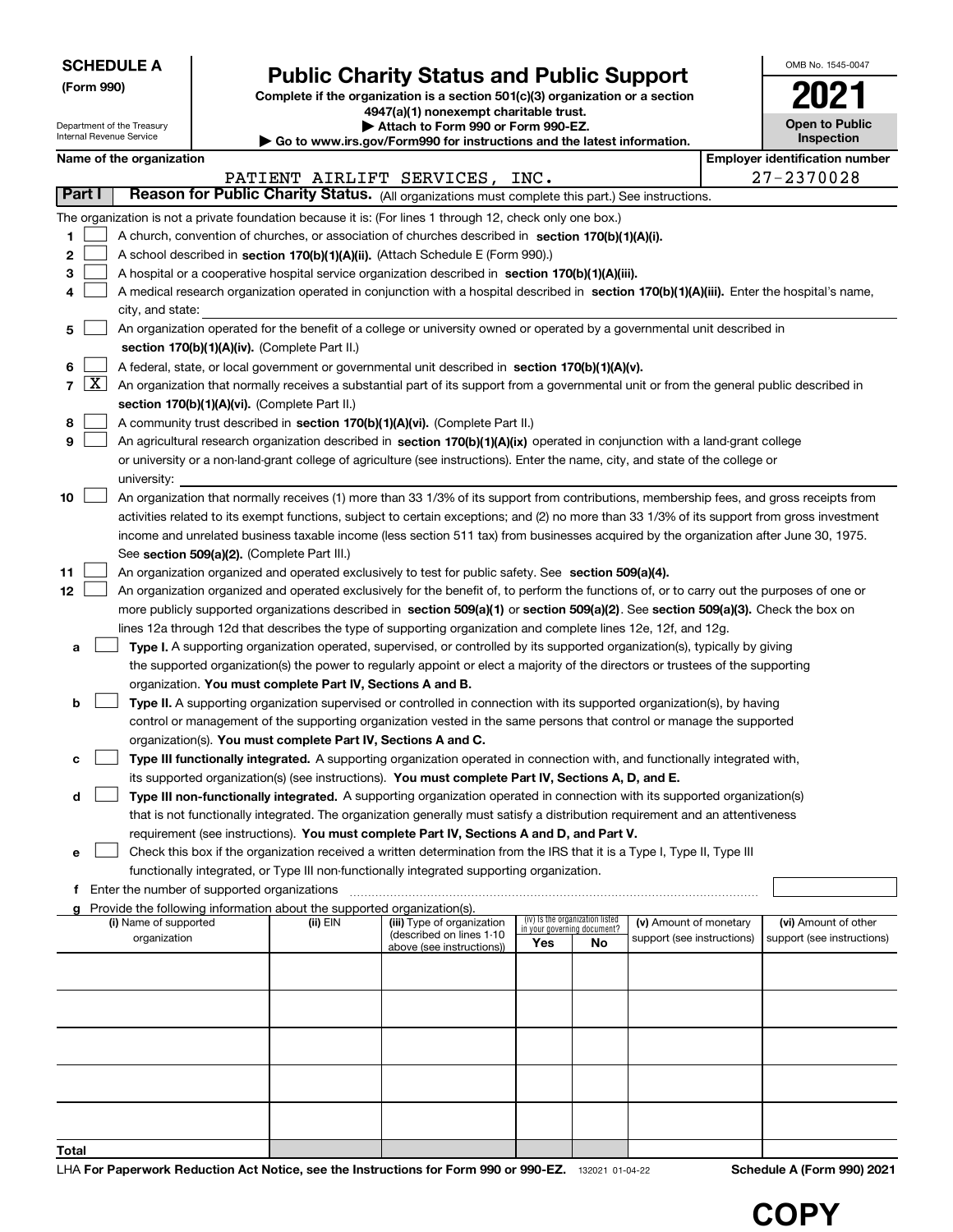Schedule A (Form 990) 2021 PATIENT AIRLIFT SERVICES, INC. 27-2370028 Page

(Complete only if you checked the box on line 5, 7, or 8 of Part I or if the organization failed to qualify under Part III. If the organization fails to qualify under the tests listed below, please complete Part III.) **Part II Support Schedule for Organizations Described in Sections 170(b)(1)(A)(iv) and 170(b)(1)(A)(vi)**

|    | <b>Section A. Public Support</b>                                                                                                               |                      |                        |                        |                        |                      |                                 |
|----|------------------------------------------------------------------------------------------------------------------------------------------------|----------------------|------------------------|------------------------|------------------------|----------------------|---------------------------------|
|    | Calendar year (or fiscal year beginning in) $\blacktriangleright$                                                                              | (a) 2017             | $(b)$ 2018             | $(c)$ 2019             | $(d)$ 2020             | (e) 2021             | (f) Total                       |
|    | 1 Gifts, grants, contributions, and                                                                                                            |                      |                        |                        |                        |                      |                                 |
|    | membership fees received. (Do not                                                                                                              |                      |                        |                        |                        |                      |                                 |
|    | include any "unusual grants.")                                                                                                                 | 1185262.             | 1003326.               | 1151534.               | 1292891.               | 1574483.             | 6207496.                        |
|    | 2 Tax revenues levied for the organ-                                                                                                           |                      |                        |                        |                        |                      |                                 |
|    | ization's benefit and either paid to                                                                                                           |                      |                        |                        |                        |                      |                                 |
|    | or expended on its behalf                                                                                                                      |                      |                        |                        |                        |                      |                                 |
|    | 3 The value of services or facilities                                                                                                          |                      |                        |                        |                        |                      |                                 |
|    | furnished by a governmental unit to                                                                                                            |                      |                        |                        |                        |                      |                                 |
|    | the organization without charge                                                                                                                |                      |                        |                        |                        |                      |                                 |
|    | 4 Total. Add lines 1 through 3                                                                                                                 | 1185262.             | 1003326.               | 1151534.               | 1292891.               | 1574483.             | 6207496.                        |
| 5. | The portion of total contributions                                                                                                             |                      |                        |                        |                        |                      |                                 |
|    | by each person (other than a                                                                                                                   |                      |                        |                        |                        |                      |                                 |
|    | governmental unit or publicly                                                                                                                  |                      |                        |                        |                        |                      |                                 |
|    | supported organization) included                                                                                                               |                      |                        |                        |                        |                      |                                 |
|    | on line 1 that exceeds 2% of the                                                                                                               |                      |                        |                        |                        |                      |                                 |
|    | amount shown on line 11,                                                                                                                       |                      |                        |                        |                        |                      |                                 |
|    | column (f)                                                                                                                                     |                      |                        |                        |                        |                      | 669,257.                        |
|    | 6 Public support. Subtract line 5 from line 4.<br><b>Section B. Total Support</b>                                                              |                      |                        |                        |                        |                      | 5538239.                        |
|    |                                                                                                                                                |                      |                        |                        |                        |                      |                                 |
|    | Calendar year (or fiscal year beginning in)                                                                                                    | (a) 2017<br>1185262. | $(b)$ 2018<br>1003326. | $(c)$ 2019<br>1151534. | $(d)$ 2020<br>1292891. | (e) 2021<br>1574483. | (f) Total<br>6207496.           |
|    | <b>7</b> Amounts from line 4                                                                                                                   |                      |                        |                        |                        |                      |                                 |
|    | 8 Gross income from interest,                                                                                                                  |                      |                        |                        |                        |                      |                                 |
|    | dividends, payments received on                                                                                                                |                      |                        |                        |                        |                      |                                 |
|    | securities loans, rents, royalties,                                                                                                            | 2,989.               | 16,848.                | 18,615.                | 2,598.                 | 325.                 | 41,375.                         |
|    | and income from similar sources                                                                                                                |                      |                        |                        |                        |                      |                                 |
|    | <b>9</b> Net income from unrelated business                                                                                                    |                      |                        |                        |                        |                      |                                 |
|    | activities, whether or not the                                                                                                                 |                      |                        |                        |                        |                      |                                 |
|    | business is regularly carried on                                                                                                               |                      |                        |                        |                        |                      |                                 |
|    | 10 Other income. Do not include gain                                                                                                           |                      |                        |                        |                        |                      |                                 |
|    | or loss from the sale of capital                                                                                                               |                      |                        |                        |                        |                      |                                 |
|    | assets (Explain in Part VI.)<br><b>11 Total support.</b> Add lines 7 through 10                                                                |                      |                        |                        |                        |                      | 6248871.                        |
|    | 12 Gross receipts from related activities, etc. (see instructions)                                                                             |                      |                        |                        |                        | 12                   | 590,525.                        |
|    | 13 First 5 years. If the Form 990 is for the organization's first, second, third, fourth, or fifth tax year as a section 501(c)(3)             |                      |                        |                        |                        |                      |                                 |
|    | organization, check this box and stop here                                                                                                     |                      |                        |                        |                        |                      |                                 |
|    | <b>Section C. Computation of Public Support Percentage</b>                                                                                     |                      |                        |                        |                        |                      |                                 |
|    |                                                                                                                                                |                      |                        |                        |                        | 14                   | 88.63<br>$\frac{9}{6}$          |
|    |                                                                                                                                                |                      |                        |                        |                        | 15                   | 83.49<br>%                      |
|    | 16a 33 1/3% support test - 2021. If the organization did not check the box on line 13, and line 14 is 33 1/3% or more, check this box and      |                      |                        |                        |                        |                      |                                 |
|    | stop here. The organization qualifies as a publicly supported organization                                                                     |                      |                        |                        |                        |                      | $\blacktriangleright$ $\vert$ X |
|    | b 33 1/3% support test - 2020. If the organization did not check a box on line 13 or 16a, and line 15 is 33 1/3% or more, check this box       |                      |                        |                        |                        |                      |                                 |
|    | and stop here. The organization qualifies as a publicly supported organization                                                                 |                      |                        |                        |                        |                      |                                 |
|    | 17a 10% -facts-and-circumstances test - 2021. If the organization did not check a box on line 13, 16a, or 16b, and line 14 is 10% or more,     |                      |                        |                        |                        |                      |                                 |
|    | and if the organization meets the facts-and-circumstances test, check this box and stop here. Explain in Part VI how the organization          |                      |                        |                        |                        |                      |                                 |
|    | meets the facts-and-circumstances test. The organization qualifies as a publicly supported organization                                        |                      |                        |                        |                        |                      |                                 |
|    | <b>b 10% -facts-and-circumstances test - 2020.</b> If the organization did not check a box on line 13, 16a, 16b, or 17a, and line 15 is 10% or |                      |                        |                        |                        |                      |                                 |
|    | more, and if the organization meets the facts-and-circumstances test, check this box and stop here. Explain in Part VI how the                 |                      |                        |                        |                        |                      |                                 |
|    | organization meets the facts-and-circumstances test. The organization qualifies as a publicly supported organization                           |                      |                        |                        |                        |                      |                                 |
|    | 18 Private foundation. If the organization did not check a box on line 13, 16a, 16b, 17a, or 17b, check this box and see instructions          |                      |                        |                        |                        |                      |                                 |
|    |                                                                                                                                                |                      |                        |                        |                        |                      | Schedule A (Form 990) 2021      |

**Schedule A (Form 990) 2021**

132022 01-04-22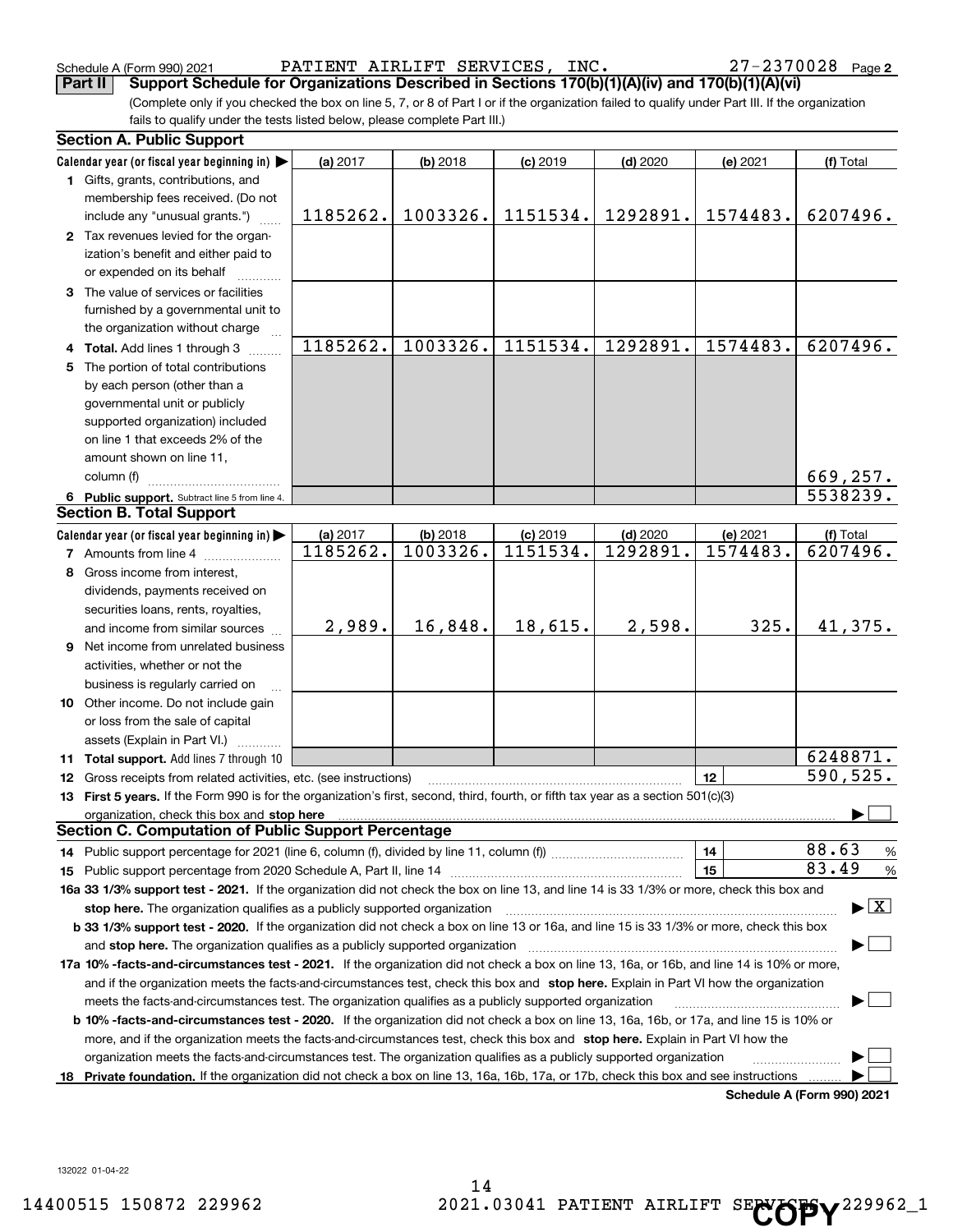| Schedule A (Form 990) 2021 |  |  |
|----------------------------|--|--|
|                            |  |  |

Schedule A (Form 990) 2021 PATIENT AIRLIFT SERVICES, INC. 27-2370028 Page **Part III** | Support Schedule for Organizations Described in Section 509(a)(2)

(Complete only if you checked the box on line 10 of Part I or if the organization failed to qualify under Part II. If the organization fails to qualify under the tests listed below, please complete Part II.)

|    | <b>Section A. Public Support</b>                                                                                                                                                                                                                                                |          |          |            |            |          |                            |
|----|---------------------------------------------------------------------------------------------------------------------------------------------------------------------------------------------------------------------------------------------------------------------------------|----------|----------|------------|------------|----------|----------------------------|
|    | Calendar year (or fiscal year beginning in) $\blacktriangleright$                                                                                                                                                                                                               | (a) 2017 | (b) 2018 | $(c)$ 2019 | $(d)$ 2020 | (e) 2021 | (f) Total                  |
|    | 1 Gifts, grants, contributions, and                                                                                                                                                                                                                                             |          |          |            |            |          |                            |
|    | membership fees received. (Do not                                                                                                                                                                                                                                               |          |          |            |            |          |                            |
|    | include any "unusual grants.")                                                                                                                                                                                                                                                  |          |          |            |            |          |                            |
|    | <b>2</b> Gross receipts from admissions,<br>merchandise sold or services per-<br>formed, or facilities furnished in<br>any activity that is related to the<br>organization's tax-exempt purpose                                                                                 |          |          |            |            |          |                            |
|    | 3 Gross receipts from activities that<br>are not an unrelated trade or bus-                                                                                                                                                                                                     |          |          |            |            |          |                            |
|    | iness under section 513                                                                                                                                                                                                                                                         |          |          |            |            |          |                            |
|    | 4 Tax revenues levied for the organ-<br>ization's benefit and either paid to<br>or expended on its behalf                                                                                                                                                                       |          |          |            |            |          |                            |
|    | 5 The value of services or facilities<br>furnished by a governmental unit to<br>the organization without charge                                                                                                                                                                 |          |          |            |            |          |                            |
|    | <b>6 Total.</b> Add lines 1 through 5                                                                                                                                                                                                                                           |          |          |            |            |          |                            |
|    | 7a Amounts included on lines 1, 2, and                                                                                                                                                                                                                                          |          |          |            |            |          |                            |
|    | 3 received from disqualified persons                                                                                                                                                                                                                                            |          |          |            |            |          |                            |
|    | <b>b</b> Amounts included on lines 2 and 3 received<br>from other than disqualified persons that<br>exceed the greater of \$5,000 or 1% of the<br>amount on line 13 for the year                                                                                                |          |          |            |            |          |                            |
|    | c Add lines 7a and 7b                                                                                                                                                                                                                                                           |          |          |            |            |          |                            |
|    | 8 Public support. (Subtract line 7c from line 6.)                                                                                                                                                                                                                               |          |          |            |            |          |                            |
|    | <b>Section B. Total Support</b>                                                                                                                                                                                                                                                 |          |          |            |            |          |                            |
|    | Calendar year (or fiscal year beginning in)                                                                                                                                                                                                                                     | (a) 2017 | (b) 2018 | $(c)$ 2019 | $(d)$ 2020 | (e) 2021 | (f) Total                  |
|    | 9 Amounts from line 6                                                                                                                                                                                                                                                           |          |          |            |            |          |                            |
|    | 10a Gross income from interest,<br>dividends, payments received on<br>securities loans, rents, royalties,<br>and income from similar sources                                                                                                                                    |          |          |            |            |          |                            |
|    | <b>b</b> Unrelated business taxable income                                                                                                                                                                                                                                      |          |          |            |            |          |                            |
|    | (less section 511 taxes) from businesses<br>acquired after June 30, 1975                                                                                                                                                                                                        |          |          |            |            |          |                            |
|    | c Add lines 10a and 10b<br><b>11</b> Net income from unrelated business<br>activities not included on line 10b.<br>whether or not the business is<br>regularly carried on                                                                                                       |          |          |            |            |          |                            |
|    | <b>12</b> Other income. Do not include gain<br>or loss from the sale of capital<br>assets (Explain in Part VI.)                                                                                                                                                                 |          |          |            |            |          |                            |
|    | <b>13</b> Total support. (Add lines 9, 10c, 11, and 12.)                                                                                                                                                                                                                        |          |          |            |            |          |                            |
|    | 14 First 5 years. If the Form 990 is for the organization's first, second, third, fourth, or fifth tax year as a section 501(c)(3) organization,                                                                                                                                |          |          |            |            |          |                            |
|    | check this box and stop here manufactured and content to the state of the state of the state of the state of the state of the state of the state of the state of the state of the state of the state of the state of the state                                                  |          |          |            |            |          |                            |
|    | <b>Section C. Computation of Public Support Percentage</b>                                                                                                                                                                                                                      |          |          |            |            |          |                            |
|    | 15 Public support percentage for 2021 (line 8, column (f), divided by line 13, column (f))                                                                                                                                                                                      |          |          |            |            | 15       | %                          |
|    | 16 Public support percentage from 2020 Schedule A, Part III, line 15                                                                                                                                                                                                            |          |          |            |            | 16       | %                          |
|    | <b>Section D. Computation of Investment Income Percentage</b>                                                                                                                                                                                                                   |          |          |            |            |          |                            |
|    | 17 Investment income percentage for 2021 (line 10c, column (f), divided by line 13, column (f))                                                                                                                                                                                 |          |          |            |            | 17       | %                          |
|    | 18 Investment income percentage from 2020 Schedule A, Part III, line 17                                                                                                                                                                                                         |          |          |            |            | 18       | %                          |
|    | 19a 33 1/3% support tests - 2021. If the organization did not check the box on line 14, and line 15 is more than 33 1/3%, and line 17 is not                                                                                                                                    |          |          |            |            |          |                            |
|    | more than 33 1/3%, check this box and stop here. The organization qualifies as a publicly supported organization                                                                                                                                                                |          |          |            |            |          |                            |
|    | <b>b 33 1/3% support tests - 2020.</b> If the organization did not check a box on line 14 or line 19a, and line 16 is more than 33 1/3%, and<br>line 18 is not more than 33 1/3%, check this box and stop here. The organization qualifies as a publicly supported organization |          |          |            |            |          |                            |
| 20 | Private foundation. If the organization did not check a box on line 14, 19a, or 19b, check this box and see instructions                                                                                                                                                        |          |          |            |            |          |                            |
|    | 132023 01-04-22                                                                                                                                                                                                                                                                 |          |          |            |            |          | Schedule A (Form 990) 2021 |
|    |                                                                                                                                                                                                                                                                                 |          |          |            |            |          |                            |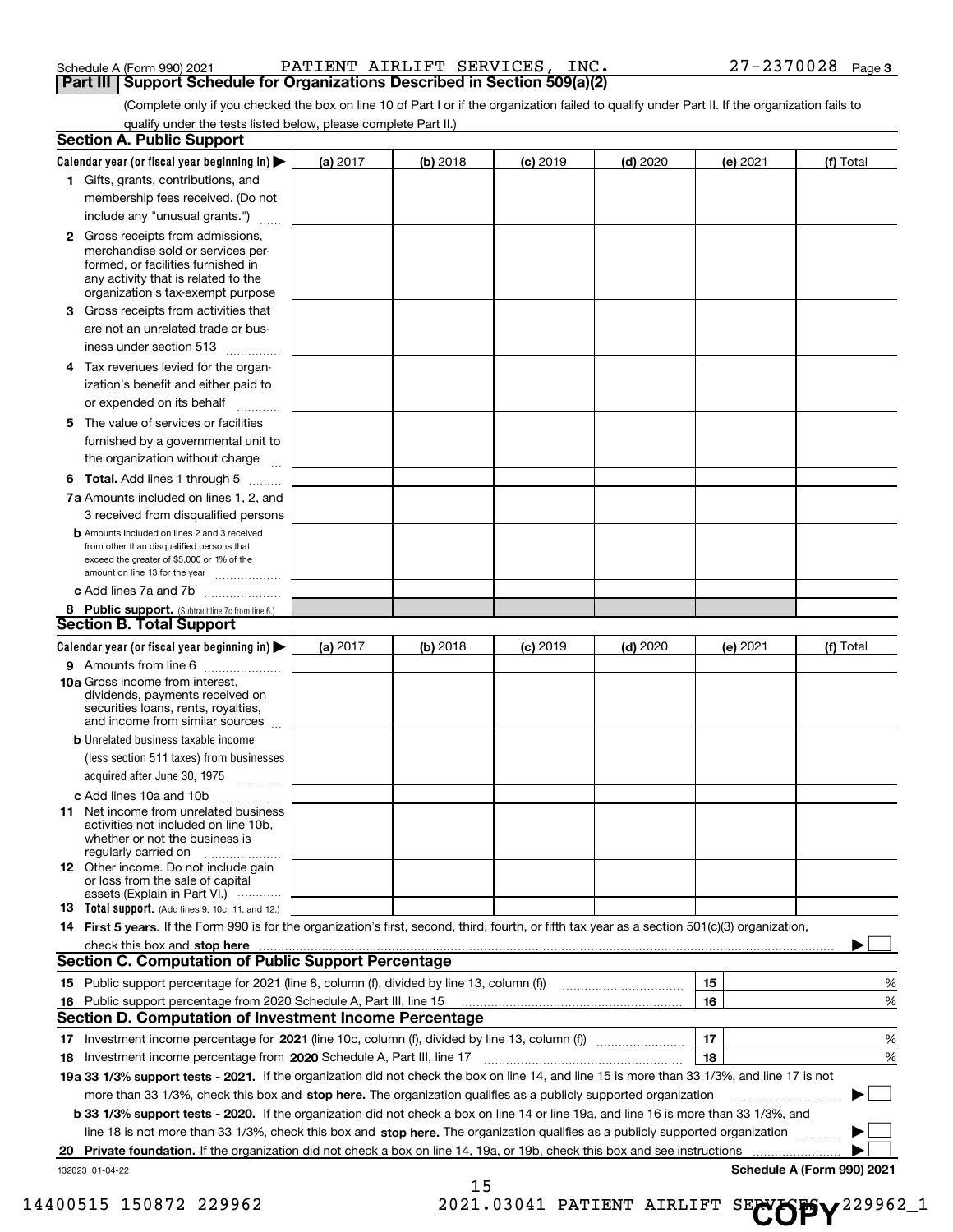Schedule A (Form 990) 2021 PATIENT AIRLIFT SERVICES, INC. 27-2370028 Page

**1**

**2**

**3a**

**3b**

**3c**

**4a**

**4b**

**4c**

**5a**

**5b5c**

**6**

**7**

**8**

**9a**

**9b**

**9c**

**10a**

**10b**

**Yes No**

#### **Part IV Supporting Organizations**

(Complete only if you checked a box in line 12 on Part I. If you checked box 12a, Part I, complete Sections A and B. If you checked box 12b, Part I, complete Sections A and C. If you checked box 12c, Part I, complete Sections A, D, and E. If you checked box 12d, Part I, complete Sections A and D, and complete Part V.)

#### **Section A. All Supporting Organizations**

- **1** Are all of the organization's supported organizations listed by name in the organization's governing documents? If "No," describe in **Part VI** how the supported organizations are designated. If designated by *class or purpose, describe the designation. If historic and continuing relationship, explain.*
- **2** Did the organization have any supported organization that does not have an IRS determination of status under section 509(a)(1) or (2)? If "Yes," explain in Part VI how the organization determined that the supported *organization was described in section 509(a)(1) or (2).*
- **3a** Did the organization have a supported organization described in section 501(c)(4), (5), or (6)? If "Yes," answer *lines 3b and 3c below.*
- **b** Did the organization confirm that each supported organization qualified under section 501(c)(4), (5), or (6) and satisfied the public support tests under section 509(a)(2)? If "Yes," describe in **Part VI** when and how the *organization made the determination.*
- **c**Did the organization ensure that all support to such organizations was used exclusively for section 170(c)(2)(B) purposes? If "Yes," explain in **Part VI** what controls the organization put in place to ensure such use.
- **4a***If* Was any supported organization not organized in the United States ("foreign supported organization")? *"Yes," and if you checked box 12a or 12b in Part I, answer lines 4b and 4c below.*
- **b** Did the organization have ultimate control and discretion in deciding whether to make grants to the foreign supported organization? If "Yes," describe in **Part VI** how the organization had such control and discretion *despite being controlled or supervised by or in connection with its supported organizations.*
- **c** Did the organization support any foreign supported organization that does not have an IRS determination under sections 501(c)(3) and 509(a)(1) or (2)? If "Yes," explain in **Part VI** what controls the organization used *to ensure that all support to the foreign supported organization was used exclusively for section 170(c)(2)(B) purposes.*
- **5a** Did the organization add, substitute, or remove any supported organizations during the tax year? If "Yes," answer lines 5b and 5c below (if applicable). Also, provide detail in **Part VI,** including (i) the names and EIN *numbers of the supported organizations added, substituted, or removed; (ii) the reasons for each such action; (iii) the authority under the organization's organizing document authorizing such action; and (iv) how the action was accomplished (such as by amendment to the organizing document).*
- **b** Type I or Type II only. Was any added or substituted supported organization part of a class already designated in the organization's organizing document?
- **cSubstitutions only.**  Was the substitution the result of an event beyond the organization's control?
- **6** Did the organization provide support (whether in the form of grants or the provision of services or facilities) to **Part VI.** *If "Yes," provide detail in* support or benefit one or more of the filing organization's supported organizations? anyone other than (i) its supported organizations, (ii) individuals that are part of the charitable class benefited by one or more of its supported organizations, or (iii) other supporting organizations that also
- **7**Did the organization provide a grant, loan, compensation, or other similar payment to a substantial contributor *If "Yes," complete Part I of Schedule L (Form 990).* regard to a substantial contributor? (as defined in section 4958(c)(3)(C)), a family member of a substantial contributor, or a 35% controlled entity with
- **8** Did the organization make a loan to a disqualified person (as defined in section 4958) not described on line 7? *If "Yes," complete Part I of Schedule L (Form 990).*
- **9a** Was the organization controlled directly or indirectly at any time during the tax year by one or more in section 509(a)(1) or (2))? If "Yes," *provide detail in* <code>Part VI.</code> disqualified persons, as defined in section 4946 (other than foundation managers and organizations described
- **b** Did one or more disqualified persons (as defined on line 9a) hold a controlling interest in any entity in which the supporting organization had an interest? If "Yes," provide detail in P**art VI**.
- **c**Did a disqualified person (as defined on line 9a) have an ownership interest in, or derive any personal benefit from, assets in which the supporting organization also had an interest? If "Yes," provide detail in P**art VI.**
- **10a** Was the organization subject to the excess business holdings rules of section 4943 because of section supporting organizations)? If "Yes," answer line 10b below. 4943(f) (regarding certain Type II supporting organizations, and all Type III non-functionally integrated
- **b** Did the organization have any excess business holdings in the tax year? (Use Schedule C, Form 4720, to *determine whether the organization had excess business holdings.)*

16

132024 01-04-21

**Schedule A (Form 990) 2021**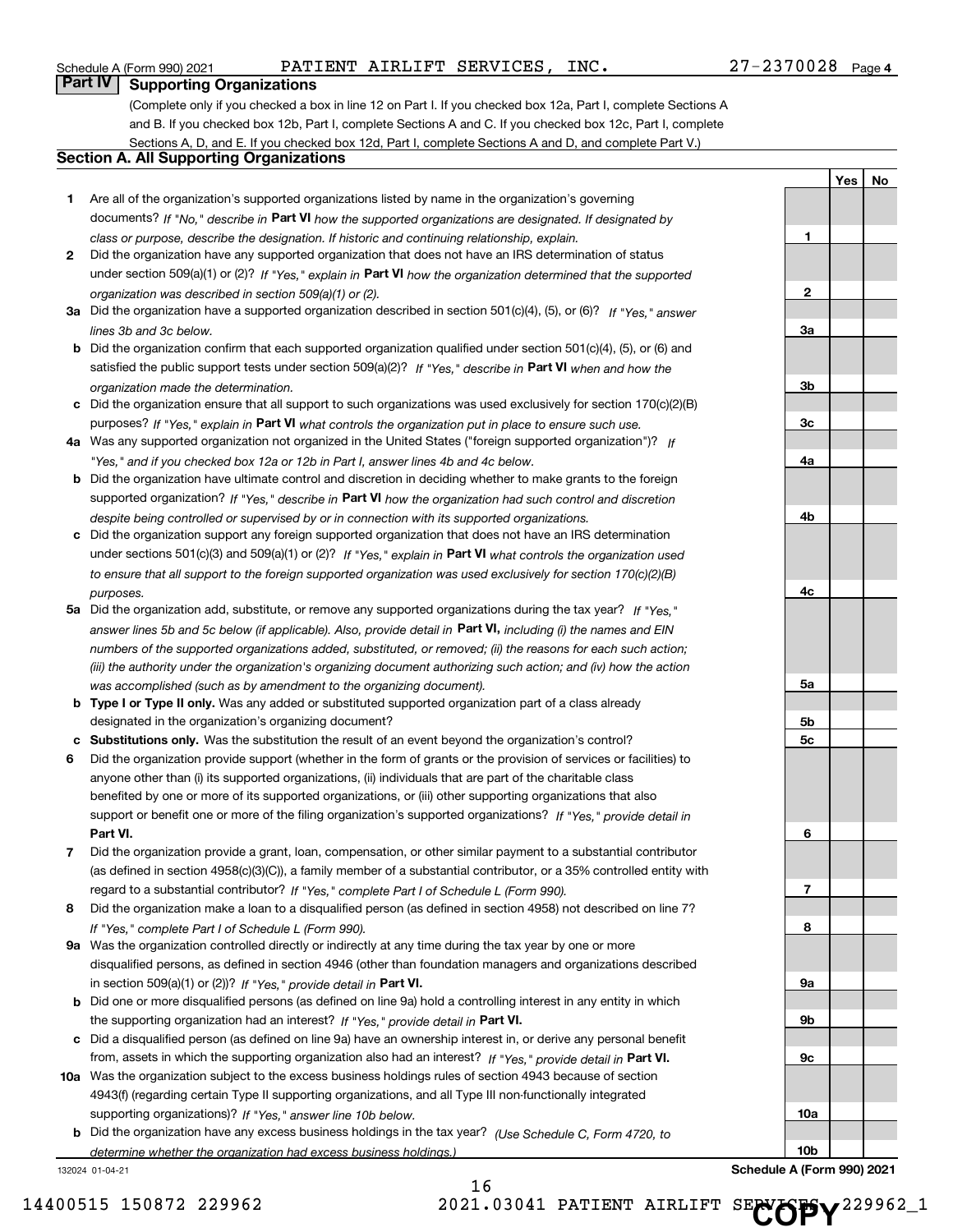|                | Schedule A (Form 990) 2021                                                                                       |                                             |  | PATIENT AIRLIFT SERVICES, INC. |                                                                                                                      | 27-2370028 |     |          | Page 5 |
|----------------|------------------------------------------------------------------------------------------------------------------|---------------------------------------------|--|--------------------------------|----------------------------------------------------------------------------------------------------------------------|------------|-----|----------|--------|
| <b>Part IV</b> |                                                                                                                  | <b>Supporting Organizations (continued)</b> |  |                                |                                                                                                                      |            |     |          |        |
|                |                                                                                                                  |                                             |  |                                |                                                                                                                      |            |     | Yes   No |        |
| 11             | Has the organization accepted a gift or contribution from any of the following persons?                          |                                             |  |                                |                                                                                                                      |            |     |          |        |
|                | a A person who directly or indirectly controls, either alone or together with persons described on lines 11b and |                                             |  |                                |                                                                                                                      |            |     |          |        |
|                | 11c below, the governing body of a supported organization?<br>11a                                                |                                             |  |                                |                                                                                                                      |            |     |          |        |
|                | <b>b</b> A family member of a person described on line 11a above?                                                |                                             |  |                                |                                                                                                                      |            | 11b |          |        |
|                |                                                                                                                  |                                             |  |                                | c A 35% controlled entity of a person described on line 11a or 11b above? If "Yes" to line 11a, 11b, or 11c, provide |            |     |          |        |
|                | <u>detail in Part VI.</u>                                                                                        |                                             |  |                                |                                                                                                                      |            | 11c |          |        |
|                | <b>Section B. Type I Supporting Organizations</b>                                                                |                                             |  |                                |                                                                                                                      |            |     |          |        |

PATIENT AIRLIFT SERVICES, INC. 27-2370028

|                |                                                                                                                                                                                                                                                                                                                                                                                                                                                                                                                                                                                                                                                      |   | Yes l | .No |
|----------------|------------------------------------------------------------------------------------------------------------------------------------------------------------------------------------------------------------------------------------------------------------------------------------------------------------------------------------------------------------------------------------------------------------------------------------------------------------------------------------------------------------------------------------------------------------------------------------------------------------------------------------------------------|---|-------|-----|
|                | Did the governing body, members of the governing body, officers acting in their official capacity, or membership of one or<br>more supported organizations have the power to regularly appoint or elect at least a majority of the organization's officers,<br>directors, or trustees at all times during the tax year? If "No," describe in Part VI how the supported organization(s)<br>effectively operated, supervised, or controlled the organization's activities. If the organization had more than one supported<br>organization, describe how the powers to appoint and/or remove officers, directors, or trustees were allocated among the |   |       |     |
|                | supported organizations and what conditions or restrictions, if any, applied to such powers during the tax year.                                                                                                                                                                                                                                                                                                                                                                                                                                                                                                                                     |   |       |     |
| $\overline{2}$ | Did the organization operate for the benefit of any supported organization other than the supported                                                                                                                                                                                                                                                                                                                                                                                                                                                                                                                                                  |   |       |     |
|                | organization(s) that operated, supervised, or controlled the supporting organization? If "Yes," explain in                                                                                                                                                                                                                                                                                                                                                                                                                                                                                                                                           |   |       |     |
|                | Part VI how providing such benefit carried out the purposes of the supported organization(s) that operated,                                                                                                                                                                                                                                                                                                                                                                                                                                                                                                                                          |   |       |     |
|                | supervised, or controlled the supporting organization.                                                                                                                                                                                                                                                                                                                                                                                                                                                                                                                                                                                               | ּ |       |     |
|                | <b>Section C. Type II Supporting Organizations</b>                                                                                                                                                                                                                                                                                                                                                                                                                                                                                                                                                                                                   |   |       |     |

|                                                                                                                  | <b>Yes</b> |  |
|------------------------------------------------------------------------------------------------------------------|------------|--|
| Were a majority of the organization's directors or trustees during the tax year also a majority of the directors |            |  |
| or trustees of each of the organization's supported organization(s)? If "No," describe in Part VI how control    |            |  |
| or management of the supporting organization was vested in the same persons that controlled or managed           |            |  |
| the supported organization(s).                                                                                   |            |  |
| <b>Section D. All Type III Supporting Organizations</b>                                                          |            |  |

|              | . .<br>. .                                                                                                             |   |     |    |
|--------------|------------------------------------------------------------------------------------------------------------------------|---|-----|----|
|              |                                                                                                                        |   | Yes | No |
|              | Did the organization provide to each of its supported organizations, by the last day of the fifth month of the         |   |     |    |
|              | organization's tax year, (i) a written notice describing the type and amount of support provided during the prior tax  |   |     |    |
|              | year, (ii) a copy of the Form 990 that was most recently filed as of the date of notification, and (iii) copies of the |   |     |    |
|              | organization's governing documents in effect on the date of notification, to the extent not previously provided?       |   |     |    |
| $\mathbf{2}$ | Were any of the organization's officers, directors, or trustees either (i) appointed or elected by the supported       |   |     |    |
|              | organization(s) or (ii) serving on the governing body of a supported organization? If "No," explain in Part VI how     |   |     |    |
|              | the organization maintained a close and continuous working relationship with the supported organization(s).            | 2 |     |    |
| 3            | By reason of the relationship described on line 2, above, did the organization's supported organizations have a        |   |     |    |
|              | significant voice in the organization's investment policies and in directing the use of the organization's             |   |     |    |
|              | income or assets at all times during the tax year? If "Yes," describe in Part VI the role the organization's           |   |     |    |
|              | supported organizations played in this regard                                                                          | з |     |    |

# *supported organizations played in this regard.* **Section E. Type III Functionally Integrated Supporting Organizations**

| Check the box next to the method that the organization used to satisfy the Integral Part Test during the year (see instructions). |
|-----------------------------------------------------------------------------------------------------------------------------------|
|-----------------------------------------------------------------------------------------------------------------------------------|

**alinupy** The organization satisfied the Activities Test. Complete line 2 below.

|  |  | <b>b</b> $\Box$ The organization is the parent of each of its supported organizations. Complete line 3 below.   |  |
|--|--|-----------------------------------------------------------------------------------------------------------------|--|
|  |  | the contract of the contract of the contract of the contract of the contract of the contract of the contract of |  |

|  | $\mathbf{c}$ The organization supported a governmental entity. Describe in Part VI how you supported a governmental entity (see instructions). |  |  |  |  |
|--|------------------------------------------------------------------------------------------------------------------------------------------------|--|--|--|--|
|--|------------------------------------------------------------------------------------------------------------------------------------------------|--|--|--|--|

17

- **2**Activities Test.
- **Activities Test. Answer lines 2a and 2b below.**<br>**a** Did substantially all of the organization's activities during the tax year directly further the exempt purposes of the supported organization(s) to which the organization was responsive? If "Yes," then in **Part VI identify those supported organizations and explain**  *how these activities directly furthered their exempt purposes, how the organization was responsive to those supported organizations, and how the organization determined that these activities constituted substantially all of its activities.*
- **b** Did the activities described on line 2a, above, constitute activities that, but for the organization's involvement, **Part VI**  *the reasons for the organization's position that its supported organization(s) would have engaged in* one or more of the organization's supported organization(s) would have been engaged in? If "Yes," e*xplain in these activities but for the organization's involvement.*
- **3** Parent of Supported Organizations. Answer lines 3a and 3b below.

**a** Did the organization have the power to regularly appoint or elect a majority of the officers, directors, or trustees of each of the supported organizations? If "Yes" or "No" provide details in **Part VI.** 

**b** Did the organization exercise a substantial degree of direction over the policies, programs, and activities of each of its supported organizations? If "Yes," describe in **Part VI** the role played by the organization in this regard.<br>.

132025 01-04-22

14400515 150872 229962 2021.03041 PATIENT AIRLIFT

SE**NOPY**<sup>229962\_1</sup>

**2a**

**2b**

**3a**

**3b**

**Schedule A (Form 990) 2021**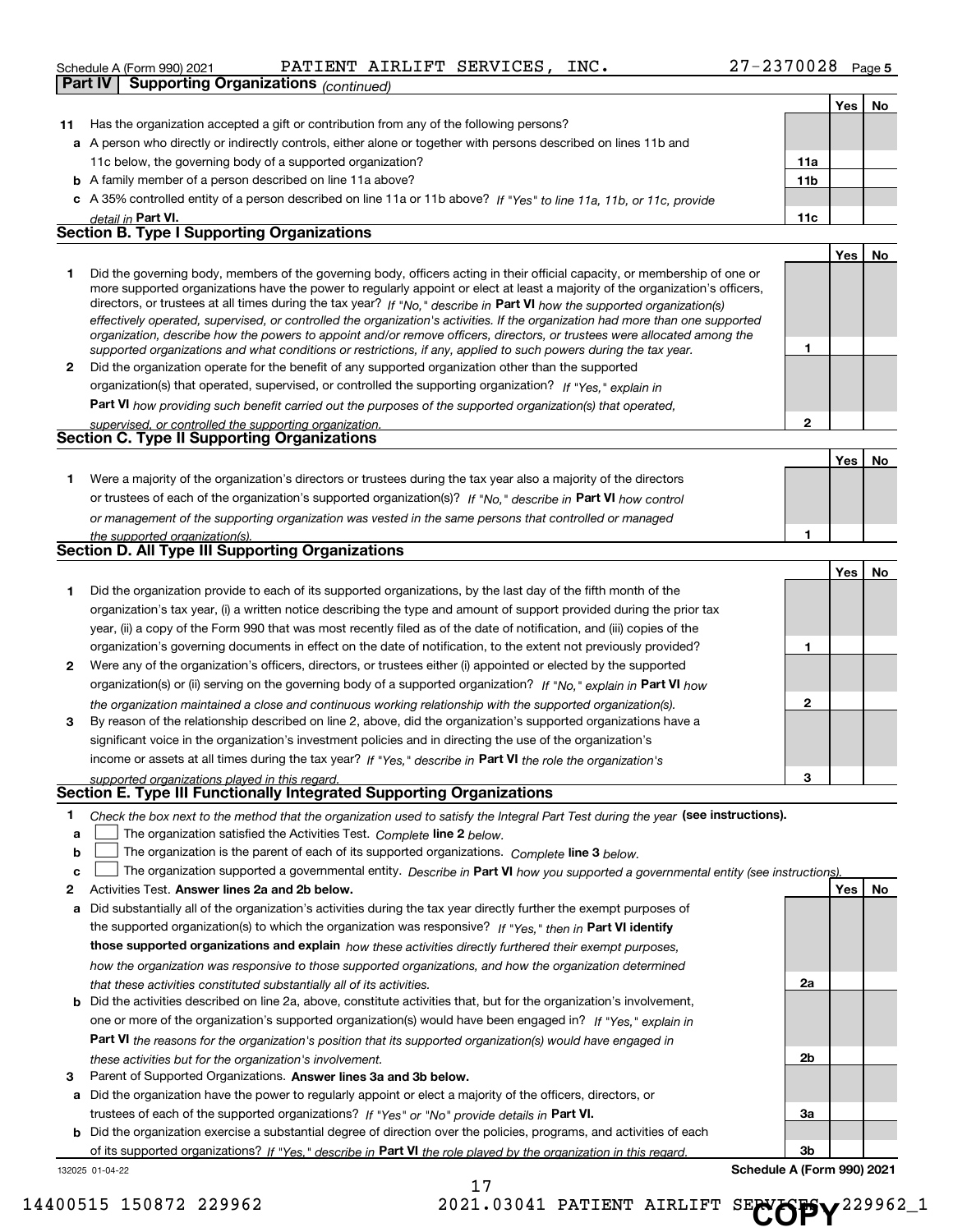| 4            | Cash deemed held for exempt use. Enter 0.015 of line 3 (for greater amount,                                                       |                |                                                       |
|--------------|-----------------------------------------------------------------------------------------------------------------------------------|----------------|-------------------------------------------------------|
|              | see instructions).                                                                                                                | 4              |                                                       |
| 5            | Net value of non-exempt-use assets (subtract line 4 from line 3)                                                                  | 5              |                                                       |
| 6            | Multiply line 5 by 0.035.                                                                                                         | 6              |                                                       |
| 7            | Recoveries of prior-year distributions                                                                                            | $\overline{7}$ |                                                       |
| 8            | Minimum Asset Amount (add line 7 to line 6)                                                                                       | 8              |                                                       |
|              | <b>Section C - Distributable Amount</b>                                                                                           |                | <b>Current Year</b>                                   |
|              | Adjusted net income for prior year (from Section A, line 8, column A)                                                             | 1              |                                                       |
| $\mathbf{2}$ | Enter 0.85 of line 1.                                                                                                             | $\mathbf{2}$   |                                                       |
| 3            | Minimum asset amount for prior year (from Section B, line 8, column A)                                                            | 3              |                                                       |
| 4            | Enter greater of line 2 or line 3.                                                                                                | 4              |                                                       |
|              | 5 Income tax imposed in prior year                                                                                                | 5              |                                                       |
| 6            | Distributable Amount. Subtract line 5 from line 4, unless subject to                                                              |                |                                                       |
|              | emergency temporary reduction (see instructions).                                                                                 | 6              |                                                       |
| 7            | Check here if the current year is the organization's first as a non-functionally integrated Type III supporting organization (see |                |                                                       |
|              | instructions).                                                                                                                    |                |                                                       |
|              |                                                                                                                                   |                | Schedule A (Form 990) 2021                            |
|              |                                                                                                                                   |                |                                                       |
|              | 132026 01-04-22<br>18<br>14400515 150872 229962                                                                                   |                | 2021.03041 PATIENT AIRLIFT SECOPY <sup>229962_1</sup> |

|              | Section A - Adjusted Net Income                                             |                | (A) Prior Year | (B) Current Year<br>(optional) |
|--------------|-----------------------------------------------------------------------------|----------------|----------------|--------------------------------|
| 1            | Net short-term capital gain                                                 | 1              |                |                                |
| $\mathbf{2}$ | Recoveries of prior-year distributions                                      | $\mathbf{2}$   |                |                                |
| 3            | Other gross income (see instructions)                                       | 3              |                |                                |
| 4            | Add lines 1 through 3.                                                      | 4              |                |                                |
| 5            | Depreciation and depletion                                                  | 5              |                |                                |
| 6            | Portion of operating expenses paid or incurred for production or            |                |                |                                |
|              | collection of gross income or for management, conservation, or              |                |                |                                |
|              | maintenance of property held for production of income (see instructions)    | 6              |                |                                |
| 7            | Other expenses (see instructions)                                           | $\overline{7}$ |                |                                |
| 8            | Adjusted Net Income (subtract lines 5, 6, and 7 from line 4)                | 8              |                |                                |
|              | <b>Section B - Minimum Asset Amount</b>                                     |                | (A) Prior Year | (B) Current Year<br>(optional) |
| 1            | Aggregate fair market value of all non-exempt-use assets (see               |                |                |                                |
|              | instructions for short tax year or assets held for part of year):           |                |                |                                |
|              | <b>a</b> Average monthly value of securities                                | 1a             |                |                                |
|              | <b>b</b> Average monthly cash balances                                      | 1b             |                |                                |
|              | c Fair market value of other non-exempt-use assets                          | 1c             |                |                                |
|              | <b>d</b> Total (add lines 1a, 1b, and 1c)                                   | 1d             |                |                                |
|              | e Discount claimed for blockage or other factors                            |                |                |                                |
|              | (explain in detail in Part VI):                                             |                |                |                                |
| $\mathbf{2}$ | Acquisition indebtedness applicable to non-exempt-use assets                | $\mathbf{2}$   |                |                                |
| 3            | Subtract line 2 from line 1d.                                               | 3              |                |                                |
| 4            | Cash deemed held for exempt use. Enter 0.015 of line 3 (for greater amount, |                |                |                                |
|              | see instructions).                                                          | 4              |                |                                |
| 5            | Net value of non-exempt-use assets (subtract line 4 from line 3)            | 5              |                |                                |
| 6            | Multiply line 5 by 0.035.                                                   | 6              |                |                                |
| 7            | Recoveries of prior-year distributions                                      | $\overline{7}$ |                |                                |
| 8            | Minimum Asset Amount (add line 7 to line 6)                                 | 8              |                |                                |
|              | <b>Section C - Distributable Amount</b>                                     |                |                | <b>Current Year</b>            |
| 1            | Adjusted net income for prior year (from Section A, line 8, column A)       | 1              |                |                                |
| $\mathbf{2}$ | Enter 0.85 of line 1.                                                       | $\mathbf{2}$   |                |                                |
| 3            | Minimum asset amount for prior year (from Section B, line 8, column A)      | 3              |                |                                |
| 4            | Enter greater of line 2 or line 3.                                          | 4              |                |                                |
| 5            | Income tax imposed in prior year                                            | 5              |                |                                |
| 6            | <b>Distributable Amount.</b> Subtract line 5 from line 4, unless subject to |                |                |                                |

**1**The Check here if the organization satisfied the Integral Part Test as a qualifying trust on Nov. 20, 1970 (explain in **Part VI). See instructions.**<br>All other Type III pen functionally integrated supporting examizations mu

Schedule A (Form 990) 2021 PATIENT AIRLIFT SERVICES, INC. 27-2370028 Page **Part V Type III Non-Functionally Integrated 509(a)(3) Supporting Organizations** 

All other Type III non-functionally integrated supporting organizations must complete Sections A through E.

(B) Current Year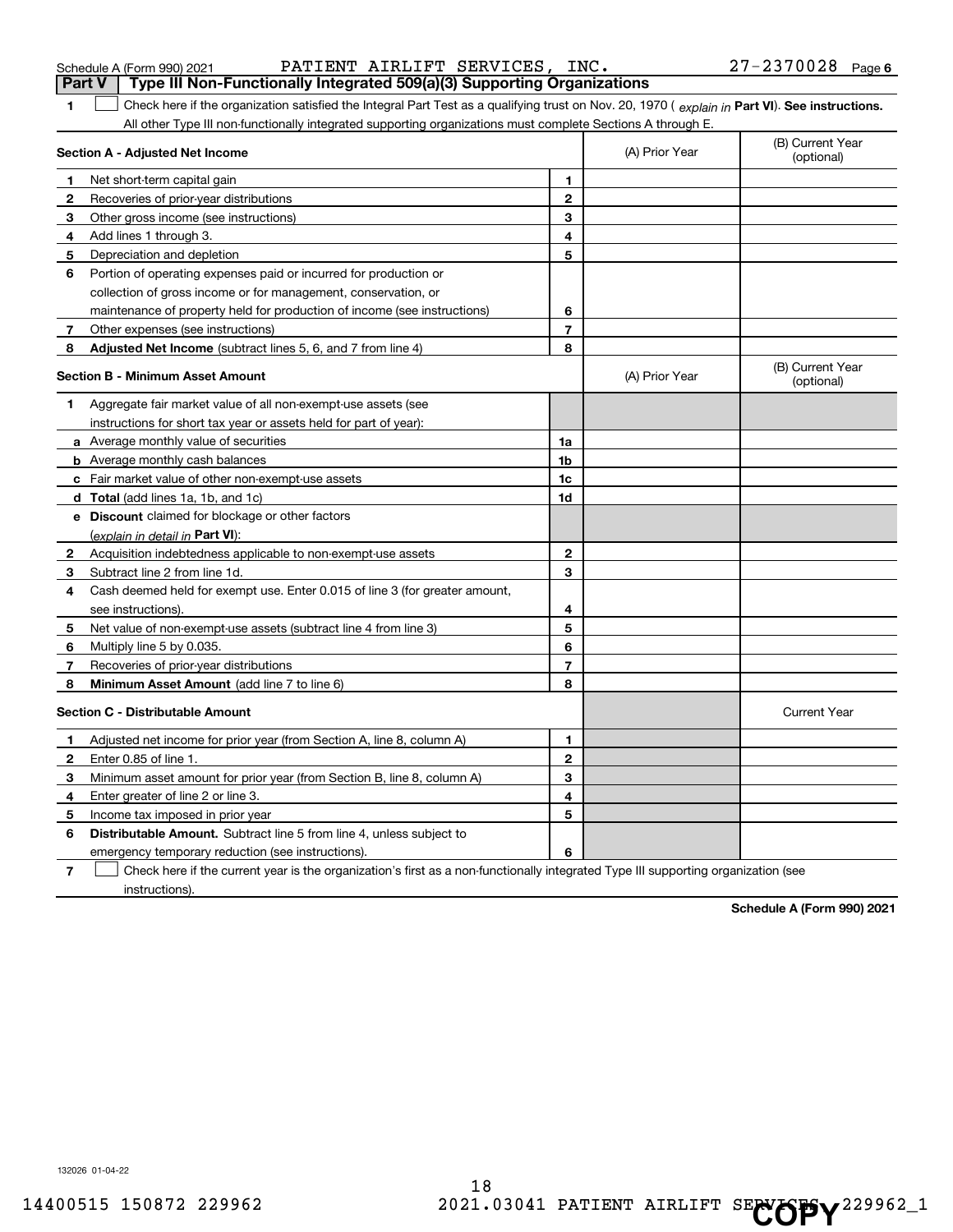| <b>Part V</b> | Type III Non-Functionally Integrated 509(a)(3) Supporting Organizations              | (continued) |                     |
|---------------|--------------------------------------------------------------------------------------|-------------|---------------------|
|               | <b>Section D - Distributions</b>                                                     |             | <b>Current Year</b> |
|               | Amounts paid to supported organizations to accomplish exempt purposes                |             |                     |
|               | Amounts paid to perform activity that directly furthers exempt purposes of supported |             |                     |
|               | organizations, in excess of income from activity                                     | ົ           |                     |

|    | organizations, in excess of income from activity                                           |                                    |                                               | 2              |                                                         |
|----|--------------------------------------------------------------------------------------------|------------------------------------|-----------------------------------------------|----------------|---------------------------------------------------------|
| 3  | Administrative expenses paid to accomplish exempt purposes of supported organizations      |                                    |                                               | 3              |                                                         |
| 4  | Amounts paid to acquire exempt-use assets                                                  |                                    |                                               | 4              |                                                         |
| 5  | Qualified set-aside amounts (prior IRS approval required - provide details in Part VI)     |                                    |                                               | 5              |                                                         |
| 6  | Other distributions (describe in Part VI). See instructions.                               |                                    |                                               | 6              |                                                         |
| 7  | Total annual distributions. Add lines 1 through 6.                                         |                                    |                                               | $\overline{7}$ |                                                         |
| 8  | Distributions to attentive supported organizations to which the organization is responsive |                                    |                                               |                |                                                         |
|    | (provide details in Part VI). See instructions.                                            |                                    |                                               | 8              |                                                         |
| 9  | Distributable amount for 2021 from Section C, line 6                                       |                                    |                                               | 9              |                                                         |
| 10 | Line 8 amount divided by line 9 amount                                                     |                                    |                                               | 10             |                                                         |
|    | <b>Section E - Distribution Allocations</b> (see instructions)                             | (i)<br><b>Excess Distributions</b> | (ii)<br><b>Underdistributions</b><br>Pre-2021 |                | (iii)<br><b>Distributable</b><br><b>Amount for 2021</b> |
| 1  | Distributable amount for 2021 from Section C, line 6                                       |                                    |                                               |                |                                                         |
| 2  | Underdistributions, if any, for years prior to 2021 (reason-                               |                                    |                                               |                |                                                         |
|    | able cause required - explain in Part VI). See instructions.                               |                                    |                                               |                |                                                         |
| 3  | Excess distributions carryover, if any, to 2021                                            |                                    |                                               |                |                                                         |
|    | <b>a</b> From 2016                                                                         |                                    |                                               |                |                                                         |
|    | $b$ From 2017                                                                              |                                    |                                               |                |                                                         |
|    | c From 2018                                                                                |                                    |                                               |                |                                                         |
|    | d From 2019                                                                                |                                    |                                               |                |                                                         |
|    | e From 2020                                                                                |                                    |                                               |                |                                                         |
|    | f Total of lines 3a through 3e                                                             |                                    |                                               |                |                                                         |
|    | g Applied to underdistributions of prior years                                             |                                    |                                               |                |                                                         |
|    | h Applied to 2021 distributable amount                                                     |                                    |                                               |                |                                                         |
| i. | Carryover from 2016 not applied (see instructions)                                         |                                    |                                               |                |                                                         |
|    | Remainder. Subtract lines 3g, 3h, and 3i from line 3f.                                     |                                    |                                               |                |                                                         |
| 4  | Distributions for 2021 from Section D.                                                     |                                    |                                               |                |                                                         |
|    | line $7:$                                                                                  |                                    |                                               |                |                                                         |
|    | a Applied to underdistributions of prior years                                             |                                    |                                               |                |                                                         |
|    | <b>b</b> Applied to 2021 distributable amount                                              |                                    |                                               |                |                                                         |
|    | c Remainder. Subtract lines 4a and 4b from line 4.                                         |                                    |                                               |                |                                                         |
| 5  | Remaining underdistributions for years prior to 2021, if                                   |                                    |                                               |                |                                                         |
|    | any. Subtract lines 3g and 4a from line 2. For result greater                              |                                    |                                               |                |                                                         |
|    | than zero, explain in Part VI. See instructions.                                           |                                    |                                               |                |                                                         |
| 6  | Remaining underdistributions for 2021. Subtract lines 3h                                   |                                    |                                               |                |                                                         |
|    | and 4b from line 1. For result greater than zero, explain in                               |                                    |                                               |                |                                                         |
|    | Part VI. See instructions.                                                                 |                                    |                                               |                |                                                         |
| 7  | Excess distributions carryover to 2022. Add lines 3j                                       |                                    |                                               |                |                                                         |
|    | and 4c.                                                                                    |                                    |                                               |                |                                                         |
|    | 8 Breakdown of line 7:                                                                     |                                    |                                               |                |                                                         |
|    | a Excess from 2017                                                                         |                                    |                                               |                |                                                         |
|    | b Excess from 2018                                                                         |                                    |                                               |                |                                                         |
|    | c Excess from 2019                                                                         |                                    |                                               |                |                                                         |
|    | d Excess from 2020                                                                         |                                    |                                               |                |                                                         |
|    | e Excess from 2021                                                                         |                                    |                                               |                |                                                         |

**Schedule A (Form 990) 2021**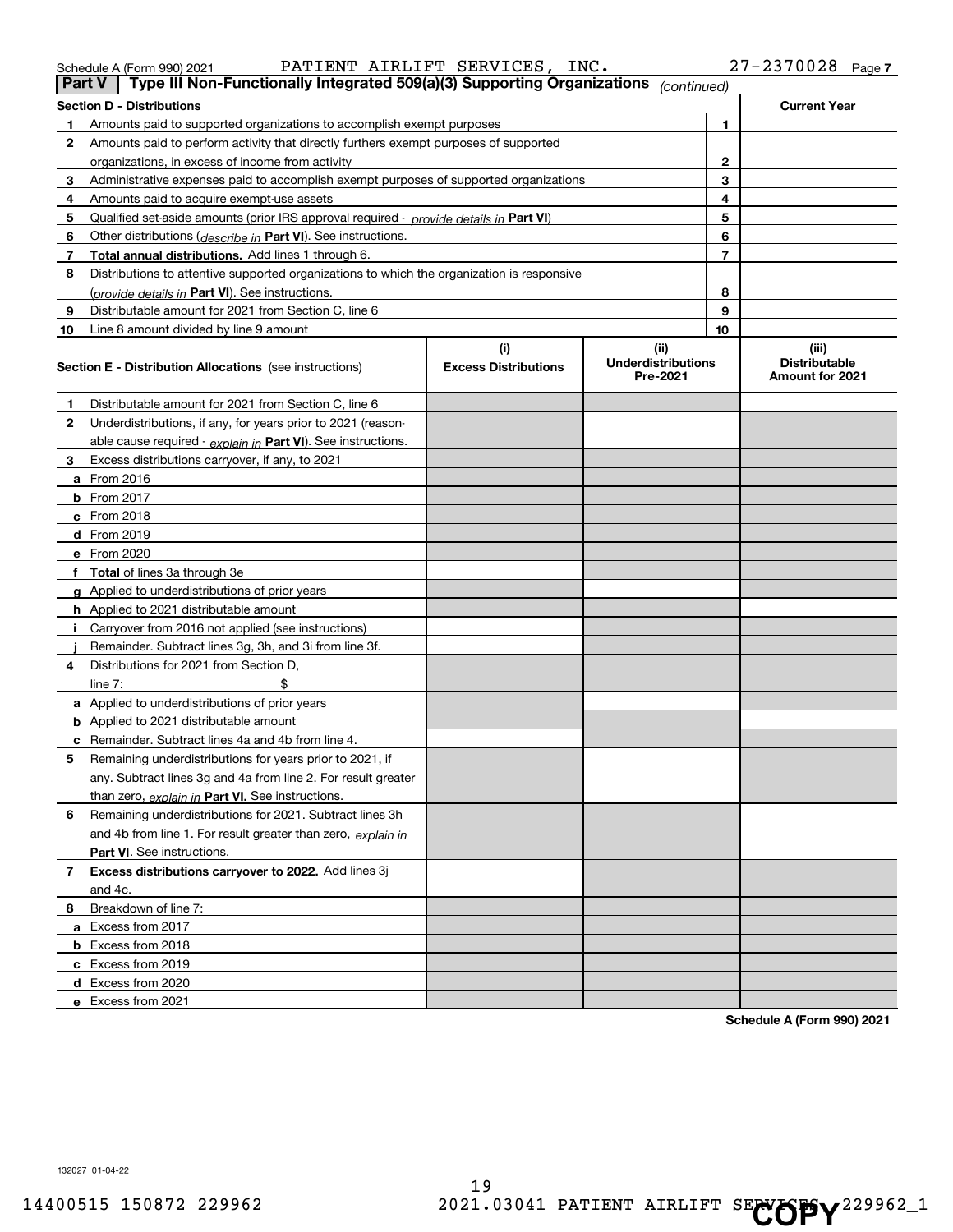| 132028 01-04-22                              |                     |  |  |  |                                                                                                                                 | Schedule A (Form 990) 2021                                                                                                                                                                                                                                                                                                                                                                                                        |  |
|----------------------------------------------|---------------------|--|--|--|---------------------------------------------------------------------------------------------------------------------------------|-----------------------------------------------------------------------------------------------------------------------------------------------------------------------------------------------------------------------------------------------------------------------------------------------------------------------------------------------------------------------------------------------------------------------------------|--|
|                                              |                     |  |  |  |                                                                                                                                 |                                                                                                                                                                                                                                                                                                                                                                                                                                   |  |
|                                              |                     |  |  |  |                                                                                                                                 |                                                                                                                                                                                                                                                                                                                                                                                                                                   |  |
|                                              |                     |  |  |  |                                                                                                                                 |                                                                                                                                                                                                                                                                                                                                                                                                                                   |  |
|                                              |                     |  |  |  |                                                                                                                                 |                                                                                                                                                                                                                                                                                                                                                                                                                                   |  |
|                                              |                     |  |  |  |                                                                                                                                 |                                                                                                                                                                                                                                                                                                                                                                                                                                   |  |
|                                              |                     |  |  |  |                                                                                                                                 |                                                                                                                                                                                                                                                                                                                                                                                                                                   |  |
|                                              |                     |  |  |  |                                                                                                                                 |                                                                                                                                                                                                                                                                                                                                                                                                                                   |  |
|                                              |                     |  |  |  |                                                                                                                                 |                                                                                                                                                                                                                                                                                                                                                                                                                                   |  |
|                                              |                     |  |  |  |                                                                                                                                 |                                                                                                                                                                                                                                                                                                                                                                                                                                   |  |
|                                              |                     |  |  |  |                                                                                                                                 |                                                                                                                                                                                                                                                                                                                                                                                                                                   |  |
|                                              |                     |  |  |  |                                                                                                                                 |                                                                                                                                                                                                                                                                                                                                                                                                                                   |  |
|                                              |                     |  |  |  |                                                                                                                                 |                                                                                                                                                                                                                                                                                                                                                                                                                                   |  |
|                                              |                     |  |  |  |                                                                                                                                 |                                                                                                                                                                                                                                                                                                                                                                                                                                   |  |
|                                              |                     |  |  |  |                                                                                                                                 |                                                                                                                                                                                                                                                                                                                                                                                                                                   |  |
|                                              |                     |  |  |  |                                                                                                                                 |                                                                                                                                                                                                                                                                                                                                                                                                                                   |  |
|                                              |                     |  |  |  |                                                                                                                                 |                                                                                                                                                                                                                                                                                                                                                                                                                                   |  |
|                                              |                     |  |  |  |                                                                                                                                 |                                                                                                                                                                                                                                                                                                                                                                                                                                   |  |
|                                              |                     |  |  |  |                                                                                                                                 |                                                                                                                                                                                                                                                                                                                                                                                                                                   |  |
|                                              |                     |  |  |  |                                                                                                                                 |                                                                                                                                                                                                                                                                                                                                                                                                                                   |  |
|                                              |                     |  |  |  |                                                                                                                                 |                                                                                                                                                                                                                                                                                                                                                                                                                                   |  |
|                                              |                     |  |  |  |                                                                                                                                 |                                                                                                                                                                                                                                                                                                                                                                                                                                   |  |
|                                              |                     |  |  |  |                                                                                                                                 |                                                                                                                                                                                                                                                                                                                                                                                                                                   |  |
|                                              |                     |  |  |  |                                                                                                                                 |                                                                                                                                                                                                                                                                                                                                                                                                                                   |  |
|                                              |                     |  |  |  |                                                                                                                                 |                                                                                                                                                                                                                                                                                                                                                                                                                                   |  |
|                                              |                     |  |  |  |                                                                                                                                 |                                                                                                                                                                                                                                                                                                                                                                                                                                   |  |
|                                              |                     |  |  |  |                                                                                                                                 |                                                                                                                                                                                                                                                                                                                                                                                                                                   |  |
|                                              |                     |  |  |  |                                                                                                                                 |                                                                                                                                                                                                                                                                                                                                                                                                                                   |  |
|                                              |                     |  |  |  |                                                                                                                                 |                                                                                                                                                                                                                                                                                                                                                                                                                                   |  |
|                                              |                     |  |  |  |                                                                                                                                 |                                                                                                                                                                                                                                                                                                                                                                                                                                   |  |
|                                              |                     |  |  |  |                                                                                                                                 |                                                                                                                                                                                                                                                                                                                                                                                                                                   |  |
|                                              |                     |  |  |  |                                                                                                                                 |                                                                                                                                                                                                                                                                                                                                                                                                                                   |  |
|                                              |                     |  |  |  |                                                                                                                                 |                                                                                                                                                                                                                                                                                                                                                                                                                                   |  |
|                                              | (See instructions.) |  |  |  |                                                                                                                                 |                                                                                                                                                                                                                                                                                                                                                                                                                                   |  |
|                                              |                     |  |  |  |                                                                                                                                 |                                                                                                                                                                                                                                                                                                                                                                                                                                   |  |
| Schedule A (Form 990) 2021<br><b>Part VI</b> |                     |  |  |  | Section D, lines 5, 6, and 8; and Part V, Section E, lines 2, 5, and 6. Also complete this part for any additional information. | Supplemental Information. Provide the explanations required by Part II, line 10; Part II, line 17a or 17b; Part III, line 12;<br>Part IV, Section A, lines 1, 2, 3b, 3c, 4b, 4c, 5a, 6, 9a, 9b, 9c, 11a, 11b, and 11c; Part IV, Section B, lines 1 and 2; Part IV, Section C,<br>line 1; Part IV, Section D, lines 2 and 3; Part IV, Section E, lines 1c, 2a, 2b, 3a, and 3b; Part V, line 1; Part V, Section B, line 1e; Part V, |  |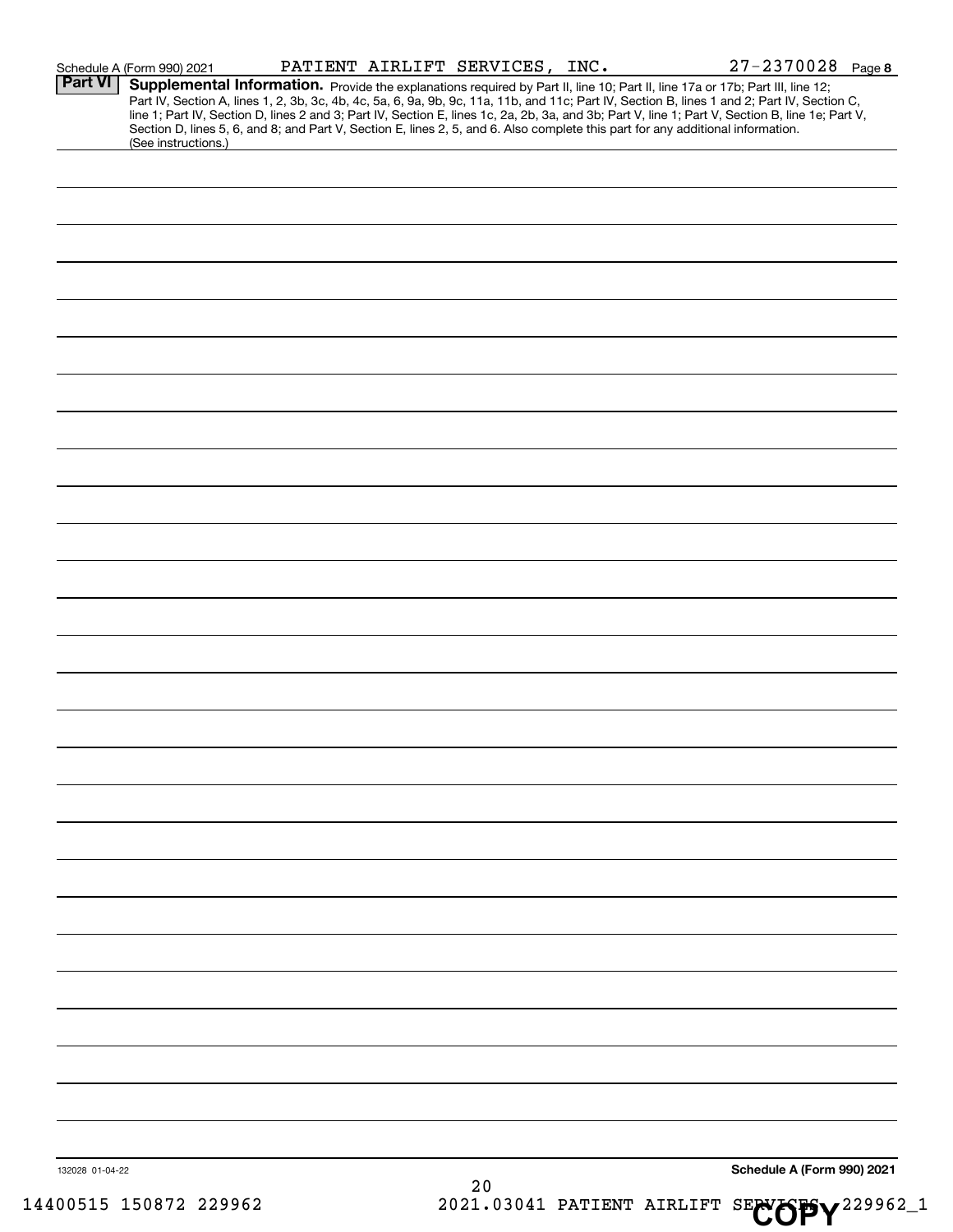Department of the Treasury Internal Revenue Service

Name of the organization

| ** PUBLIC DISCLOSURE COPY ** |
|------------------------------|
|------------------------------|

# **Schedule B Schedule of Contributors**

**(Form 990) | Attach to Form 990 or Form 990-PF. | Go to www.irs.gov/Form990 for the latest information.** OMB No. 1545-0047

**2021**

**Employer identification number**

PATIENT AIRLIFT SERVICES, INC. 27-2370028

|                                       |          | PATIENT AIRLIFT SERVICES, INC. |  |
|---------------------------------------|----------|--------------------------------|--|
| <b>Organization type (check one):</b> |          |                                |  |
| Filere of:                            | Section: |                                |  |

| Form 990 or 990-EZ | $\lfloor x \rfloor$ 501(c)( 3) (enter number) organization                         |
|--------------------|------------------------------------------------------------------------------------|
|                    | $4947(a)(1)$ nonexempt charitable trust <b>not</b> treated as a private foundation |
|                    | 527 political organization                                                         |
| Form 990-PF        | 501(c)(3) exempt private foundation                                                |
|                    | 4947(a)(1) nonexempt charitable trust treated as a private foundation              |
|                    | 501(c)(3) taxable private foundation                                               |

Check if your organization is covered by the **General Rule** or a **Special Rule.**<br>Nota: Only a section 501(c)(7), (8), or (10) erganization can chock boxes for be **Note:**  Only a section 501(c)(7), (8), or (10) organization can check boxes for both the General Rule and a Special Rule. See instructions.

#### **General Rule**

 $\mathcal{L}^{\text{max}}$ 

For an organization filing Form 990, 990-EZ, or 990-PF that received, during the year, contributions totaling \$5,000 or more (in money or property) from any one contributor. Complete Parts I and II. See instructions for determining a contributor's total contributions.

#### **Special Rules**

contributor, during the year, total contributions of the greater of (1**)** \$5,000; or (2) 2% of the amount on (i) Form 990, Part VIII, line 1h;  $\boxed{\textbf{X}}$  For an organization described in section 501(c)(3) filing Form 990 or 990-EZ that met the 33 1/3% support test of the regulations under sections 509(a)(1) and 170(b)(1)(A)(vi), that checked Schedule A (Form 990), Part II, line 13, 16a, or 16b, and that received from any one or (ii) Form 990-EZ, line 1. Complete Parts I and II.

For an organization described in section 501(c)(7), (8), or (10) filing Form 990 or 990-EZ that received from any one contributor, during the year, total contributions of more than \$1,000 exclusively for religious, charitable, scientific, literary, or educational purposes, or for the prevention of cruelty to children or animals. Complete Parts I (entering "N/A" in column (b) instead of the contributor name and address), II, and III.  $\mathcal{L}^{\text{max}}$ 

purpose. Don't complete any of the parts unless the **General Rule** applies to this organization because it received *nonexclusively* year, contributions <sub>exclusively</sub> for religious, charitable, etc., purposes, but no such contributions totaled more than \$1,000. If this box is checked, enter here the total contributions that were received during the year for an  $\;$ exclusively religious, charitable, etc., For an organization described in section 501(c)(7), (8), or (10) filing Form 990 or 990-EZ that received from any one contributor, during the religious, charitable, etc., contributions totaling \$5,000 or more during the year  $\Box$ — $\Box$   $\Box$   $\Box$  $\mathcal{L}^{\text{max}}$ 

Caution: An organization that isn't covered by the General Rule and/or the Special Rules doesn't file Schedule B (Form 990), but it **must** answer "No" on Part IV, line 2, of its Form 990; or check the box on line H of its Form 990-EZ or on its Form 990-PF, Part I, line 2, to certify that it doesn't meet the filing requirements of Schedule B (Form 990).

LHA For Paperwork Reduction Act Notice, see the instructions for Form 990, 990-EZ, or 990-PF. **In the act and Schedule B** (Form 990) (2021)

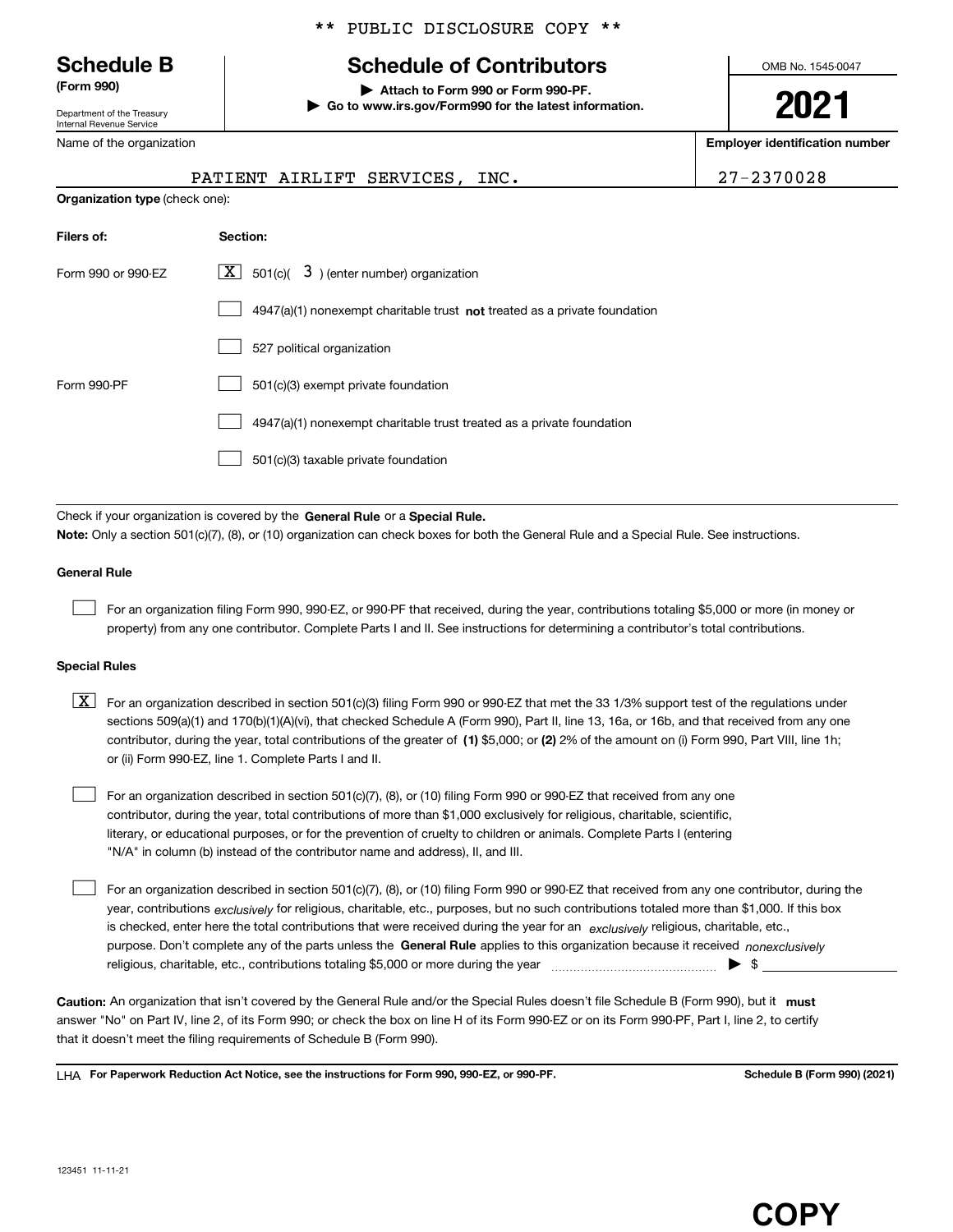123452 11-11-21 **Schedule B (Form 990) (2021)**

| Schedule B (Form 990) (2021) | Page |
|------------------------------|------|

### PATIENT AIRLIFT SERVICES, INC. 27-2370028

|                         | Schedule B (Form 990) (2021)                                                                          |                                   | Page 2                                                                                                    |
|-------------------------|-------------------------------------------------------------------------------------------------------|-----------------------------------|-----------------------------------------------------------------------------------------------------------|
|                         | Name of organization                                                                                  |                                   | Employer identification number                                                                            |
|                         | PATIENT AIRLIFT SERVICES,<br>INC.                                                                     |                                   | 27-2370028                                                                                                |
| Part I                  | <b>Contributors</b> (see instructions). Use duplicate copies of Part I if additional space is needed. |                                   |                                                                                                           |
| (a)<br>No.              | (b)<br>Name, address, and ZIP + 4                                                                     | (c)<br><b>Total contributions</b> | (d)<br>Type of contribution                                                                               |
| $\mathbf 1$             |                                                                                                       | 169,390.<br>$\mathfrak{S}$        | $\overline{\text{X}}$<br>Person<br>Payroll<br>Noncash<br>(Complete Part II for<br>noncash contributions.) |
| (a)<br>No.              | (b)<br>Name, address, and ZIP + 4                                                                     | (c)<br><b>Total contributions</b> | (d)<br>Type of contribution                                                                               |
| $\overline{\mathbf{c}}$ |                                                                                                       | 110,000.<br>\$                    | $\overline{\text{X}}$<br>Person<br>Payroll<br>Noncash<br>(Complete Part II for<br>noncash contributions.) |
| (a)<br>No.              | (b)<br>Name, address, and ZIP + 4                                                                     | (c)<br><b>Total contributions</b> | (d)<br>Type of contribution                                                                               |
| $\mathbf{3}$            |                                                                                                       | 100,000.<br>\$                    | $\overline{\text{X}}$<br>Person<br>Payroll<br>Noncash<br>(Complete Part II for<br>noncash contributions.) |
| (a)<br>No.              | (b)<br>Name, address, and ZIP + 4                                                                     | (c)<br><b>Total contributions</b> | (d)<br>Type of contribution                                                                               |
| 4                       |                                                                                                       | 100,000.<br>\$                    | $\overline{\text{X}}$<br>Person<br>Payroll<br>Noncash<br>(Complete Part II for<br>noncash contributions.) |
| (a)<br>No.              | (b)<br>Name, address, and ZIP + 4                                                                     | (c)<br><b>Total contributions</b> | (d)<br>Type of contribution                                                                               |
| 5                       |                                                                                                       | 60, 203.<br>\$                    | $\overline{\text{X}}$<br>Person<br>Payroll<br>Noncash<br>(Complete Part II for<br>noncash contributions.) |
| (a)<br>No.              | (b)<br>Name, address, and ZIP + 4                                                                     | (c)<br><b>Total contributions</b> | (d)<br>Type of contribution                                                                               |
| 6                       |                                                                                                       | 50,000.<br>\$                     | $\overline{\text{X}}$<br>Person<br>Payroll<br>Noncash<br>(Complete Part II for<br>noncash contributions.) |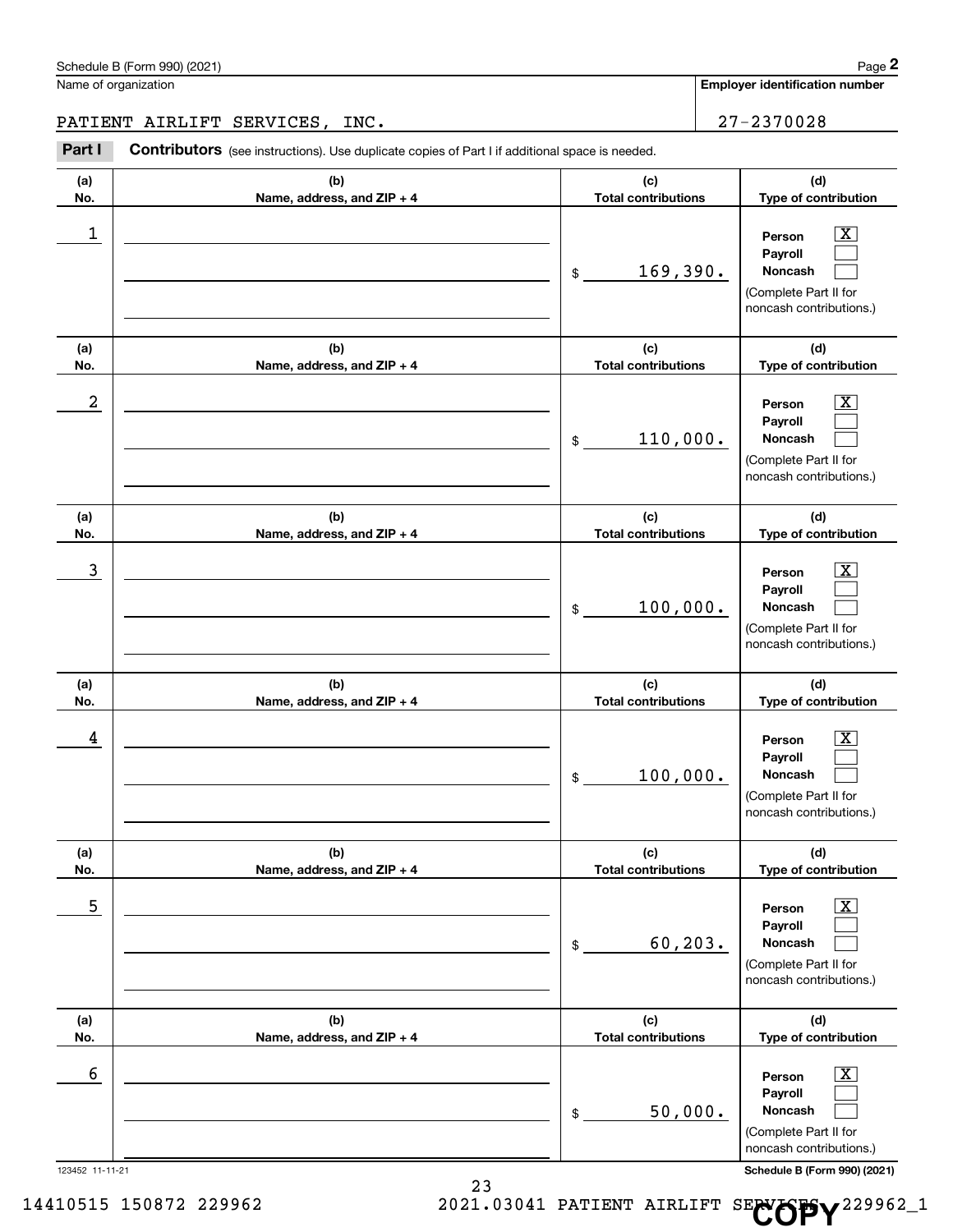|                              | Schedule B (Form 990) (2021)                                                                        |                                                 | Page 3                                |
|------------------------------|-----------------------------------------------------------------------------------------------------|-------------------------------------------------|---------------------------------------|
|                              | Name of organization                                                                                |                                                 | <b>Employer identification number</b> |
|                              | PATIENT AIRLIFT SERVICES, INC.                                                                      |                                                 | $27 - 2370028$                        |
| Part II                      | Noncash Property (see instructions). Use duplicate copies of Part II if additional space is needed. |                                                 |                                       |
| (a)<br>No.<br>from<br>Part I | (b)<br>Description of noncash property given                                                        | (c)<br>FMV (or estimate)<br>(See instructions.) | (d)<br>Date received                  |
|                              |                                                                                                     | \$                                              |                                       |
| (a)<br>No.<br>from<br>Part I | (b)<br>Description of noncash property given                                                        | (c)<br>FMV (or estimate)<br>(See instructions.) | (d)<br>Date received                  |
|                              |                                                                                                     | \$                                              |                                       |
| (a)<br>No.<br>from<br>Part I | (b)<br>Description of noncash property given                                                        | (c)<br>FMV (or estimate)<br>(See instructions.) | (d)<br>Date received                  |
|                              |                                                                                                     | \$                                              |                                       |
| (a)<br>No.<br>from<br>Part I | (b)<br>Description of noncash property given                                                        | (c)<br>FMV (or estimate)<br>(See instructions.) | (d)<br>Date received                  |
|                              |                                                                                                     | \$                                              |                                       |
| (a)<br>No.<br>from<br>Part I | (b)<br>Description of noncash property given                                                        | (c)<br>FMV (or estimate)<br>(See instructions.) | (d)<br>Date received                  |
|                              |                                                                                                     | \$                                              |                                       |
| (a)<br>No.<br>from<br>Part I | (b)<br>Description of noncash property given                                                        | (c)<br>FMV (or estimate)<br>(See instructions.) | (d)<br>Date received                  |
|                              |                                                                                                     | \$                                              |                                       |

123453 11-11-21 **Schedule B (Form 990) (2021)**

24 14410515 150872 229962 2021.03041 PATIENT AIRLIFT SE**NOPY**<sup>229962\_1</sup>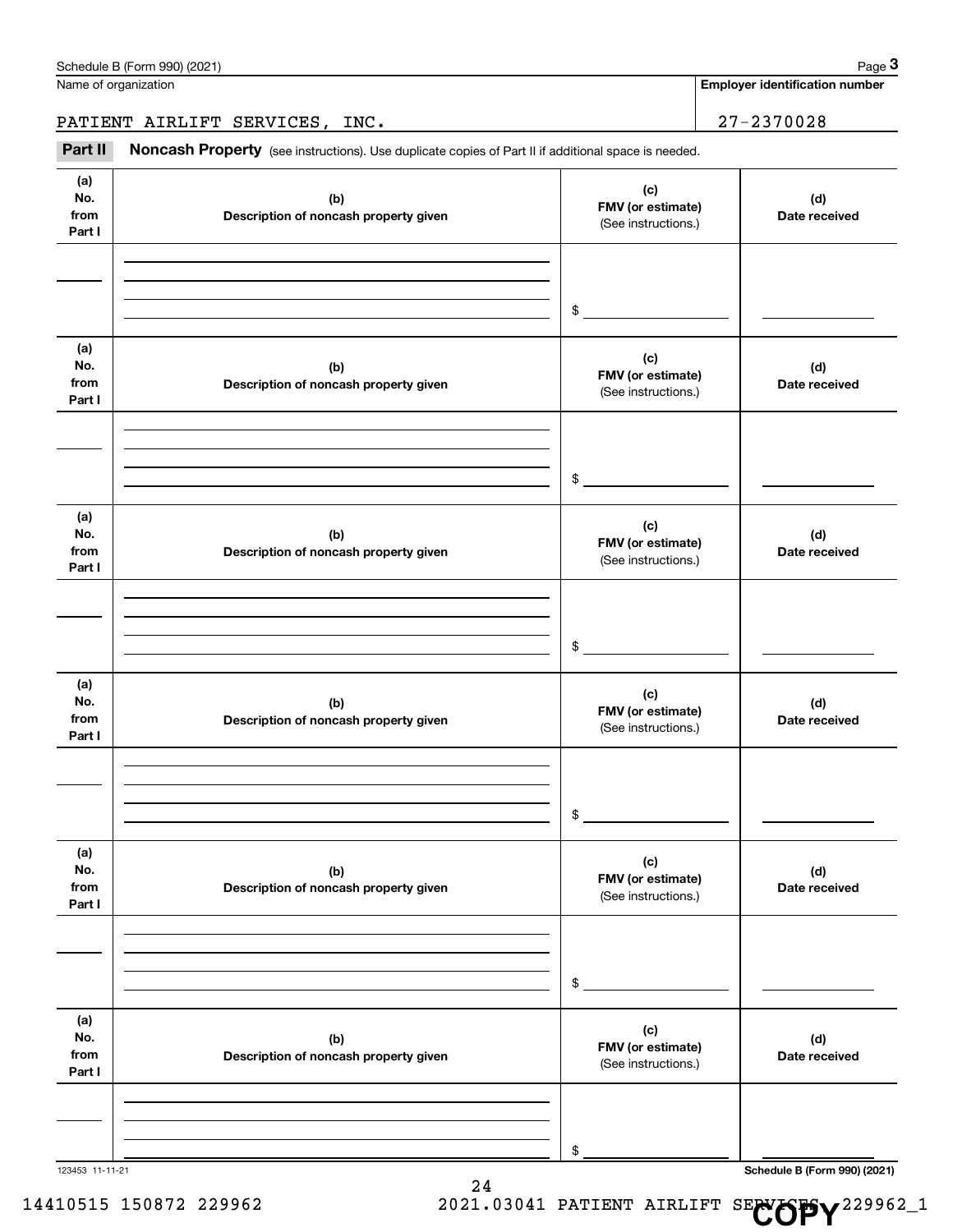|                 | Schedule B (Form 990) (2021)                                                                                                                                                                                                                                                                    |                                          | Page 4                                                                                                                                                         |  |  |  |  |  |
|-----------------|-------------------------------------------------------------------------------------------------------------------------------------------------------------------------------------------------------------------------------------------------------------------------------------------------|------------------------------------------|----------------------------------------------------------------------------------------------------------------------------------------------------------------|--|--|--|--|--|
|                 | Name of organization                                                                                                                                                                                                                                                                            |                                          | <b>Employer identification number</b>                                                                                                                          |  |  |  |  |  |
|                 | PATIENT AIRLIFT SERVICES, INC.                                                                                                                                                                                                                                                                  |                                          | 27-2370028                                                                                                                                                     |  |  |  |  |  |
| Part III        |                                                                                                                                                                                                                                                                                                 |                                          | Exclusively religious, charitable, etc., contributions to organizations described in section 501(c)(7), (8), or (10) that total more than \$1,000 for the year |  |  |  |  |  |
|                 | from any one contributor. Complete columns (a) through (e) and the following line entry. For organizations<br>completing Part III, enter the total of exclusively religious, charitable, etc., contributions of \$1,000 or less for the year. (Enter this info. once.) $\blacktriangleright$ \$ |                                          |                                                                                                                                                                |  |  |  |  |  |
|                 | Use duplicate copies of Part III if additional space is needed.                                                                                                                                                                                                                                 |                                          |                                                                                                                                                                |  |  |  |  |  |
| (a) No.<br>from | (b) Purpose of gift                                                                                                                                                                                                                                                                             | (c) Use of gift                          | (d) Description of how gift is held                                                                                                                            |  |  |  |  |  |
| Part I          |                                                                                                                                                                                                                                                                                                 |                                          |                                                                                                                                                                |  |  |  |  |  |
|                 |                                                                                                                                                                                                                                                                                                 |                                          |                                                                                                                                                                |  |  |  |  |  |
|                 |                                                                                                                                                                                                                                                                                                 |                                          |                                                                                                                                                                |  |  |  |  |  |
|                 |                                                                                                                                                                                                                                                                                                 |                                          |                                                                                                                                                                |  |  |  |  |  |
|                 |                                                                                                                                                                                                                                                                                                 | (e) Transfer of gift                     |                                                                                                                                                                |  |  |  |  |  |
|                 |                                                                                                                                                                                                                                                                                                 |                                          |                                                                                                                                                                |  |  |  |  |  |
|                 | Transferee's name, address, and ZIP + 4                                                                                                                                                                                                                                                         |                                          | Relationship of transferor to transferee                                                                                                                       |  |  |  |  |  |
|                 |                                                                                                                                                                                                                                                                                                 |                                          |                                                                                                                                                                |  |  |  |  |  |
|                 |                                                                                                                                                                                                                                                                                                 |                                          |                                                                                                                                                                |  |  |  |  |  |
|                 |                                                                                                                                                                                                                                                                                                 |                                          |                                                                                                                                                                |  |  |  |  |  |
| (a) No.<br>from |                                                                                                                                                                                                                                                                                                 |                                          |                                                                                                                                                                |  |  |  |  |  |
| Part I          | (b) Purpose of gift                                                                                                                                                                                                                                                                             | (c) Use of gift                          | (d) Description of how gift is held                                                                                                                            |  |  |  |  |  |
|                 |                                                                                                                                                                                                                                                                                                 |                                          |                                                                                                                                                                |  |  |  |  |  |
|                 |                                                                                                                                                                                                                                                                                                 |                                          |                                                                                                                                                                |  |  |  |  |  |
|                 |                                                                                                                                                                                                                                                                                                 |                                          |                                                                                                                                                                |  |  |  |  |  |
|                 |                                                                                                                                                                                                                                                                                                 |                                          |                                                                                                                                                                |  |  |  |  |  |
|                 | (e) Transfer of gift                                                                                                                                                                                                                                                                            |                                          |                                                                                                                                                                |  |  |  |  |  |
|                 | Transferee's name, address, and ZIP + 4                                                                                                                                                                                                                                                         | Relationship of transferor to transferee |                                                                                                                                                                |  |  |  |  |  |
|                 |                                                                                                                                                                                                                                                                                                 |                                          |                                                                                                                                                                |  |  |  |  |  |
|                 |                                                                                                                                                                                                                                                                                                 |                                          |                                                                                                                                                                |  |  |  |  |  |
|                 |                                                                                                                                                                                                                                                                                                 |                                          |                                                                                                                                                                |  |  |  |  |  |
| (a) No.         |                                                                                                                                                                                                                                                                                                 |                                          |                                                                                                                                                                |  |  |  |  |  |
| from<br>Part I  | (b) Purpose of gift                                                                                                                                                                                                                                                                             | (c) Use of gift                          | (d) Description of how gift is held                                                                                                                            |  |  |  |  |  |
|                 |                                                                                                                                                                                                                                                                                                 |                                          |                                                                                                                                                                |  |  |  |  |  |
|                 |                                                                                                                                                                                                                                                                                                 |                                          |                                                                                                                                                                |  |  |  |  |  |
|                 |                                                                                                                                                                                                                                                                                                 |                                          |                                                                                                                                                                |  |  |  |  |  |
|                 |                                                                                                                                                                                                                                                                                                 |                                          |                                                                                                                                                                |  |  |  |  |  |
|                 |                                                                                                                                                                                                                                                                                                 | (e) Transfer of gift                     |                                                                                                                                                                |  |  |  |  |  |
|                 |                                                                                                                                                                                                                                                                                                 |                                          | Relationship of transferor to transferee                                                                                                                       |  |  |  |  |  |
|                 | Transferee's name, address, and $ZIP + 4$                                                                                                                                                                                                                                                       |                                          |                                                                                                                                                                |  |  |  |  |  |
|                 |                                                                                                                                                                                                                                                                                                 |                                          |                                                                                                                                                                |  |  |  |  |  |
|                 |                                                                                                                                                                                                                                                                                                 |                                          |                                                                                                                                                                |  |  |  |  |  |
|                 |                                                                                                                                                                                                                                                                                                 |                                          |                                                                                                                                                                |  |  |  |  |  |
| (a) No.<br>from | (b) Purpose of gift                                                                                                                                                                                                                                                                             | (c) Use of gift                          | (d) Description of how gift is held                                                                                                                            |  |  |  |  |  |
| Part I          |                                                                                                                                                                                                                                                                                                 |                                          |                                                                                                                                                                |  |  |  |  |  |
|                 |                                                                                                                                                                                                                                                                                                 |                                          |                                                                                                                                                                |  |  |  |  |  |
|                 |                                                                                                                                                                                                                                                                                                 |                                          |                                                                                                                                                                |  |  |  |  |  |
|                 |                                                                                                                                                                                                                                                                                                 |                                          |                                                                                                                                                                |  |  |  |  |  |
|                 |                                                                                                                                                                                                                                                                                                 | (e) Transfer of gift                     |                                                                                                                                                                |  |  |  |  |  |
|                 |                                                                                                                                                                                                                                                                                                 |                                          |                                                                                                                                                                |  |  |  |  |  |
|                 | Transferee's name, address, and $ZIP + 4$                                                                                                                                                                                                                                                       |                                          | Relationship of transferor to transferee                                                                                                                       |  |  |  |  |  |
|                 |                                                                                                                                                                                                                                                                                                 |                                          |                                                                                                                                                                |  |  |  |  |  |
|                 |                                                                                                                                                                                                                                                                                                 |                                          |                                                                                                                                                                |  |  |  |  |  |
|                 |                                                                                                                                                                                                                                                                                                 |                                          |                                                                                                                                                                |  |  |  |  |  |
|                 |                                                                                                                                                                                                                                                                                                 |                                          |                                                                                                                                                                |  |  |  |  |  |

25

123454 11-11-21

**Schedule B (Form 990) (2021)**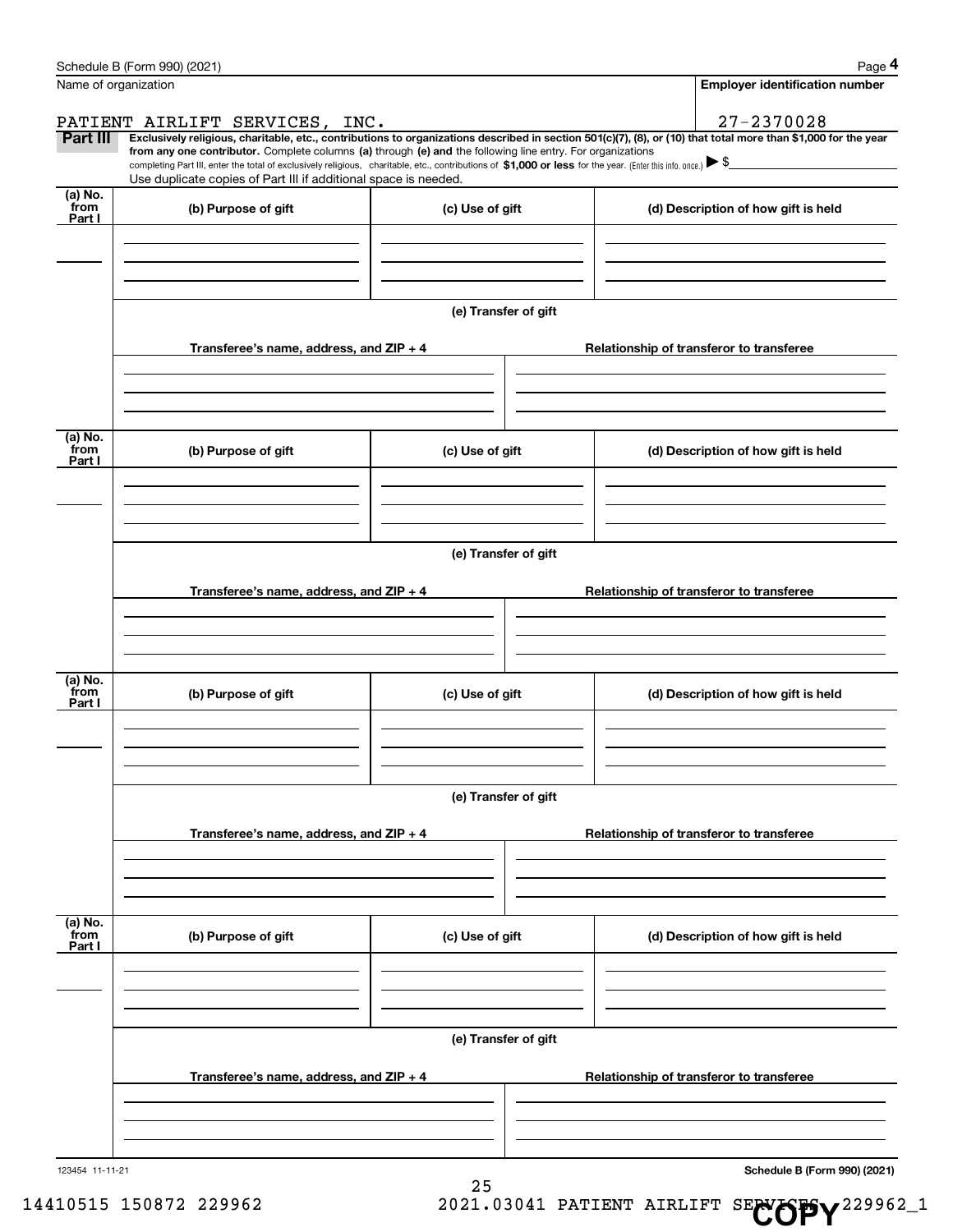| <b>SCHEDULE D</b> |  |
|-------------------|--|
| (Form 990)        |  |

## **SCHEDULE D Supplemental Financial Statements**

**| Complete if the organization answered "Yes" on Form 990, Part IV, line 6, 7, 8, 9, 10, 11a, 11b, 11c, 11d, 11e, 11f, 12a, or 12b. | Attach to Form 990.**



|    | Department of the Treasury<br>Internal Revenue Service |                                                                                                                                                                                                                               | Allach to Form 990.<br>Go to www.irs.gov/Form990 for instructions and the latest information. |                                                    | OPEN IN LADING<br>Inspection          |
|----|--------------------------------------------------------|-------------------------------------------------------------------------------------------------------------------------------------------------------------------------------------------------------------------------------|-----------------------------------------------------------------------------------------------|----------------------------------------------------|---------------------------------------|
|    | Name of the organization                               |                                                                                                                                                                                                                               |                                                                                               |                                                    | <b>Employer identification number</b> |
|    |                                                        | PATIENT AIRLIFT SERVICES, INC.                                                                                                                                                                                                |                                                                                               |                                                    | 27-2370028                            |
|    | Part I                                                 | Organizations Maintaining Donor Advised Funds or Other Similar Funds or Accounts. Complete if the                                                                                                                             |                                                                                               |                                                    |                                       |
|    |                                                        | organization answered "Yes" on Form 990, Part IV, line 6.                                                                                                                                                                     |                                                                                               |                                                    |                                       |
|    |                                                        |                                                                                                                                                                                                                               | (a) Donor advised funds                                                                       |                                                    | (b) Funds and other accounts          |
| 1. |                                                        |                                                                                                                                                                                                                               |                                                                                               |                                                    |                                       |
| 2  |                                                        | Aggregate value of contributions to (during year)                                                                                                                                                                             |                                                                                               |                                                    |                                       |
| з  |                                                        |                                                                                                                                                                                                                               |                                                                                               |                                                    |                                       |
| 4  |                                                        |                                                                                                                                                                                                                               |                                                                                               |                                                    |                                       |
| 5  |                                                        | Did the organization inform all donors and donor advisors in writing that the assets held in donor advised funds                                                                                                              |                                                                                               |                                                    |                                       |
|    |                                                        |                                                                                                                                                                                                                               |                                                                                               |                                                    | Yes<br>No                             |
| 6  |                                                        | Did the organization inform all grantees, donors, and donor advisors in writing that grant funds can be used only                                                                                                             |                                                                                               |                                                    |                                       |
|    |                                                        | for charitable purposes and not for the benefit of the donor or donor advisor, or for any other purpose conferring                                                                                                            |                                                                                               |                                                    |                                       |
|    | impermissible private benefit?                         |                                                                                                                                                                                                                               |                                                                                               |                                                    | Yes<br>No                             |
|    | Part II                                                | Conservation Easements. Complete if the organization answered "Yes" on Form 990, Part IV, line 7.                                                                                                                             |                                                                                               |                                                    |                                       |
| 1. |                                                        | Purpose(s) of conservation easements held by the organization (check all that apply).                                                                                                                                         |                                                                                               |                                                    |                                       |
|    |                                                        | Preservation of land for public use (for example, recreation or education)                                                                                                                                                    |                                                                                               | Preservation of a historically important land area |                                       |
|    |                                                        | Protection of natural habitat                                                                                                                                                                                                 |                                                                                               | Preservation of a certified historic structure     |                                       |
|    |                                                        | Preservation of open space                                                                                                                                                                                                    |                                                                                               |                                                    |                                       |
| 2  |                                                        | Complete lines 2a through 2d if the organization held a qualified conservation contribution in the form of a conservation easement on the last                                                                                |                                                                                               |                                                    |                                       |
|    | day of the tax year.                                   |                                                                                                                                                                                                                               |                                                                                               |                                                    | Held at the End of the Tax Year       |
| а  |                                                        |                                                                                                                                                                                                                               |                                                                                               | 2a                                                 |                                       |
| b  |                                                        | Total acreage restricted by conservation easements                                                                                                                                                                            |                                                                                               | 2b                                                 |                                       |
|    |                                                        | Number of conservation easements on a certified historic structure included in (a) <i>mummumumumum</i>                                                                                                                        |                                                                                               | 2c                                                 |                                       |
| d  |                                                        | Number of conservation easements included in (c) acquired after 7/25/06, and not on a historic structure                                                                                                                      |                                                                                               |                                                    |                                       |
|    |                                                        | listed in the National Register [111] Marshall Register [11] Marshall Register [11] Marshall Register [11] Marshall Register [11] Marshall Register [11] Marshall Register [11] Marshall Register [11] Marshall Register [11] |                                                                                               | 2d                                                 |                                       |
| 3  |                                                        | Number of conservation easements modified, transferred, released, extinguished, or terminated by the organization during the tax                                                                                              |                                                                                               |                                                    |                                       |
|    | $year \blacktriangleright$                             |                                                                                                                                                                                                                               |                                                                                               |                                                    |                                       |
| 4  |                                                        | Number of states where property subject to conservation easement is located >                                                                                                                                                 |                                                                                               |                                                    |                                       |
| 5  |                                                        | Does the organization have a written policy regarding the periodic monitoring, inspection, handling of                                                                                                                        |                                                                                               |                                                    |                                       |
|    |                                                        | violations, and enforcement of the conservation easements it holds?                                                                                                                                                           |                                                                                               |                                                    | Yes<br>No                             |
| 6  |                                                        | Staff and volunteer hours devoted to monitoring, inspecting, handling of violations, and enforcing conservation easements during the year                                                                                     |                                                                                               |                                                    |                                       |
|    |                                                        |                                                                                                                                                                                                                               |                                                                                               |                                                    |                                       |
| 7  | $\blacktriangleright$ \$                               | Amount of expenses incurred in monitoring, inspecting, handling of violations, and enforcing conservation easements during the year                                                                                           |                                                                                               |                                                    |                                       |
| 8  |                                                        | Does each conservation easement reported on line 2(d) above satisfy the requirements of section 170(h)(4)(B)(i)                                                                                                               |                                                                                               |                                                    |                                       |
|    |                                                        |                                                                                                                                                                                                                               |                                                                                               |                                                    | No<br>Yes                             |
| 9  |                                                        | In Part XIII, describe how the organization reports conservation easements in its revenue and expense statement and                                                                                                           |                                                                                               |                                                    |                                       |
|    |                                                        | balance sheet, and include, if applicable, the text of the footnote to the organization's financial statements that describes the                                                                                             |                                                                                               |                                                    |                                       |
|    |                                                        | organization's accounting for conservation easements.                                                                                                                                                                         |                                                                                               |                                                    |                                       |
|    | Part III                                               | Organizations Maintaining Collections of Art, Historical Treasures, or Other Similar Assets.                                                                                                                                  |                                                                                               |                                                    |                                       |
|    |                                                        | Complete if the organization answered "Yes" on Form 990, Part IV, line 8.                                                                                                                                                     |                                                                                               |                                                    |                                       |
|    |                                                        | 1a If the organization elected, as permitted under FASB ASC 958, not to report in its revenue statement and balance sheet works                                                                                               |                                                                                               |                                                    |                                       |
|    |                                                        | of art, historical treasures, or other similar assets held for public exhibition, education, or research in furtherance of public                                                                                             |                                                                                               |                                                    |                                       |
|    |                                                        | service, provide in Part XIII the text of the footnote to its financial statements that describes these items.                                                                                                                |                                                                                               |                                                    |                                       |
|    |                                                        | <b>b</b> If the organization elected, as permitted under FASB ASC 958, to report in its revenue statement and balance sheet works of                                                                                          |                                                                                               |                                                    |                                       |
|    |                                                        | art, historical treasures, or other similar assets held for public exhibition, education, or research in furtherance of public service,                                                                                       |                                                                                               |                                                    |                                       |
|    |                                                        | provide the following amounts relating to these items:                                                                                                                                                                        |                                                                                               |                                                    |                                       |
|    |                                                        |                                                                                                                                                                                                                               |                                                                                               | \$                                                 |                                       |
|    |                                                        | (ii) Assets included in Form 990, Part X                                                                                                                                                                                      |                                                                                               | $\blacktriangleright$ s                            |                                       |
| 2  |                                                        | If the organization received or held works of art, historical treasures, or other similar assets for financial gain, provide                                                                                                  |                                                                                               |                                                    |                                       |
|    |                                                        | the following amounts required to be reported under FASB ASC 958 relating to these items:                                                                                                                                     |                                                                                               |                                                    |                                       |
|    |                                                        |                                                                                                                                                                                                                               |                                                                                               | \$                                                 |                                       |
|    |                                                        | Appate included in Form 000, Dort V.                                                                                                                                                                                          |                                                                                               |                                                    |                                       |

**b** Assets included in Form 990, Part X

132051 10-28-21 **For Paperwork Reduction Act Notice, see the Instructions for Form 990. Schedule D (Form 990) 2021** LHA

 $\rightarrow$  \$

26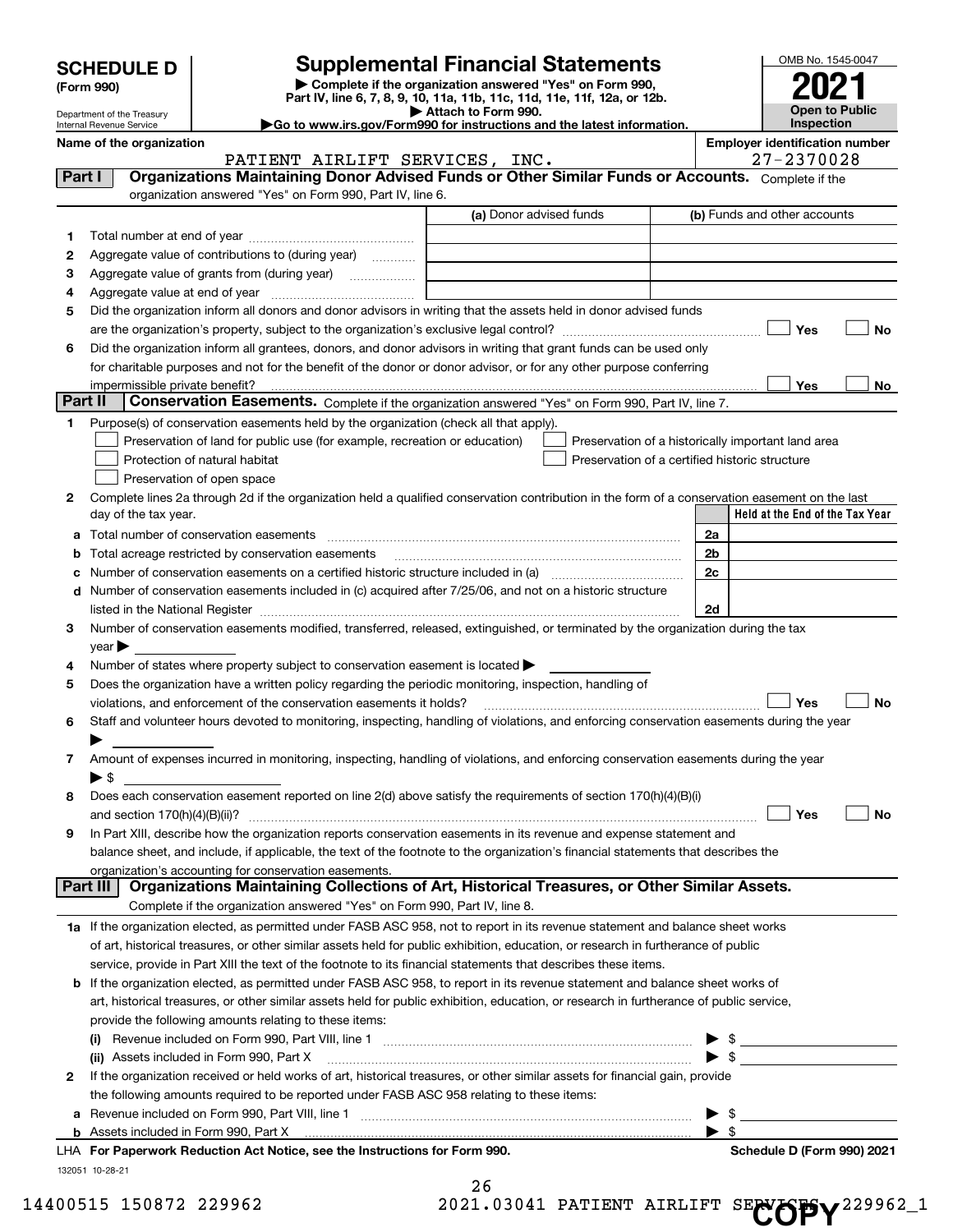|        | Schedule D (Form 990) 2021                                                                                                                                                                                                     | PATIENT AIRLIFT SERVICES, INC.          |   |                                    |                                                                                                                                                                                                                               |                                 | 27-2370028 Page 2                          |                |        |    |
|--------|--------------------------------------------------------------------------------------------------------------------------------------------------------------------------------------------------------------------------------|-----------------------------------------|---|------------------------------------|-------------------------------------------------------------------------------------------------------------------------------------------------------------------------------------------------------------------------------|---------------------------------|--------------------------------------------|----------------|--------|----|
|        | Organizations Maintaining Collections of Art, Historical Treasures, or Other Similar Assets (continued)<br>Part III                                                                                                            |                                         |   |                                    |                                                                                                                                                                                                                               |                                 |                                            |                |        |    |
| з      | Using the organization's acquisition, accession, and other records, check any of the following that make significant use of its                                                                                                |                                         |   |                                    |                                                                                                                                                                                                                               |                                 |                                            |                |        |    |
|        | collection items (check all that apply):                                                                                                                                                                                       |                                         |   |                                    |                                                                                                                                                                                                                               |                                 |                                            |                |        |    |
| a      | Public exhibition                                                                                                                                                                                                              |                                         |   |                                    | Loan or exchange program                                                                                                                                                                                                      |                                 |                                            |                |        |    |
| b      | Scholarly research                                                                                                                                                                                                             |                                         |   |                                    | Other and the contract of the contract of the contract of the contract of the contract of the contract of the contract of the contract of the contract of the contract of the contract of the contract of the contract of the |                                 |                                            |                |        |    |
| с      | Preservation for future generations                                                                                                                                                                                            |                                         |   |                                    |                                                                                                                                                                                                                               |                                 |                                            |                |        |    |
| 4      | Provide a description of the organization's collections and explain how they further the organization's exempt purpose in Part XIII.                                                                                           |                                         |   |                                    |                                                                                                                                                                                                                               |                                 |                                            |                |        |    |
| 5      | During the year, did the organization solicit or receive donations of art, historical treasures, or other similar assets                                                                                                       |                                         |   |                                    |                                                                                                                                                                                                                               |                                 |                                            |                |        |    |
|        | Part IV                                                                                                                                                                                                                        |                                         |   |                                    |                                                                                                                                                                                                                               |                                 |                                            | Yes            |        | No |
|        | Escrow and Custodial Arrangements. Complete if the organization answered "Yes" on Form 990, Part IV, line 9, or<br>reported an amount on Form 990, Part X, line 21.                                                            |                                         |   |                                    |                                                                                                                                                                                                                               |                                 |                                            |                |        |    |
|        | 1a Is the organization an agent, trustee, custodian or other intermediary for contributions or other assets not included                                                                                                       |                                         |   |                                    |                                                                                                                                                                                                                               |                                 |                                            |                |        |    |
|        | on Form 990, Part X? [11] matter continuum matter contract the contract of the contract of the contract of the                                                                                                                 |                                         |   |                                    |                                                                                                                                                                                                                               |                                 |                                            | Yes            |        | No |
|        | b If "Yes," explain the arrangement in Part XIII and complete the following table:                                                                                                                                             |                                         |   |                                    |                                                                                                                                                                                                                               |                                 |                                            |                |        |    |
|        |                                                                                                                                                                                                                                |                                         |   |                                    |                                                                                                                                                                                                                               |                                 |                                            | Amount         |        |    |
| c      | Beginning balance <u>www.maren.communication.communication.communication.communication.com</u>                                                                                                                                 |                                         |   |                                    |                                                                                                                                                                                                                               | 1c                              |                                            |                |        |    |
|        |                                                                                                                                                                                                                                |                                         |   |                                    |                                                                                                                                                                                                                               | 1d                              |                                            |                |        |    |
|        | e Distributions during the year manufactured and continuum and contained and the year manufactured and contained and the year manufactured and contained and contained and contained and contained and contained and contained |                                         |   |                                    |                                                                                                                                                                                                                               | 1e                              |                                            |                |        |    |
|        |                                                                                                                                                                                                                                |                                         |   |                                    |                                                                                                                                                                                                                               | 1f                              |                                            |                |        |    |
|        | 2a Did the organization include an amount on Form 990, Part X, line 21, for escrow or custodial account liability?                                                                                                             |                                         |   |                                    |                                                                                                                                                                                                                               |                                 |                                            | Yes            |        | No |
|        | <b>b</b> If "Yes," explain the arrangement in Part XIII. Check here if the explanation has been provided on Part XIII                                                                                                          |                                         |   |                                    |                                                                                                                                                                                                                               |                                 |                                            |                |        |    |
| Part V | Endowment Funds. Complete if the organization answered "Yes" on Form 990, Part IV, line 10.                                                                                                                                    |                                         |   |                                    |                                                                                                                                                                                                                               |                                 |                                            |                |        |    |
|        |                                                                                                                                                                                                                                | (a) Current year                        |   | (b) Prior year                     | (c) Two years back                                                                                                                                                                                                            |                                 | (d) Three years back   (e) Four years back |                |        |    |
|        | 1a Beginning of year balance                                                                                                                                                                                                   |                                         |   |                                    |                                                                                                                                                                                                                               |                                 |                                            |                |        |    |
| b      |                                                                                                                                                                                                                                |                                         |   |                                    |                                                                                                                                                                                                                               |                                 |                                            |                |        |    |
|        | Net investment earnings, gains, and losses                                                                                                                                                                                     |                                         |   |                                    |                                                                                                                                                                                                                               |                                 |                                            |                |        |    |
|        |                                                                                                                                                                                                                                |                                         |   |                                    |                                                                                                                                                                                                                               |                                 |                                            |                |        |    |
|        | e Other expenditures for facilities                                                                                                                                                                                            |                                         |   |                                    |                                                                                                                                                                                                                               |                                 |                                            |                |        |    |
|        |                                                                                                                                                                                                                                |                                         |   |                                    |                                                                                                                                                                                                                               |                                 |                                            |                |        |    |
|        |                                                                                                                                                                                                                                |                                         |   |                                    |                                                                                                                                                                                                                               |                                 |                                            |                |        |    |
| g      | End of year balance <i>manually contained</i>                                                                                                                                                                                  |                                         |   |                                    |                                                                                                                                                                                                                               |                                 |                                            |                |        |    |
| 2      | Provide the estimated percentage of the current year end balance (line 1g, column (a)) held as:                                                                                                                                |                                         |   |                                    |                                                                                                                                                                                                                               |                                 |                                            |                |        |    |
| а      | Board designated or quasi-endowment ><br>Permanent endowment >                                                                                                                                                                 | %                                       | % |                                    |                                                                                                                                                                                                                               |                                 |                                            |                |        |    |
| b      | Term endowment $\blacktriangleright$                                                                                                                                                                                           | %                                       |   |                                    |                                                                                                                                                                                                                               |                                 |                                            |                |        |    |
| c      | The percentages on lines 2a, 2b, and 2c should equal 100%.                                                                                                                                                                     |                                         |   |                                    |                                                                                                                                                                                                                               |                                 |                                            |                |        |    |
|        | 3a Are there endowment funds not in the possession of the organization that are held and administered for the organization                                                                                                     |                                         |   |                                    |                                                                                                                                                                                                                               |                                 |                                            |                |        |    |
|        | by:                                                                                                                                                                                                                            |                                         |   |                                    |                                                                                                                                                                                                                               |                                 |                                            |                | Yes    | No |
|        | (i)                                                                                                                                                                                                                            |                                         |   |                                    |                                                                                                                                                                                                                               |                                 |                                            | 3a(i)          |        |    |
|        |                                                                                                                                                                                                                                |                                         |   |                                    |                                                                                                                                                                                                                               |                                 |                                            | 3a(ii)         |        |    |
|        |                                                                                                                                                                                                                                |                                         |   |                                    |                                                                                                                                                                                                                               |                                 |                                            | 3b             |        |    |
|        | Describe in Part XIII the intended uses of the organization's endowment funds.                                                                                                                                                 |                                         |   |                                    |                                                                                                                                                                                                                               |                                 |                                            |                |        |    |
|        | Land, Buildings, and Equipment.<br>Part VI                                                                                                                                                                                     |                                         |   |                                    |                                                                                                                                                                                                                               |                                 |                                            |                |        |    |
|        | Complete if the organization answered "Yes" on Form 990, Part IV, line 11a. See Form 990, Part X, line 10.                                                                                                                     |                                         |   |                                    |                                                                                                                                                                                                                               |                                 |                                            |                |        |    |
|        | Description of property                                                                                                                                                                                                        | (a) Cost or other<br>basis (investment) |   | (b) Cost or other<br>basis (other) |                                                                                                                                                                                                                               | (c) Accumulated<br>depreciation |                                            | (d) Book value |        |    |
|        |                                                                                                                                                                                                                                |                                         |   |                                    |                                                                                                                                                                                                                               |                                 |                                            |                |        |    |
| b      |                                                                                                                                                                                                                                |                                         |   |                                    |                                                                                                                                                                                                                               |                                 |                                            |                |        |    |
|        |                                                                                                                                                                                                                                |                                         |   |                                    |                                                                                                                                                                                                                               |                                 |                                            |                |        |    |
|        |                                                                                                                                                                                                                                |                                         |   |                                    | 51, 265.                                                                                                                                                                                                                      | 49,506.                         |                                            |                | 1,759. |    |
|        |                                                                                                                                                                                                                                |                                         |   |                                    | 292,923.                                                                                                                                                                                                                      | $\overline{292}$ , 923.         |                                            |                |        | 0. |
|        |                                                                                                                                                                                                                                |                                         |   |                                    |                                                                                                                                                                                                                               |                                 |                                            |                | 1,759. |    |

**Schedule D (Form 990) 2021**

132052 10-28-21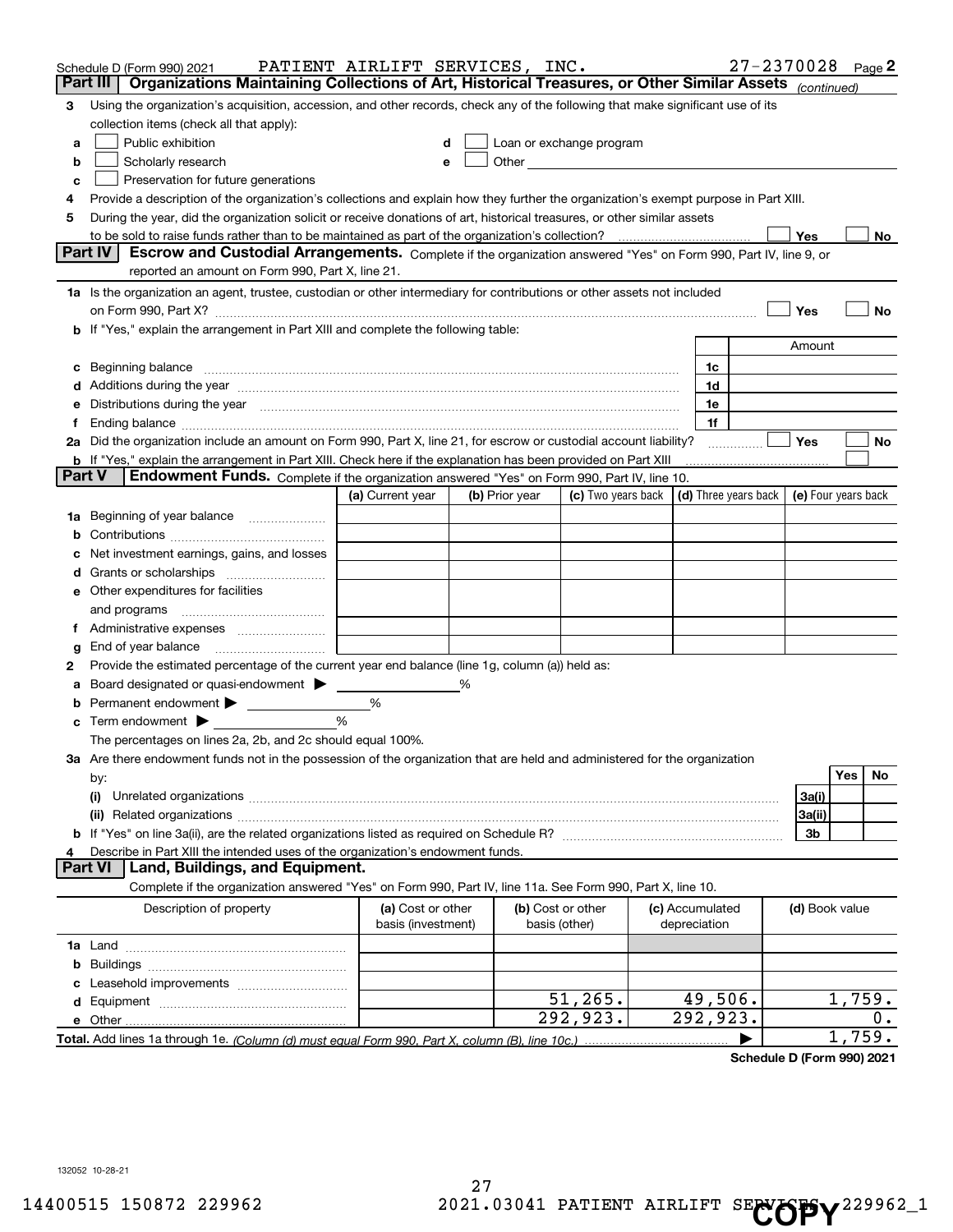| Schedule D (Form 990) 2021                                                                                                                           | PATIENT AIRLIFT SERVICES, | INC. | 27-2370028<br>Page $\bf{3}$                               |
|------------------------------------------------------------------------------------------------------------------------------------------------------|---------------------------|------|-----------------------------------------------------------|
| <b>Investments - Other Securities.</b><br><b>Part VII</b>                                                                                            |                           |      |                                                           |
| Complete if the organization answered "Yes" on Form 990, Part IV, line 11b. See Form 990, Part X, line 12.                                           |                           |      |                                                           |
| (a) Description of security or category (including name of security)                                                                                 | (b) Book value            |      | (c) Method of valuation: Cost or end-of-year market value |
| (1) Financial derivatives                                                                                                                            |                           |      |                                                           |
|                                                                                                                                                      |                           |      |                                                           |
| $(3)$ Other                                                                                                                                          |                           |      |                                                           |
| (A)                                                                                                                                                  |                           |      |                                                           |
| (B)                                                                                                                                                  |                           |      |                                                           |
| (C)                                                                                                                                                  |                           |      |                                                           |
| (D)                                                                                                                                                  |                           |      |                                                           |
| (E)                                                                                                                                                  |                           |      |                                                           |
| (F)                                                                                                                                                  |                           |      |                                                           |
| (G)                                                                                                                                                  |                           |      |                                                           |
| (H)                                                                                                                                                  |                           |      |                                                           |
| Total. (Col. (b) must equal Form 990, Part X, col. (B) line 12.)<br>Part VIII Investments - Program Related.                                         |                           |      |                                                           |
| Complete if the organization answered "Yes" on Form 990, Part IV, line 11c. See Form 990, Part X, line 13.                                           |                           |      |                                                           |
| (a) Description of investment                                                                                                                        | (b) Book value            |      | (c) Method of valuation: Cost or end-of-year market value |
| (1)                                                                                                                                                  |                           |      |                                                           |
| (2)                                                                                                                                                  |                           |      |                                                           |
| (3)                                                                                                                                                  |                           |      |                                                           |
| (4)                                                                                                                                                  |                           |      |                                                           |
| (5)                                                                                                                                                  |                           |      |                                                           |
| (6)                                                                                                                                                  |                           |      |                                                           |
| (7)                                                                                                                                                  |                           |      |                                                           |
| (8)                                                                                                                                                  |                           |      |                                                           |
| (9)                                                                                                                                                  |                           |      |                                                           |
| Total. (Col. (b) must equal Form 990, Part X, col. (B) line 13.)                                                                                     |                           |      |                                                           |
| <b>Other Assets.</b><br>Part IX                                                                                                                      |                           |      |                                                           |
| Complete if the organization answered "Yes" on Form 990, Part IV, line 11d. See Form 990, Part X, line 15.                                           |                           |      |                                                           |
|                                                                                                                                                      | (a) Description           |      | (b) Book value                                            |
| (1)                                                                                                                                                  |                           |      |                                                           |
| (2)                                                                                                                                                  |                           |      |                                                           |
| (3)                                                                                                                                                  |                           |      |                                                           |
| (4)                                                                                                                                                  |                           |      |                                                           |
| (5)                                                                                                                                                  |                           |      |                                                           |
| (6)                                                                                                                                                  |                           |      |                                                           |
| (7)                                                                                                                                                  |                           |      |                                                           |
| (8)                                                                                                                                                  |                           |      |                                                           |
| (9)                                                                                                                                                  |                           |      |                                                           |
| <b>Other Liabilities.</b><br>Part X                                                                                                                  |                           |      |                                                           |
| Complete if the organization answered "Yes" on Form 990, Part IV, line 11e or 11f. See Form 990, Part X, line 25.                                    |                           |      |                                                           |
| (a) Description of liability<br>1.                                                                                                                   |                           |      | (b) Book value                                            |
| (1)<br>Federal income taxes                                                                                                                          |                           |      |                                                           |
| (2)                                                                                                                                                  |                           |      |                                                           |
| (3)                                                                                                                                                  |                           |      |                                                           |
| (4)                                                                                                                                                  |                           |      |                                                           |
| (5)                                                                                                                                                  |                           |      |                                                           |
| (6)                                                                                                                                                  |                           |      |                                                           |
| (7)                                                                                                                                                  |                           |      |                                                           |
| (8)                                                                                                                                                  |                           |      |                                                           |
| (9)                                                                                                                                                  |                           |      |                                                           |
| Total. (Column (b) must equal Form 990, Part X, col. (B) line 25.)                                                                                   |                           |      |                                                           |
| 2. Liability for uncertain tax positions. In Part XIII, provide the text of the footnote to the organization's financial statements that reports the |                           |      |                                                           |

organization's liability for uncertain tax positions under FASB ASC 740. Check here if the text of the footnote has been provided in Part XIII

 $\boxed{\text{X}}$ 

132053 10-28-21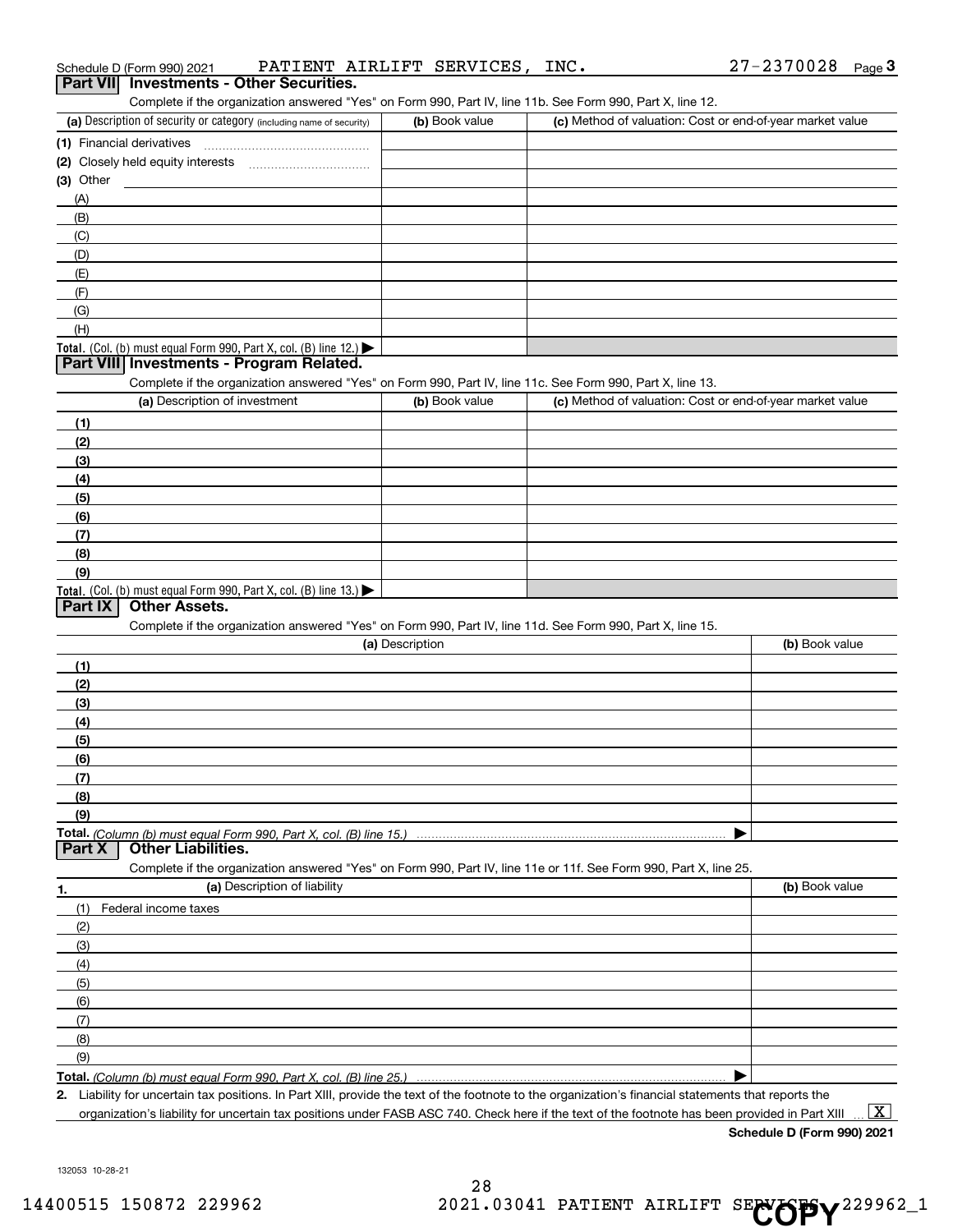|              | PATIENT AIRLIFT SERVICES, INC.<br>Schedule D (Form 990) 2021                                                                                                                                                                        |                |            |                | 27-2370028<br>Page $4$ |
|--------------|-------------------------------------------------------------------------------------------------------------------------------------------------------------------------------------------------------------------------------------|----------------|------------|----------------|------------------------|
| Part XI      | Reconciliation of Revenue per Audited Financial Statements With Revenue per Return.                                                                                                                                                 |                |            |                |                        |
|              | Complete if the organization answered "Yes" on Form 990, Part IV, line 12a.                                                                                                                                                         |                |            |                |                        |
| 1            | Total revenue, gains, and other support per audited financial statements                                                                                                                                                            |                |            | $\blacksquare$ | 4,384,897.             |
| 2            | Amounts included on line 1 but not on Form 990, Part VIII, line 12:                                                                                                                                                                 |                |            |                |                        |
| a            | Net unrealized gains (losses) on investments [11] matter contracts and the unrealized gains (losses) on investments                                                                                                                 | 2a             |            |                |                        |
| b            |                                                                                                                                                                                                                                     | 2 <sub>b</sub> | 2,810,089. |                |                        |
| c            |                                                                                                                                                                                                                                     | 2c             |            |                |                        |
|              |                                                                                                                                                                                                                                     | 2d             | 24,966.    |                |                        |
| e            | Add lines 2a through 2d <b>contained a contained a contained a contained a</b> contained a contained a contained a contained a contained a contained a contained a contained a contained a contained a contained a contained a cont |                |            | 2e             | 2,835,055.             |
| 3            | Subtract line 2e from line 1 <b>Manual Community and Community</b> and Table 1 and Table 1 and Table 1 and Table 1 and Table 1 and Table 1 and Table 1 and Table 1 and Table 1 and Table 1 and Table 1 and Table 1 and Table 1 and  |                |            | 3              | 1,549,842.             |
| 4            | Amounts included on Form 990, Part VIII, line 12, but not on line 1:                                                                                                                                                                |                |            |                |                        |
| a            | Investment expenses not included on Form 990, Part VIII, line 7b [100] [100] [100] [100] [100] [100] [100] [10                                                                                                                      | 4a             |            |                |                        |
| b            |                                                                                                                                                                                                                                     | 4b             |            |                |                        |
| $\mathbf{c}$ | Add lines 4a and 4b                                                                                                                                                                                                                 |                |            | 4с             | 0.                     |
| 5            |                                                                                                                                                                                                                                     |                |            | 5              | 1,549,842.             |
|              | Part XII   Reconciliation of Expenses per Audited Financial Statements With Expenses per Return.                                                                                                                                    |                |            |                |                        |
|              | Complete if the organization answered "Yes" on Form 990, Part IV, line 12a.                                                                                                                                                         |                |            |                |                        |
| 1            | Total expenses and losses per audited financial statements                                                                                                                                                                          |                |            | $\blacksquare$ | 4, 111, 125.           |
| 2            | Amounts included on line 1 but not on Form 990, Part IX, line 25:                                                                                                                                                                   |                |            |                |                        |
| a            |                                                                                                                                                                                                                                     | 2a             | 2,810,089. |                |                        |
| b            |                                                                                                                                                                                                                                     | 2 <sub>b</sub> |            |                |                        |
|              |                                                                                                                                                                                                                                     | 2c             |            |                |                        |
| d            |                                                                                                                                                                                                                                     | 2d             | 24,966.    |                |                        |
| e            | Add lines 2a through 2d <b>minimum contained a contract and a</b> contract a contract of the contract of the contract of the contract of the contract of the contract of the contract of the contract of the contract of the contra |                |            | 2e             | 2,835,055.             |
| 3            |                                                                                                                                                                                                                                     |                |            | 3              | 1, 276, 070.           |
| 4            | Amounts included on Form 990, Part IX, line 25, but not on line 1:                                                                                                                                                                  |                |            |                |                        |
| a            | Investment expenses not included on Form 990, Part VIII, line 7b [1000000000000000000000000000000000                                                                                                                                | 4a             |            |                |                        |
| b            |                                                                                                                                                                                                                                     | 4h             |            |                |                        |
|              | Add lines 4a and 4b                                                                                                                                                                                                                 |                |            | 4с             | 0.                     |
| 5            |                                                                                                                                                                                                                                     |                |            | 5              | 1, 276, 070.           |
|              | Part XIII Supplemental Information.                                                                                                                                                                                                 |                |            |                |                        |
|              | Provide the descriptions required for Part II, lines 3, 5, and 9; Part III, lines 1a and 4; Part IV, lines 1b and 2b; Part V, line 4; Part X, line 2; Part XI,                                                                      |                |            |                |                        |

lines 2d and 4b; and Part XII, lines 2d and 4b. Also complete this part to provide any additional information.

#### PART X, LINE 2:

ENDED DECEMBER 31, 2021 AND 2020, AND DETERMINED THAT THERE WERE NO

MATTERS THAT WOULD REQUIRE RECOGNITION IN THE FINANCIAL STATEMENTS OR THAT

29

MAY HAVE ANY EFFECT ON ITS TAX-EXEMPT STATUS, AND THERE ARE CURRENTLY NO

EXAMINATIONS IN PROGRESS.

PART XI, LINE 2D - OTHER ADJUSTMENTS:

SPECIAL EVENT EXPENSE **24,966.** 24,966.

# PART XII, LINE 2D - OTHER ADJUSTMENTS:

SPECIAL EVENT EXPENSE 24, 2006.

132054 10-28-21

**Schedule D (Form 990) 2021**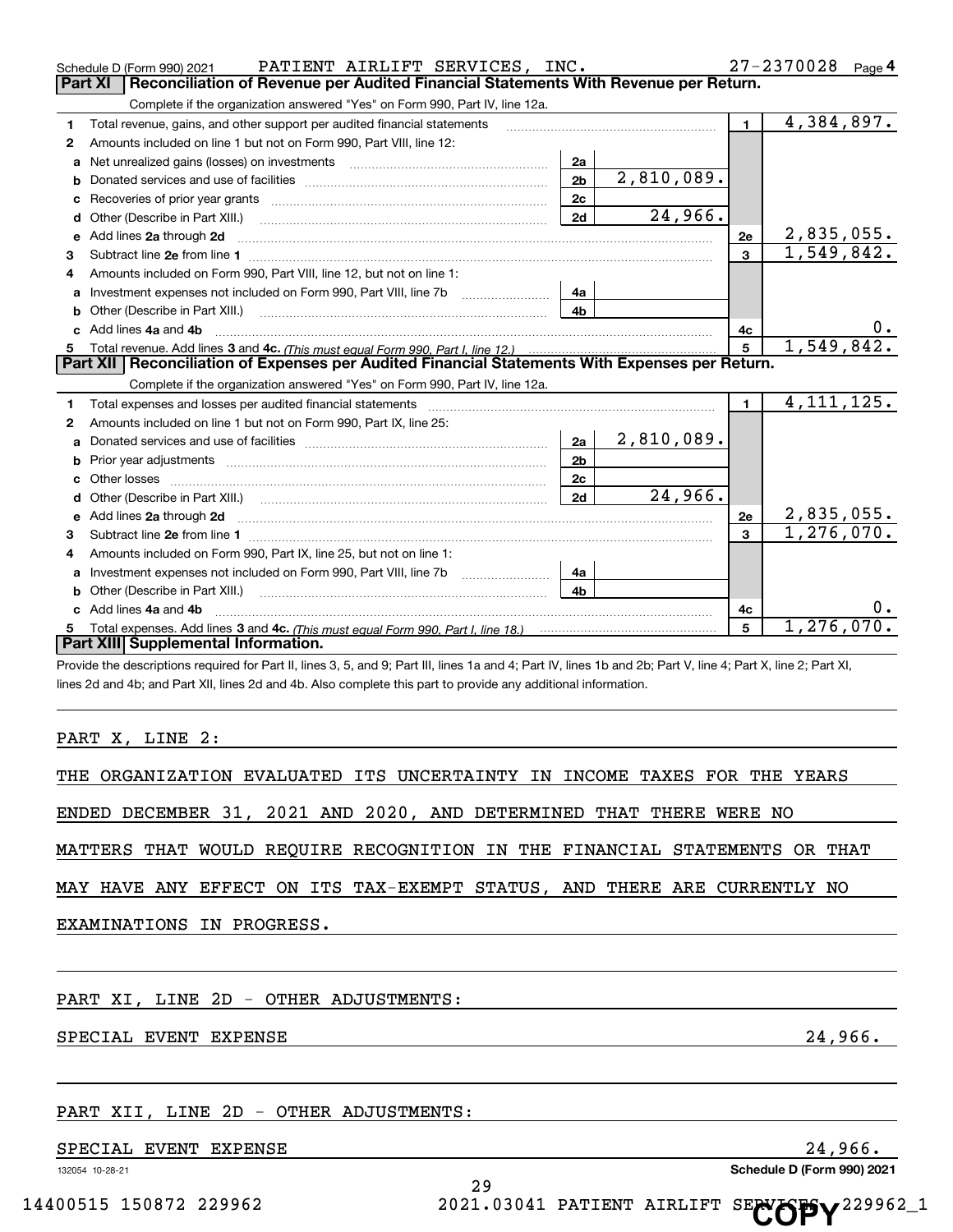| Schedule D (Form 990) 202 <sup>-</sup>                                                                          |  |
|-----------------------------------------------------------------------------------------------------------------|--|
| the contract of the contract of the contract of the contract of the contract of the contract of the contract of |  |

| <b>Part XIII Supplemental Information</b> (continued) |                            |
|-------------------------------------------------------|----------------------------|
|                                                       |                            |
|                                                       |                            |
|                                                       |                            |
|                                                       |                            |
|                                                       |                            |
|                                                       |                            |
|                                                       |                            |
|                                                       |                            |
|                                                       |                            |
|                                                       |                            |
|                                                       |                            |
|                                                       |                            |
|                                                       |                            |
|                                                       |                            |
|                                                       |                            |
|                                                       |                            |
|                                                       |                            |
|                                                       |                            |
|                                                       |                            |
|                                                       |                            |
|                                                       |                            |
|                                                       |                            |
|                                                       |                            |
|                                                       |                            |
|                                                       |                            |
|                                                       |                            |
|                                                       |                            |
|                                                       |                            |
|                                                       |                            |
|                                                       |                            |
|                                                       |                            |
| 132055 10-28-21                                       | Schedule D (Form 990) 2021 |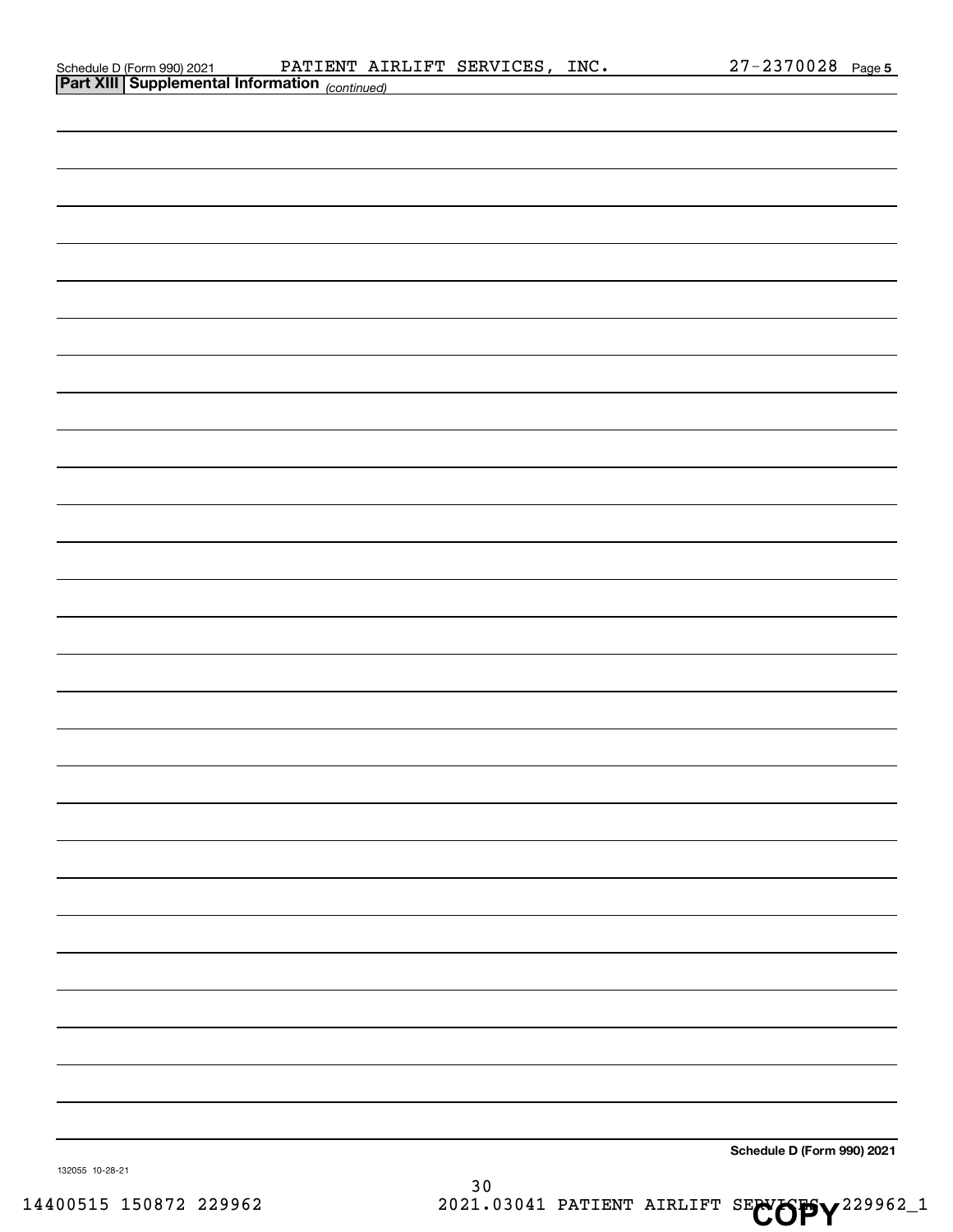| <b>SCHEDULE G</b>                                                                                                                                          |                                                 | <b>Supplemental Information Regarding Fundraising or Gaming Activities</b>                                                                                                                                                                                                                                                                                                                                                                                                                                                                         |                                                 |                         |                                                                                                   |                                                                            | OMB No. 1545-0047                                       |
|------------------------------------------------------------------------------------------------------------------------------------------------------------|-------------------------------------------------|----------------------------------------------------------------------------------------------------------------------------------------------------------------------------------------------------------------------------------------------------------------------------------------------------------------------------------------------------------------------------------------------------------------------------------------------------------------------------------------------------------------------------------------------------|-------------------------------------------------|-------------------------|---------------------------------------------------------------------------------------------------|----------------------------------------------------------------------------|---------------------------------------------------------|
| (Form 990)                                                                                                                                                 |                                                 | Complete if the organization answered "Yes" on Form 990, Part IV, line 17, 18, or 19, or if the<br>organization entered more than \$15,000 on Form 990-EZ, line 6a.                                                                                                                                                                                                                                                                                                                                                                                |                                                 |                         |                                                                                                   |                                                                            | 2021                                                    |
| Department of the Treasury<br>Internal Revenue Service                                                                                                     |                                                 | Attach to Form 990 or Form 990-EZ.                                                                                                                                                                                                                                                                                                                                                                                                                                                                                                                 |                                                 |                         |                                                                                                   |                                                                            | <b>Open to Public</b><br>Inspection                     |
| Name of the organization                                                                                                                                   |                                                 | $\triangleright$ Go to www.irs.gov/Form990 for instructions and the latest information.                                                                                                                                                                                                                                                                                                                                                                                                                                                            |                                                 |                         |                                                                                                   |                                                                            | <b>Employer identification number</b>                   |
|                                                                                                                                                            |                                                 | PATIENT AIRLIFT SERVICES, INC.                                                                                                                                                                                                                                                                                                                                                                                                                                                                                                                     |                                                 |                         |                                                                                                   | 27-2370028                                                                 |                                                         |
| Part I                                                                                                                                                     | required to complete this part.                 | Fundraising Activities. Complete if the organization answered "Yes" on Form 990, Part IV, line 17. Form 990-EZ filers are not                                                                                                                                                                                                                                                                                                                                                                                                                      |                                                 |                         |                                                                                                   |                                                                            |                                                         |
| $X \mid$ Mail solicitations<br>a<br>b<br>$X$ Phone solicitations<br>c<br>In-person solicitations<br>d<br>compensated at least \$5,000 by the organization. | $\overline{X}$ Internet and email solicitations | 1 Indicate whether the organization raised funds through any of the following activities. Check all that apply.<br>f<br>$g\mid X$ Special fundraising events<br>2 a Did the organization have a written or oral agreement with any individual (including officers, directors, trustees, or<br>key employees listed in Form 990, Part VII) or entity in connection with professional fundraising services?<br>b If "Yes," list the 10 highest paid individuals or entities (fundraisers) pursuant to agreements under which the fundraiser is to be |                                                 |                         | $e$ $\boxed{\text{X}}$ Solicitation of non-government grants<br>Solicitation of government grants | $ X $ Yes                                                                  | <b>No</b>                                               |
| (i) Name and address of individual<br>or entity (fundraiser)                                                                                               |                                                 | (ii) Activity                                                                                                                                                                                                                                                                                                                                                                                                                                                                                                                                      | have custody<br>or control of<br>contributions? | (iii) Did<br>fundraiser | (iv) Gross receipts<br>from activity                                                              | (v) Amount paid<br>to (or retained by)<br>fundraiser<br>listed in col. (i) | (vi) Amount paid<br>to (or retained by)<br>organization |
| CHOICE WORDS -27 SUNSET                                                                                                                                    |                                                 |                                                                                                                                                                                                                                                                                                                                                                                                                                                                                                                                                    | Yes                                             | No                      |                                                                                                   |                                                                            |                                                         |
| RIDGE NEW PALTZ NY 12561 -                                                                                                                                 |                                                 | GRANTWRITING                                                                                                                                                                                                                                                                                                                                                                                                                                                                                                                                       |                                                 | x                       | 0.                                                                                                | 37,840.                                                                    | $-37,840$ .                                             |
| TRUE NORTH - 630 THIRD<br>AVENUE, NEW YORK, NY                                                                                                             |                                                 | DEVELOPMENT                                                                                                                                                                                                                                                                                                                                                                                                                                                                                                                                        |                                                 | х                       | 0.                                                                                                | 10, 150.                                                                   | $-10,150.$                                              |
|                                                                                                                                                            |                                                 |                                                                                                                                                                                                                                                                                                                                                                                                                                                                                                                                                    |                                                 |                         |                                                                                                   |                                                                            |                                                         |
| Total<br>or licensing.                                                                                                                                     |                                                 | 3 List all states in which the organization is registered or licensed to solicit contributions or has been notified it is exempt from registration                                                                                                                                                                                                                                                                                                                                                                                                 |                                                 |                         |                                                                                                   | 47,990.                                                                    | $-47,990.$                                              |
| NY, NJ, CT, MA, ME, FL                                                                                                                                     |                                                 |                                                                                                                                                                                                                                                                                                                                                                                                                                                                                                                                                    |                                                 |                         |                                                                                                   |                                                                            |                                                         |
|                                                                                                                                                            |                                                 |                                                                                                                                                                                                                                                                                                                                                                                                                                                                                                                                                    |                                                 |                         |                                                                                                   |                                                                            |                                                         |

LHA For Paperwork Reduction Act Notice, see the Instructions for Form 990 or 990-EZ. Schedule G (Form 990) 2021 SEE PART IV FOR CONTINUATIONS

132081 10-21-21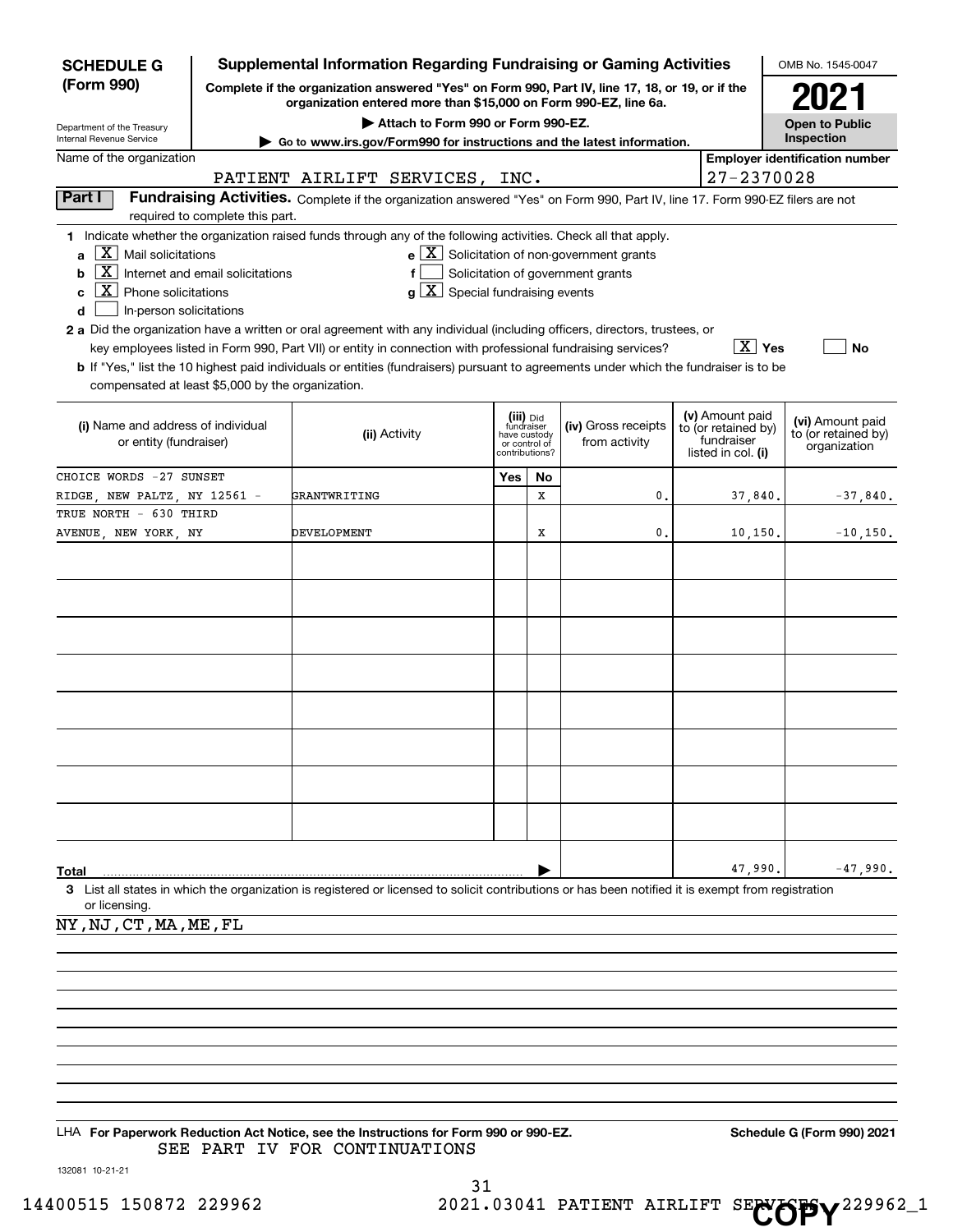Schedule G (Form 990) 2021 Page PATIENT AIRLIFT SERVICES, INC. 27-2370028

**Part II Fundraising Events.** Complete if the organization answered "Yes" on Form 990, Part IV, line 18, or reported more than \$15,000<br>15.000 of fundraising event contributions and gross income on Form 990-EZ. lines 1 an

|                 |          | of fundraising event contributions and gross income on Form 990-EZ, lines 1 and 6b. List events with gross receipts greater than \$5,000. |                       |                         |                  |                            |
|-----------------|----------|-------------------------------------------------------------------------------------------------------------------------------------------|-----------------------|-------------------------|------------------|----------------------------|
|                 |          |                                                                                                                                           | (a) Event $#1$        | $(b)$ Event #2          | (c) Other events | (d) Total events           |
|                 |          |                                                                                                                                           |                       |                         | <b>NONE</b>      | (add col. (a) through      |
|                 |          |                                                                                                                                           | AB GALA               |                         |                  | col. (c)                   |
|                 |          |                                                                                                                                           | (event type)          | (event type)            | (total number)   |                            |
| Revenue         | 1        |                                                                                                                                           | 583,483.              |                         |                  | 583,483.                   |
|                 |          |                                                                                                                                           |                       |                         |                  |                            |
|                 |          |                                                                                                                                           | 559,738.              |                         |                  | 559,738.                   |
|                 | 3        | Gross income (line 1 minus line 2)                                                                                                        | 23,745.               |                         |                  | 23,745.                    |
|                 |          |                                                                                                                                           |                       |                         |                  |                            |
|                 |          |                                                                                                                                           |                       |                         |                  |                            |
|                 | 5        |                                                                                                                                           |                       |                         |                  |                            |
|                 |          |                                                                                                                                           |                       |                         |                  |                            |
| Direct Expenses | 6        |                                                                                                                                           |                       |                         |                  |                            |
|                 |          |                                                                                                                                           |                       |                         |                  |                            |
|                 | 7        | Food and beverages                                                                                                                        | 18,595.               |                         |                  | 18,595.                    |
|                 | 8        |                                                                                                                                           | 5,150.                |                         |                  | 5,150.                     |
|                 | 9        |                                                                                                                                           | $\overline{24,966}$ . |                         |                  | 24,966.                    |
|                 | 10       | Direct expense summary. Add lines 4 through 9 in column (d)                                                                               |                       |                         |                  | 48,711.                    |
|                 |          | 11 Net income summary. Subtract line 10 from line 3, column (d)                                                                           |                       |                         |                  | $-24,966.$                 |
|                 | Part III | Gaming. Complete if the organization answered "Yes" on Form 990, Part IV, line 19, or reported more than                                  |                       |                         |                  |                            |
|                 |          | \$15,000 on Form 990-EZ, line 6a.                                                                                                         |                       |                         |                  |                            |
|                 |          |                                                                                                                                           | (a) Bingo             | (b) Pull tabs/instant   | (c) Other gaming | (d) Total gaming (add      |
| Revenue         |          |                                                                                                                                           |                       | bingo/progressive bingo |                  | col. (a) through col. (c)) |
|                 |          |                                                                                                                                           |                       |                         |                  |                            |
|                 |          |                                                                                                                                           |                       |                         |                  |                            |
|                 |          |                                                                                                                                           |                       |                         |                  |                            |
|                 | 2        |                                                                                                                                           |                       |                         |                  |                            |
| Direct Expenses |          |                                                                                                                                           |                       |                         |                  |                            |
|                 | З        |                                                                                                                                           |                       |                         |                  |                            |
|                 |          |                                                                                                                                           |                       |                         |                  |                            |
|                 | 4        |                                                                                                                                           |                       |                         |                  |                            |
|                 |          | 5 Other direct expenses                                                                                                                   |                       |                         |                  |                            |
|                 |          |                                                                                                                                           | Yes<br>%              | Yes<br>%                | Yes<br>%         |                            |
|                 | 6        | Volunteer labor                                                                                                                           | No                    | No                      | No               |                            |
|                 |          |                                                                                                                                           |                       |                         |                  |                            |
|                 |          | 7 Direct expense summary. Add lines 2 through 5 in column (d)                                                                             |                       |                         |                  |                            |
|                 |          |                                                                                                                                           |                       |                         |                  |                            |
|                 | 8        |                                                                                                                                           |                       |                         |                  |                            |
|                 |          |                                                                                                                                           |                       |                         |                  |                            |
| 9               |          | Enter the state(s) in which the organization conducts gaming activities:                                                                  |                       |                         |                  |                            |
|                 |          |                                                                                                                                           |                       |                         |                  | Yes<br>No                  |
|                 |          |                                                                                                                                           |                       |                         |                  |                            |
|                 |          |                                                                                                                                           |                       |                         |                  |                            |
|                 |          |                                                                                                                                           |                       |                         |                  | Yes<br>No                  |
|                 |          |                                                                                                                                           |                       |                         |                  |                            |
|                 |          |                                                                                                                                           |                       |                         |                  |                            |
|                 |          |                                                                                                                                           |                       |                         |                  |                            |
|                 |          |                                                                                                                                           |                       |                         |                  |                            |
|                 |          | 132082 10-21-21                                                                                                                           |                       |                         |                  | Schedule G (Form 990) 2021 |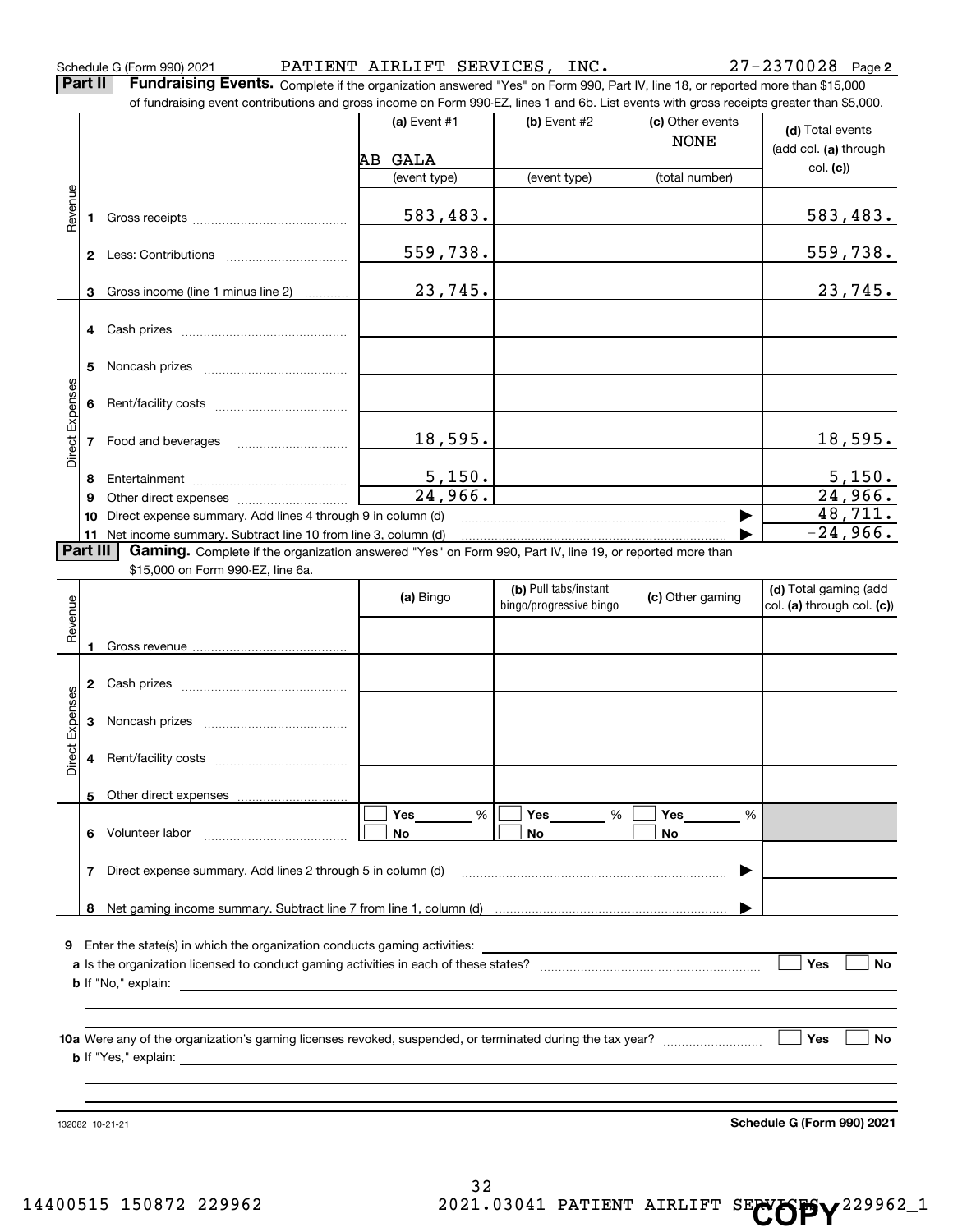|       | Schedule G (Form 990) 2021                                                                                                                                                                                                                                                                                                                                                                                            |                                                                |                        | PATIENT AIRLIFT SERVICES, INC. 27-2370028         |       |                            | Page 3 |
|-------|-----------------------------------------------------------------------------------------------------------------------------------------------------------------------------------------------------------------------------------------------------------------------------------------------------------------------------------------------------------------------------------------------------------------------|----------------------------------------------------------------|------------------------|---------------------------------------------------|-------|----------------------------|--------|
|       |                                                                                                                                                                                                                                                                                                                                                                                                                       |                                                                |                        |                                                   |       | Yes                        | No     |
|       | 12 Is the organization a grantor, beneficiary or trustee of a trust, or a member of a partnership or other entity formed                                                                                                                                                                                                                                                                                              |                                                                |                        |                                                   |       |                            |        |
|       |                                                                                                                                                                                                                                                                                                                                                                                                                       |                                                                |                        |                                                   |       | Yes                        | No     |
|       | 13 Indicate the percentage of gaming activity conducted in:                                                                                                                                                                                                                                                                                                                                                           |                                                                |                        |                                                   |       | 13а                        | %      |
|       | a The organization's facility <b>construction of the construction of the construction</b> of the organization's facility<br><b>b</b> An outside facility <i>www.communicality communicality communicality communicality communicality communicality communicality communicality communicality communicality communicality communicality communicality communicali</i>                                                 |                                                                |                        |                                                   |       | 13 <sub>b</sub>            | %      |
|       | 14 Enter the name and address of the person who prepares the organization's gaming/special events books and records:                                                                                                                                                                                                                                                                                                  |                                                                |                        |                                                   |       |                            |        |
|       |                                                                                                                                                                                                                                                                                                                                                                                                                       |                                                                |                        |                                                   |       |                            |        |
|       |                                                                                                                                                                                                                                                                                                                                                                                                                       |                                                                |                        |                                                   |       |                            |        |
|       |                                                                                                                                                                                                                                                                                                                                                                                                                       |                                                                |                        |                                                   |       |                            |        |
|       | Address $\blacktriangleright$<br>the control of the control of the control of the control of the control of the control of the control of the control of the control of the control of the control of the control of the control of the control of the control                                                                                                                                                        |                                                                |                        |                                                   |       |                            |        |
|       | 15a Does the organization have a contract with a third party from whom the organization receives gaming revenue?                                                                                                                                                                                                                                                                                                      |                                                                |                        |                                                   |       | Yes                        | No     |
|       |                                                                                                                                                                                                                                                                                                                                                                                                                       |                                                                |                        |                                                   |       |                            |        |
|       |                                                                                                                                                                                                                                                                                                                                                                                                                       |                                                                |                        |                                                   |       |                            |        |
|       |                                                                                                                                                                                                                                                                                                                                                                                                                       |                                                                |                        |                                                   |       |                            |        |
|       | c If "Yes," enter name and address of the third party:                                                                                                                                                                                                                                                                                                                                                                |                                                                |                        |                                                   |       |                            |        |
|       | Name $\blacktriangleright$ $\frac{1}{\sqrt{1-\frac{1}{2}}\sqrt{1-\frac{1}{2}}\sqrt{1-\frac{1}{2}}\sqrt{1-\frac{1}{2}}\sqrt{1-\frac{1}{2}}\sqrt{1-\frac{1}{2}}\sqrt{1-\frac{1}{2}}\sqrt{1-\frac{1}{2}}\sqrt{1-\frac{1}{2}}\sqrt{1-\frac{1}{2}}\sqrt{1-\frac{1}{2}}\sqrt{1-\frac{1}{2}}\sqrt{1-\frac{1}{2}}\sqrt{1-\frac{1}{2}}\sqrt{1-\frac{1}{2}}\sqrt{1-\frac{1}{2}}\sqrt{1-\frac{1}{2}}\sqrt{1-\frac{1}{2}}\sqrt{1$ |                                                                |                        |                                                   |       |                            |        |
|       |                                                                                                                                                                                                                                                                                                                                                                                                                       |                                                                |                        |                                                   |       |                            |        |
|       | Address $\blacktriangleright$<br><u> Alexandria de la contrada de la contrada de la contrada de la contrada de la contrada de la contrada de la c</u>                                                                                                                                                                                                                                                                 |                                                                |                        |                                                   |       |                            |        |
|       |                                                                                                                                                                                                                                                                                                                                                                                                                       |                                                                |                        |                                                   |       |                            |        |
| 16    | Gaming manager information:                                                                                                                                                                                                                                                                                                                                                                                           |                                                                |                        |                                                   |       |                            |        |
|       | Name $\blacktriangleright$                                                                                                                                                                                                                                                                                                                                                                                            |                                                                |                        |                                                   |       |                            |        |
|       | <u> 1989 - Johann John Stein, fransk politik (</u>                                                                                                                                                                                                                                                                                                                                                                    |                                                                |                        |                                                   |       |                            |        |
|       | Gaming manager compensation > \$                                                                                                                                                                                                                                                                                                                                                                                      |                                                                |                        |                                                   |       |                            |        |
|       |                                                                                                                                                                                                                                                                                                                                                                                                                       |                                                                |                        |                                                   |       |                            |        |
|       |                                                                                                                                                                                                                                                                                                                                                                                                                       |                                                                |                        |                                                   |       |                            |        |
|       |                                                                                                                                                                                                                                                                                                                                                                                                                       |                                                                |                        |                                                   |       |                            |        |
|       |                                                                                                                                                                                                                                                                                                                                                                                                                       |                                                                |                        |                                                   |       |                            |        |
|       | Director/officer                                                                                                                                                                                                                                                                                                                                                                                                      | Employee                                                       | Independent contractor |                                                   |       |                            |        |
|       |                                                                                                                                                                                                                                                                                                                                                                                                                       |                                                                |                        |                                                   |       |                            |        |
|       | 17 Mandatory distributions:                                                                                                                                                                                                                                                                                                                                                                                           |                                                                |                        |                                                   |       |                            |        |
|       | a Is the organization required under state law to make charitable distributions from the gaming proceeds to<br>retain the state gaming license?                                                                                                                                                                                                                                                                       |                                                                |                        |                                                   |       | Yes                        | No     |
|       | <b>b</b> Enter the amount of distributions required under state law to be distributed to other exempt organizations or spent in the                                                                                                                                                                                                                                                                                   |                                                                |                        |                                                   |       |                            |        |
|       | organization's own exempt activities during the tax year $\triangleright$ \$                                                                                                                                                                                                                                                                                                                                          |                                                                |                        |                                                   |       |                            |        |
|       | Supplemental Information. Provide the explanations required by Part I, line 2b, columns (iii) and (v); and Part III, lines 9, 9b, 10b,<br><b>Part IV</b>                                                                                                                                                                                                                                                              |                                                                |                        |                                                   |       |                            |        |
|       | 15b, 15c, 16, and 17b, as applicable. Also provide any additional information. See instructions.                                                                                                                                                                                                                                                                                                                      |                                                                |                        |                                                   |       |                            |        |
|       | SCHEDULE G, PART I, LINE 2B, LIST OF TEN HIGHEST PAID FUNDRAISERS:                                                                                                                                                                                                                                                                                                                                                    |                                                                |                        |                                                   |       |                            |        |
|       |                                                                                                                                                                                                                                                                                                                                                                                                                       |                                                                |                        |                                                   |       |                            |        |
|       |                                                                                                                                                                                                                                                                                                                                                                                                                       |                                                                |                        |                                                   |       |                            |        |
|       |                                                                                                                                                                                                                                                                                                                                                                                                                       |                                                                |                        |                                                   |       |                            |        |
| (I    | NAME OF                                                                                                                                                                                                                                                                                                                                                                                                               | FUNDRAISER: CHOICE WORDS -27 SUNSET RIDGE, NEW PALTZ, NY 12561 |                        |                                                   |       |                            |        |
| ( I ) | ADDRESS OF FUNDRAISER: 27 SUNSET RIDGE, NEW PALTZ, NY                                                                                                                                                                                                                                                                                                                                                                 |                                                                |                        |                                                   | 12561 |                            |        |
|       |                                                                                                                                                                                                                                                                                                                                                                                                                       |                                                                |                        |                                                   |       |                            |        |
|       |                                                                                                                                                                                                                                                                                                                                                                                                                       |                                                                |                        |                                                   |       |                            |        |
|       |                                                                                                                                                                                                                                                                                                                                                                                                                       |                                                                |                        |                                                   |       |                            |        |
| (I    | NAME OF FUNDRAISER:                                                                                                                                                                                                                                                                                                                                                                                                   |                                                                |                        |                                                   |       |                            |        |
|       | TRUE NORTH - 630 THIRD AVENUE, NEW YORK, NY D1E0V0E1L7                                                                                                                                                                                                                                                                                                                                                                |                                                                |                        |                                                   |       |                            |        |
|       |                                                                                                                                                                                                                                                                                                                                                                                                                       |                                                                |                        |                                                   |       |                            |        |
| ( I ) | ADDRESS OF FUNDRAISER: 630 THIRD AVENUE, NEW YORK, NY                                                                                                                                                                                                                                                                                                                                                                 |                                                                |                        |                                                   | 10017 |                            |        |
|       |                                                                                                                                                                                                                                                                                                                                                                                                                       |                                                                |                        |                                                   |       |                            |        |
|       | 132083 10-21-21                                                                                                                                                                                                                                                                                                                                                                                                       |                                                                |                        |                                                   |       | Schedule G (Form 990) 2021 |        |
|       | $0.0515, 150872, 220062$                                                                                                                                                                                                                                                                                                                                                                                              |                                                                | 33                     | $2021$ $03041$ pattrut atplite croiters, $220006$ |       |                            |        |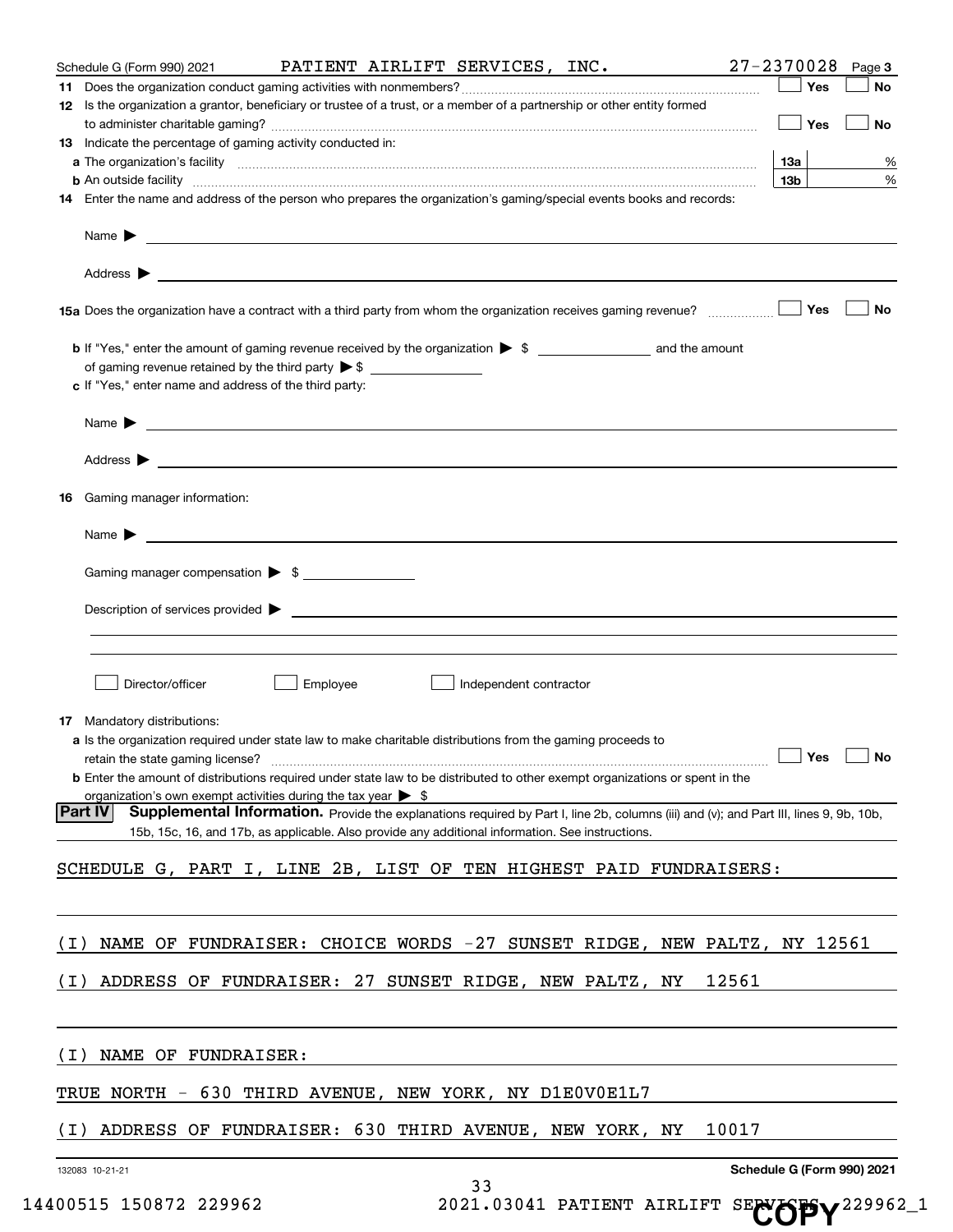|  | Schedule G (Form 990)       |  |
|--|-----------------------------|--|
|  | $\sim$ $\sim$ $\sim$ $\sim$ |  |

| <b>Part IV   Supplemental Information</b> (continued) |  |
|-------------------------------------------------------|--|
|                                                       |  |
|                                                       |  |
|                                                       |  |
|                                                       |  |
|                                                       |  |
|                                                       |  |
|                                                       |  |
|                                                       |  |
|                                                       |  |
|                                                       |  |
|                                                       |  |
|                                                       |  |
|                                                       |  |
|                                                       |  |
|                                                       |  |
|                                                       |  |
|                                                       |  |
|                                                       |  |
|                                                       |  |
|                                                       |  |
|                                                       |  |
|                                                       |  |
|                                                       |  |
|                                                       |  |
|                                                       |  |
|                                                       |  |
|                                                       |  |
|                                                       |  |
|                                                       |  |
|                                                       |  |
|                                                       |  |
|                                                       |  |
| Schedule G (Form 990)<br>132084 11-18-21<br>21        |  |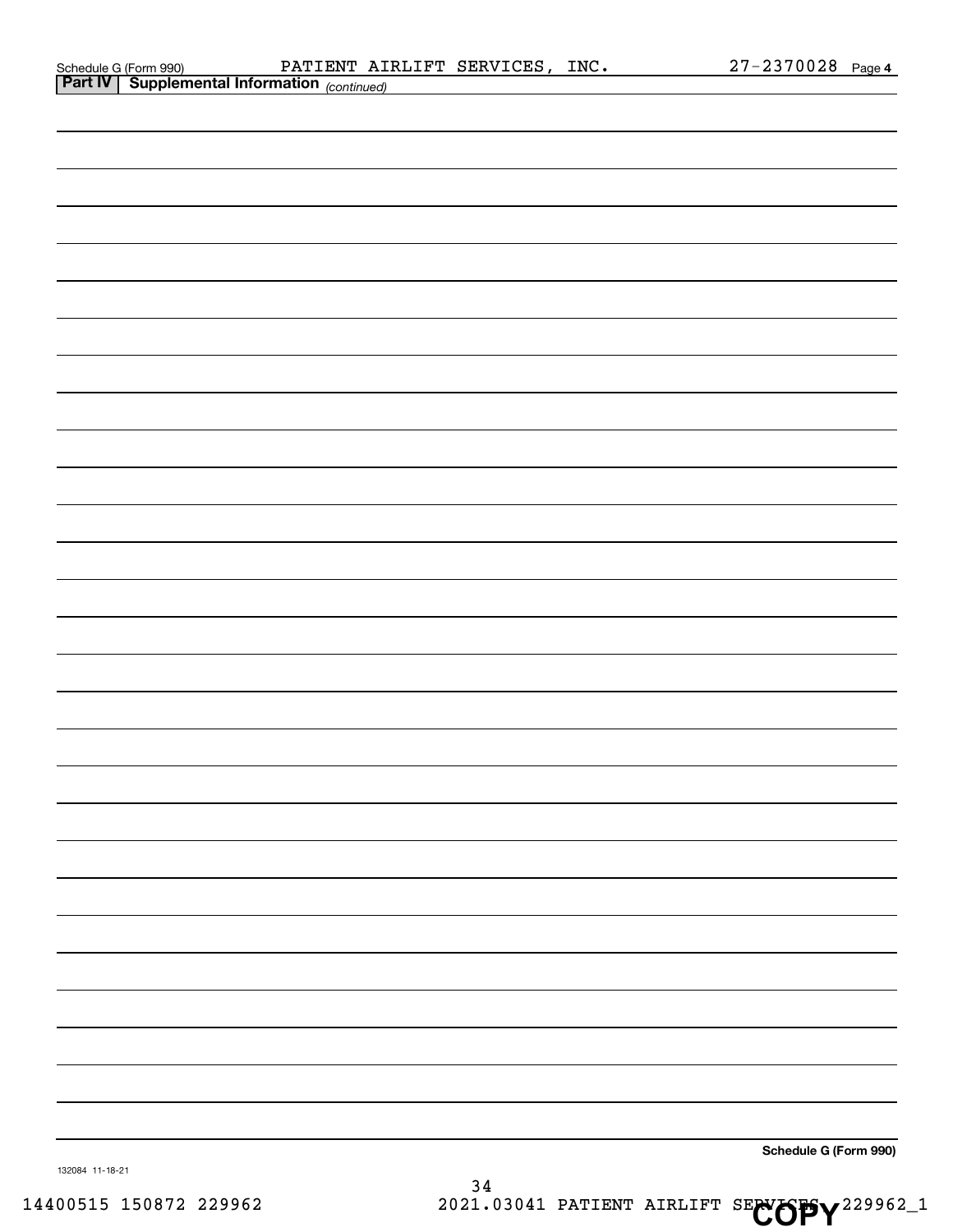|    | <b>Compensation Information</b><br><b>SCHEDULE J</b><br>(Form 990)<br>For certain Officers, Directors, Trustees, Key Employees, and Highest<br><b>Compensated Employees</b>                                                                                                                                                                                                                                                                                                                                                                                                                  |                                       | OMB No. 1545-0047<br>2021  |     |                            |
|----|----------------------------------------------------------------------------------------------------------------------------------------------------------------------------------------------------------------------------------------------------------------------------------------------------------------------------------------------------------------------------------------------------------------------------------------------------------------------------------------------------------------------------------------------------------------------------------------------|---------------------------------------|----------------------------|-----|----------------------------|
|    | Complete if the organization answered "Yes" on Form 990, Part IV, line 23.<br>Attach to Form 990.                                                                                                                                                                                                                                                                                                                                                                                                                                                                                            |                                       | <b>Open to Public</b>      |     |                            |
|    | Department of the Treasury<br>Go to www.irs.gov/Form990 for instructions and the latest information.<br>Internal Revenue Service                                                                                                                                                                                                                                                                                                                                                                                                                                                             |                                       | <b>Inspection</b>          |     |                            |
|    | Name of the organization                                                                                                                                                                                                                                                                                                                                                                                                                                                                                                                                                                     | <b>Employer identification number</b> |                            |     |                            |
|    | PATIENT AIRLIFT SERVICES,<br>INC.                                                                                                                                                                                                                                                                                                                                                                                                                                                                                                                                                            |                                       | 27-2370028                 |     |                            |
|    | <b>Questions Regarding Compensation</b><br>Part I                                                                                                                                                                                                                                                                                                                                                                                                                                                                                                                                            |                                       |                            |     |                            |
|    |                                                                                                                                                                                                                                                                                                                                                                                                                                                                                                                                                                                              |                                       |                            | Yes | No                         |
|    | 1a Check the appropriate box(es) if the organization provided any of the following to or for a person listed on Form 990,<br>Part VII, Section A, line 1a. Complete Part III to provide any relevant information regarding these items.<br>First-class or charter travel<br>Housing allowance or residence for personal use<br>Payments for business use of personal residence<br>Travel for companions<br>Tax indemnification and gross-up payments<br>Health or social club dues or initiation fees<br>Discretionary spending account<br>Personal services (such as maid, chauffeur, chef) |                                       |                            |     |                            |
|    | <b>b</b> If any of the boxes on line 1a are checked, did the organization follow a written policy regarding payment or                                                                                                                                                                                                                                                                                                                                                                                                                                                                       |                                       |                            |     |                            |
|    | reimbursement or provision of all of the expenses described above? If "No," complete Part III to explain                                                                                                                                                                                                                                                                                                                                                                                                                                                                                     |                                       | 1b                         |     |                            |
| 2  | Did the organization require substantiation prior to reimbursing or allowing expenses incurred by all directors,                                                                                                                                                                                                                                                                                                                                                                                                                                                                             |                                       |                            |     |                            |
|    | trustees, and officers, including the CEO/Executive Director, regarding the items checked on line 1a?                                                                                                                                                                                                                                                                                                                                                                                                                                                                                        |                                       | $\mathbf{2}$               |     |                            |
| З  | Indicate which, if any, of the following the organization used to establish the compensation of the organization's<br>CEO/Executive Director. Check all that apply. Do not check any boxes for methods used by a related organization to<br>establish compensation of the CEO/Executive Director, but explain in Part III.<br>$X$ Written employment contract<br>Compensation committee<br>Compensation survey or study<br>Independent compensation consultant<br>$\overline{\mathbf{X}}$ Approval by the board or compensation committee<br>Form 990 of other organizations                 |                                       |                            |     |                            |
|    | During the year, did any person listed on Form 990, Part VII, Section A, line 1a, with respect to the filing<br>organization or a related organization:                                                                                                                                                                                                                                                                                                                                                                                                                                      |                                       |                            |     |                            |
| а  | Receive a severance payment or change-of-control payment?                                                                                                                                                                                                                                                                                                                                                                                                                                                                                                                                    |                                       | 4a                         |     | х                          |
| b  | Participate in or receive payment from a supplemental nonqualified retirement plan?                                                                                                                                                                                                                                                                                                                                                                                                                                                                                                          |                                       | 4b                         |     | $\overline{\texttt{x}}$    |
| с  | Participate in or receive payment from an equity-based compensation arrangement?                                                                                                                                                                                                                                                                                                                                                                                                                                                                                                             |                                       | 4c                         |     | $\overline{\text{x}}$      |
|    | If "Yes" to any of lines 4a-c, list the persons and provide the applicable amounts for each item in Part III.                                                                                                                                                                                                                                                                                                                                                                                                                                                                                |                                       |                            |     |                            |
|    | Only section 501(c)(3), 501(c)(4), and 501(c)(29) organizations must complete lines 5-9.<br>For persons listed on Form 990, Part VII, Section A, line 1a, did the organization pay or accrue any compensation<br>contingent on the revenues of:                                                                                                                                                                                                                                                                                                                                              |                                       |                            |     |                            |
|    | a The organization? <b>Entitled Strategies and Strategies and Strategies and Strategies and Strategies and Strategies and Strategies and Strategies and Strategies and Strategies and Strategies and Strategies and Strategies a</b>                                                                                                                                                                                                                                                                                                                                                         |                                       | 5а                         |     | x<br>$\overline{\text{x}}$ |
|    |                                                                                                                                                                                                                                                                                                                                                                                                                                                                                                                                                                                              |                                       | <b>5b</b>                  |     |                            |
|    | If "Yes" on line 5a or 5b, describe in Part III.                                                                                                                                                                                                                                                                                                                                                                                                                                                                                                                                             |                                       |                            |     |                            |
| 6. | For persons listed on Form 990, Part VII, Section A, line 1a, did the organization pay or accrue any compensation<br>contingent on the net earnings of:                                                                                                                                                                                                                                                                                                                                                                                                                                      |                                       |                            |     |                            |
|    | a The organization? <b>Entitled Strategies and Strategies and Strategies and Strategies and Strategies and Strategies and Strategies and Strategies and Strategies and Strategies and Strategies and Strategies and Strategies a</b>                                                                                                                                                                                                                                                                                                                                                         |                                       | 6а                         |     | x                          |
|    |                                                                                                                                                                                                                                                                                                                                                                                                                                                                                                                                                                                              |                                       | 6b                         |     | $\overline{\text{x}}$      |
|    | If "Yes" on line 6a or 6b, describe in Part III.                                                                                                                                                                                                                                                                                                                                                                                                                                                                                                                                             |                                       |                            |     |                            |
|    | 7 For persons listed on Form 990, Part VII, Section A, line 1a, did the organization provide any nonfixed payments                                                                                                                                                                                                                                                                                                                                                                                                                                                                           |                                       |                            |     |                            |
|    |                                                                                                                                                                                                                                                                                                                                                                                                                                                                                                                                                                                              |                                       | 7                          |     | х                          |
| 8  | Were any amounts reported on Form 990, Part VII, paid or accrued pursuant to a contract that was subject to the                                                                                                                                                                                                                                                                                                                                                                                                                                                                              |                                       |                            |     |                            |
|    | initial contract exception described in Regulations section 53.4958-4(a)(3)? If "Yes," describe in Part III                                                                                                                                                                                                                                                                                                                                                                                                                                                                                  |                                       | 8                          |     | x                          |
| 9  | If "Yes" on line 8, did the organization also follow the rebuttable presumption procedure described in                                                                                                                                                                                                                                                                                                                                                                                                                                                                                       |                                       |                            |     |                            |
|    | Regulations section 53.4958-6(c)?                                                                                                                                                                                                                                                                                                                                                                                                                                                                                                                                                            |                                       | 9                          |     |                            |
|    | LHA For Paperwork Reduction Act Notice, see the Instructions for Form 990.                                                                                                                                                                                                                                                                                                                                                                                                                                                                                                                   |                                       | Schedule J (Form 990) 2021 |     |                            |

132111 11-02-21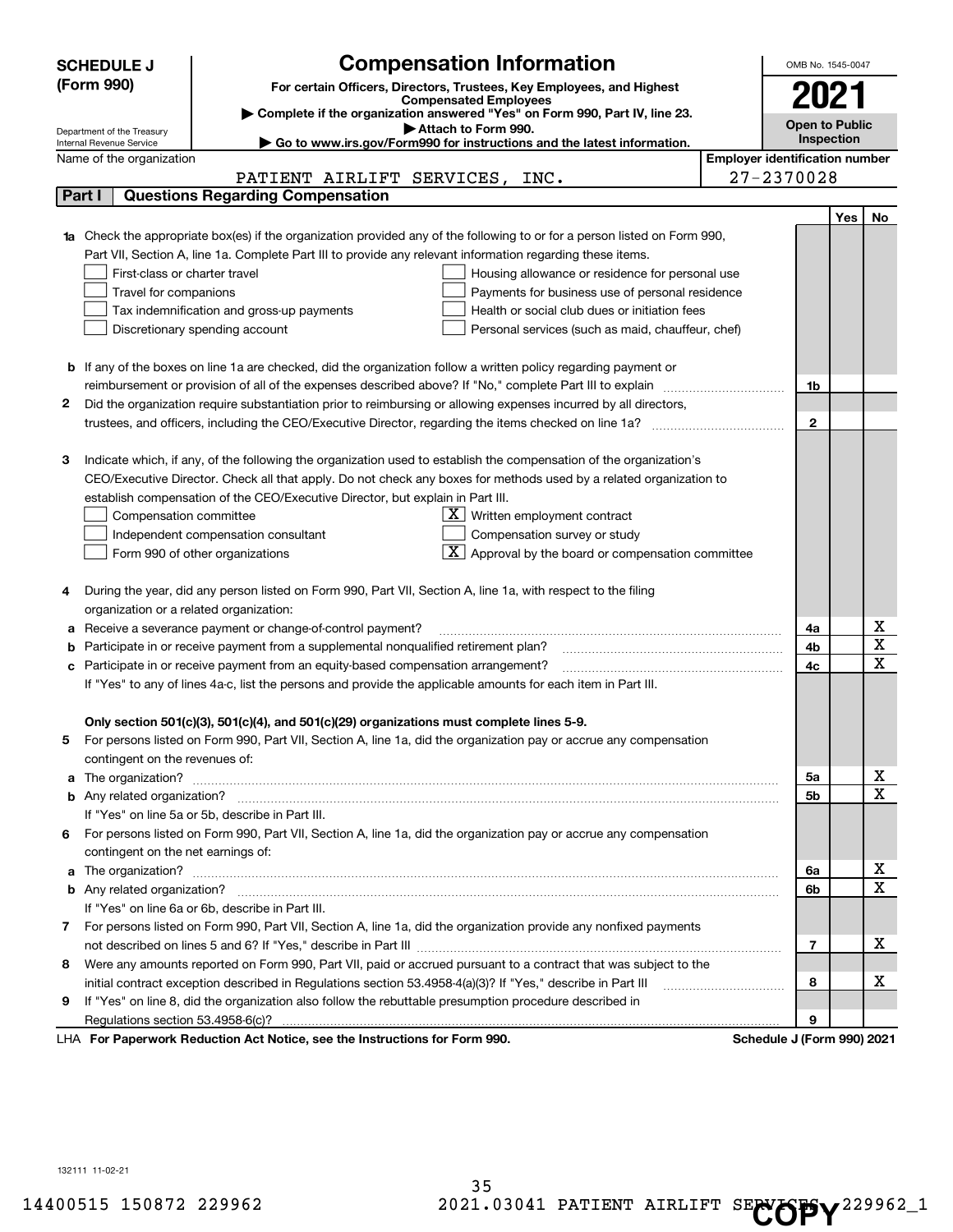27-2370028

**2**

# **Part II Officers, Directors, Trustees, Key Employees, and Highest Compensated Employees.**  Schedule J (Form 990) 2021 Page Use duplicate copies if additional space is needed.

For each individual whose compensation must be reported on Schedule J, report compensation from the organization on row (i) and from related organizations, described in the instructions, on row (ii). Do not list any individuals that aren't listed on Form 990, Part VII.

**Note:**  The sum of columns (B)(i)-(iii) for each listed individual must equal the total amount of Form 990, Part VII, Section A, line 1a, applicable column (D) and (E) amounts for that individual.

| (A) Name and Title   |                    |                          | compensation                              | (B) Breakdown of W-2 and/or 1099-MISC and/or 1099-NEC | (C) Retirement and<br>other deferred | (D) Nontaxable<br>benefits | (E) Total of columns<br>$(B)(i)-(D)$ | (F) Compensation<br>in column (B)         |
|----------------------|--------------------|--------------------------|-------------------------------------------|-------------------------------------------------------|--------------------------------------|----------------------------|--------------------------------------|-------------------------------------------|
|                      |                    | (i) Base<br>compensation | (ii) Bonus &<br>incentive<br>compensation | (iii) Other<br>reportable<br>compensation             | compensation                         |                            |                                      | reported as deferred<br>on prior Form 990 |
| DONNA COLLINS<br>(1) | (i)                | 175,000.                 | $\overline{0}$ .                          | $\overline{0}$ .                                      | $\overline{0}$ .                     | 6,005.                     | 181,005.                             | 0.                                        |
| EXECUTIVE DIRECTOR   | (ii)               | $\overline{0}$ .         | $\overline{0}$ .                          | $\overline{0}$ .                                      | $\overline{0}$ .                     | $\overline{0}$ .           | $\overline{0}$ .                     | $\overline{0}$ .                          |
|                      | $(\sf{i})$         |                          |                                           |                                                       |                                      |                            |                                      |                                           |
|                      | (ii)               |                          |                                           |                                                       |                                      |                            |                                      |                                           |
|                      | $(\sf{i})$         |                          |                                           |                                                       |                                      |                            |                                      |                                           |
|                      | (ii)               |                          |                                           |                                                       |                                      |                            |                                      |                                           |
|                      | $(\sf{i})$         |                          |                                           |                                                       |                                      |                            |                                      |                                           |
|                      | (ii)               |                          |                                           |                                                       |                                      |                            |                                      |                                           |
|                      | (i)                |                          |                                           |                                                       |                                      |                            |                                      |                                           |
|                      | (ii)               |                          |                                           |                                                       |                                      |                            |                                      |                                           |
|                      | $(\sf{i})$         |                          |                                           |                                                       |                                      |                            |                                      |                                           |
|                      | (ii)               |                          |                                           |                                                       |                                      |                            |                                      |                                           |
|                      | $(\sf{i})$         |                          |                                           |                                                       |                                      |                            |                                      |                                           |
|                      | (ii)               |                          |                                           |                                                       |                                      |                            |                                      |                                           |
|                      | $(\sf{i})$         |                          |                                           |                                                       |                                      |                            |                                      |                                           |
|                      | (ii)               |                          |                                           |                                                       |                                      |                            |                                      |                                           |
|                      | $(\sf{i})$<br>(ii) |                          |                                           |                                                       |                                      |                            |                                      |                                           |
|                      | $(\sf{i})$         |                          |                                           |                                                       |                                      |                            |                                      |                                           |
|                      | (ii)               |                          |                                           |                                                       |                                      |                            |                                      |                                           |
|                      | (i)                |                          |                                           |                                                       |                                      |                            |                                      |                                           |
|                      | (ii)               |                          |                                           |                                                       |                                      |                            |                                      |                                           |
|                      | (i)                |                          |                                           |                                                       |                                      |                            |                                      |                                           |
|                      | (ii)               |                          |                                           |                                                       |                                      |                            |                                      |                                           |
|                      | (i)                |                          |                                           |                                                       |                                      |                            |                                      |                                           |
|                      | (ii)               |                          |                                           |                                                       |                                      |                            |                                      |                                           |
|                      | $(\sf{i})$         |                          |                                           |                                                       |                                      |                            |                                      |                                           |
|                      | (ii)               |                          |                                           |                                                       |                                      |                            |                                      |                                           |
|                      | $(\sf{i})$         |                          |                                           |                                                       |                                      |                            |                                      |                                           |
|                      | (ii)               |                          |                                           |                                                       |                                      |                            |                                      |                                           |
|                      | $(\sf{i})$         |                          |                                           |                                                       |                                      |                            |                                      |                                           |
|                      | (ii)               |                          |                                           |                                                       |                                      |                            |                                      |                                           |

**Schedule J (Form 990) 2021**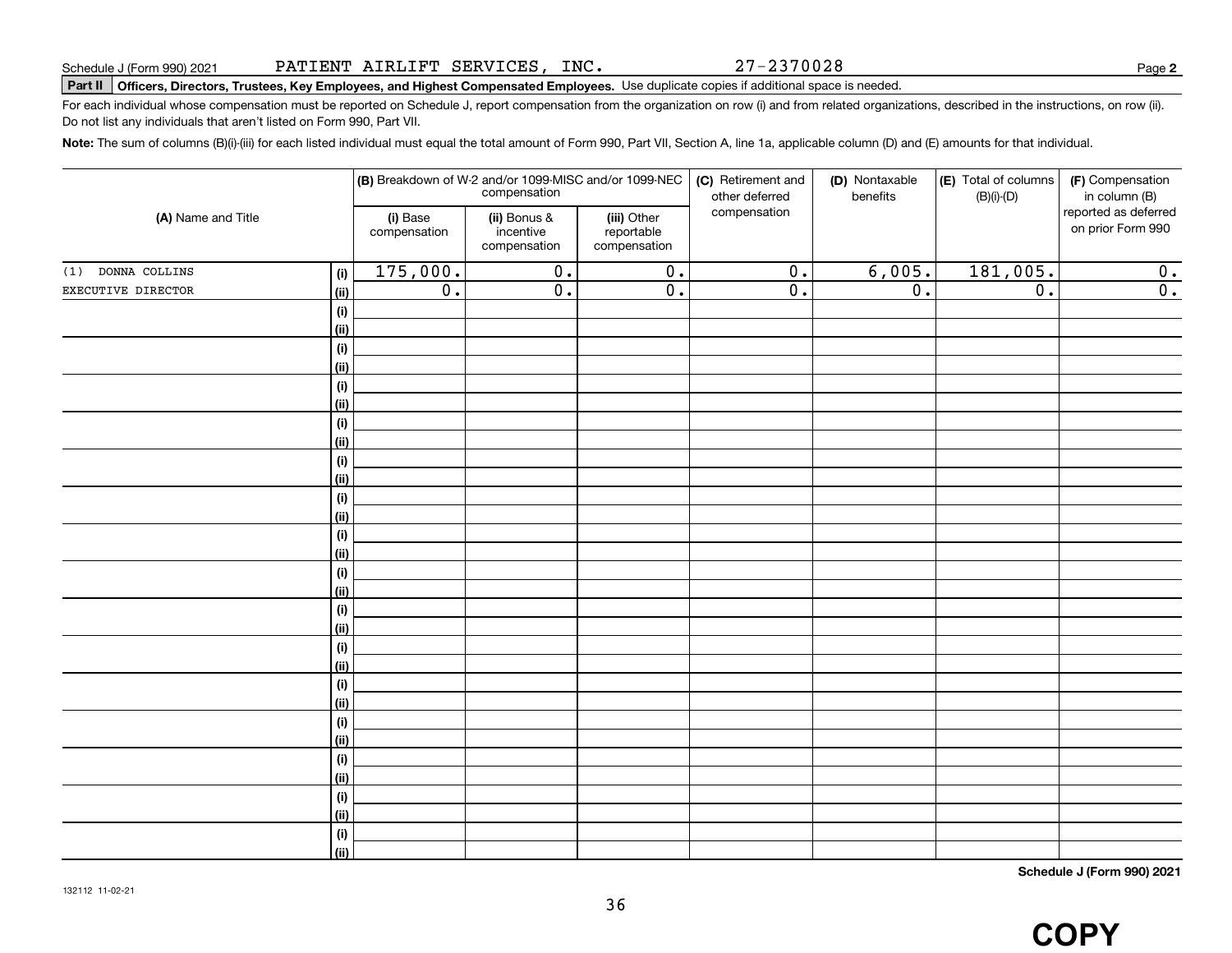#### **Part III Supplemental Information**

Schedule J (Form 990) 2021 PATIENT AIRLIFT SERVICES, INC.<br>Part III Supplemental Information<br>Provide the information, explanation, or descriptions required for Part I, lines 1a, 1b, 3, 4a, 4b, 4c, 5a, 5b, 6a, 6b, 7, and 8,

**Schedule J (Form 990) 2021**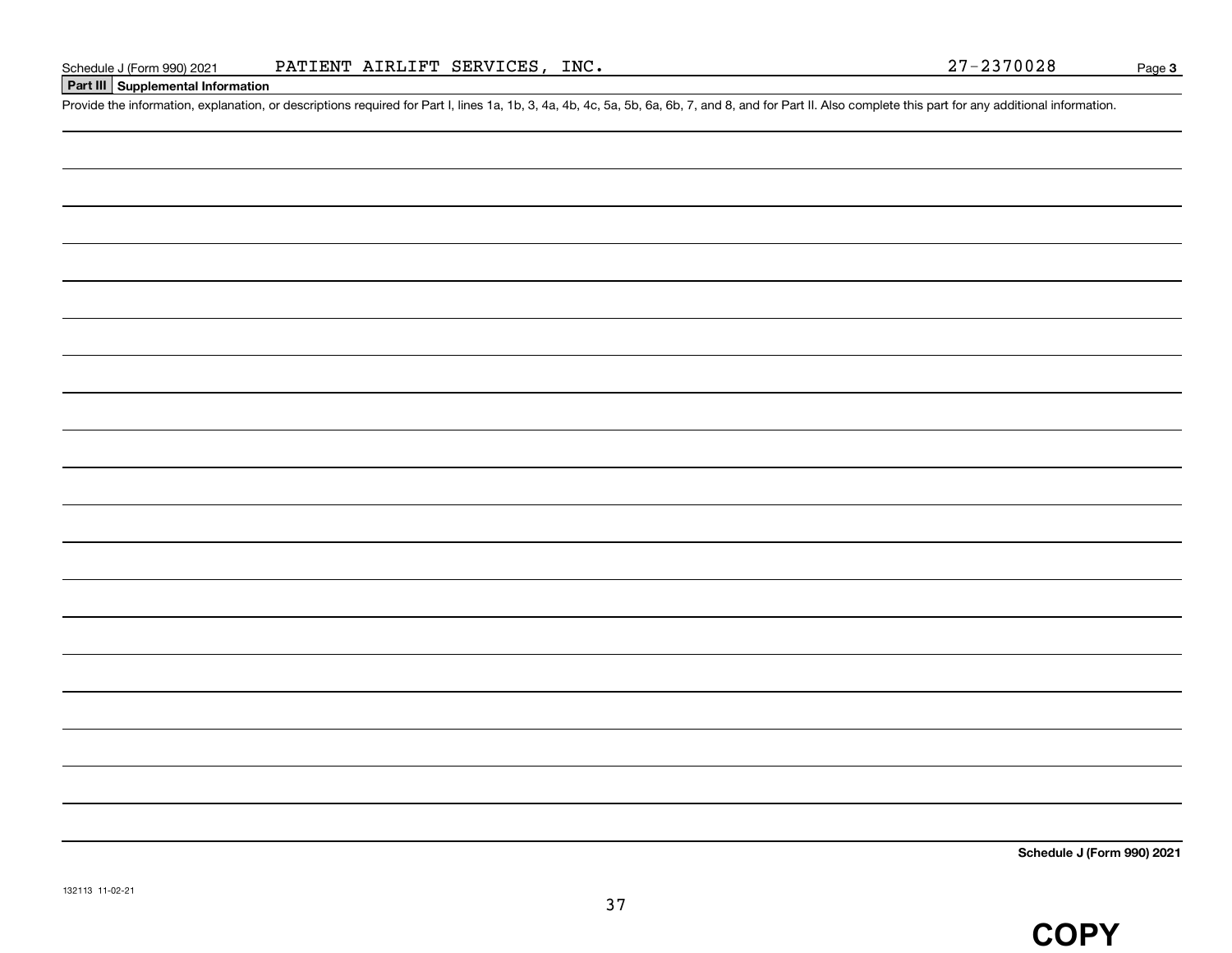#### **SCHEDULE M (Form 990)**

# **Noncash Contributions**

OMB No. 1545-0047

**Open to Public Inspection**

**Employer identification number**

| Department of the Treasury      |  |
|---------------------------------|--|
| <b>Internal Revenue Service</b> |  |

**Complete if the organizations answered "Yes" on Form 990, Part IV, lines 29 or 30.** <sup>J</sup>**2021 Attach to Form 990.** J

 **Go to www.irs.gov/Form990 for instructions and the latest information.** J

#### Name of the organization

|  | PATIENT AIRLIFT SERVICES, INC. |  |
|--|--------------------------------|--|

|        | 27-2370028<br>PATIENT AIRLIFT SERVICES, INC.                                                                                   |                               |                                      |                                                                                                      |                                                              |     |     |    |
|--------|--------------------------------------------------------------------------------------------------------------------------------|-------------------------------|--------------------------------------|------------------------------------------------------------------------------------------------------|--------------------------------------------------------------|-----|-----|----|
| Part I | <b>Types of Property</b>                                                                                                       |                               |                                      |                                                                                                      |                                                              |     |     |    |
|        |                                                                                                                                | (a)<br>Check if<br>applicable | (b)<br>Number of<br>contributions or | (c)<br>Noncash contribution<br>amounts reported on<br>items contributed Form 990, Part VIII, line 1q | (d)<br>Method of determining<br>noncash contribution amounts |     |     |    |
| 1      |                                                                                                                                |                               |                                      |                                                                                                      |                                                              |     |     |    |
| 2      | Art - Historical treasures                                                                                                     |                               |                                      |                                                                                                      |                                                              |     |     |    |
| з      | Art - Fractional interests                                                                                                     |                               |                                      |                                                                                                      |                                                              |     |     |    |
| 4      |                                                                                                                                |                               |                                      |                                                                                                      |                                                              |     |     |    |
| 5      | Clothing and household goods                                                                                                   |                               |                                      |                                                                                                      |                                                              |     |     |    |
| 6      |                                                                                                                                |                               |                                      |                                                                                                      |                                                              |     |     |    |
| 7      |                                                                                                                                |                               |                                      |                                                                                                      |                                                              |     |     |    |
| 8      | Intellectual property                                                                                                          |                               |                                      |                                                                                                      |                                                              |     |     |    |
| 9      | Securities - Publicly traded                                                                                                   | $\mathbf x$                   | 6                                    |                                                                                                      | 43, 525. DONATION DATE VALUE                                 |     |     |    |
| 10     | Securities - Closely held stock                                                                                                |                               |                                      |                                                                                                      |                                                              |     |     |    |
| 11     | Securities - Partnership, LLC, or                                                                                              |                               |                                      |                                                                                                      |                                                              |     |     |    |
|        | trust interests                                                                                                                |                               |                                      |                                                                                                      |                                                              |     |     |    |
| 12     | Securities - Miscellaneous                                                                                                     |                               |                                      |                                                                                                      |                                                              |     |     |    |
| 13     | Qualified conservation contribution -                                                                                          |                               |                                      |                                                                                                      |                                                              |     |     |    |
|        | Historic structures                                                                                                            |                               |                                      |                                                                                                      |                                                              |     |     |    |
| 14     | Qualified conservation contribution - Other                                                                                    |                               |                                      |                                                                                                      |                                                              |     |     |    |
| 15     | Real estate - Residential                                                                                                      |                               |                                      |                                                                                                      |                                                              |     |     |    |
| 16     | Real estate - Commercial                                                                                                       |                               |                                      |                                                                                                      |                                                              |     |     |    |
| 17     |                                                                                                                                |                               |                                      |                                                                                                      |                                                              |     |     |    |
| 18     |                                                                                                                                |                               |                                      |                                                                                                      |                                                              |     |     |    |
| 19     |                                                                                                                                |                               |                                      |                                                                                                      |                                                              |     |     |    |
| 20     | Drugs and medical supplies                                                                                                     |                               |                                      |                                                                                                      |                                                              |     |     |    |
| 21     |                                                                                                                                |                               |                                      |                                                                                                      |                                                              |     |     |    |
| 22     |                                                                                                                                |                               |                                      |                                                                                                      |                                                              |     |     |    |
| 23     |                                                                                                                                |                               |                                      |                                                                                                      |                                                              |     |     |    |
| 24     |                                                                                                                                |                               |                                      |                                                                                                      |                                                              |     |     |    |
| 25     | Other $\blacktriangleright$                                                                                                    |                               |                                      |                                                                                                      |                                                              |     |     |    |
| 26     | Other                                                                                                                          |                               |                                      |                                                                                                      |                                                              |     |     |    |
| 27     | Other                                                                                                                          |                               |                                      |                                                                                                      |                                                              |     |     |    |
| 28     | Other                                                                                                                          |                               |                                      |                                                                                                      |                                                              |     |     |    |
| 29     | Number of Forms 8283 received by the organization during the tax year for contributions                                        |                               |                                      |                                                                                                      |                                                              |     |     |    |
|        | for which the organization completed Form 8283, Part V, Donee Acknowledgement                                                  |                               |                                      | 29<br>.                                                                                              |                                                              |     |     |    |
|        |                                                                                                                                |                               |                                      |                                                                                                      |                                                              |     | Yes | No |
|        | 30a During the year, did the organization receive by contribution any property reported in Part I, lines 1 through 28, that it |                               |                                      |                                                                                                      |                                                              |     |     |    |
|        | must hold for at least three years from the date of the initial contribution, and which isn't required to be used for          |                               |                                      |                                                                                                      |                                                              |     |     |    |
|        | exempt purposes for the entire holding period?                                                                                 |                               |                                      |                                                                                                      |                                                              | 30a |     | х  |
| b      | If "Yes," describe the arrangement in Part II.                                                                                 |                               |                                      |                                                                                                      |                                                              |     |     |    |
| 31     | Does the organization have a gift acceptance policy that requires the review of any nonstandard contributions?                 |                               |                                      |                                                                                                      |                                                              | 31  | х   |    |
|        | 32a Does the organization hire or use third parties or related organizations to solicit, process, or sell noncash              |                               |                                      |                                                                                                      |                                                              |     |     |    |
|        | contributions?                                                                                                                 |                               |                                      |                                                                                                      |                                                              | 32a |     | х  |
| b      | If "Yes," describe in Part II.                                                                                                 |                               |                                      |                                                                                                      |                                                              |     |     |    |
| 33     | If the organization didn't report an amount in column (c) for a type of property for which column (a) is checked,              |                               |                                      |                                                                                                      |                                                              |     |     |    |
|        | describe in Part II.                                                                                                           |                               |                                      |                                                                                                      |                                                              |     |     |    |

**For Paperwork Reduction Act Notice, see the Instructions for Form 990. Schedule M (Form 990) 2021** LHA

132141 11-17-21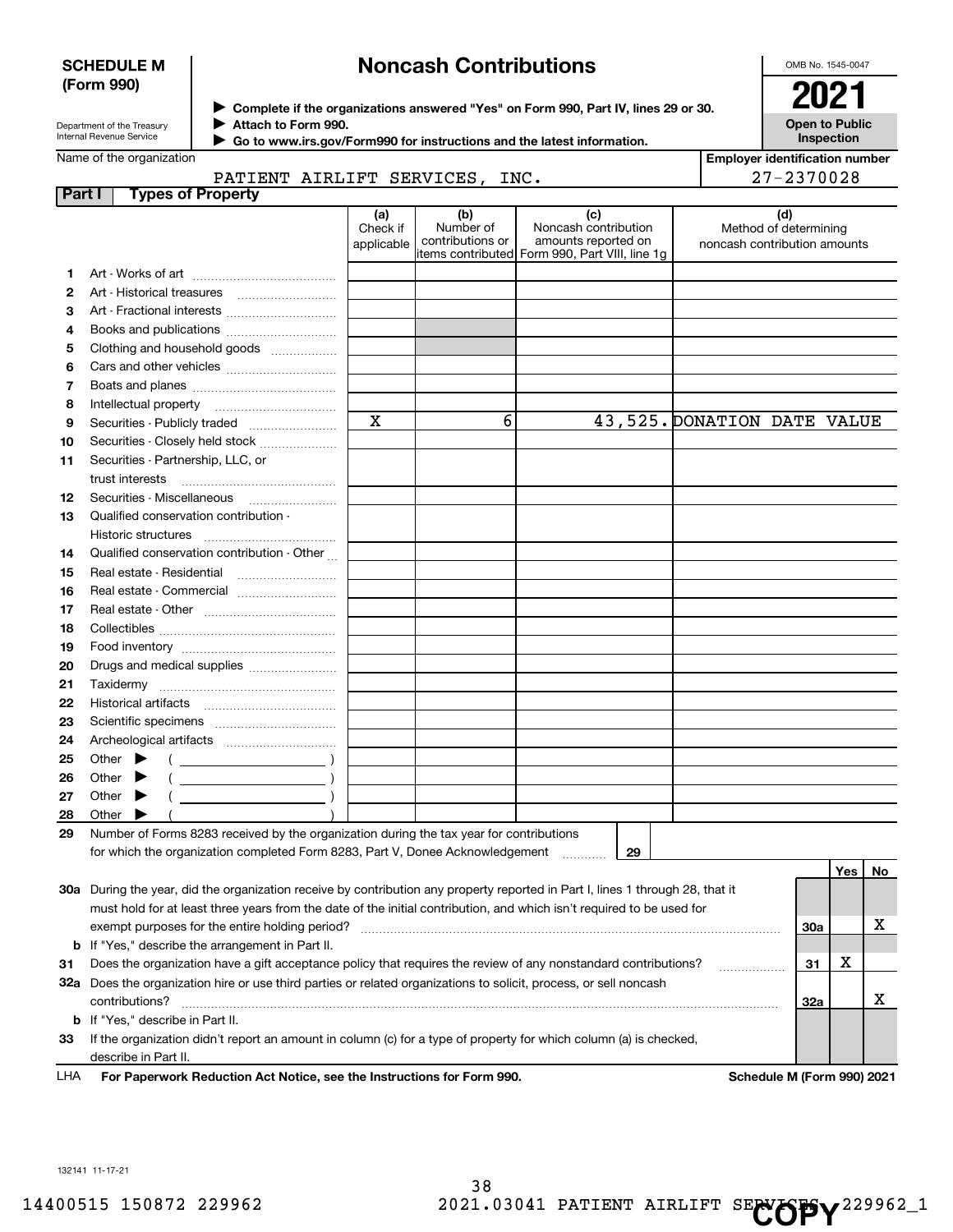Part II | Supplemental Information. Provide the information required by Part I, lines 30b, 32b, and 33, and whether the organization is reporting in Part I, column (b), the number of contributions, the number of items received, or a combination of both. Also complete this part for any additional information.

SCHEDULE M, PART I, COLUMN (B):

#### AMOUNTS IN COLUMN B REPRESENT THE NUMBER OF ITEMS CONTRIBUTED

**Schedule M (Form 990) 2021**

132142 11-17-21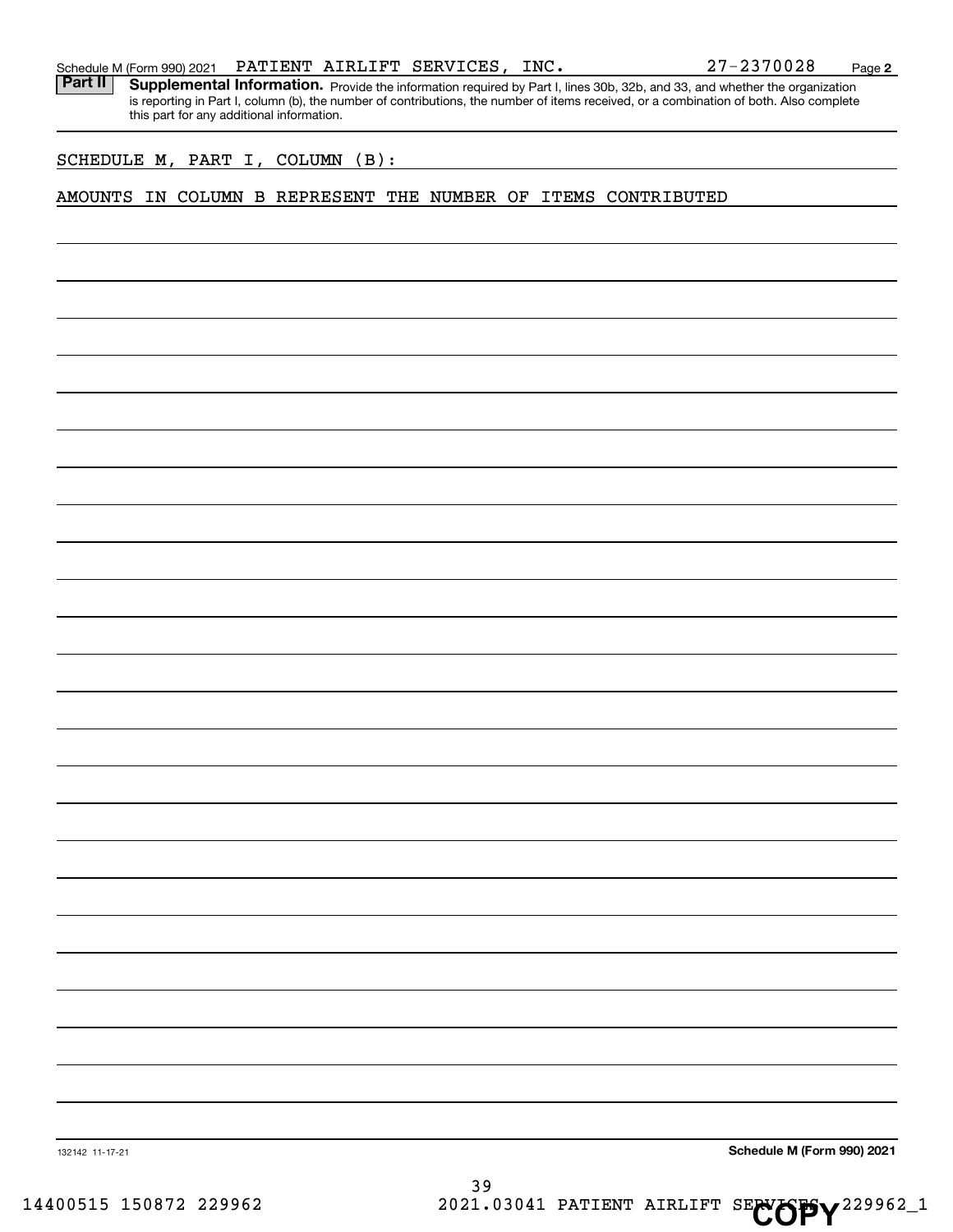**(Form 990)**

# **SCHEDULE O Supplemental Information to Form 990 or 990-EZ**

**Complete to provide information for responses to specific questions on Form 990 or 990-EZ or to provide any additional information. | Attach to Form 990 or Form 990-EZ. | Go to www.irs.gov/Form990 for the latest information.**



PATIENT AIRLIFT SERVICES, INC. 27-2370028

FORM 990, PART I, LINE 1, DESCRIPTION OF ORGANIZATION MISSION:

HUMANITARIAN PURPOSES.

FORM 990, PART III, LINE 1, DESCRIPTION OF ORGANIZATION MISSION:

FINANCIAL, MEDICAL OR GEOGRAPHIC LIMITATIONS. THERE IS NEVER A CHARGE

FOR A PALS MISSION.

FORM 990, PART VI, SECTION A, LINE 2:

JOSEPH HOWLEY, DIRECTOR, & BRIAN LISOSKI, DIRECTOR, HAVE A BUSINESS

RELATIONSHIP.

FORM 990, PART VI, SECTION B, LINE 11B:

THE FEDERAL FORM 990 IS REVIEWED BY AND PRESENTED TO THE AUDIT AND RISK

COMMITTEE AND THE BOARD OF DIRECTORS PRIOR TO SUBMITTING THE FORM 990 TO

THE INTERNAL REVENUE SERVICE.

FORM 990, PART VI, SECTION B, LINE 12C:

THE ORGANIZATION STAYS IN COMPLIANCE WITH THE CONFLICT OF INTEREST POLICY

BY HAVING ALL THE BOARD MEMBERS CERTIFY ANNUALLY THAT THEY HAVE RECEIVED,

READ, UNDERSTAND AND AGREE TO COMPLY WITH THE POLICY.

FORM 990, PART VI, SECTION B, LINE 15:

THE ORGANIZATION'S EXECUTIVE COMMITTEE REVIEWS COMPENSATION FOR TOP

MANAGEMENT & KEY EMPLOYEES. THE REVIEW INCLUDES COMPARISON TO SIMILAR

40

POSITIONS WITHIN THE INDUSTRY.

132211 11-11-21 LHA For Paperwork Reduction Act Notice, see the Instructions for Form 990 or 990-EZ. Schedule O (Form 990) 2021